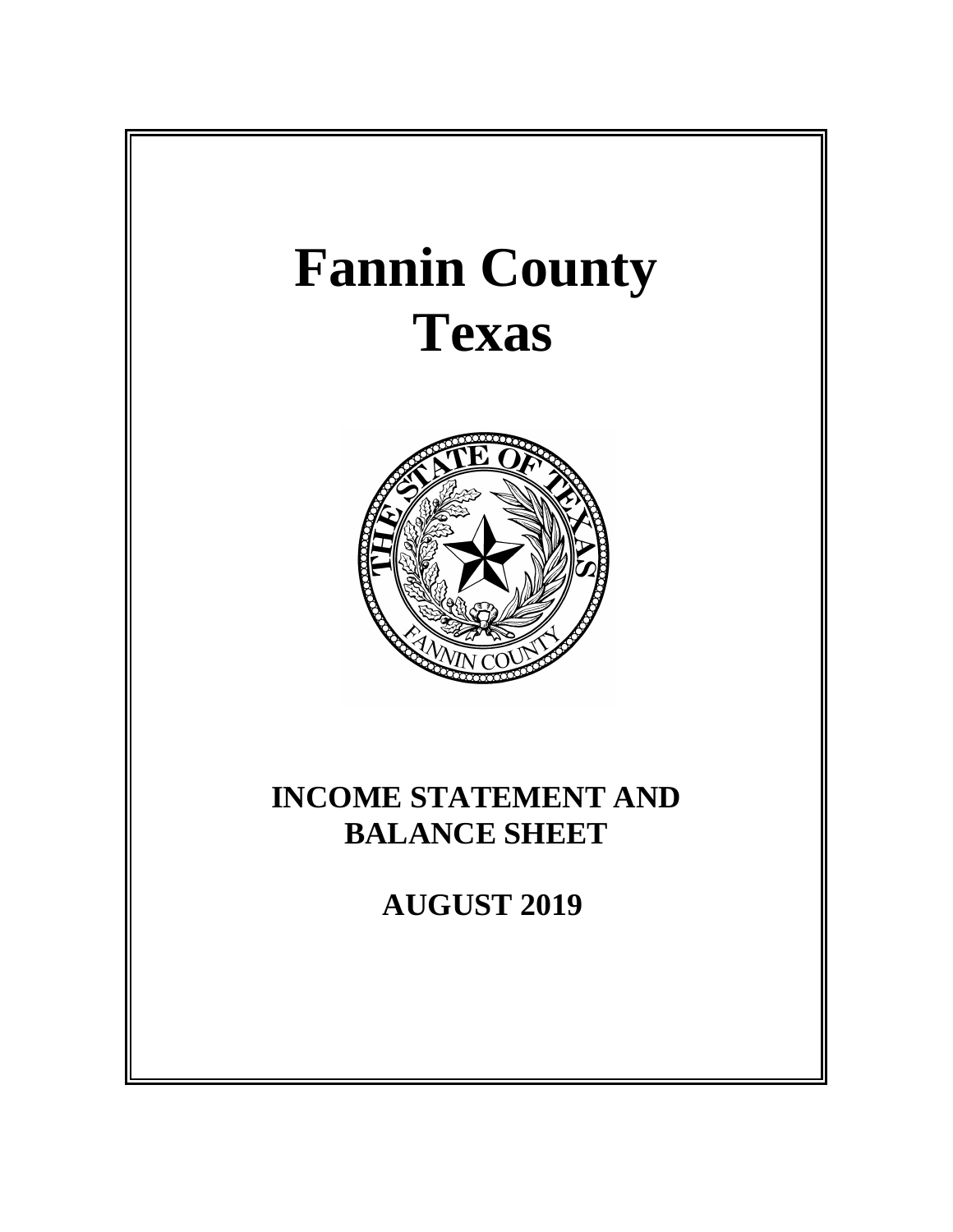| $09 - 03 - 2019$ | TIME: 08:59 AM - FOR MONTH ENDING 8-31-19                                                                                                                                                                                                                                                                                                                                                                    | INCOME STATEMENT |                                                                                                                                   | PAGE 1<br>PREPARER: 0004 |
|------------------|--------------------------------------------------------------------------------------------------------------------------------------------------------------------------------------------------------------------------------------------------------------------------------------------------------------------------------------------------------------------------------------------------------------|------------------|-----------------------------------------------------------------------------------------------------------------------------------|--------------------------|
|                  | FANNIN COUNTY<br>101 E. SAM RAYBURN DRIVE SUITE 303                                                                                                                                                                                                                                                                                                                                                          |                  | BONHAM, TEXAS 75418                                                                                                               |                          |
|                  | ***** INCOME ACCOUNTS *****                                                                                                                                                                                                                                                                                                                                                                                  |                  |                                                                                                                                   |                          |
|                  | 10-300-110 UNENCUMBERED FUND BALANCE                                                                                                                                                                                                                                                                                                                                                                         |                  |                                                                                                                                   | 0.00                     |
|                  | 10-310-110 CURRENT TAXES                                                                                                                                                                                                                                                                                                                                                                                     |                  | 8, 283, 191.42                                                                                                                    |                          |
|                  | 10-318-120 PAY N LIEU TAX/GRASSLAND<br>$10-318-120$ PAY N LIEU TAX/GRASSLAND $10-318-121$ PAY N LIEU TAX/UPPER TRINITY $12,705.80$<br>10-318-122 TAX ABATEMENT/APPLICATION<br>10-318-130 COURT COSTS/ARREST FEES<br>10-318-132 ATTORNEYS & DOCTORS<br>10-318-140 TAX ON MIXED DRINKS<br>10-318-140 TAX ON MIXED DRINKS<br>10-318-160 SALES TAX REVENUES                                                      |                  | 18,055.26<br>18,300.00<br>132,088.26<br>9,140.06<br>20,398.19<br>870, 311.71                                                      |                          |
|                  | 10-319-420 JAIL PAY PHONE COMMISSION<br>10-319-429 SCHOLARSHIP FUNDS<br>10-319-551 ANNUAL PAYMENT<br>10-319-552 MONTHLY MONITORING PAYMEN<br>10-319-553 ADMINISTRATIVE FEE<br>10-319-554 REIMB.FOR CONFINEMENT EXP.                                                                                                                                                                                          |                  | 173,969.71<br>0.00<br>0.00                                                                                                        | 0.00<br>0.00<br>0.00     |
|                  | 10-320-200 ALCOHLIC BEVERAGE LICENSE<br>10-320-300 SEWAGE PERMITS/INSPECTIONS<br>10-320-545 FOOD SERV.PERMITS/CLASSES 0.00<br>10-320-546 \$5 COUNTY FEE/FOOD HANDLERS CLASS 0.00                                                                                                                                                                                                                             |                  | 2,943.50<br>94,022.16                                                                                                             |                          |
|                  | 10-321-200 COMMISSIONS ON CAR REGIST<br>10-321-250 COMMISSION ON CAR TITLES<br>10-321-251 COMM.ON SALES TAX COLLECTIONS<br>10-321-901 TAX CERTIFICATES                                                                                                                                                                                                                                                       |                  | 102,614.50<br>44, 210.00<br>266,030.42<br>8,329.63                                                                                |                          |
|                  | 10-330-396 RIFLE RESISTANT BODY ARMOR 3439801<br>10-330-403 TEAM REDEVELOPMENT TRAINING                                                                                                                                                                                                                                                                                                                      |                  | 0.00<br>0.00<br>34,939.75                                                                                                         | 0.00                     |
|                  | 10-340-135 FAMILY PROTECTION FEE<br>10-340-400 COUNTY JUDGE FEES<br>10-340-403 COUNTY CLERK FEES<br>10-340-450 DISTRICT CLERK FEES<br>10-340-455 J. P. #1 FEES<br>10-340-456 J. P. #2 FEES<br>10-340-457 J. P. #3 FEES<br>10-340-475 DISTRICT ATTORNEY FEES<br>10-340-480 BOND APPLICATION FEE<br>10-340-484 ELECTION REIMBURSEMENTS<br>10-340-551 CONSTABLE PCT. 1 FEES<br>10-340-552 CONSTABLE PCT. 2 FEES |                  | 1,832.63<br>476.10<br>137,431.06<br>55,006.15<br>4,377.17<br>2,283.90<br>8,662.84<br>2,989.15<br>1,360.17<br>4,490.00<br>2,170.00 | 0.00                     |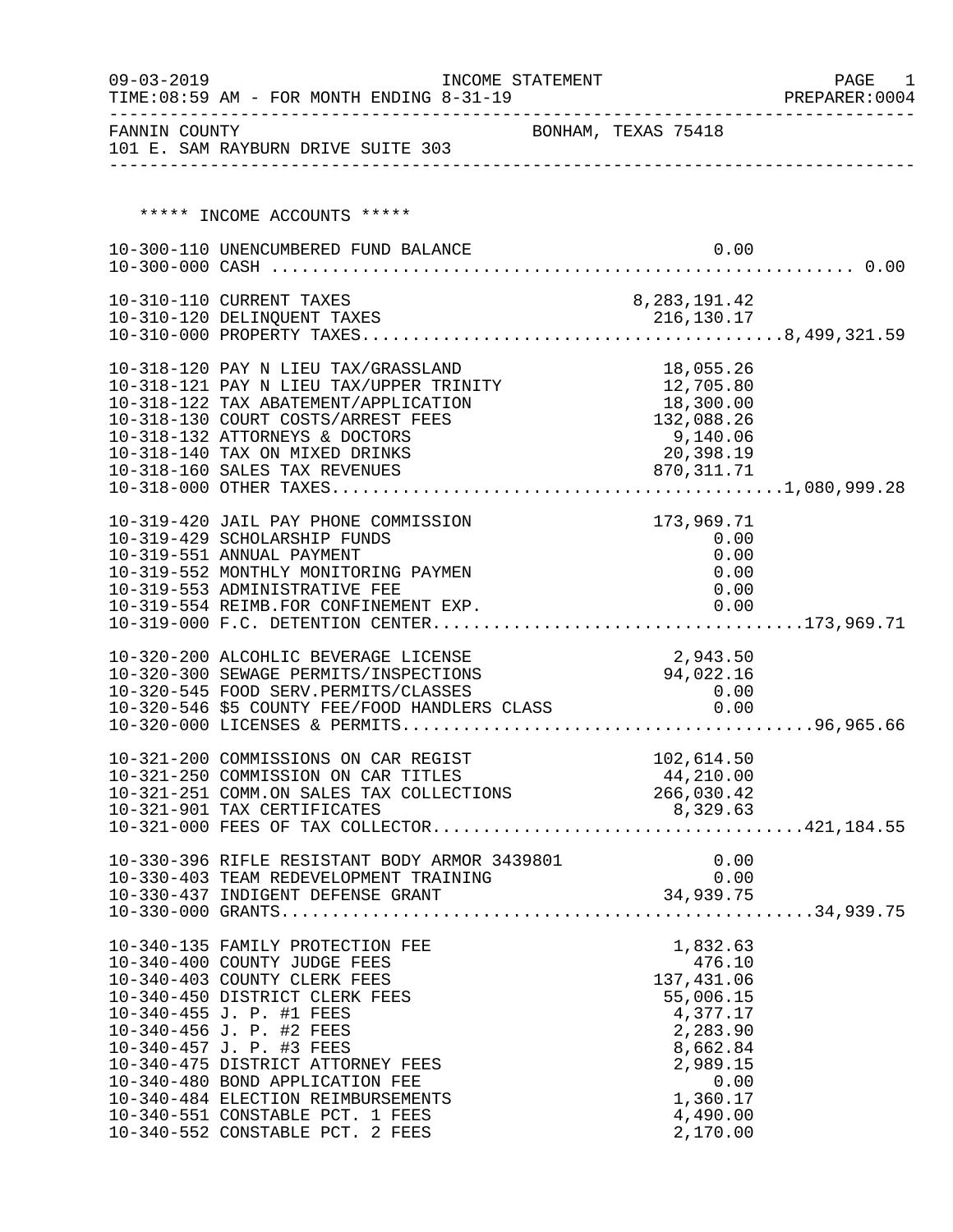| $09 - 03 - 2019$ | INCOME STATEMENT<br>TIME: 08:59 AM - FOR MONTH ENDING 8-31-19                                                                                                                                                                                                                                                                                                                                                                                                                                                                                                                                                                                                                                                                                                                                                                                                                                                                                                                                                                                                                                                                                                                                        |                                                                                                                                                                                                                                                                                                                        | PAGE 2<br>PREPARER:0004 |
|------------------|------------------------------------------------------------------------------------------------------------------------------------------------------------------------------------------------------------------------------------------------------------------------------------------------------------------------------------------------------------------------------------------------------------------------------------------------------------------------------------------------------------------------------------------------------------------------------------------------------------------------------------------------------------------------------------------------------------------------------------------------------------------------------------------------------------------------------------------------------------------------------------------------------------------------------------------------------------------------------------------------------------------------------------------------------------------------------------------------------------------------------------------------------------------------------------------------------|------------------------------------------------------------------------------------------------------------------------------------------------------------------------------------------------------------------------------------------------------------------------------------------------------------------------|-------------------------|
| FANNIN COUNTY    | 101 E. SAM RAYBURN DRIVE SUITE 303<br>-------------------------------                                                                                                                                                                                                                                                                                                                                                                                                                                                                                                                                                                                                                                                                                                                                                                                                                                                                                                                                                                                                                                                                                                                                | BONHAM, TEXAS 75418                                                                                                                                                                                                                                                                                                    |                         |
|                  | 10-340-553 CONSTABLE PCT. 3 FEES<br>10-340-553 CONSTABLE 1.1.<br>10-340-560 SHERIFF FEES<br>10-340-573 BOND SUPERVISION FEES<br>10-340-600 D.C.6TH COURT OF APPEALS FEE 1,303.67<br>10-340-601 C.C.6TH COURT OF APPEALS FEE 565.00<br>10-340-652 SUBDIVISION FEES 7,300.93<br>                                                                                                                                                                                                                                                                                                                                                                                                                                                                                                                                                                                                                                                                                                                                                                                                                                                                                                                       | 2,001.75                                                                                                                                                                                                                                                                                                               |                         |
|                  | 10-350-455 J. P. #1 FINES<br>10-350-456 J. P. #2 FINES                                                                                                                                                                                                                                                                                                                                                                                                                                                                                                                                                                                                                                                                                                                                                                                                                                                                                                                                                                                                                                                                                                                                               | 1,414.70<br>33.00                                                                                                                                                                                                                                                                                                      |                         |
|                  | 10-352-100 10% COMM.ON SURETY BAIL BOND FEE<br>10-352-201 BOND FORFEITURES                                                                                                                                                                                                                                                                                                                                                                                                                                                                                                                                                                                                                                                                                                                                                                                                                                                                                                                                                                                                                                                                                                                           | BAIL BOND FEE 691.50                                                                                                                                                                                                                                                                                                   |                         |
|                  | 10-360-100 INTEREST EARNINGS<br>10-360-110 INTEREST EARNINGS BUSINESS MONEY FU 19,159.55                                                                                                                                                                                                                                                                                                                                                                                                                                                                                                                                                                                                                                                                                                                                                                                                                                                                                                                                                                                                                                                                                                             |                                                                                                                                                                                                                                                                                                                        |                         |
|                  | 10-364-162 SALE OF ASSETS LAND/BUILDING<br>10-364-163 SALE OF EQUIPMENT                                                                                                                                                                                                                                                                                                                                                                                                                                                                                                                                                                                                                                                                                                                                                                                                                                                                                                                                                                                                                                                                                                                              | 0.00<br>0.00                                                                                                                                                                                                                                                                                                           |                         |
|                  | 10-370-100 KFYN-RADIO TOWER RENT<br>10-370-112 TOBACCO SETTLEMENT<br>10-370-115 RENT- VERIZON TOWER<br>10-370-120 CONTRIBUTION IHC TRUST<br>10-370-125 IHC STATE REIMBURSEMENT<br>10-370-130 REFUNDS & MISCELLANEOUS<br>10-370-131 AUTOMOBILE INSURANCE LOSS PAYMENTS<br>10-370-132 PROPERTY INSURANCE LOSS PAYMENTS<br>10-370-135 HEALTH INS. SURPLUS DISTRIBUTION<br>10-370-139 STATE JUROR REIMB.FEE<br>10-370-143 D.A.SALARY REIMB.<br>10-370-144 CO. JUDGE COURT FEES SALARY REIMB.<br>10-370-147 UTILITIES REIMBURSEMENT<br>10-370-151 ASST. DA LONGEVITY PAY<br>10-370-152 HB 9 D.A. SUPPLEMENTAL FUNDS<br>10-370-162 COURT REPORTER SERVICE FEE<br>10-370-163 ADM.OF COURT JUSTICE 10% SB 1417<br>10-370-164 TIME DAYMENT TUSTICE 10% SB 1417<br>10-370-164 TIME PAYMENT FEE 40% SB 1417<br>10-370-166 JUDICIAL SUPP.FEE(60 CENTS)<br>10-370-167 JUROR REIMB.FEE<br>10-370-408 COUNTY WELLNESS PROGRAM<br>10-370-410 CO CT AT LAW SUPPLEMENT<br>10-370-432 PROCEEDS OF SALE OF LIVESTOCK<br>10-370-450 DIST. CLK. PASSPORT PHOTO<br>10-370-453 REIMB.CEC ODYSSEY SAAS<br>10-370-509 CANDY MACHINE COMMISSION<br>10-370-510 DR. PEPPER COMMISSION<br>10-370-553 DONATION CONST.3 RADIO EQUIP. | 2,200.00<br>11,710<br>3,485.57<br>3,485.57<br>0.00<br>9,608.23<br>0.00<br>154.8<br>4,881.70<br>16,558.00<br>18, 333. 32<br>0.00<br>13, 149.82<br>3,480.00<br>3,957.91<br>5,606.05<br>540.84<br>2,163.57<br>340.81<br>2,263.03<br>881.48<br>84,000.00<br>10,478.94<br>1,420.00<br>16, 194. 75<br>94.56<br>52.00<br>0.00 |                         |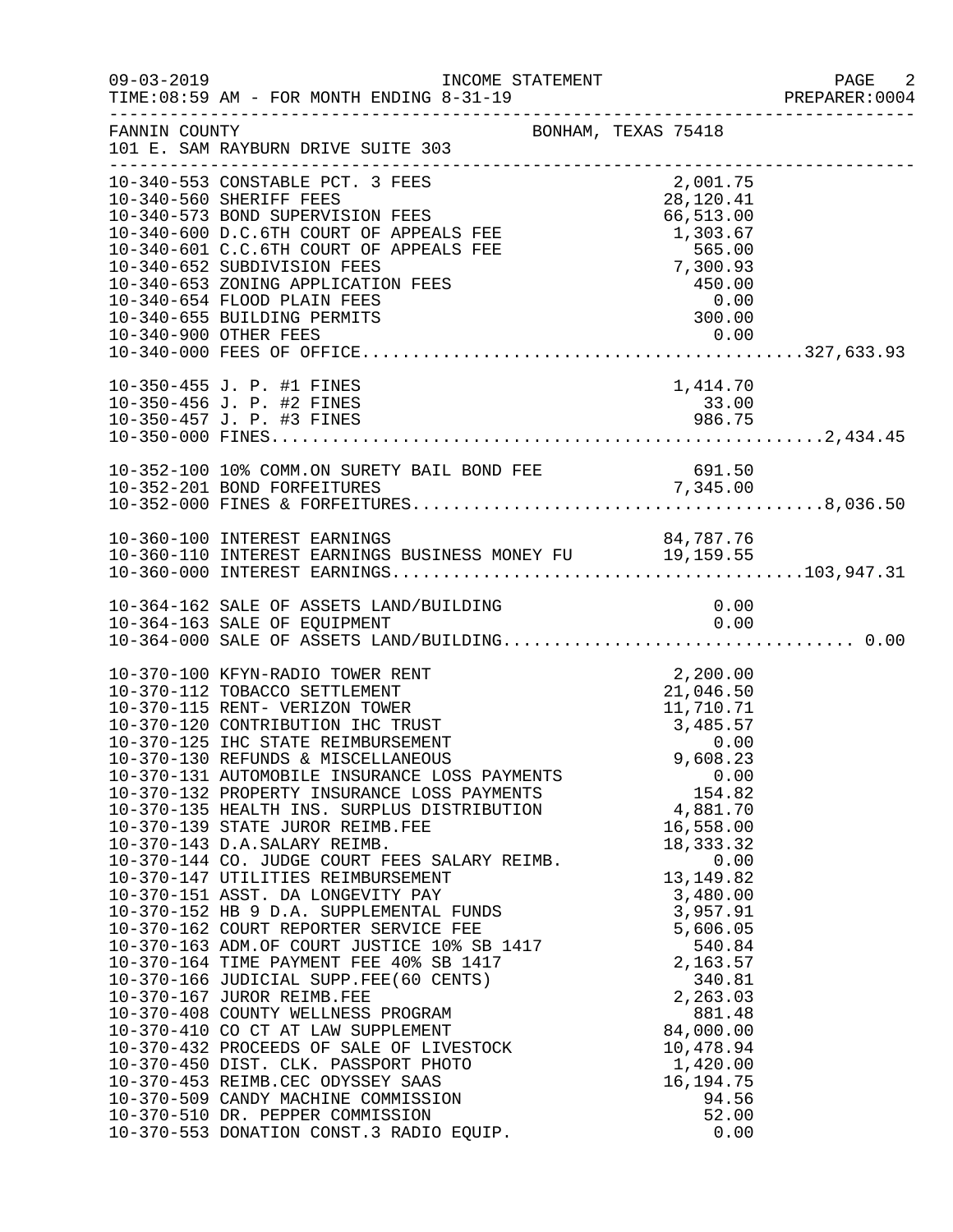| $09 - 03 - 2019$ | INCOME STATEMENT<br>TIME: 08:59 AM - FOR MONTH ENDING 8-31-19                                      |                                  | PAGE 3<br>PREPARER: 0004 |
|------------------|----------------------------------------------------------------------------------------------------|----------------------------------|--------------------------|
| FANNIN COUNTY    | 101 E. SAM RAYBURN DRIVE SUITE 303                                                                 | BONHAM, TEXAS 75418              |                          |
|                  | 10-370-562 STATE REIMB.OFFENDER TRANSPORT 8,114.60                                                 |                                  |                          |
|                  | 11-300-111 BEGINNING CASH BALANCE                                                                  |                                  | 0.00                     |
|                  | 11-340-600 COUNTY CLERK FEES<br>11-340-650 DISTRICT CLERK FEES<br>11-340-651 JUSTICE OF PEACE FEES | 5,376.21<br>2,141.59<br>1,087.28 |                          |
|                  | 11-360-100 INTEREST EARNINGS                                                                       | 227.04                           |                          |
|                  | 12-300-112 BEGINNING CASH BALANCE                                                                  | 0.00                             |                          |
|                  | 12-360-100 INTEREST EARNINGS                                                                       |                                  | 8.67                     |
|                  | 12-370-134 CO.CLK.VITAL STAT.FEE                                                                   | 517.00                           |                          |
|                  | 13-300-113 BEGINNING CASH BALANCE                                                                  |                                  | 0.00                     |
|                  | 13-345-113 SURETY BAIL BOND FEE                                                                    | 6,555.00                         |                          |
|                  | 13-370-130 REFUNDS & MISCELLANEOUS<br>13-370-132 TEMPORARY BOND SECURITY                           |                                  | 0.00<br>0.00             |
|                  | 14-300-114 BEGINNING CASH                                                                          |                                  | 0.00                     |
|                  | 14-370-455 JP1 SECURITY FEE<br>14-370-456 JP2 SECURITY FEE<br>14-370-457 JP3 SECURITY FEE          | 120.29<br>30.50<br>211.66        |                          |
|                  | 16-300-116 BEGINNING CASH BALANCE                                                                  |                                  | 0.00                     |
|                  | 16-370-149 CO. JUDGE EXCESS SUPP.                                                                  |                                  | 0.00                     |
|                  | 17-300-117 BEGINNING CASH BALANCE                                                                  |                                  | 0.00                     |
|                  | 17-340-131 PROBATE JUDGES EDUCATION                                                                | 290.00                           |                          |
|                  | 17-370-130 REFUNDS & MISCELLANEOUS                                                                 | 775.33                           |                          |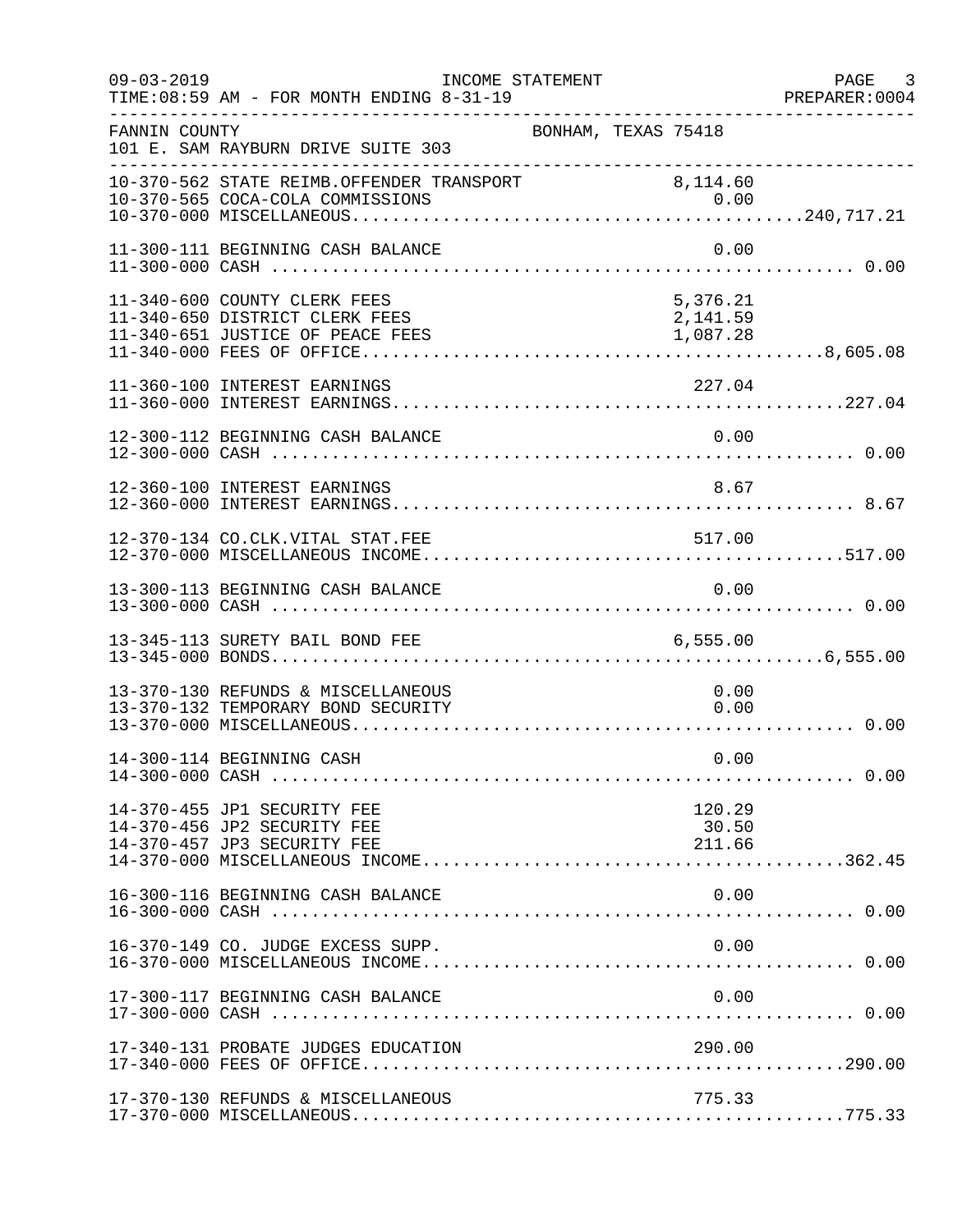| $09 - 03 - 2019$ | TIME: 08:59 AM - FOR MONTH ENDING 8-31-19                                                                                                               | INCOME STATEMENT                                         | PAGE 4 |
|------------------|---------------------------------------------------------------------------------------------------------------------------------------------------------|----------------------------------------------------------|--------|
| FANNIN COUNTY    | 101 E. SAM RAYBURN DRIVE SUITE 303                                                                                                                      | BONHAM, TEXAS 75418                                      |        |
|                  | ----------------------------------<br>18-300-118 BEGINNING CASH BALANCE                                                                                 | 0.00                                                     |        |
|                  | 18-360-100 INTEREST EARNINGS                                                                                                                            | 119.36                                                   |        |
|                  | 18-370-130 REFUNDS & MISCELLANEOUS<br>18-370-133 CO.CLERK PRESERVE REC FEE                                                                              | 0.00<br>43, 278. 75                                      |        |
|                  | 19-300-119 BEGINNING CASH BALANCE                                                                                                                       | 0.00                                                     |        |
|                  | 19-360-100 INTEREST EARNINGS                                                                                                                            | 24.74                                                    |        |
|                  |                                                                                                                                                         |                                                          |        |
|                  | 20-300-120 BEGINNING CASH BALANCE                                                                                                                       | 0.00                                                     |        |
|                  | 20-360-100 INTEREST EARNINGS                                                                                                                            | 94.39                                                    |        |
|                  | 20-370-135 CO.OFFICE REC.MNGMT.FEE                                                                                                                      | 8,063.52                                                 |        |
|                  | 21-300-121 BEGINNING CASH BALANCE                                                                                                                       | 0.00                                                     |        |
|                  | 21-310-110 CURRENT TAXES<br>21-310-120 DELINQUENT TAXES                                                                                                 | 477,706.86<br>12,673.30                                  |        |
|                  | 21-318-120 PAY N LIEU TAX/GRASSLAND<br>21-318-121 PAY N LIEU TAX/UPPER TRINITY<br>21-318-160 SALES TAX REVENUES                                         | 1,726.53<br>873.41<br>50,027.34                          |        |
|                  | 21-321-200 CAR REGISTRATION/SALES TAX<br>21-321-300 COUNTY'S ADDITIONAL \$10                                                                            | 73,448.04<br>66,288.25                                   |        |
|                  | 21-330-200 FEMA GRANT                                                                                                                                   | 0.00                                                     |        |
|                  | 21-350-403 COUNTY CLERK FINES<br>21-350-450 DISTRICT CLERK FINES<br>21-350-455 J. P. #1 FINES<br>21-350-456 J. P. #2 FINES<br>21-350-457 J. P. #3 FINES | 2,846.86<br>7,728.22<br>1,647.74<br>1,359.47<br>2,663.82 |        |
|                  | 21-360-100 INTEREST EARNINGS                                                                                                                            | 736.65                                                   |        |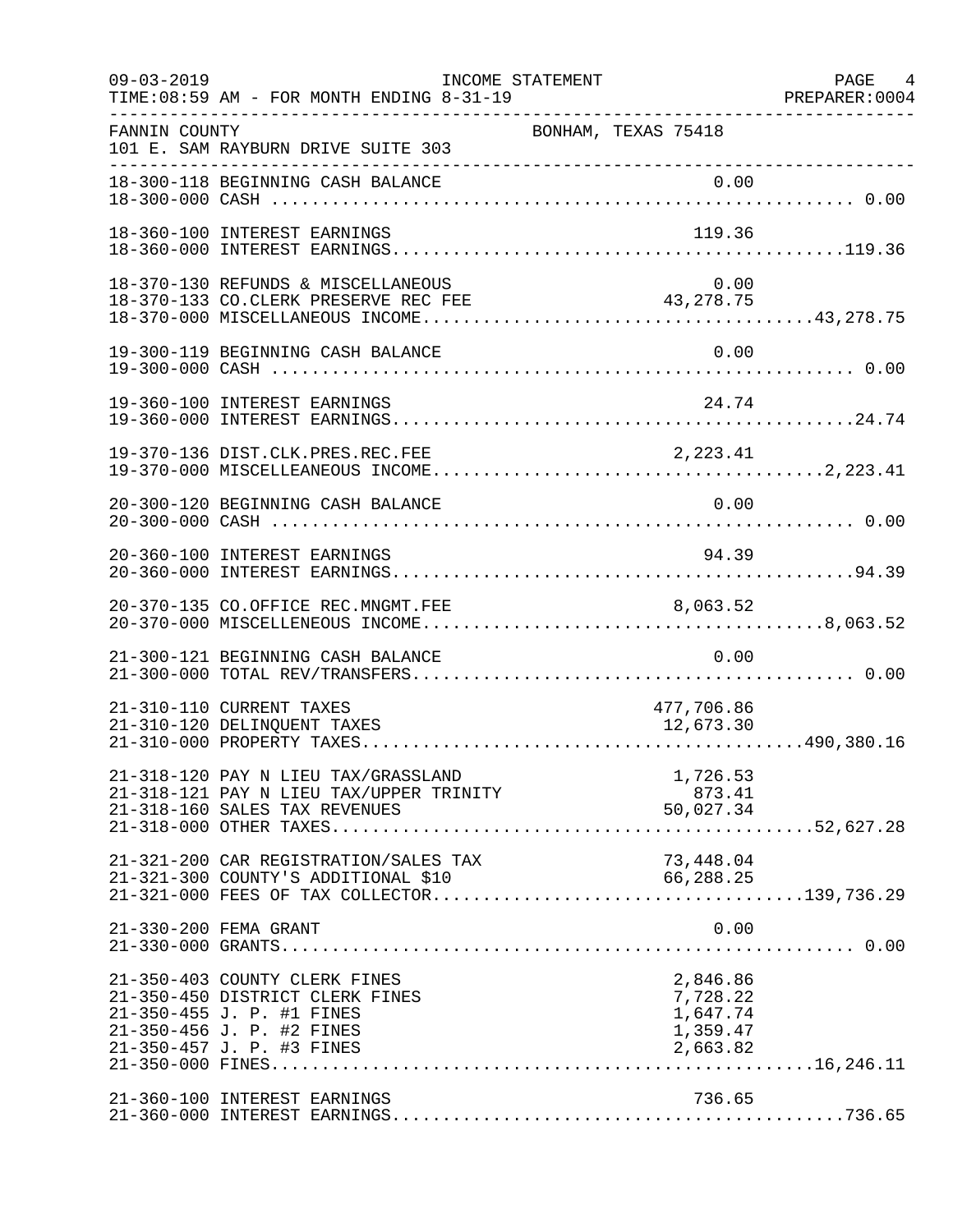| $09 - 03 - 2019$ | INCOME STATEMENT<br>TIME: 08:59 AM - FOR MONTH ENDING 8-31-19                                                                                                                                                                                                                               |                                                                    | PAGE 5<br>PREPARER:0004 |
|------------------|---------------------------------------------------------------------------------------------------------------------------------------------------------------------------------------------------------------------------------------------------------------------------------------------|--------------------------------------------------------------------|-------------------------|
| FANNIN COUNTY    | 101 E. SAM RAYBURN DRIVE SUITE 303                                                                                                                                                                                                                                                          | BONHAM, TEXAS 75418                                                |                         |
|                  | 21-364-162 LAND/BUILDING                                                                                                                                                                                                                                                                    | 0.00                                                               |                         |
|                  | 21-370-100 PROPERTY LEASE<br>21-370-120 STATE LATERAL ROAD<br>21-370-125 TDT. WEIGHT FEES<br>21-370-130 REFUNDS & MISCELLANEOUS<br>21-370-140 PROCEEDS OF LOAN<br>21-370-145 REIMBURSEMENT OF MATERIALS                                                                                     | 0.00<br>8,468.06<br>$20,669.15$<br>91.80<br>0.00<br>11,787.95      |                         |
|                  |                                                                                                                                                                                                                                                                                             |                                                                    |                         |
|                  | 22-310-110 CURRENT TAXES<br>22-310-120 DELINQUENT TAXES                                                                                                                                                                                                                                     | 556,465.29<br>14,762.71                                            |                         |
|                  | 22-318-120 PAY N LIEU TAX/GRASSLAND<br>22-318-121 PAY N LIEU TAX/UPPER TRINITY                                                                                                                                                                                                              | 2,011.18<br>1,017.41<br>58, 275. 20                                |                         |
|                  | 22-321-200 CAR REGISTRATION/SALES TAX<br>22-321-300 COUNTY'S ADDITIONAL \$10                                                                                                                                                                                                                | 85,557.27<br>77, 216.79                                            |                         |
|                  | 22-330-200 FEMA GRANT                                                                                                                                                                                                                                                                       | 0.00                                                               |                         |
|                  | 22-350-403 COUNTY CLERK FINES<br>22-350-450 DISTRICT CLERK FINES<br>22-350-455 J. P. #1 FINES<br>22-350-456 J. P. #2 FINES<br>22-350-457 J. P. #3 FINES                                                                                                                                     | 3,316.20<br>9,002.34<br>1,919.41<br>1,583.60<br>3,103.00           |                         |
|                  | 22-360-100 INTEREST EARNINGS                                                                                                                                                                                                                                                                | 6,053.82                                                           |                         |
|                  | 22-364-163 SALE OF EQUIPMENT                                                                                                                                                                                                                                                                | 17,572.50                                                          |                         |
|                  | 22-370-120 STATE LATERAL ROAD<br>22-370-125 TDT WEIGHT FEES<br>22-370-130 REFUNDS & MISCELLANEOUS<br>22-370-131 AUTOMOBILE INSURANCE LOSS PAYMENT<br>22-370-140 PROCEEDS OF LOAN<br>22-370-145 REIMBURSEMENT OF MATERIALS 14,702.24<br>22-370-150 TRENTON HIGH MEADOWS SUBDIVISION 7,000.00 | 9,864.17<br>24,076.87<br>504.00<br>0.00<br>$14,702.24$<br>7.000.00 |                         |
|                  | 23-300-123 BEGINNING CASH BALANCE                                                                                                                                                                                                                                                           | 0.00                                                               |                         |
|                  | 23-310-110 CURRENT TAXES                                                                                                                                                                                                                                                                    | 834,697.80                                                         |                         |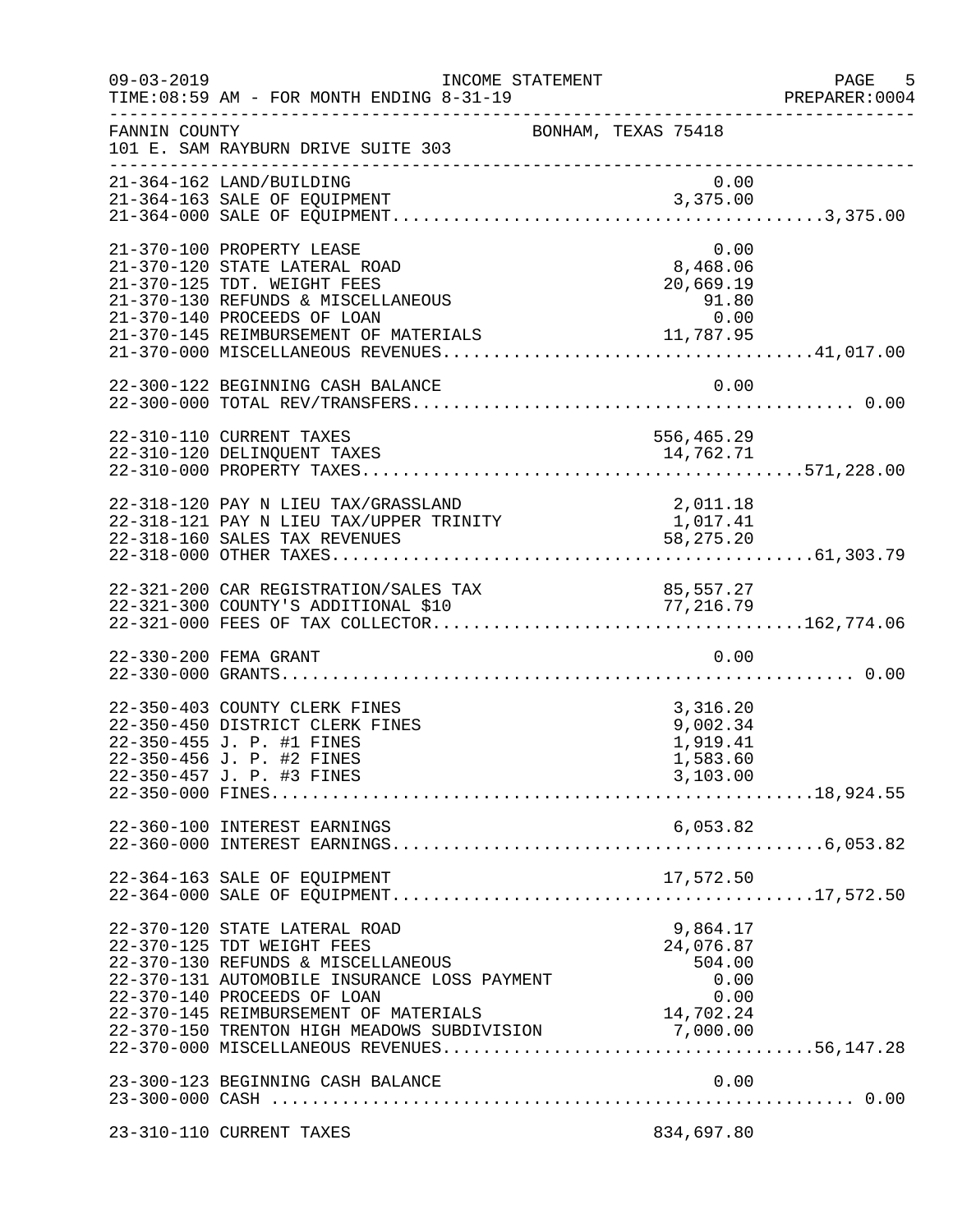| $09 - 03 - 2019$ | TIME: 08:59 AM - FOR MONTH ENDING 8-31-19                                                                                                                                                            | INCOME STATEMENT                                                   | PAGE 6<br>PREPARER: 0004 |
|------------------|------------------------------------------------------------------------------------------------------------------------------------------------------------------------------------------------------|--------------------------------------------------------------------|--------------------------|
| FANNIN COUNTY    | 101 E. SAM RAYBURN DRIVE SUITE 303                                                                                                                                                                   | BONHAM, TEXAS 75418                                                |                          |
|                  |                                                                                                                                                                                                      |                                                                    |                          |
|                  | 23-318-120 PAY N LIEU TAX/GRASSLAND                                                                                                                                                                  | 3,016.78<br>1,526.12                                               |                          |
|                  |                                                                                                                                                                                                      |                                                                    |                          |
|                  | 23-330-200 FEMA GRANT                                                                                                                                                                                | 0.00                                                               |                          |
|                  | 23-350-403 COUNTY CLERK FINES<br>23-350-450 DISTRICT CLERK FINES<br>23-350-455 J. P. #1 FINES<br>23-350-456 J. P. #2 FINES<br>23-350-457 J. P. #3 FINES                                              | 4,974.29<br>13,503.54<br>2,879.10<br>2,375.38<br>4,654.45          |                          |
|                  |                                                                                                                                                                                                      |                                                                    |                          |
|                  | 23-364-162 LAND/BUILDING<br>23-364-163 SALE OF EQUIPMENT                                                                                                                                             | 0.00<br>495.00                                                     |                          |
|                  | 23-370-120 STATE LATERAL ROAD<br>23-370-125 TDT WEIGHT FEES<br>23-370-130 REFUNDS & MISCELLANEOUS<br>23-370-139 RESTITUTION<br>23-370-140 PROCEEDS OF LOANS<br>23-370-145 REIMBURSEMENT OF MATERIALS | 14,796.25<br>36, 115.30<br>1,983.45<br>$0.00$ $0.00$ $17.744$ $65$ |                          |
|                  | 24-300-124 BEGINNING CASH BALANCE<br>24-300-999 TOTAL TRANSFERS                                                                                                                                      | 0.00                                                               | 0.00                     |
|                  | 24-310-110 CURRENT TAXES<br>24-310-120 DELINQUENT TAXES                                                                                                                                              | 475,128.51<br>12,604.85                                            |                          |
|                  | 24-318-120 PAY N LIEU TAX/GRASSLAND<br>24-318-121 PAY N LIEU TAX/UPPER TRINITY<br>24-318-160 SALES TAX REVENUES                                                                                      | 1,717.21<br>868.70<br>49,757.27                                    |                          |
|                  | 24-321-200 CAR REGISTRATION/SALES TAX                                                                                                                                                                | 73,051.63<br>65,930.33                                             |                          |
|                  | 24-330-200 FEMA GRANT                                                                                                                                                                                | 0.00                                                               |                          |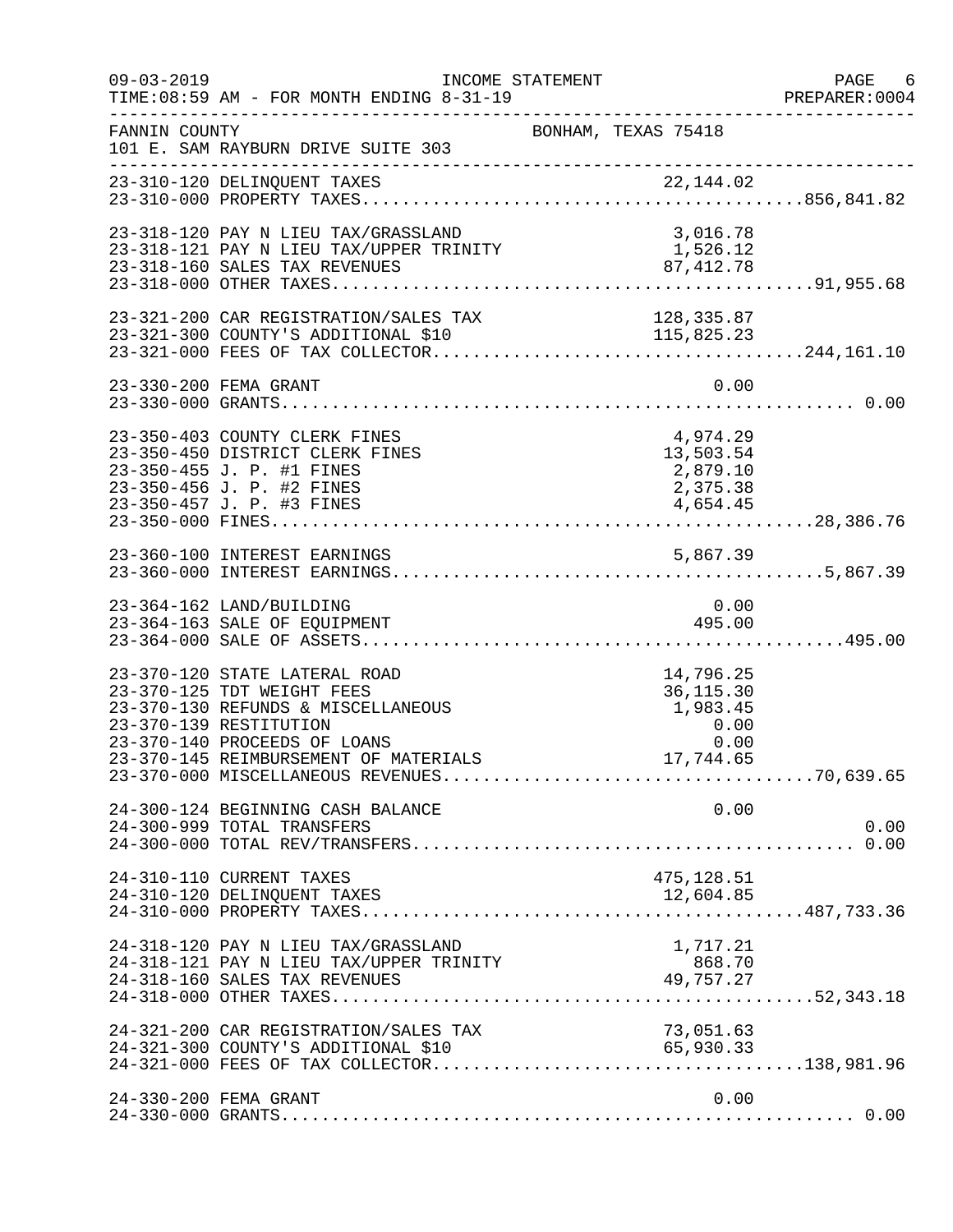| $09 - 03 - 2019$     | TIME: 08:59 AM - FOR MONTH ENDING 8-31-19                                                                                                                                                                                                                                       | INCOME STATEMENT    |  |                                                                               | PAGE 7<br>PREPARER:0004 |
|----------------------|---------------------------------------------------------------------------------------------------------------------------------------------------------------------------------------------------------------------------------------------------------------------------------|---------------------|--|-------------------------------------------------------------------------------|-------------------------|
| FANNIN COUNTY        | 101 E. SAM RAYBURN DRIVE SUITE 303                                                                                                                                                                                                                                              | BONHAM, TEXAS 75418 |  |                                                                               |                         |
|                      | 24-350-403 COUNTY CLERK FINES<br>24-350-450 DISTRICT CLERK FINES<br>24-350-455 J. P. #1 FINES<br>24-350-456 J. P. #2 FINES<br>24-350-457 J. P. #3 FINES                                                                                                                         |                     |  | 2,831.48<br>7,686.54<br>1,638.85<br>1,352.15<br>2,649.45                      |                         |
|                      | 24-360-100 INTEREST EARNING                                                                                                                                                                                                                                                     |                     |  | 4,616.55                                                                      |                         |
|                      | 24-364-162 LAND/BUILDING<br>24-364-163 SALE OF EQUIPMENT                                                                                                                                                                                                                        |                     |  | 0.00<br>39,838.50                                                             |                         |
|                      | 24-370-120 STATE LATERAL ROAD<br>24-370-125 TDT WEIGHT FEES<br>24-370-130 REFUNDS & MISCELLANEOUS<br>24-370-138 SALE OF SCRAP IRON<br>24-370-140 PROCEEDS OF LOAN<br>24-370-145 REIMBURSEMENT OF MATERIALS<br>24-370-146 SALE OF RECYCLED MATERIALS<br>24-370-147 OFFICE RENTAL |                     |  | 8,422.35<br>20,557.62<br>432.86<br>0.00<br>0.00<br>2,307.14<br>394.50<br>0.00 |                         |
|                      | 25-300-125 BEGINNING CASH BALANCE                                                                                                                                                                                                                                               |                     |  | 0.00                                                                          |                         |
| 25-370-625 DONATIONS | 25-370-138 SALE OF SCRAP IRON                                                                                                                                                                                                                                                   |                     |  | 0.00<br>0.00                                                                  |                         |
|                      | 26-300-126 BEGINNING CASH BALANCE                                                                                                                                                                                                                                               |                     |  | 0.00                                                                          |                         |
|                      | 26-360-100 INTEREST EARNINGS                                                                                                                                                                                                                                                    |                     |  | 97.16                                                                         |                         |
|                      | 26-370-455 J.P.#1 TECHNOLOGY FEES                                                                                                                                                                                                                                               |                     |  | 485.17                                                                        |                         |
|                      | 27-300-127 BEGINNING CASH BALANCE                                                                                                                                                                                                                                               |                     |  | 0.00                                                                          |                         |
|                      | 27-360-100 INTEREST EARNINGS                                                                                                                                                                                                                                                    |                     |  | 20.36                                                                         |                         |
|                      | 27-370-456 J.P.#2 TECHNOLOGY FEES                                                                                                                                                                                                                                               |                     |  | 122.00                                                                        |                         |
|                      | 28-300-128 BEGINNING CASH                                                                                                                                                                                                                                                       |                     |  | 0.00                                                                          |                         |
|                      | 28-360-100 INTEREST EARNINGS                                                                                                                                                                                                                                                    |                     |  | 11.23                                                                         |                         |
|                      | 28-370-456 J.P.#3 TECHNOLOGY FEES                                                                                                                                                                                                                                               |                     |  | 843.54                                                                        |                         |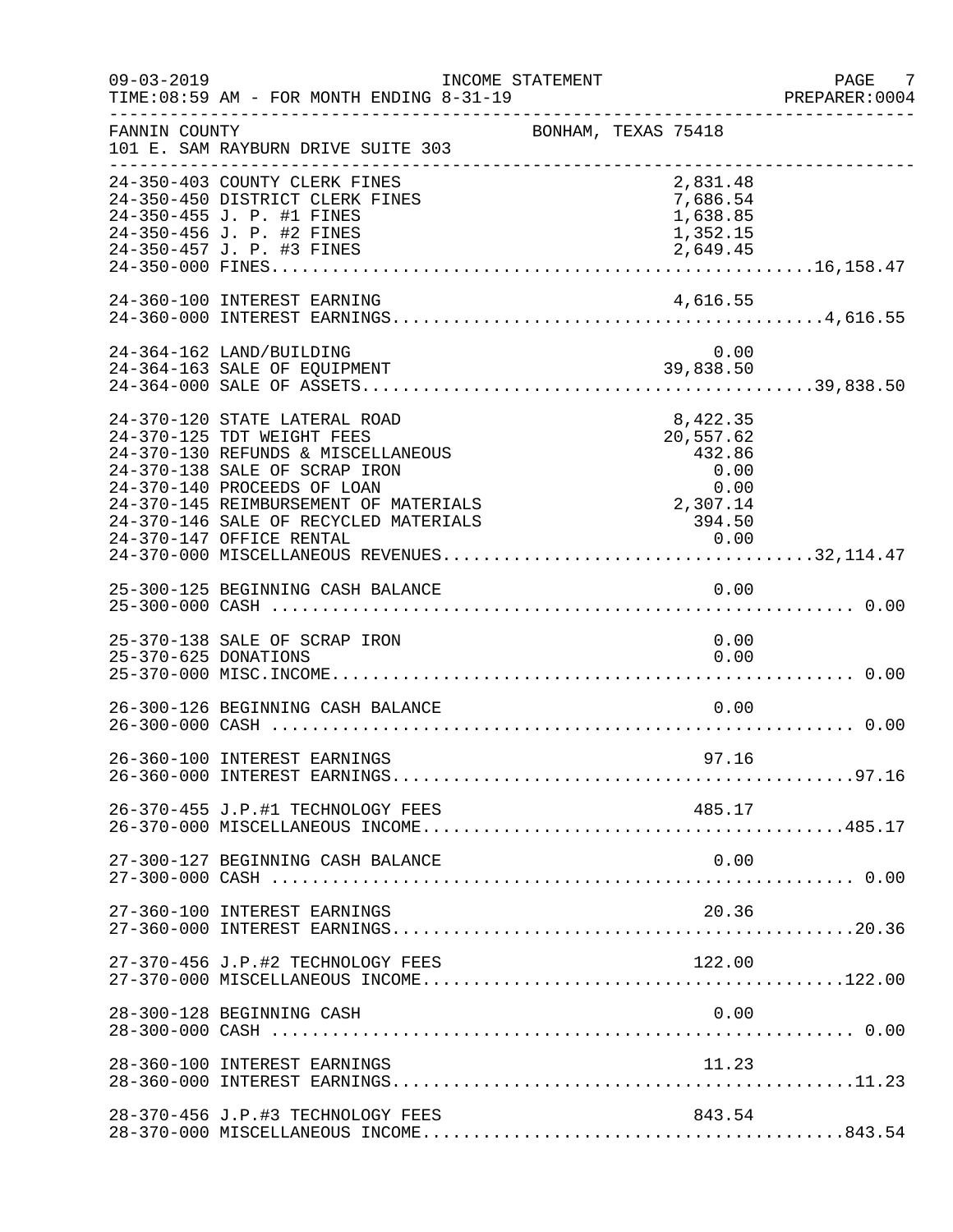| $09 - 03 - 2019$ | TIME: 08:59 AM - FOR MONTH ENDING 8-31-19                                          | INCOME STATEMENT     | PAGE 8<br>PREPARER: 0004 |
|------------------|------------------------------------------------------------------------------------|----------------------|--------------------------|
| FANNIN COUNTY    | 101 E. SAM RAYBURN DRIVE SUITE 303                                                 | BONHAM, TEXAS 75418  |                          |
|                  | 30-360-100 INTEREST EARNINGS                                                       | 0.00                 |                          |
|                  | 30-370-569 SHERIFF WORK RELEASE                                                    | 0.00                 |                          |
|                  | 31-300-131 BEGINNING CASH BALANCE                                                  | 0.00                 |                          |
|                  |                                                                                    |                      |                          |
|                  | 31-370-131 RESTORATION DONATIONS                                                   | 0.00                 |                          |
|                  | 33-300-133 BEGINNING CASH BALANCE                                                  | 0.00                 |                          |
|                  | 33-340-480 APPLICATION FEE                                                         | 0.00                 |                          |
|                  | 34-300-134 BEGINNING CASH BALANCE                                                  | 0.00                 |                          |
|                  | 34-360-100 INTEREST INCOME                                                         | 59.81                |                          |
|                  | 34-370-450 DISTRICT CT.RECORDS ARCHIVE FEE 3,964.25                                |                      |                          |
|                  | 35-340-403 COUNTY CLERK FEES<br>35-340-450 DISTRICT CLERK FEES                     | 3,990.00<br>9,125.82 |                          |
|                  | 35-360-100 INTEREST EARNINGS                                                       | 333.57               |                          |
|                  | 36-300-136 BEGINNING CASH BALANCE-D.A.FEE                                          | 0.00                 |                          |
|                  | 36-340-475 DISTRICT ATTORNEY FEES                                                  | 1,570.36             |                          |
|                  | 36-352-200 CONTRABAND FORFEITURE<br>36-352-300 D.A. SEIZURE FUND                   | 3,080.27<br>0.00     |                          |
|                  | 36-360-100 INTEREST EARNINGS-D.A. FEE<br>36-360-236 INTEREST EARNINGS-SEIZURE FUND | 9.77<br>13.33        |                          |
|                  | 36-370-130 REFUNDS & MISCELLANEOUS<br>36-370-319 RESTITUTION                       | 1,215.94<br>0.00     |                          |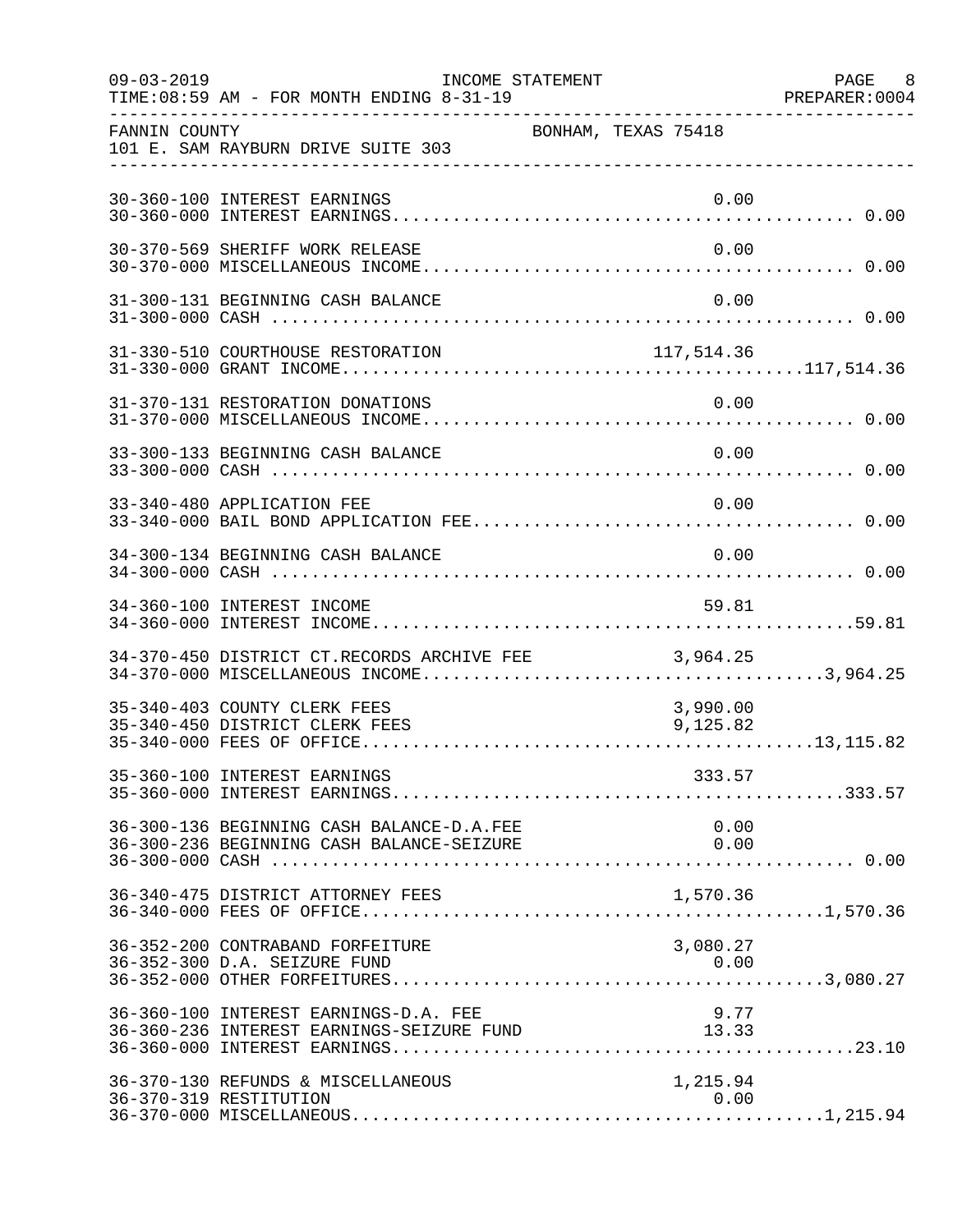| $09 - 03 - 2019$     | INCOME STATEMENT<br>TIME: 08:59 AM - FOR MONTH ENDING 8-31-19<br>------------------------------------             |                            | PAGE 9 |
|----------------------|-------------------------------------------------------------------------------------------------------------------|----------------------------|--------|
| FANNIN COUNTY        | 101 E. SAM RAYBURN DRIVE SUITE 303                                                                                | BONHAM, TEXAS 75418        |        |
|                      |                                                                                                                   |                            |        |
|                      | 37-370-130 REFUNDS & MISCELLANEOUS                                                                                | 0.00                       |        |
|                      | 38-360-100 INTEREST EARNINGS                                                                                      | 398.04                     |        |
|                      | 39-300-110 UNENCUMBERED FUND BALANCE                                                                              | 0.00                       |        |
|                      | 39-360-100 INTEREST EARNINGS                                                                                      | 160.79                     |        |
|                      | 39-370-150 BONNIE RUTH COOPER TRUST                                                                               | 1,180.35                   |        |
|                      | 40-300-110 UNENCUMBERED FUND BALANCE                                                                              | 0.00                       |        |
|                      | 40-330-410 NAACHO GRANT INCOME                                                                                    | 0.00                       |        |
| 41-370-406 DONATIONS |                                                                                                                   | 150.00                     |        |
|                      | 42-330-477 HAZARD MITIGATION DR-1999                                                                              | 0.00                       |        |
|                      | 44-330-423 2016 HOMELAND SECURITY                                                                                 | 0.00                       |        |
|                      | 45-330-403 CHAPTER 19 FUNDS                                                                                       | 4,108.54                   |        |
|                      |                                                                                                                   |                            |        |
|                      | 46-330-475 SAFE ROOM REIMBURSEMENT DR-4029 42,044.06                                                              |                            |        |
|                      | 48-300-148 BEGINNING CASH BALANCE                                                                                 | 0.00                       |        |
|                      | 48-340-130 REFUNDS & MISCELLANEOUS<br>48-340-403 CONTRACT ADMINISTRATIVE FEE<br>48-340-484 ELECTION REIMBURSEMENT | 0.00<br>149.90<br>7,648.56 |        |
|                      | 49-300-149 BEGINNING CASH BALANCE                                                                                 | 0.00                       |        |
|                      | 49-330-475 INVESTIGATOR/LEOSE GRANT                                                                               | 681.66                     |        |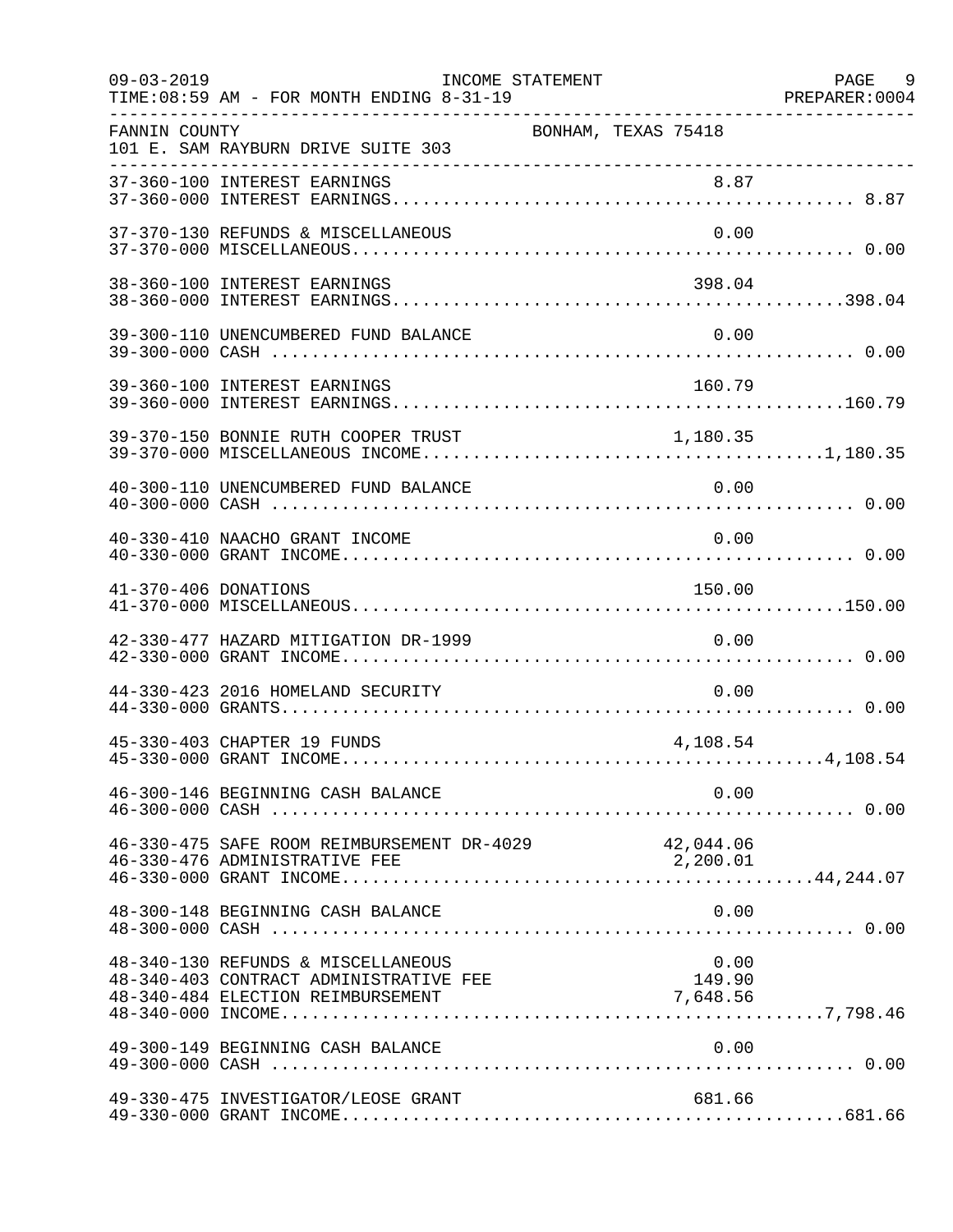| $09 - 03 - 2019$ | INCOME STATEMENT<br>TIME: 08:59 AM - FOR MONTH ENDING 8-31-19                                        |                               | PAGE 10 |
|------------------|------------------------------------------------------------------------------------------------------|-------------------------------|---------|
| FANNIN COUNTY    | 101 E. SAM RAYBURN DRIVE SUITE 303                                                                   | BONHAM, TEXAS 75418           |         |
|                  |                                                                                                      |                               |         |
|                  | 50-370-403 LOCAL FUNDING                                                                             | 0.00                          |         |
|                  | 51-300-151 BEGINNING CASH BALANCE                                                                    | 0.00                          |         |
|                  | 51-370-440 CO.CLK.CO.& DIST.CT.TECHNOLOGY FEE 380.00                                                 |                               |         |
|                  | 52-360-100 INTEREST EARNINGS                                                                         | 25.70                         |         |
|                  | 52-370-133 CO.CLK.COURT RECORDS PRESERVATION F 1,160.00                                              |                               |         |
|                  | 53-300-153 BEGINNING CASH BALANCE                                                                    | 0.00                          |         |
|                  | 53-370-133 CO.CLERK RECORDS ARCHIVE FEE 44,630.00                                                    |                               |         |
|                  | 55-300-156 BEGINNING CASH BALANCE                                                                    | 0.00                          |         |
|                  | 55-360-100 INTEREST EARNINGS                                                                         | 0.20                          |         |
|                  | 55-370-130 REFUNDS & MISCELLANEOUS<br>55-370-160 PEACE OFFICER ALLOCATION                            | 0.00<br>2,282.76              |         |
|                  | 56-300-156 BEGINNING CASH BALANCE                                                                    | 0.00                          |         |
|                  | 56-330-560 BULLETPROOF VEST PARTNERSHIP                                                              | 0.00                          |         |
|                  | 56-352-200 CONTRABAND FOREITURE<br>56-352-300 PLEA BARGAIN AGREEMENT<br>56-352-432 LIVESTOCK SEIZURE | 12,434.94<br>0.00<br>3,280.00 |         |
|                  | 56-355-560 FEDERAL FORFEITURE FUNDS 2018<br>56-355-000 FEDERAL FORFEITURE FUNDS 20182,063.58         | 2,063.58                      |         |
|                  | 56-360-100 INTEREST EARNINGS-SO FORFEITURE<br>56-360-159 INTEREST EARNINGS-FEDERAL FORF 2018 0.00    | 42.51                         |         |
|                  | 56-370-108 FEDERAL OT REIMBURSEMENT<br>56-370-130 REFUNDS & MISCELLANEOUS                            | 0.00<br>0.00                  |         |
|                  | 56-390-140 TRANSFERS IN                                                                              | 0.00                          |         |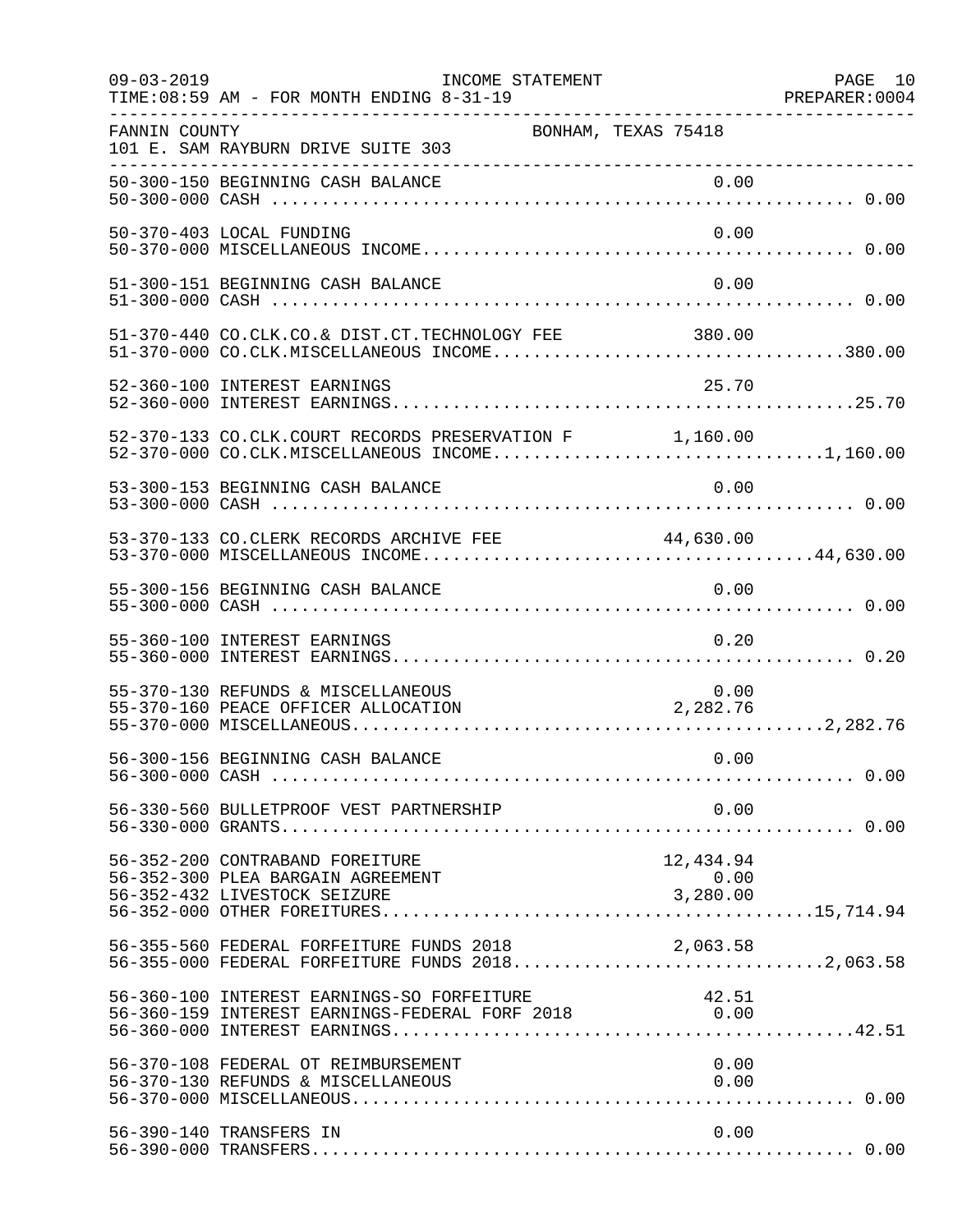| $09 - 03 - 2019$ | INCOME STATEMENT<br>TIME: 08:59 AM - FOR MONTH ENDING 8-31-19                                                                            |                                        | PAGE 11<br>PREPARER:0004 |
|------------------|------------------------------------------------------------------------------------------------------------------------------------------|----------------------------------------|--------------------------|
| FANNIN COUNTY    | 101 E. SAM RAYBURN DRIVE SUITE 303                                                                                                       | BONHAM, TEXAS 75418                    |                          |
|                  | 57-300-157 BEGINNING CASH BALANCE                                                                                                        | 0.00                                   |                          |
|                  | 57-360-100 INTEREST EARNINGS                                                                                                             | 0.00                                   |                          |
|                  | 57-370-560 SHERIFF K-9 UNIT                                                                                                              | 0.00                                   |                          |
|                  | 59-300-159 BEGINNING CASH BALANCE                                                                                                        | 0.00                                   |                          |
|                  | 59-360-100 INTEREST EARNINGS                                                                                                             | 63.44                                  |                          |
|                  |                                                                                                                                          |                                        |                          |
|                  | 60-300-110 BEGINNING CASH BALANCE                                                                                                        | 0.00                                   |                          |
|                  | 60-310-110 CURRENT TAXES<br>60-310-120 DELINQUENT TAXES<br>60-310-260 CURRENT TAXES SERIES '98<br>60-310-262 DELINQUENT TAXES SERIES '98 | 430,975.15<br>5,907.32<br>0.00<br>0.00 |                          |
|                  | 60-318-120 PAY N LIEU TAX/GRASSLAND<br>00-316-120 PAI N LIEU IAA/GRASSLAND<br>60-318-121 PAY N LIEU TAX/UPPER TRINITY                    | 975.96<br>178.56                       |                          |
|                  | 60-360-100 INTEREST EARNINGS<br>60-360-200 INTEREST, 2017 GO BONDS<br>60-360-300 INTEREST, 2018 GO BONDS                                 | 0.00<br>0.00<br>7,923.33               |                          |
|                  | 60-370-130 REFUNDS & MISCELLANEOUS                                                                                                       | 0.00                                   |                          |
|                  | 61-300-161 BEGINNING CASH BALANCE                                                                                                        | 0.00                                   |                          |
|                  | 61-370-440 DIST.CLK.CO.& DIST.CT.TECHNOLOGY FE<br>61-370-000 DIST.CLK.MISCELLANEOUS INCOME420.03                                         | 420.03                                 |                          |
|                  | 62-300-162 BEGINNING CASH BALANCE                                                                                                        | 0.00                                   |                          |
|                  | 62-360-100 INTEREST EARNINGS                                                                                                             | 65.37                                  |                          |
|                  | 62-370-133 DIST.CLK.COURT RECORDS PRESERVATION 3,002.43<br>62-370-000 DIST.CLK.COURT MISCELLAEOUS INCOME3,002.43                         |                                        |                          |
|                  | 63-300-151 BEGINNING CASH BALANCE                                                                                                        | 0.00                                   |                          |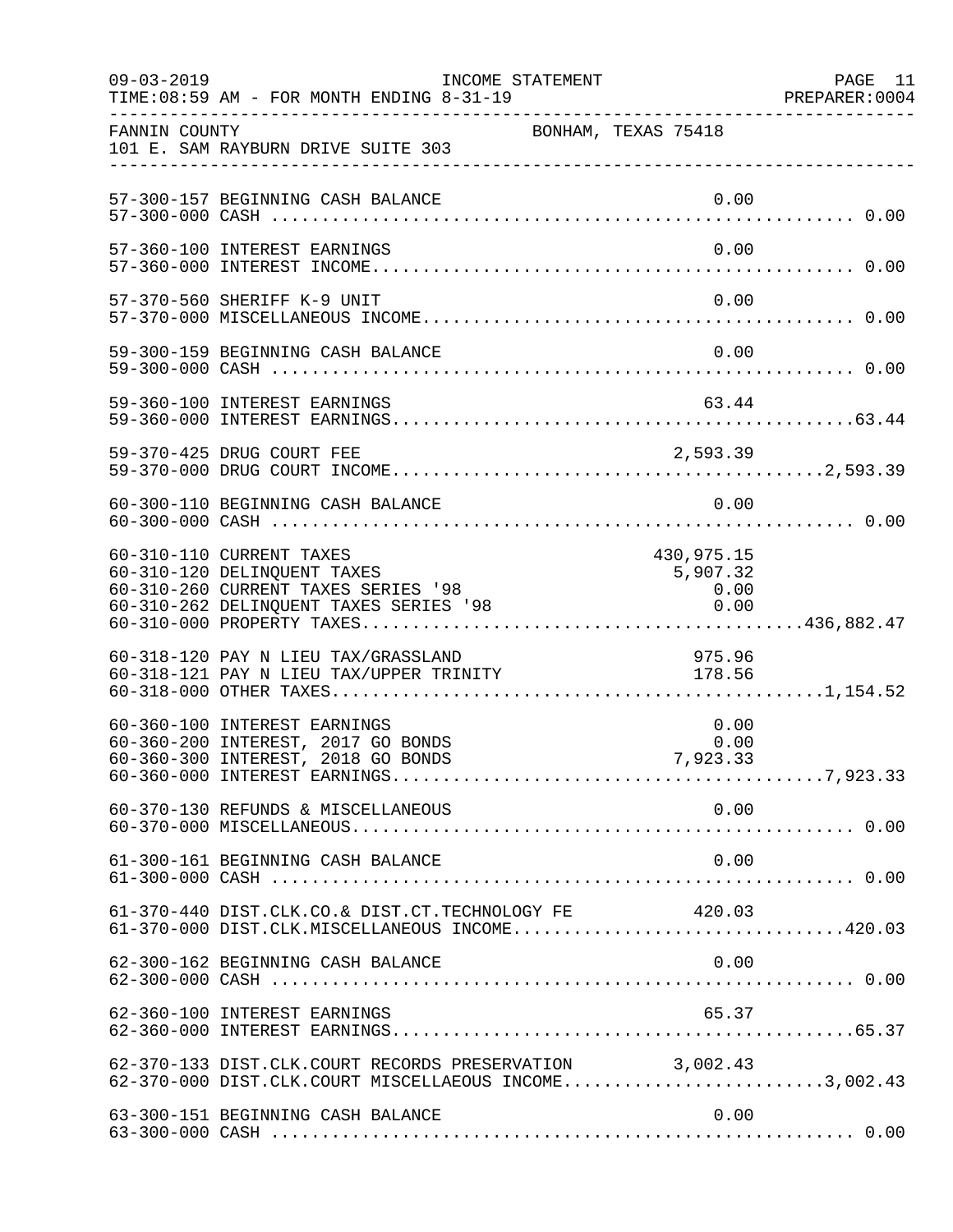| $09 - 03 - 2019$ | TIME: 08:59 AM - FOR MONTH ENDING 8-31-19                                                           | INCOME STATEMENT                          |        |                | PAGE 12 |
|------------------|-----------------------------------------------------------------------------------------------------|-------------------------------------------|--------|----------------|---------|
| FANNIN COUNTY    | 101 E. SAM RAYBURN DRIVE SUITE 303                                                                  | BONHAM, TEXAS 75418                       |        |                |         |
|                  | 63-370-130 REFUNDS & MISCELLANEOUS<br>63-370-160 PEACE OFFICER ALLOCATION                           |                                           | 681.52 | 0.00           |         |
|                  | 64-300-152 BEGINNING CASH BALANCE                                                                   |                                           |        | 0.00           |         |
|                  | 64-370-130 REFUNDS & MISCELLANEOUS<br>64-370-160 PEACE OFFICER ALLOCATION                           |                                           |        | 0.00<br>681.62 |         |
|                  | 65-300-153 BEGINNING CASH BALANCE                                                                   |                                           |        | 0.00           |         |
|                  | 65-370-130 REFUNDS & MISCELLANEOUS<br>65-370-160 PEACE OFFICER ALLOCATION                           | $\begin{array}{c}0.00\\681.52\end{array}$ |        | 0.00           |         |
|                  | 66-300-166 BEGINNING CASH BALANCE                                                                   |                                           |        | 0.00           |         |
|                  |                                                                                                     |                                           |        |                |         |
|                  | 66-370-130 REFUNDS & MISCELLANEOUS                                                                  |                                           |        |                |         |
|                  | 67-300-110 UNENCUMBERED FUND BALANCE                                                                |                                           |        | 0.00           |         |
|                  | 67-319-551 ANNUAL PAYMENT                                                                           |                                           |        | 10,000.00      |         |
|                  | 68-300-168 BEGINNING CASH BALANCE                                                                   |                                           |        | 0.00           |         |
|                  | 68-360-100 INTEREST EARNING LEGEND BANK<br>68-360-168 INTEREST EARNINGS BUSINESS MONEY FU 65,445.82 |                                           |        | 0.00           |         |
|                  | 68-370-130 REFUNDS & MISCELLANEOUS                                                                  |                                           |        | 0.00           |         |
|                  | 70-360-100 INTEREST EARNINGS                                                                        |                                           |        | 1,785.65       |         |
|                  | 71-330-475 INVESTIGATOR CRIMES AGAINST WOMEN                                                        |                                           |        | 0.00           |         |
|                  | 72-330-560 INVESTIGATOR CRIMES AGAINST CHILDRE 3,297.94                                             |                                           |        |                |         |
|                  | 78-300-120 UNENCUMBERED FUND BALANCE                                                                |                                           |        | 0.00           |         |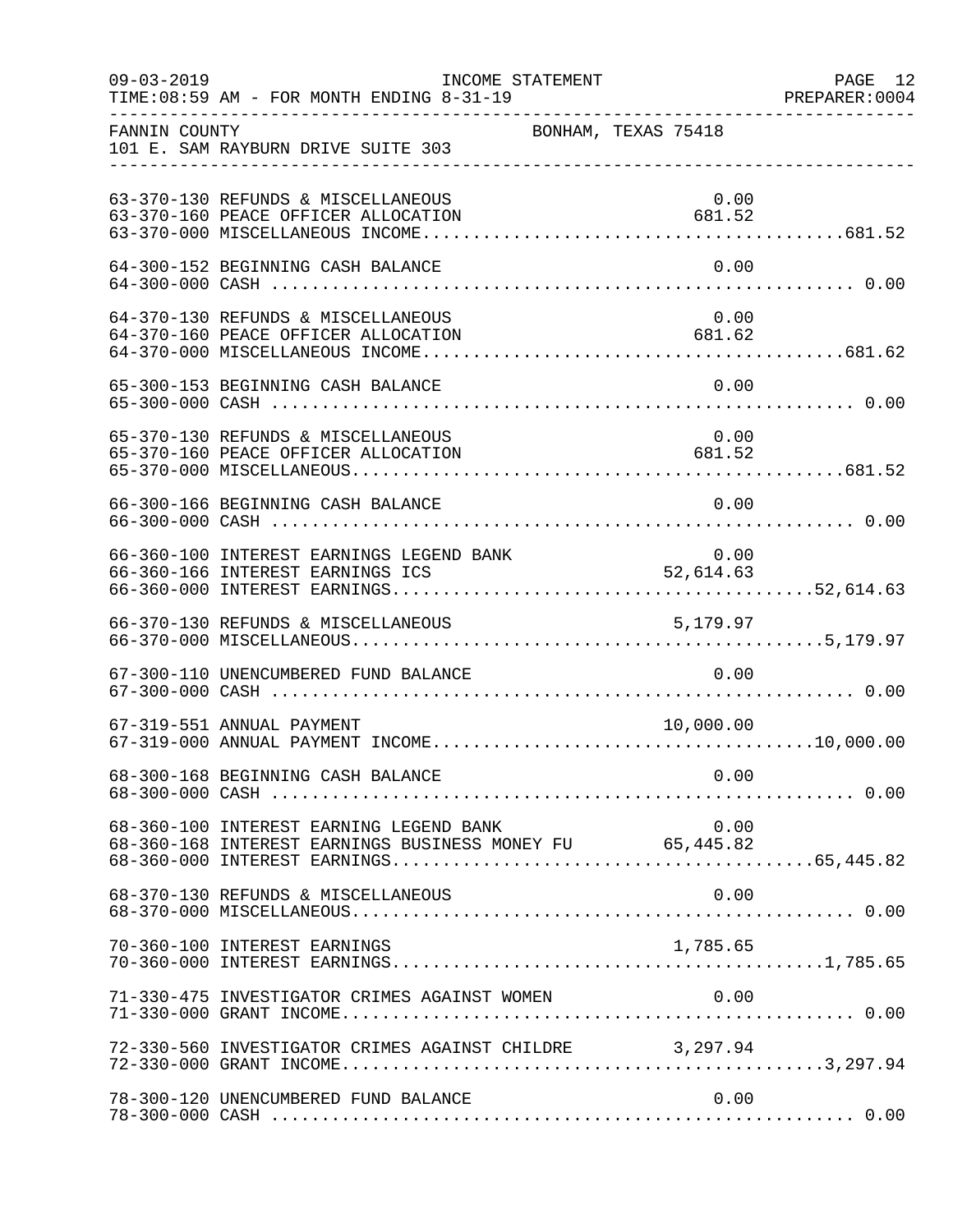| $09 - 03 - 2019$ | INCOME STATEMENT<br>TIME: 08:59 AM - FOR MONTH ENDING 8-31-19                                                                                                                                                                                                                                                                                                                                   |                                      | PAGE 13 |
|------------------|-------------------------------------------------------------------------------------------------------------------------------------------------------------------------------------------------------------------------------------------------------------------------------------------------------------------------------------------------------------------------------------------------|--------------------------------------|---------|
| FANNIN COUNTY    | 101 E. SAM RAYBURN DRIVE SUITE 303                                                                                                                                                                                                                                                                                                                                                              | BONHAM, TEXAS 75418                  |         |
|                  |                                                                                                                                                                                                                                                                                                                                                                                                 |                                      |         |
|                  | 79-319-179 FOR MAINTENANCE OF ROADS                                                                                                                                                                                                                                                                                                                                                             | 0.00                                 |         |
|                  | 80-300-180 BEGINNING CASH BALANCE                                                                                                                                                                                                                                                                                                                                                               | 0.00                                 |         |
|                  | 80-370-130 MISCELLANEOUS<br>80-370-180 PROGRAM FEES                                                                                                                                                                                                                                                                                                                                             | 0.00<br>350.00                       |         |
|                  | 81-300-110 UNENCUMBERED FUND BALANCE                                                                                                                                                                                                                                                                                                                                                            | 0.00                                 |         |
|                  | 81-318-181 YEAR 1 PAYMENT<br>81-318-182 YEAR 2 PAYMENT                                                                                                                                                                                                                                                                                                                                          | 0.00<br>0.00                         |         |
|                  | 82-300-123 UNENCUMBERED FUND BALANCE                                                                                                                                                                                                                                                                                                                                                            | 0.00                                 |         |
|                  | 82-318-182 YEAR 1 PAYMENT                                                                                                                                                                                                                                                                                                                                                                       | 0.00                                 |         |
|                  | 82-319-182 FOR MAINTENANCE OF ROADS                                                                                                                                                                                                                                                                                                                                                             | 0.00                                 |         |
|                  | 83-300-124 UNENCUMBERED FUND BALANCE                                                                                                                                                                                                                                                                                                                                                            | 0.00                                 |         |
|                  | 83-318-183 YEAR 1 PAYMENT<br>83-318-000 NORTH TEXAS MUNICIPAL WATER DIST 0.00                                                                                                                                                                                                                                                                                                                   | 0.00                                 |         |
|                  |                                                                                                                                                                                                                                                                                                                                                                                                 |                                      |         |
|                  |                                                                                                                                                                                                                                                                                                                                                                                                 |                                      |         |
|                  | 84-318-184 PERSONNEL INCOME YEAR 1<br>84-318-185 EMERGENCY RADIO IMP. INC. YEAR 1 400,000.00<br>84-318-186 VEHICLE OR SPEC EQUIP INC YEAR 1 80,000.00<br>84-318-250 DRUG SCREENING/PSYCHOLOGICAL INC YE 600.00<br>84-318-395 UNIFORMS INCOME YEAR 1 3,000.00<br>84-318-427 TRAINING INCOME YEAR 1<br>84-318-427 TRAINING INCOME YEAR 1<br>84-318-000 NORTH TEXAS MUNICIPAL WATER DIST602,500.00 | 108,900.00                           |         |
|                  | 84-319-184 PERSONNEL INCOME YEAR 2<br>84-319-186 VEHICLE OR SPEC EQUIP INC YEAR 2<br>84-319-250 DRUG SCREEN/PSYCHOLOGICAL INC YE<br>84-319-395 UNIFORMS INCOME YEAR 2<br>84-319-427 TRAINING INCOME YEAR 2<br>84-319-427 TRAINING INCOME YEAR 2 0.00<br>84-319-454 R & M EQUIPMENT INCOME YEAR 2 0.00<br>84-319-000 NORTH TEXAS MUNICIPAL WATER DIST0.00                                        | 0.00<br>0.00<br>0.00<br>0.00<br>0.00 |         |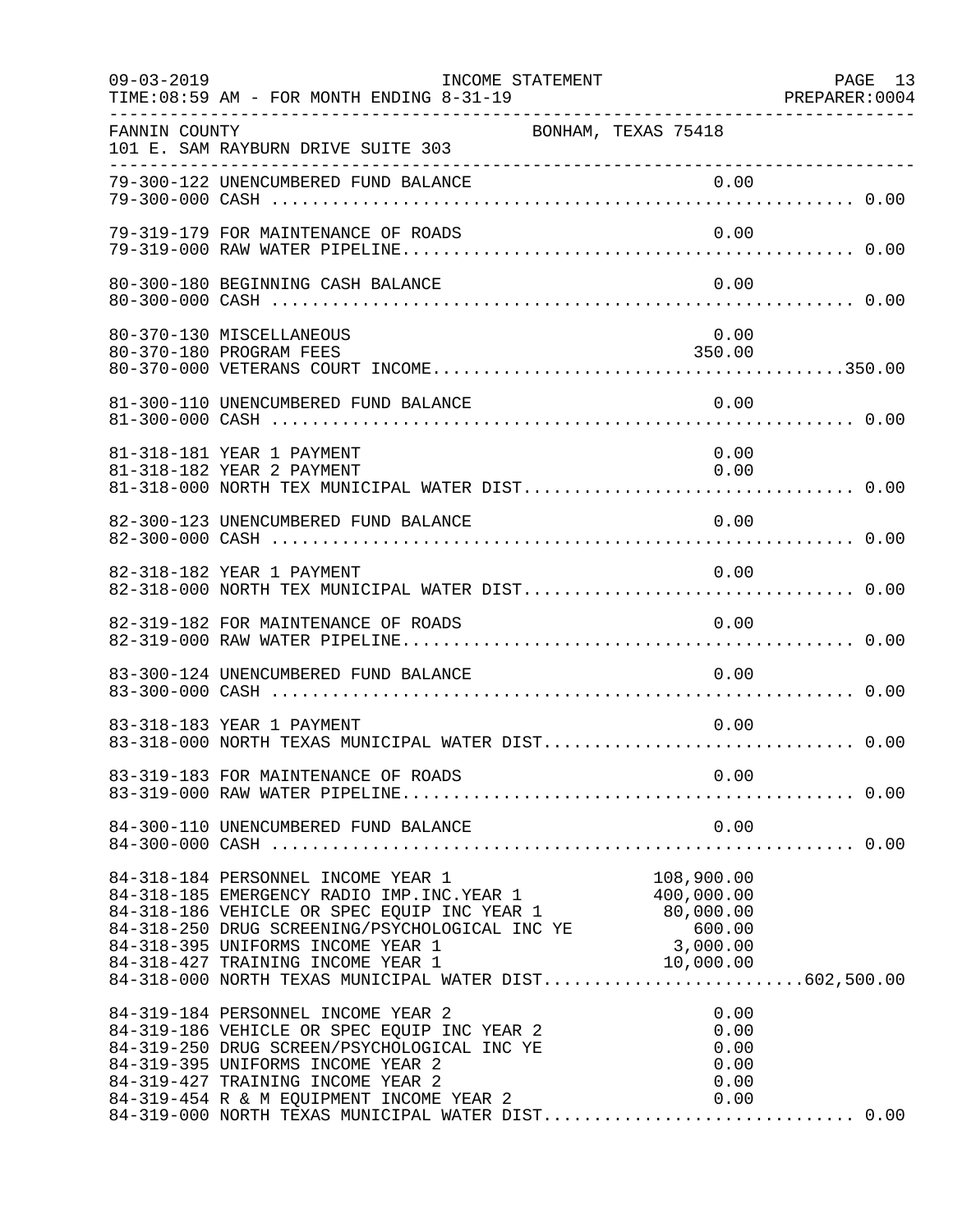| $09 - 03 - 2019$     | INCOME STATEMENT<br>TIME: 08:59 AM - FOR MONTH ENDING 8-31-19                                                                                                                                                                                                                                        |                                                              | PAGE 14 |
|----------------------|------------------------------------------------------------------------------------------------------------------------------------------------------------------------------------------------------------------------------------------------------------------------------------------------------|--------------------------------------------------------------|---------|
| FANNIN COUNTY        | BONHAM, TEXAS 75418<br>101 E. SAM RAYBURN DRIVE SUITE 303                                                                                                                                                                                                                                            |                                                              |         |
|                      |                                                                                                                                                                                                                                                                                                      |                                                              |         |
|                      | 85-300-110 UNENCUMBERED FUND BALANCE                                                                                                                                                                                                                                                                 | 0.00                                                         |         |
| 85-370-150 DONATIONS | 85-370-184 LOCAL FUNDING<br>85-370-185 RENTAL FEE                                                                                                                                                                                                                                                    | 1,580.00<br>0.00<br>1,500.00                                 |         |
|                      | 86-300-110 UNENCUMBERED FUND BALANCE                                                                                                                                                                                                                                                                 | 0.00                                                         |         |
|                      | 86-319-420 SECURUS SIGNING BONUS                                                                                                                                                                                                                                                                     | 40,000.00                                                    |         |
|                      | 86-370-130 REFUNDS & MISCELLANEOUS                                                                                                                                                                                                                                                                   | 0.00                                                         |         |
|                      | 87-340-575 JUVENILE PROBATION FEES<br>87-340-576 JUVENILE PROBATION RESTITUTION<br>87-340-577 JUVENILE PROBATION COURT COSTS 260.00<br>87-340-578 FEES RECEIVED FOR OTHER COUNTIES 0.00                                                                                                              | 1,310.00<br>874.50                                           |         |
|                      | 88-367-100 HOSPITAL QUARTERLY PAYMENT                                                                                                                                                                                                                                                                | 0.00                                                         |         |
|                      | 89-300-110 UNENCUMBERED FUND BALANCE                                                                                                                                                                                                                                                                 | 0.00                                                         |         |
|                      | 89-330-908 STRUCTURAL FAM. THER. GRANT OOG<br>89-330-915 BASIC PROBATION SUPERVISION<br>89-330-916 COMMUNITY PROGRAMS<br>89-330-917 PRE/POST ADJUDICATION<br>89-330-918 COMMITMENT DIVERSION<br>89-330-919 MENTAL HEALTH SERVICES 15,312.00<br>89-330-920 REGIONAL DIVERSIONS ALTERNATIVES 18,572.00 | 32,500.00<br>120,983.00<br>80,500.00<br>8,210.00<br>9,995.00 |         |
|                      | 89-360-189 INTEREST INCOME                                                                                                                                                                                                                                                                           | 139.83                                                       |         |
|                      | 89-370-130 REFUNDS & MISCELLANEOUS<br>89-370-988 LOCAL FUNDS CARRIED FORWARD                                                                                                                                                                                                                         | 120.00<br>700.00<br>160,000.00                               |         |
|                      | 92-360-100 INTEREST EARNINGS<br>92-360-350 GOV. COMMODITY PROG. ASCS                                                                                                                                                                                                                                 | 864.15<br>0.00                                               |         |
| 92-370-100 RENT      | 92-370-130 REFUNDS & MISCELLANEOUS                                                                                                                                                                                                                                                                   | 757.85<br>0.00                                               |         |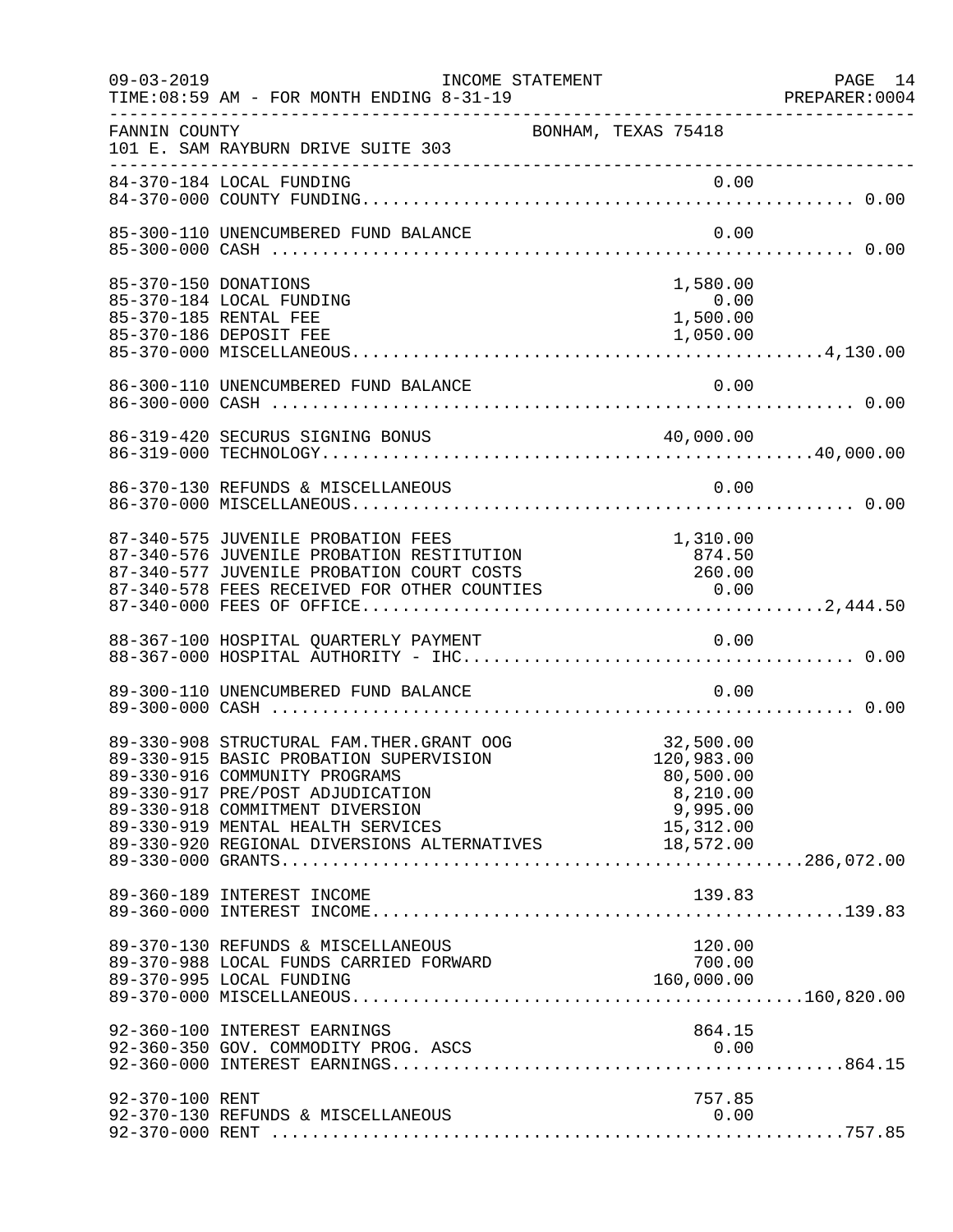|                                                           | $09 - 03 - 2019$<br>TIME: 08:59 AM - FOR MONTH ENDING 8-31-19                                                                                                                                                                                                                                                                                                                                                                                                                                                                                                                                | INCOME STATEMENT |                                                                                                                                                                                           |                                | PAGE 15<br>PREPARER: 0004 |
|-----------------------------------------------------------|----------------------------------------------------------------------------------------------------------------------------------------------------------------------------------------------------------------------------------------------------------------------------------------------------------------------------------------------------------------------------------------------------------------------------------------------------------------------------------------------------------------------------------------------------------------------------------------------|------------------|-------------------------------------------------------------------------------------------------------------------------------------------------------------------------------------------|--------------------------------|---------------------------|
|                                                           | FANNIN COUNTY<br>101 E. SAM RAYBURN DRIVE SUITE 303                                                                                                                                                                                                                                                                                                                                                                                                                                                                                                                                          |                  | BONHAM, TEXAS 75418                                                                                                                                                                       |                                |                           |
|                                                           |                                                                                                                                                                                                                                                                                                                                                                                                                                                                                                                                                                                              |                  |                                                                                                                                                                                           |                                |                           |
|                                                           | 93-370-130 REFUNDS & MISCELLANEOUS                                                                                                                                                                                                                                                                                                                                                                                                                                                                                                                                                           |                  |                                                                                                                                                                                           | 0.00                           |                           |
|                                                           | 95-360-100 INTEREST EARNINGS                                                                                                                                                                                                                                                                                                                                                                                                                                                                                                                                                                 |                  |                                                                                                                                                                                           | 0.00                           |                           |
|                                                           | 95-370-125 AFLAC FSA CLEARING                                                                                                                                                                                                                                                                                                                                                                                                                                                                                                                                                                |                  |                                                                                                                                                                                           | 0.00                           |                           |
|                                                           |                                                                                                                                                                                                                                                                                                                                                                                                                                                                                                                                                                                              |                  |                                                                                                                                                                                           |                                |                           |
|                                                           | ***** EXPENSE ACCOUNTS *****                                                                                                                                                                                                                                                                                                                                                                                                                                                                                                                                                                 |                  |                                                                                                                                                                                           |                                |                           |
| 10-400-435 PRINTING<br>10-400-480 BOND<br>10-400-481 DUES | 10-400-101 SALARY ELECTED OFFICIAL<br>10-400-104 STATE PROBATE SALARY SUPPLEMENT<br>10-400-105 SALARY SECRETARY<br>10-400-201 SOCIAL SECURITY TAXES<br>10-400-202 GROUP HEALTH & DENTAL INSURANCE<br>10-400-203 RETIREMENT<br>10-400-204 WORKERS' COMPENSATION<br>10-400-205 MEDICARE TAX<br>10-400-225 TRAVEL ALLOWANCE<br>10-400-310 OFFICE SUPPLIES<br>10-400-311 POSTAL EXPENSES<br>10-400-427 OUT OF COUNTY TRAVEL/TRAINING<br>10-400-431 LOCAL TRAVEL<br>10-400-437 COURT REPORTER EXPENSE<br>10-400-468 JUVENILE BOARD SALARY<br>10-400-572 OFFICE EQUIPMENT<br>10-400-574 TECHNOLOGY |                  | 61,530.72<br>0.00<br>28,081.19<br>5,655.77<br>12,968.39<br>10,501.92<br>298.84<br>1,322.72<br>3,300.00<br>845.98<br>176.07<br>176.07<br>4,341.71<br>72.50<br>0.00<br>2,200.00<br>1,243.00 | 0.00<br>0.00<br>217.00<br>0.00 |                           |
|                                                           |                                                                                                                                                                                                                                                                                                                                                                                                                                                                                                                                                                                              |                  |                                                                                                                                                                                           |                                |                           |
|                                                           | 10-403-101 SALARY ELECTED OFFICIAL<br>10-403-104 SALARY DEPUTIES<br>10-403-107 REGULAR-TEMP. PART-TIME<br>10-403-201 SOCIAL SECURITY TAXES<br>10-403-202 GROUP HEALTH & DENTAL INSURANCE<br>10-403-203 RETIREMENT<br>10-403-204 WORKERS COMPENSATION<br>10-403-205 MEDICARE TAX<br>10-403-310 OFFICE SUPPLIES<br>10-403-311 POSTAL EXPENSES<br>10-403-420 UTILITIES TELEPHONE                                                                                                                                                                                                                |                  | 53,758.08<br>153,103.67<br>16,360.29<br>12,412.25<br>73,636.16<br>25,541.14<br>681.14<br>2,902.79<br>3,439.42<br>1,639.52                                                                 | 0.00                           |                           |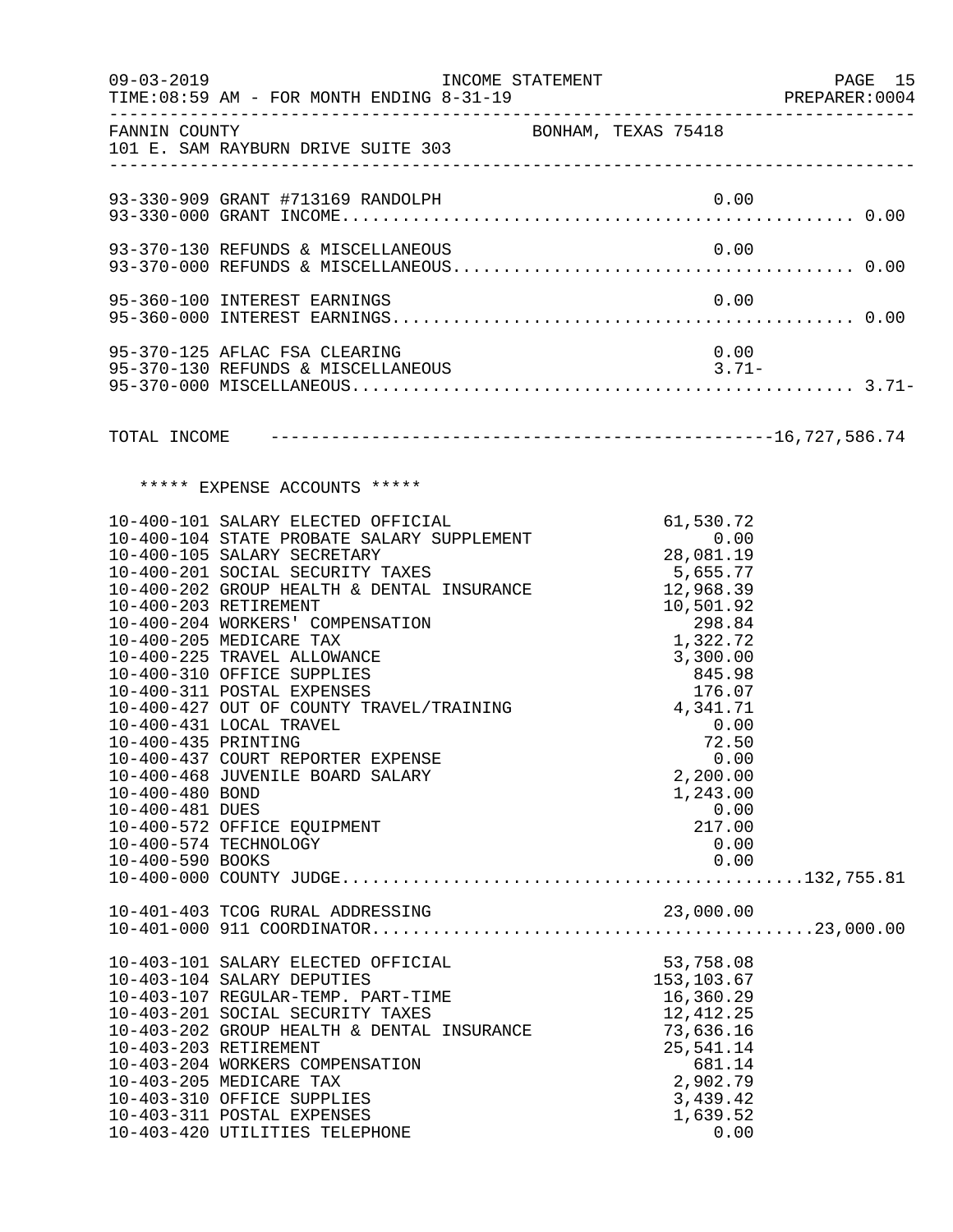|                                           |                                                                                                                                                                                                                                                                                                                                                                                                                                                                                                                                                                                                                |  |                                                                                                                                      | PREPARER: 0004 |
|-------------------------------------------|----------------------------------------------------------------------------------------------------------------------------------------------------------------------------------------------------------------------------------------------------------------------------------------------------------------------------------------------------------------------------------------------------------------------------------------------------------------------------------------------------------------------------------------------------------------------------------------------------------------|--|--------------------------------------------------------------------------------------------------------------------------------------|----------------|
|                                           | FANNIN COUNTY                                                                                                                                                                                                                                                                                                                                                                                                                                                                                                                                                                                                  |  |                                                                                                                                      |                |
| 10-403-481 DUES                           | $\begin{tabular}{lllllllllllllllllll} 10-403-427 &\text{OUT OF COUNTY TRAVEL/TRAINING} & & & 4\,,657.80 \\ 10-403-431 &\text{LOCAL TRAVEL} & & & 0.00 \\ 10-403-435 &\text{PRINTING} & & & 2\,,147.00 \\ 10-403-437 &\text{IMAGING/INDEXING} & & & 6\,,480.93 \\ 10-403-480 &\text{BOND} & & & 63.00 \\ \end{tabular}$<br>10-403-435 PRINTING<br>10-403-437 IMAGING/INDEXING<br>10-403-480 BOND                                                                                                                                                                                                                |  | 663.00<br>225.00                                                                                                                     |                |
|                                           | $\begin{tabular}{lllllllllllllllllllll} 10-404-109 & \text{SALARY} & & & & & 15\,,765.41 \\ 10-404-201 & \text{SOCIAL SECURITY TAXES} & & & 588.36 & \\ 10-404-203 & \text{RETIREMENT} & & & 0.00 & \\ 10-404-205 & \text{MEDICARE TAX} & & & 137.59 & \\ 10-404-310 & \text{ELECTION SUPPLIES} & & & 2\,,737.25 & \\ 10-404-311 & \text{POSTAGE} & & & 1\,,642$<br>10-404-428 EMPLOYEE TRAINING<br>10-404-429 DPS BACKGROUND CHECK 0.00<br>10-404-430 BIDS AND NOTICES 279.98<br>10-404-442 PROFESSIONAL SERVICE/TRANSLATOR 131.25<br>10-404-481 DUES 300.00<br>10-404-483 VOTER REGISTRATION 0.00<br>10-404- |  |                                                                                                                                      |                |
| 10-405-435 PRINTING                       | 10-405-102 SALARY APPOINTED OFFICIAL 35,830.08<br>10-405-201 SOCIAL SECURITY TAXES 2,188.88<br>10-405-202 GROUP HEALTH & DENTAL INSURANCE 2,188.86<br>10-405-203 RETIREMENT 4,097.61<br>10-405-204 WORKERS' COMPENSATION 107.22<br>10-40<br>10-405-311 POSTAL EXPENSES<br>10-405-427 OUT OF COUNTY TRAVEL/TRAINING<br>10-405-428 TRAINING/TUITION<br>10-405-453 COMPUTER SOFTWARE<br>10-405-572 OFFICE EQUIPMENT                                                                                                                                                                                               |  | 50.00<br>358.09<br>0.00<br>0.00<br>0.00<br>704.99                                                                                    |                |
| 10-406-103 SALARY<br>10-406-422 R&M RADIO | 10-406-107 SALARY TEMP./EXTRA<br>10-406-201 SOCIAL SECURITY TAXES<br>10-406-202 GROUP HEALTH & DENTAL INS<br>10-406-203 RETIREMENT<br>10-406-204 WORKERS' COMPENSATION<br>10-406-205 MEDICARE TAX<br>10-406-225 TRAVEL ALLOWANCE<br>10-406-310 OFFICE SUPPLIES<br>10-406-311 POSTAL EXPENSE<br>10-406-330 AUTO EXPENSE-GAS & OIL<br>10-406-421 EMERGENCY INTERNET<br>10-406-423 CELL PHONE ALLOWANCE                                                                                                                                                                                                           |  | 31,086.92<br>0.00<br>1,949.27<br>978.24<br>3,556.88<br>74.84<br>455.86<br>0.00<br>109.25<br>0.00<br>811.11<br>0.00<br>0.00<br>400.00 |                |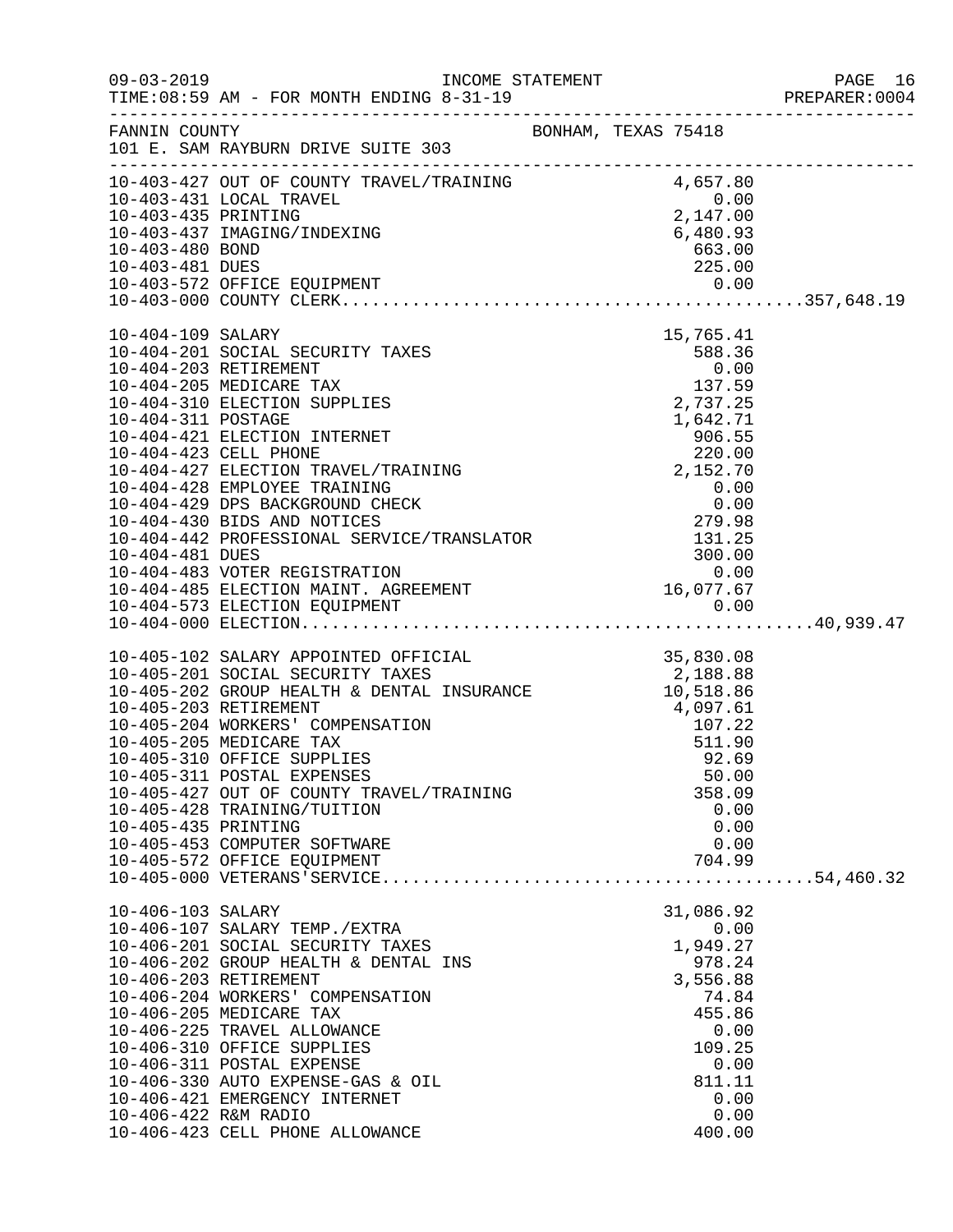|                      |                                                                  |                    | PREPARER: 0004 |
|----------------------|------------------------------------------------------------------|--------------------|----------------|
|                      |                                                                  |                    |                |
|                      |                                                                  |                    |                |
|                      |                                                                  |                    |                |
|                      |                                                                  |                    |                |
|                      |                                                                  |                    |                |
|                      |                                                                  |                    |                |
|                      |                                                                  |                    |                |
|                      |                                                                  |                    |                |
|                      |                                                                  |                    |                |
|                      |                                                                  |                    |                |
|                      |                                                                  |                    |                |
|                      |                                                                  |                    |                |
|                      |                                                                  |                    |                |
|                      |                                                                  |                    |                |
|                      |                                                                  |                    |                |
|                      |                                                                  |                    |                |
|                      |                                                                  |                    |                |
|                      |                                                                  |                    |                |
|                      |                                                                  |                    |                |
|                      |                                                                  |                    |                |
|                      |                                                                  |                    |                |
|                      |                                                                  |                    |                |
|                      |                                                                  |                    |                |
|                      |                                                                  |                    |                |
|                      |                                                                  |                    |                |
|                      |                                                                  |                    |                |
|                      |                                                                  |                    |                |
|                      |                                                                  |                    |                |
|                      |                                                                  |                    |                |
|                      |                                                                  |                    |                |
|                      |                                                                  |                    |                |
|                      |                                                                  | 0.00               |                |
|                      | 10-409-495 '98 JAIL BOND PAYMENT<br>10-409-499 BANK SERVICE FEES | 7,075.00           |                |
|                      | 10-409-500 6TH COURT OF APPEALS FEE                              | 2,188.67           |                |
|                      |                                                                  |                    |                |
|                      | 10-410-101 SALARY ELECTED OFFICIAL                               | 129,230.88         |                |
|                      | 10-410-103 SALARY COURT COORDINATOR                              | 28,461.09          |                |
|                      | 10-410-110 SALARY COURT REPORTER                                 | 60,576.60          |                |
| 10-410-130 BAILIFF   |                                                                  | 36, 284.40         |                |
|                      | 10-410-201 SOCIAL SECURITY TAXES                                 | 15,824.96          |                |
|                      | 10-410-202 GROUP HEALTH & DENTAL INS                             | 37, 263. 16        |                |
|                      | 10-410-203 RETIREMENT                                            | 29, 363.55         |                |
|                      | 10-410-204 WORKERS COMPENSATION<br>10-410-205 MEDICARE TAX       | 770.50<br>3,765.42 |                |
|                      | 10-410-310 OFFICE SUPPLIES                                       | 288.68             |                |
| 10-410-311 POSTAGE   |                                                                  | 939.15             |                |
|                      | 10-410-315 COPIER RENTAL                                         | 856.56             |                |
|                      | 10-410-395 BAILIFF UNIFORMS                                      | 0.00               |                |
| 10-410-420 TELEPHONE |                                                                  | 1,870.51           |                |
|                      | 10-410-421 DSL INTERNET                                          | 0.00               |                |
|                      | 10-410-424 INDIGENT ATTORNEY FEES                                | 46,011.25          |                |
|                      | 10-410-425 PROFESSIONAL SERVICES                                 | 825.00             |                |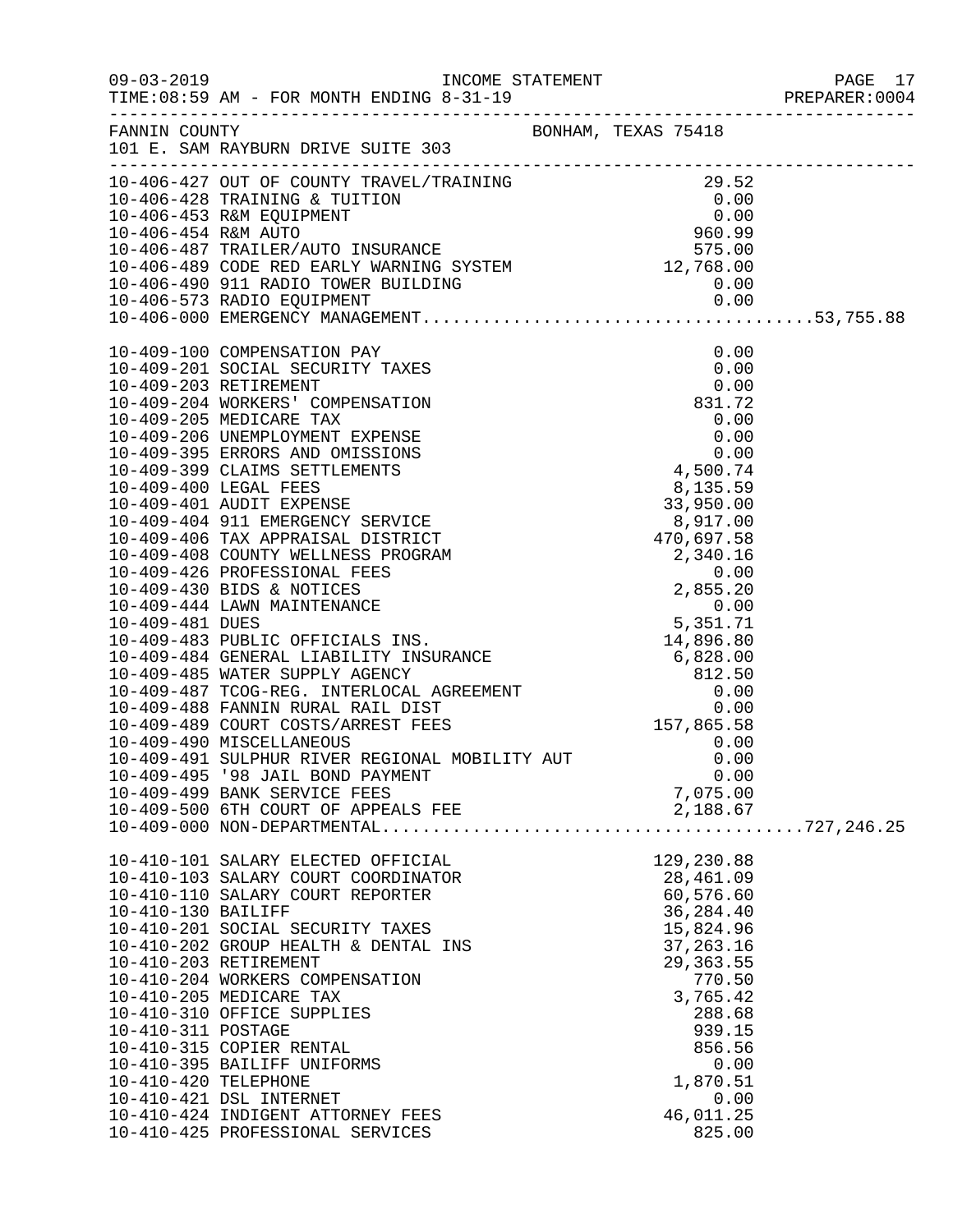| $09 - 03 - 2019$    | INCOME STATEMENT<br>TIME: 08:59 AM - FOR MONTH ENDING 8-31-19                                                                                                                                                                                  |  |                      |      | PAGE 18<br>PREPARER:0004<br>PAGE 18 |
|---------------------|------------------------------------------------------------------------------------------------------------------------------------------------------------------------------------------------------------------------------------------------|--|----------------------|------|-------------------------------------|
|                     | FANNIN COUNTY SONHAM, TEXAS 75418<br>101 E. SAM RAYBURN DRIVE SUITE 303                                                                                                                                                                        |  |                      |      |                                     |
|                     |                                                                                                                                                                                                                                                |  |                      |      |                                     |
|                     | 10-410-427 OUT OF COUNTY TRAVEL/TRAINING<br>10-410-427 OUT OF COUNTY TRAVEL/TRAINING<br>10-410-435 PRINTING<br>10-410-437 COURT REPORTER EXPENSE<br>10-410-439 WITNESS EXPENSE<br>10-410-453 R&M EQUIPMENT<br>10-410-467 VISITING JUDGE<br>1   |  |                      |      |                                     |
|                     |                                                                                                                                                                                                                                                |  |                      |      |                                     |
|                     |                                                                                                                                                                                                                                                |  |                      |      |                                     |
|                     |                                                                                                                                                                                                                                                |  |                      |      |                                     |
|                     |                                                                                                                                                                                                                                                |  |                      |      |                                     |
|                     |                                                                                                                                                                                                                                                |  |                      |      |                                     |
|                     |                                                                                                                                                                                                                                                |  |                      |      |                                     |
| 10-410-481 DUES     |                                                                                                                                                                                                                                                |  |                      | 0.00 |                                     |
|                     | 10-410-572 OFFICE EQUIPMENT                                                                                                                                                                                                                    |  |                      | 0.00 |                                     |
|                     | 10-410-574 TECHNOLOGY                                                                                                                                                                                                                          |  | 0.00                 |      |                                     |
|                     |                                                                                                                                                                                                                                                |  |                      |      |                                     |
|                     |                                                                                                                                                                                                                                                |  |                      |      |                                     |
|                     |                                                                                                                                                                                                                                                |  |                      |      |                                     |
|                     | 10-425-201 SOCIAL SECURITY                                                                                                                                                                                                                     |  |                      | 0.00 |                                     |
|                     | 10-425-205 MEDICARE TAX                                                                                                                                                                                                                        |  |                      | 0.00 |                                     |
|                     |                                                                                                                                                                                                                                                |  |                      |      |                                     |
|                     |                                                                                                                                                                                                                                                |  |                      |      |                                     |
|                     |                                                                                                                                                                                                                                                |  |                      |      |                                     |
|                     |                                                                                                                                                                                                                                                |  |                      |      |                                     |
|                     |                                                                                                                                                                                                                                                |  |                      |      |                                     |
|                     |                                                                                                                                                                                                                                                |  |                      |      |                                     |
|                     |                                                                                                                                                                                                                                                |  |                      |      |                                     |
|                     | 18,056.00<br>10-425-424 CO.CT. ATTORNEY FEES<br>10-425-425 CO.CT. PROFESSIONAL SERVICES<br>10-425-426 COUNTY COURT SUPPLIES<br>10-425-435 PRINTING<br>10-425-465 PHYSICAL EVID. ANALYSES<br>10-425-466 AUTOPSIES<br>10-425-466 AUTOPSIES<br>10 |  |                      |      |                                     |
|                     |                                                                                                                                                                                                                                                |  |                      |      |                                     |
|                     |                                                                                                                                                                                                                                                |  |                      |      |                                     |
|                     |                                                                                                                                                                                                                                                |  |                      |      |                                     |
|                     |                                                                                                                                                                                                                                                |  |                      |      |                                     |
|                     |                                                                                                                                                                                                                                                |  |                      |      |                                     |
|                     |                                                                                                                                                                                                                                                |  |                      |      |                                     |
|                     |                                                                                                                                                                                                                                                |  |                      |      |                                     |
|                     | 10-435-103 SALARY COURT COORDINATOR                                                                                                                                                                                                            |  | 32,903.10            |      |                                     |
|                     | 10-435-110 SALARY COURT REPORTER                                                                                                                                                                                                               |  | 62,657.79            |      |                                     |
| 10-435-130 BAILIFF  |                                                                                                                                                                                                                                                |  | 37, 141.92           |      |                                     |
|                     | 10-435-201 SOCIAL SECURITY                                                                                                                                                                                                                     |  | 8,730.02             |      |                                     |
|                     | 10-435-202 GROUP HEALTH INSURANCE                                                                                                                                                                                                              |  | 30,600.32            |      |                                     |
|                     | 10-435-203 RETIREMENT                                                                                                                                                                                                                          |  | 15,555.96            |      |                                     |
|                     | 10-435-204 WORKERS COMPENSATION                                                                                                                                                                                                                |  | 423.66               |      |                                     |
| 10-435-205 MEDICARE | 10-435-310 OFFICE SUPPLIES                                                                                                                                                                                                                     |  | 2,041.77<br>1,635.49 |      |                                     |
|                     | 10-435-311 DISTRICT JUDGE POSTAGE                                                                                                                                                                                                              |  | 101.99               |      |                                     |
|                     | 10-435-352 GPS/SCRAM MONITORS                                                                                                                                                                                                                  |  |                      | 0.00 |                                     |
|                     | 10-435-395 BAILIFF UNIFORMS                                                                                                                                                                                                                    |  | 435.00               |      |                                     |
|                     | 10-435-421 LEXIS NEXIS ONLINE LEGAL                                                                                                                                                                                                            |  | 640.00               |      |                                     |
|                     | 10-435-427 OUT OF CO TRAVEL/TRAINING                                                                                                                                                                                                           |  | 2,185.09             |      |                                     |
|                     | 10-435-428 TRAINING/TUITION                                                                                                                                                                                                                    |  | 745.00               |      |                                     |
|                     | 10-435-432 ATTORNEY FEES JUVENILE<br>10-435-433 ATTORNEY FEES DRUG CT                                                                                                                                                                          |  | 13,885.00            | 0.00 |                                     |
|                     | 10-435-434 APPEAL COURT TRANSCRIPTS                                                                                                                                                                                                            |  | 27,908.50            |      |                                     |
|                     | 10-435-435 ATTORNEYS FEES APPEALS CT                                                                                                                                                                                                           |  | 9,450.00             |      |                                     |
|                     | 10-435-436 ATTORNEY FEES- CPS CASES                                                                                                                                                                                                            |  | 331, 292.95          |      |                                     |
|                     | 10-435-437 ATTORNEY FEES                                                                                                                                                                                                                       |  | 161, 217.55          |      |                                     |
|                     | 10-435-438 COURT REPORTER EXPENSE                                                                                                                                                                                                              |  | 15,487.00            |      |                                     |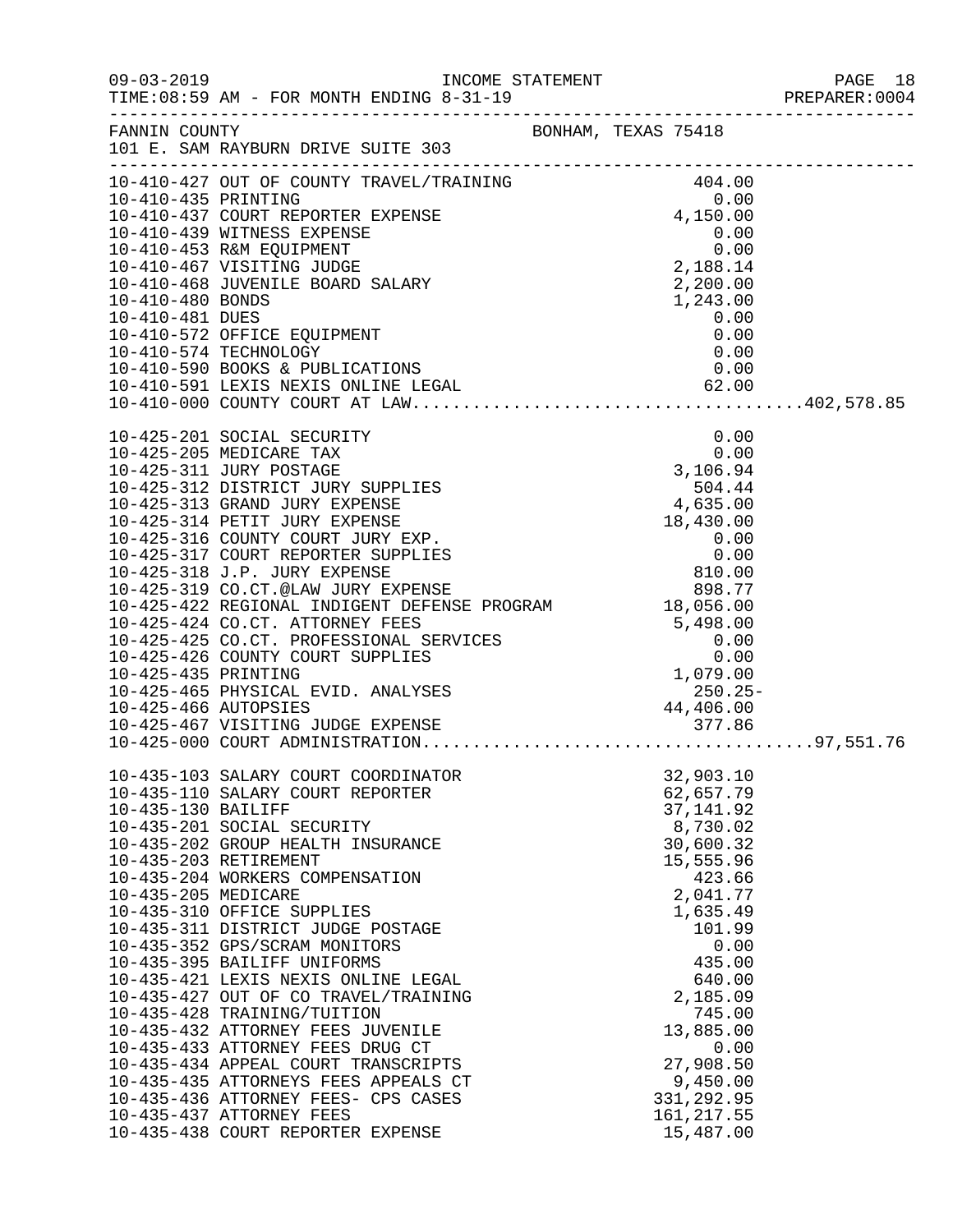|                                                           |                                                                                                                                                                                                                                                                                                                                                                                                                                                                                                                                                                          |                                                                                                                                                                                                                        | PAGE 19<br>PREPARER:0004<br>PAGE 19 |
|-----------------------------------------------------------|--------------------------------------------------------------------------------------------------------------------------------------------------------------------------------------------------------------------------------------------------------------------------------------------------------------------------------------------------------------------------------------------------------------------------------------------------------------------------------------------------------------------------------------------------------------------------|------------------------------------------------------------------------------------------------------------------------------------------------------------------------------------------------------------------------|-------------------------------------|
|                                                           | FANNIN COUNTY<br>101 E. SAM RAYBURN DRIVE SUITE 303                                                                                                                                                                                                                                                                                                                                                                                                                                                                                                                      | BONHAM, TEXAS 75418                                                                                                                                                                                                    |                                     |
|                                                           | 10-435-439 INVESTIGATOR EXPENSE<br>10-435-442 OTHER PROFESSIONAL SERV.<br>10-435-442 OTHER PROFESSIONAL SERV.<br>10-435-442 OTHER PROFESSIONAL SERV.<br>10-435-468 JUVENILE BOARD SALARY<br>10-435-572 OFFICE EQUIPMENT<br>10-435-572 OFFI                                                                                                                                                                                                                                                                                                                               |                                                                                                                                                                                                                        |                                     |
|                                                           | $10-450-101 \t3ALRY REJED OF PICIALS 53, 758.08\n10-450-101 \t3ALARY REJET-TIDE 141, 929.12\n10-450-101 \t3ALARY RIST-TIME 142, 99.12\n10-450-201 \t3OCLI. SCUERT TARE 142, 99.12\n10-450-201 \t3OCLI. SCURTY TARE 15, 202.23\n10-450-202 \t3CTOL IS CUTI. TARE 15, 202.33\n1$                                                                                                                                                                                                                                                                                           |                                                                                                                                                                                                                        |                                     |
| 10-455-435 PRINTING<br>10-455-480 BOND<br>10-455-481 DUES | 10-455-101 SALARY ELECTED OFFICIAL<br>10-455-103 SALARY ASSISTANTS<br>10-455-201 SOCIAL SECURITY TAXES<br>10-455-202 GROUP HEALTH & DENTAL INSURANCE<br>10-455-203 RETIREMENT<br>10-455-204 WORKERS' COMPENSATION<br>10-455-205 MEDICARE TAX<br>10-455-225 TRAVEL ALLOWANCE<br>10-455-310 OFFICE SUPPLIES<br>10-455-311 POSTAL EXPENSES<br>10-455-420 UTILITIES TELEPHONE<br>10-455-422 R & M RADIO<br>10-455-423 CELL PHONE ALLOWANCE<br>10-455-427 OUT OF COUNTY TRAVEL/TRAINING<br>10-455-572 OFFICE EQUIPMENT<br>10-455-573 RADIO EQUIPMENT<br>10-455-574 TECHNOLOGY | 41,061.60<br>57,788.16<br>6,213.80<br>31,556.58<br>11,304.53<br>295.16<br>1,453.08<br>2,200.00<br>475.30<br>305.61<br>1,234.86<br>0.00<br>220.00<br>2,806.23<br>377.25<br>343.00<br>135.00<br>1,826.96<br>0.00<br>0.00 |                                     |
|                                                           | 10-456-101 SALARY ELECTED OFFICIAL                                                                                                                                                                                                                                                                                                                                                                                                                                                                                                                                       | 41,061.60                                                                                                                                                                                                              |                                     |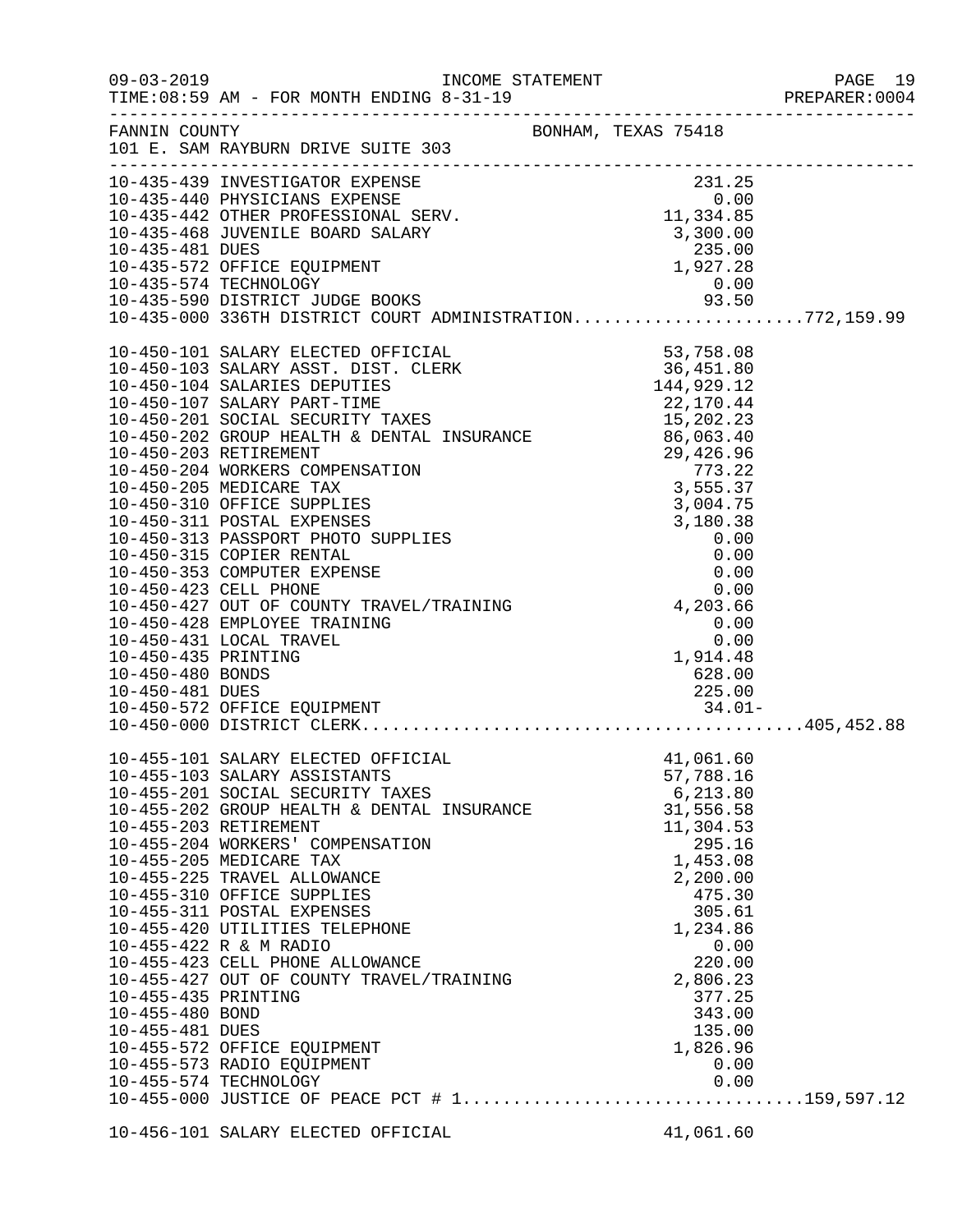|                                                           |                                                                                                                                                                                                                                                                                                                                                                                                                                                                                                                                                                                    |                                                                                                           |                                                                                                                                                               | PAGE 20<br>PREPARER:0004 |
|-----------------------------------------------------------|------------------------------------------------------------------------------------------------------------------------------------------------------------------------------------------------------------------------------------------------------------------------------------------------------------------------------------------------------------------------------------------------------------------------------------------------------------------------------------------------------------------------------------------------------------------------------------|-----------------------------------------------------------------------------------------------------------|---------------------------------------------------------------------------------------------------------------------------------------------------------------|--------------------------|
| FANNIN COUNTY                                             | 101 E. SAM RAYBURN DRIVE SUITE 303                                                                                                                                                                                                                                                                                                                                                                                                                                                                                                                                                 | BONHAM, TEXAS 75418                                                                                       |                                                                                                                                                               |                          |
|                                                           |                                                                                                                                                                                                                                                                                                                                                                                                                                                                                                                                                                                    |                                                                                                           |                                                                                                                                                               |                          |
| 10-456-435 PRINTING<br>10-456-480 BOND<br>10-456-481 DUES | 10-456-460 OFFICE RENTAL<br>10-456-572 OFFICE EQUIPMENT                                                                                                                                                                                                                                                                                                                                                                                                                                                                                                                            | $\begin{array}{r} 3,954.21 \\ 100.67 \\ 3,850.00 \\ 278.00 \\ 95.00 \\ 1,078.58 \\ 1.175.00 \end{array}$  |                                                                                                                                                               |                          |
| 10-457-435 PRINTING<br>10-457-480 BOND<br>10-457-481 DUES | 10-457-101 SALARY ELECTED OFFICIAL 41,061.60<br>10-457-103 SALARY ASSISTANT 24,497.28<br>10-457-201 SOCIAL SECURITY TAXES 4,214.79<br>10-457-202 GROUP HEALTH & DENTAL INSURANCE 21,037.72<br>10-457-203 RETIREMENT<br>10-457-204 WORKERS' COMPENSATION<br>10-457-205 MEDICARE TAX<br>10-457-225 TRAVEL ALLOWANCE<br>10-457-310 OFFICE SUPPLIES<br>10-457-311 POSTAL EXPENSES<br>10-457-420 UTILITIES TELEPHONE<br>10-457-423 CELL PHONE ALLOWANCE<br>10-457-427 OUT OF COUNTY TRAVEL/TRAINING<br>10-457-460 OFFICE RENTAL<br>10-457-572 OFFICE EQUIPMENT<br>10-457-574 TECHNOLOGY | 7, 497.37<br>7, 497.37<br>200.24<br>985.74<br>2, 200.00<br>257.51<br>138.00<br>200.00<br>220.00<br>220.00 | 819.24<br>80.25<br>2,499.96<br>228.00<br>60.00<br>0.00<br>0.00                                                                                                |                          |
| 10-475-203 RETIREMENT                                     | $10-457-000$ JUSTICE OF THE PEACE # 3106,197.70<br>10-475-101 DA. SALARY SUPPLEMENT<br>10-475-102 HB 9 D.A. SUPPLEMENTAL FUNDS<br>10-475-103 SALARY ASSISTANT D.A.<br>10-475-104 ASST. DA LONGEVITY PAY<br>10-475-105 SALARIES SECRETARIES<br>10-475-106 DA SALARY REIMB. GC CH 46<br>10-475-107 SALARY TEMP./EXTRA<br>10-475-108 INVESTIGATOR CRIMES AGAINST WOMEN<br>10-475-109 INVESTIGATOR<br>10-475-110 DISCOVERY CLERK<br>10-475-201 SOCIAL SECURITY TAXES<br>10-475-202 GROUP HEALTH INSURANCE                                                                              |                                                                                                           | 4,615.44<br>3,360.00<br>281,887.54<br>4,420.00<br>169,339.44<br>25, 381.52<br>0.00<br>0.00<br>55,757.28<br>31,997.60<br>34, 310.52<br>114,262.43<br>65,958.91 |                          |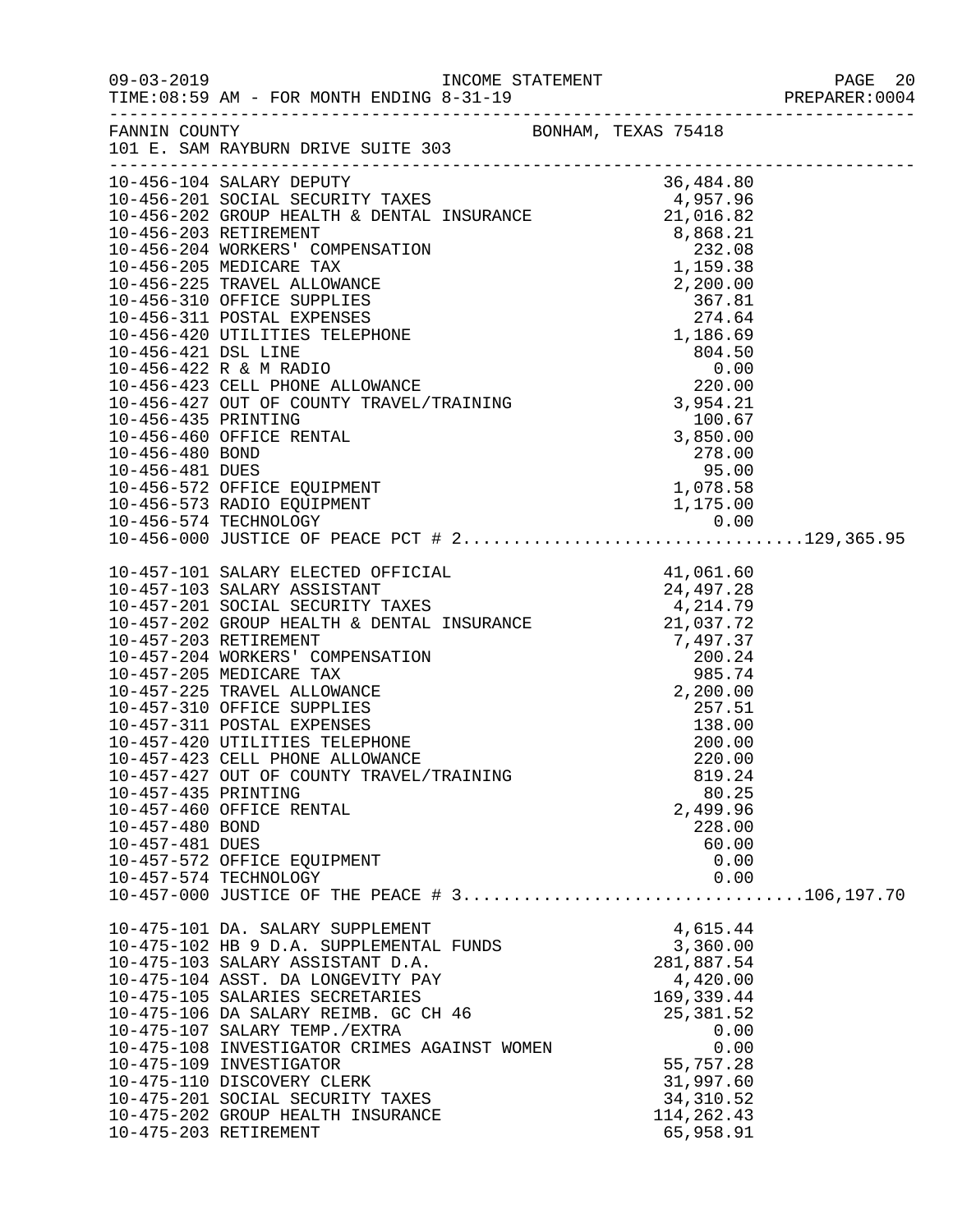| $\begin{tabular}{l c c c c} \hline \texttt{-----} \hline \texttt{---} \hline \texttt{---} \hline \texttt{---} \hline \texttt{---} \hline \texttt{---} \hline \texttt{---} \hline \texttt{---} \hline \texttt{---} \hline \texttt{---} \hline \texttt{---} \hline \texttt{---} \hline \texttt{---} \hline \texttt{---} \hline \texttt{---} \hline \texttt{---} \hline \texttt{---} \hline \texttt{---} \hline \texttt{---} \hline \texttt{---} \hline \texttt{---} \hline \texttt{---} \hline \texttt$<br>10-475-439 WITNESS EXPENSE<br>40.00<br>$\begin{tabular}{lllllllllllllllllllll} 10-475-439&\texttt{WITNESS EXPENSE} & & & & & 40.00\\ 10-475-465&\texttt{PHYS. EVIDENCE ANALYSIS} & & & & 81.32\\ 10-475-469&\texttt{DBS TESTING} & & & & 81.32\\ 10-475-480&\texttt{BOND} & & & 0.00\\ 10-475-481&\texttt{DUES} & & & 1,483.00\\ 10-475-572&\texttt{OFFICE EQUIPMENT} & & & 2,347.53\\ 10$<br>10-495-435 PRINTING<br>143.00<br>10-495-452 R & M EQUIPMENT<br>0.00<br>385.00<br>10-495-480 BOND<br>10-495-481 DUES<br>295.00<br>1,370.98<br>10-495-572 OFFICE EQUIPMENT<br>35,006.37<br>10-496-103 SALARY PURCHASING AGENT<br>2,163.50<br>10-496-201 SOCIAL SECURITY TAXES<br>7,823.07<br>10-496-202 GROUP HEALTH INSURANCE<br>10-496-203 RETIREMENT<br>4,000.13<br>10-496-204 WORKERS' COMPENSATION<br>101.04<br>10-496-205 MEDICARE TAX<br>505.99<br>10-496-310 OFFICE SUPPLIES<br>489.84<br>655.00<br>10-496-353 COMPUTER SOFTWARE MAINTENANCE<br>10-496-421 CELL PHONE<br>270.00<br>10-496-427 OUT OF COUNTY TRAVEL<br>3,722.98<br>10-496-431 LOCAL TRAVEL<br>0.00<br>18.00<br>10-496-435 PRINTING<br>10-496-452 R & M EQUIPMENT<br>0.00<br>10-496-480 BOND<br>93.00<br>10-496-481 DUES<br>454.00<br>0.00<br>10-496-572 OFFICE EQUIPMENT | $09 - 03 - 2019$ | TIME: 08:59 AM - FOR MONTH ENDING 8-31-19 |  |  |
|------------------------------------------------------------------------------------------------------------------------------------------------------------------------------------------------------------------------------------------------------------------------------------------------------------------------------------------------------------------------------------------------------------------------------------------------------------------------------------------------------------------------------------------------------------------------------------------------------------------------------------------------------------------------------------------------------------------------------------------------------------------------------------------------------------------------------------------------------------------------------------------------------------------------------------------------------------------------------------------------------------------------------------------------------------------------------------------------------------------------------------------------------------------------------------------------------------------------------------------------------------------------------------------------------------------------------------------------------------------------------------------------------------------------------------------------------------------------------------------------------------------------------------------------------------------------------------------------------------------------------------------------------------------------------------------------------------------------------------------------------|------------------|-------------------------------------------|--|--|
|                                                                                                                                                                                                                                                                                                                                                                                                                                                                                                                                                                                                                                                                                                                                                                                                                                                                                                                                                                                                                                                                                                                                                                                                                                                                                                                                                                                                                                                                                                                                                                                                                                                                                                                                                      |                  |                                           |  |  |
|                                                                                                                                                                                                                                                                                                                                                                                                                                                                                                                                                                                                                                                                                                                                                                                                                                                                                                                                                                                                                                                                                                                                                                                                                                                                                                                                                                                                                                                                                                                                                                                                                                                                                                                                                      |                  |                                           |  |  |
|                                                                                                                                                                                                                                                                                                                                                                                                                                                                                                                                                                                                                                                                                                                                                                                                                                                                                                                                                                                                                                                                                                                                                                                                                                                                                                                                                                                                                                                                                                                                                                                                                                                                                                                                                      |                  |                                           |  |  |
|                                                                                                                                                                                                                                                                                                                                                                                                                                                                                                                                                                                                                                                                                                                                                                                                                                                                                                                                                                                                                                                                                                                                                                                                                                                                                                                                                                                                                                                                                                                                                                                                                                                                                                                                                      |                  |                                           |  |  |
|                                                                                                                                                                                                                                                                                                                                                                                                                                                                                                                                                                                                                                                                                                                                                                                                                                                                                                                                                                                                                                                                                                                                                                                                                                                                                                                                                                                                                                                                                                                                                                                                                                                                                                                                                      |                  |                                           |  |  |
|                                                                                                                                                                                                                                                                                                                                                                                                                                                                                                                                                                                                                                                                                                                                                                                                                                                                                                                                                                                                                                                                                                                                                                                                                                                                                                                                                                                                                                                                                                                                                                                                                                                                                                                                                      |                  |                                           |  |  |
|                                                                                                                                                                                                                                                                                                                                                                                                                                                                                                                                                                                                                                                                                                                                                                                                                                                                                                                                                                                                                                                                                                                                                                                                                                                                                                                                                                                                                                                                                                                                                                                                                                                                                                                                                      |                  |                                           |  |  |
|                                                                                                                                                                                                                                                                                                                                                                                                                                                                                                                                                                                                                                                                                                                                                                                                                                                                                                                                                                                                                                                                                                                                                                                                                                                                                                                                                                                                                                                                                                                                                                                                                                                                                                                                                      |                  |                                           |  |  |
|                                                                                                                                                                                                                                                                                                                                                                                                                                                                                                                                                                                                                                                                                                                                                                                                                                                                                                                                                                                                                                                                                                                                                                                                                                                                                                                                                                                                                                                                                                                                                                                                                                                                                                                                                      |                  |                                           |  |  |
|                                                                                                                                                                                                                                                                                                                                                                                                                                                                                                                                                                                                                                                                                                                                                                                                                                                                                                                                                                                                                                                                                                                                                                                                                                                                                                                                                                                                                                                                                                                                                                                                                                                                                                                                                      |                  |                                           |  |  |
|                                                                                                                                                                                                                                                                                                                                                                                                                                                                                                                                                                                                                                                                                                                                                                                                                                                                                                                                                                                                                                                                                                                                                                                                                                                                                                                                                                                                                                                                                                                                                                                                                                                                                                                                                      |                  |                                           |  |  |
|                                                                                                                                                                                                                                                                                                                                                                                                                                                                                                                                                                                                                                                                                                                                                                                                                                                                                                                                                                                                                                                                                                                                                                                                                                                                                                                                                                                                                                                                                                                                                                                                                                                                                                                                                      |                  |                                           |  |  |
|                                                                                                                                                                                                                                                                                                                                                                                                                                                                                                                                                                                                                                                                                                                                                                                                                                                                                                                                                                                                                                                                                                                                                                                                                                                                                                                                                                                                                                                                                                                                                                                                                                                                                                                                                      |                  |                                           |  |  |
|                                                                                                                                                                                                                                                                                                                                                                                                                                                                                                                                                                                                                                                                                                                                                                                                                                                                                                                                                                                                                                                                                                                                                                                                                                                                                                                                                                                                                                                                                                                                                                                                                                                                                                                                                      |                  |                                           |  |  |
|                                                                                                                                                                                                                                                                                                                                                                                                                                                                                                                                                                                                                                                                                                                                                                                                                                                                                                                                                                                                                                                                                                                                                                                                                                                                                                                                                                                                                                                                                                                                                                                                                                                                                                                                                      |                  |                                           |  |  |
|                                                                                                                                                                                                                                                                                                                                                                                                                                                                                                                                                                                                                                                                                                                                                                                                                                                                                                                                                                                                                                                                                                                                                                                                                                                                                                                                                                                                                                                                                                                                                                                                                                                                                                                                                      |                  |                                           |  |  |
|                                                                                                                                                                                                                                                                                                                                                                                                                                                                                                                                                                                                                                                                                                                                                                                                                                                                                                                                                                                                                                                                                                                                                                                                                                                                                                                                                                                                                                                                                                                                                                                                                                                                                                                                                      |                  |                                           |  |  |
|                                                                                                                                                                                                                                                                                                                                                                                                                                                                                                                                                                                                                                                                                                                                                                                                                                                                                                                                                                                                                                                                                                                                                                                                                                                                                                                                                                                                                                                                                                                                                                                                                                                                                                                                                      |                  |                                           |  |  |
|                                                                                                                                                                                                                                                                                                                                                                                                                                                                                                                                                                                                                                                                                                                                                                                                                                                                                                                                                                                                                                                                                                                                                                                                                                                                                                                                                                                                                                                                                                                                                                                                                                                                                                                                                      |                  |                                           |  |  |
|                                                                                                                                                                                                                                                                                                                                                                                                                                                                                                                                                                                                                                                                                                                                                                                                                                                                                                                                                                                                                                                                                                                                                                                                                                                                                                                                                                                                                                                                                                                                                                                                                                                                                                                                                      |                  |                                           |  |  |
|                                                                                                                                                                                                                                                                                                                                                                                                                                                                                                                                                                                                                                                                                                                                                                                                                                                                                                                                                                                                                                                                                                                                                                                                                                                                                                                                                                                                                                                                                                                                                                                                                                                                                                                                                      |                  |                                           |  |  |
|                                                                                                                                                                                                                                                                                                                                                                                                                                                                                                                                                                                                                                                                                                                                                                                                                                                                                                                                                                                                                                                                                                                                                                                                                                                                                                                                                                                                                                                                                                                                                                                                                                                                                                                                                      |                  |                                           |  |  |
|                                                                                                                                                                                                                                                                                                                                                                                                                                                                                                                                                                                                                                                                                                                                                                                                                                                                                                                                                                                                                                                                                                                                                                                                                                                                                                                                                                                                                                                                                                                                                                                                                                                                                                                                                      |                  |                                           |  |  |
|                                                                                                                                                                                                                                                                                                                                                                                                                                                                                                                                                                                                                                                                                                                                                                                                                                                                                                                                                                                                                                                                                                                                                                                                                                                                                                                                                                                                                                                                                                                                                                                                                                                                                                                                                      |                  |                                           |  |  |
|                                                                                                                                                                                                                                                                                                                                                                                                                                                                                                                                                                                                                                                                                                                                                                                                                                                                                                                                                                                                                                                                                                                                                                                                                                                                                                                                                                                                                                                                                                                                                                                                                                                                                                                                                      |                  |                                           |  |  |
|                                                                                                                                                                                                                                                                                                                                                                                                                                                                                                                                                                                                                                                                                                                                                                                                                                                                                                                                                                                                                                                                                                                                                                                                                                                                                                                                                                                                                                                                                                                                                                                                                                                                                                                                                      |                  |                                           |  |  |
|                                                                                                                                                                                                                                                                                                                                                                                                                                                                                                                                                                                                                                                                                                                                                                                                                                                                                                                                                                                                                                                                                                                                                                                                                                                                                                                                                                                                                                                                                                                                                                                                                                                                                                                                                      |                  |                                           |  |  |
|                                                                                                                                                                                                                                                                                                                                                                                                                                                                                                                                                                                                                                                                                                                                                                                                                                                                                                                                                                                                                                                                                                                                                                                                                                                                                                                                                                                                                                                                                                                                                                                                                                                                                                                                                      |                  |                                           |  |  |
|                                                                                                                                                                                                                                                                                                                                                                                                                                                                                                                                                                                                                                                                                                                                                                                                                                                                                                                                                                                                                                                                                                                                                                                                                                                                                                                                                                                                                                                                                                                                                                                                                                                                                                                                                      |                  |                                           |  |  |
|                                                                                                                                                                                                                                                                                                                                                                                                                                                                                                                                                                                                                                                                                                                                                                                                                                                                                                                                                                                                                                                                                                                                                                                                                                                                                                                                                                                                                                                                                                                                                                                                                                                                                                                                                      |                  |                                           |  |  |
|                                                                                                                                                                                                                                                                                                                                                                                                                                                                                                                                                                                                                                                                                                                                                                                                                                                                                                                                                                                                                                                                                                                                                                                                                                                                                                                                                                                                                                                                                                                                                                                                                                                                                                                                                      |                  |                                           |  |  |
|                                                                                                                                                                                                                                                                                                                                                                                                                                                                                                                                                                                                                                                                                                                                                                                                                                                                                                                                                                                                                                                                                                                                                                                                                                                                                                                                                                                                                                                                                                                                                                                                                                                                                                                                                      |                  |                                           |  |  |
|                                                                                                                                                                                                                                                                                                                                                                                                                                                                                                                                                                                                                                                                                                                                                                                                                                                                                                                                                                                                                                                                                                                                                                                                                                                                                                                                                                                                                                                                                                                                                                                                                                                                                                                                                      |                  |                                           |  |  |
|                                                                                                                                                                                                                                                                                                                                                                                                                                                                                                                                                                                                                                                                                                                                                                                                                                                                                                                                                                                                                                                                                                                                                                                                                                                                                                                                                                                                                                                                                                                                                                                                                                                                                                                                                      |                  |                                           |  |  |
|                                                                                                                                                                                                                                                                                                                                                                                                                                                                                                                                                                                                                                                                                                                                                                                                                                                                                                                                                                                                                                                                                                                                                                                                                                                                                                                                                                                                                                                                                                                                                                                                                                                                                                                                                      |                  |                                           |  |  |
|                                                                                                                                                                                                                                                                                                                                                                                                                                                                                                                                                                                                                                                                                                                                                                                                                                                                                                                                                                                                                                                                                                                                                                                                                                                                                                                                                                                                                                                                                                                                                                                                                                                                                                                                                      |                  |                                           |  |  |
|                                                                                                                                                                                                                                                                                                                                                                                                                                                                                                                                                                                                                                                                                                                                                                                                                                                                                                                                                                                                                                                                                                                                                                                                                                                                                                                                                                                                                                                                                                                                                                                                                                                                                                                                                      |                  |                                           |  |  |
|                                                                                                                                                                                                                                                                                                                                                                                                                                                                                                                                                                                                                                                                                                                                                                                                                                                                                                                                                                                                                                                                                                                                                                                                                                                                                                                                                                                                                                                                                                                                                                                                                                                                                                                                                      |                  |                                           |  |  |
|                                                                                                                                                                                                                                                                                                                                                                                                                                                                                                                                                                                                                                                                                                                                                                                                                                                                                                                                                                                                                                                                                                                                                                                                                                                                                                                                                                                                                                                                                                                                                                                                                                                                                                                                                      |                  |                                           |  |  |
|                                                                                                                                                                                                                                                                                                                                                                                                                                                                                                                                                                                                                                                                                                                                                                                                                                                                                                                                                                                                                                                                                                                                                                                                                                                                                                                                                                                                                                                                                                                                                                                                                                                                                                                                                      |                  |                                           |  |  |
|                                                                                                                                                                                                                                                                                                                                                                                                                                                                                                                                                                                                                                                                                                                                                                                                                                                                                                                                                                                                                                                                                                                                                                                                                                                                                                                                                                                                                                                                                                                                                                                                                                                                                                                                                      |                  |                                           |  |  |
|                                                                                                                                                                                                                                                                                                                                                                                                                                                                                                                                                                                                                                                                                                                                                                                                                                                                                                                                                                                                                                                                                                                                                                                                                                                                                                                                                                                                                                                                                                                                                                                                                                                                                                                                                      |                  |                                           |  |  |
|                                                                                                                                                                                                                                                                                                                                                                                                                                                                                                                                                                                                                                                                                                                                                                                                                                                                                                                                                                                                                                                                                                                                                                                                                                                                                                                                                                                                                                                                                                                                                                                                                                                                                                                                                      |                  |                                           |  |  |
|                                                                                                                                                                                                                                                                                                                                                                                                                                                                                                                                                                                                                                                                                                                                                                                                                                                                                                                                                                                                                                                                                                                                                                                                                                                                                                                                                                                                                                                                                                                                                                                                                                                                                                                                                      |                  |                                           |  |  |
|                                                                                                                                                                                                                                                                                                                                                                                                                                                                                                                                                                                                                                                                                                                                                                                                                                                                                                                                                                                                                                                                                                                                                                                                                                                                                                                                                                                                                                                                                                                                                                                                                                                                                                                                                      |                  |                                           |  |  |
|                                                                                                                                                                                                                                                                                                                                                                                                                                                                                                                                                                                                                                                                                                                                                                                                                                                                                                                                                                                                                                                                                                                                                                                                                                                                                                                                                                                                                                                                                                                                                                                                                                                                                                                                                      |                  |                                           |  |  |
|                                                                                                                                                                                                                                                                                                                                                                                                                                                                                                                                                                                                                                                                                                                                                                                                                                                                                                                                                                                                                                                                                                                                                                                                                                                                                                                                                                                                                                                                                                                                                                                                                                                                                                                                                      |                  |                                           |  |  |
|                                                                                                                                                                                                                                                                                                                                                                                                                                                                                                                                                                                                                                                                                                                                                                                                                                                                                                                                                                                                                                                                                                                                                                                                                                                                                                                                                                                                                                                                                                                                                                                                                                                                                                                                                      |                  |                                           |  |  |
|                                                                                                                                                                                                                                                                                                                                                                                                                                                                                                                                                                                                                                                                                                                                                                                                                                                                                                                                                                                                                                                                                                                                                                                                                                                                                                                                                                                                                                                                                                                                                                                                                                                                                                                                                      |                  |                                           |  |  |
|                                                                                                                                                                                                                                                                                                                                                                                                                                                                                                                                                                                                                                                                                                                                                                                                                                                                                                                                                                                                                                                                                                                                                                                                                                                                                                                                                                                                                                                                                                                                                                                                                                                                                                                                                      |                  |                                           |  |  |
|                                                                                                                                                                                                                                                                                                                                                                                                                                                                                                                                                                                                                                                                                                                                                                                                                                                                                                                                                                                                                                                                                                                                                                                                                                                                                                                                                                                                                                                                                                                                                                                                                                                                                                                                                      |                  |                                           |  |  |
|                                                                                                                                                                                                                                                                                                                                                                                                                                                                                                                                                                                                                                                                                                                                                                                                                                                                                                                                                                                                                                                                                                                                                                                                                                                                                                                                                                                                                                                                                                                                                                                                                                                                                                                                                      |                  |                                           |  |  |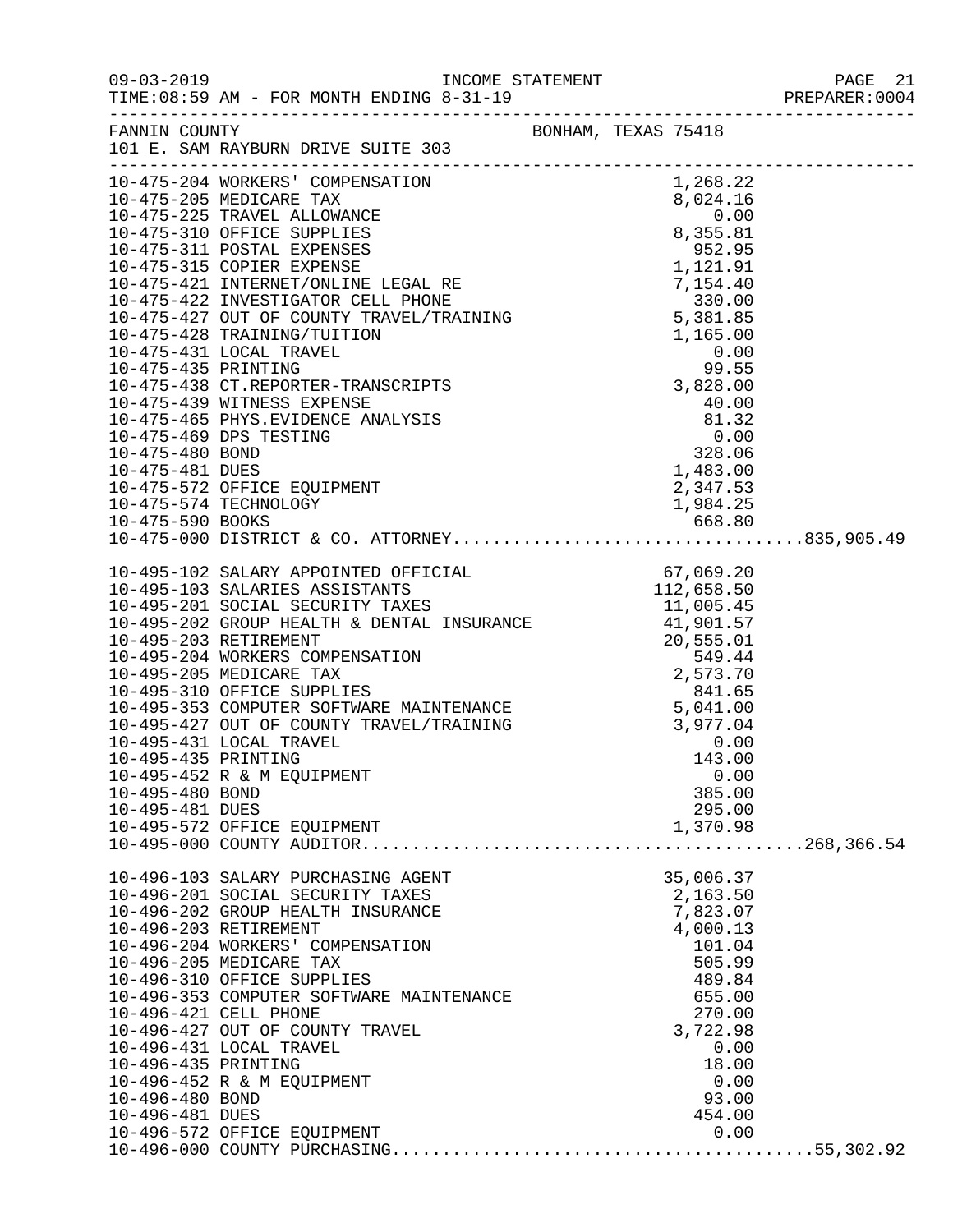|                                    |                                                                           |                      | PREPARER:0004 |
|------------------------------------|---------------------------------------------------------------------------|----------------------|---------------|
|                                    | FANNIN COUNTY<br>101 E. SAM RAYBURN DRIVE SUITE 303                       |                      |               |
|                                    |                                                                           |                      |               |
|                                    |                                                                           |                      |               |
|                                    |                                                                           |                      |               |
|                                    |                                                                           |                      |               |
|                                    |                                                                           |                      |               |
|                                    |                                                                           |                      |               |
|                                    |                                                                           |                      |               |
|                                    |                                                                           |                      |               |
|                                    |                                                                           |                      |               |
|                                    |                                                                           |                      |               |
|                                    |                                                                           |                      |               |
|                                    |                                                                           |                      |               |
|                                    |                                                                           |                      |               |
|                                    |                                                                           |                      |               |
|                                    |                                                                           |                      |               |
|                                    |                                                                           |                      |               |
|                                    |                                                                           |                      |               |
|                                    |                                                                           |                      |               |
|                                    |                                                                           |                      |               |
|                                    |                                                                           |                      |               |
|                                    |                                                                           |                      |               |
|                                    |                                                                           |                      |               |
|                                    |                                                                           |                      |               |
|                                    |                                                                           |                      |               |
|                                    |                                                                           |                      |               |
|                                    |                                                                           |                      |               |
|                                    | 10-499-311 POSTAL EXPENSES<br>10-499-315 COPIER EXPENSE                   |                      |               |
|                                    | 10-499-420 TELEPHONE LEONARD OFFICE                                       | $778.40$<br>$795.44$ |               |
|                                    | 10-499-423 CELL PHONE                                                     | 0.00                 |               |
|                                    | 10-499-427 OUT OF COUNTY TRAVEL/TRAINING                                  | 4,589.87             |               |
| 10-499-435 PRINTING                |                                                                           | 96.15                |               |
|                                    | 10-499-460 LEONARD OFFICE RENT                                            | 1,100.00             |               |
| 10-499-480 BOND<br>10-499-481 DUES |                                                                           | 368.00<br>175.00     |               |
|                                    | 10-499-572 OFFICE EQUIPMENT                                               | 668.71               |               |
|                                    | 10-499-574 TECHNOLOGY                                                     | 0.00                 |               |
|                                    | 10-499-574 TECHNOLOGY 0.00<br>10-499-000 TAX ASSESSOR-COLLECTOR292,746.71 |                      |               |
|                                    | 10-503-103 SALARY-TECHNICIAN                                              | 38,083.44            |               |
|                                    | 10-503-107 PART TIME TECHNICIAN                                           | 17,405.68            |               |
|                                    | 10-503-201 SOCIAL SECURITY                                                | 3,242.71             |               |
|                                    | 10-503-202 GROUP HEALTH INSURANCE                                         | 10,518.86            |               |
|                                    | 10-503-203 RETIREMENT<br>10-503-204 WORKERS COMPENSATION                  | 6,345.94<br>207.00   |               |
|                                    | 10-503-205 MEDICARE TAX                                                   | 758.29               |               |
|                                    | 10-503-225 TRAVEL ALLOWANCE                                               | 759.00               |               |
|                                    | 10-503-310 OFFICE SUPPLIES                                                | 43.48                |               |
|                                    | 10-503-421 CELL PHONE ALLOWANCE                                           | 379.50               |               |
|                                    | 10-503-423 EMERGENCY INTERNET                                             | 390.93               |               |
| 10-503-435 PRINTING                | 10-503-427 OUT OF COUNTY TRAVEL/TRAINING                                  | 0.00<br>0.00         |               |
|                                    |                                                                           |                      |               |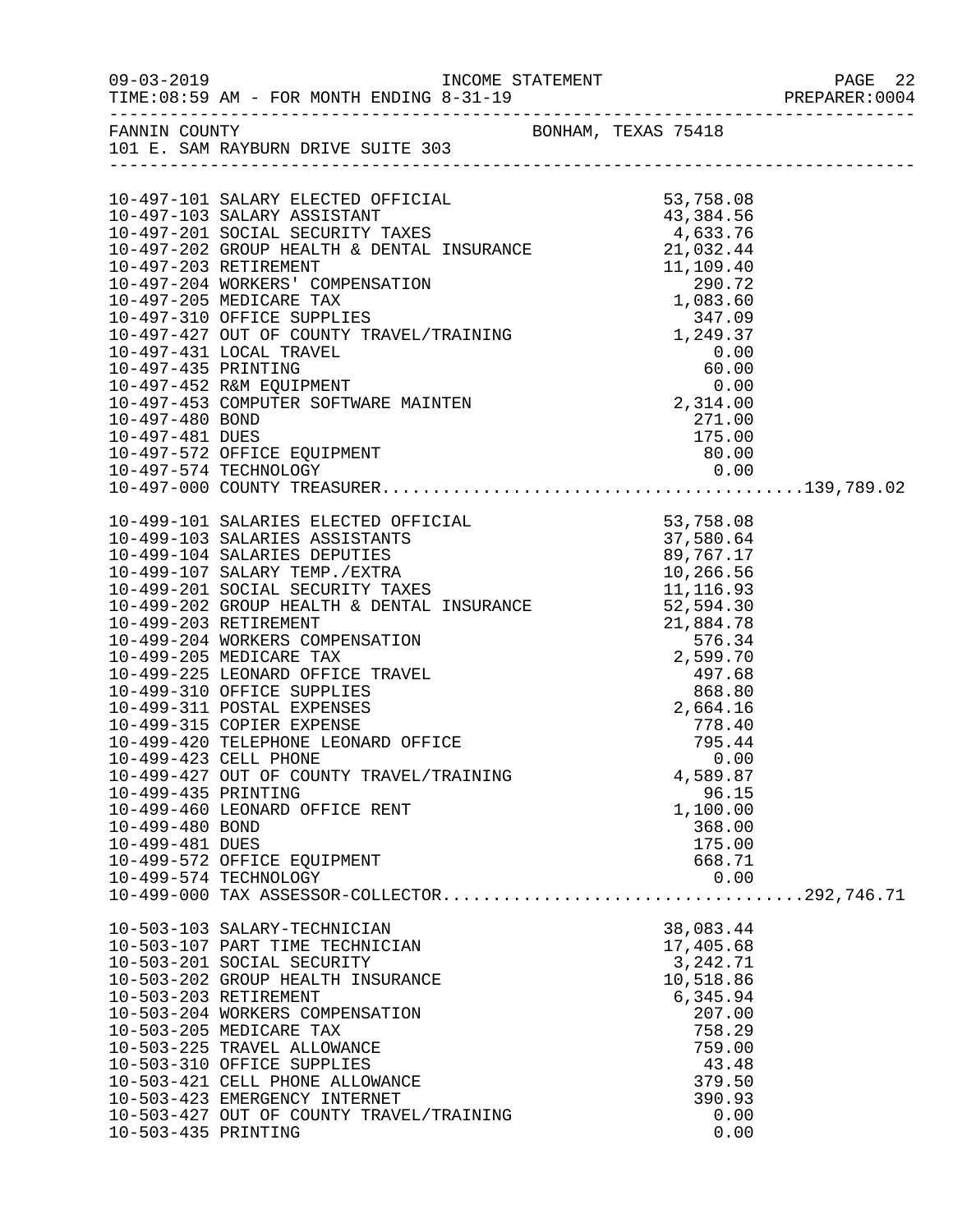|                 |                                                                                                                                                                                                                                                                                                                                                                                   |  |                                                                                                                 |                                              | PAGE 23<br>PREPARER:0004 |
|-----------------|-----------------------------------------------------------------------------------------------------------------------------------------------------------------------------------------------------------------------------------------------------------------------------------------------------------------------------------------------------------------------------------|--|-----------------------------------------------------------------------------------------------------------------|----------------------------------------------|--------------------------|
|                 | FANNIN COUNTY<br>101 E. SAM RAYBURN DRIVE SUITE 303                                                                                                                                                                                                                                                                                                                               |  |                                                                                                                 |                                              |                          |
|                 | 10-503-453 R&M COMPUTER/TRAINING 0.00<br>10-503-572 OFFICE EQUIPMENT 1,264.78<br>10-503-574 COMPUTER/WEB SOFTWARE 2,094.75<br>10-503-576 COUNTY COMPUTER REPLACEMENT 2,281.96<br>10-503-000 COMPUTER/IT DEPT                                                                                                                                                                      |  |                                                                                                                 |                                              |                          |
|                 |                                                                                                                                                                                                                                                                                                                                                                                   |  |                                                                                                                 |                                              |                          |
|                 |                                                                                                                                                                                                                                                                                                                                                                                   |  |                                                                                                                 |                                              |                          |
| 10-510-500 LAND | 10-510-482 FIRE INSURANCE<br>10-510-530 PERMANENT IMPROVEMENTS<br>10-510-572 OFFICE EQUIPMENT<br>10-510-573 ODYSSEY SOFTWARE/EQUIPMENT<br>10-510-574 TECHNOLOGY<br>10-510-575 LAND/BUILDING                                                                                                                                                                                       |  | 27,011.00                                                                                                       | 0.00<br>0.00<br>0.00<br>0.00<br>0.00<br>0.00 |                          |
|                 | 10-510-577 JANITOR EQUIPMENT                                                                                                                                                                                                                                                                                                                                                      |  |                                                                                                                 | 0.00                                         |                          |
|                 | 10-511-115 SALARY JANITOR<br>10-511-201 SOCIAL SECURITY TAXES<br>10-511-203 RETIREMENT<br>10-511-204 WORKER' COMPENSATION<br>10-511-205 MEDICARE TAX<br>10-511-225 JANITOR TRAVEL<br>10-511-332 JANITOR SUPPLIES<br>10-511-440 UTILITIES ELECTRICITY<br>10-511-441 UTILITIES GAS<br>10-511-442 UTILITIES WATER<br>10-511-443 TRASH PICK-UP SERVICE<br>10-511-444 LAWN MAINTENANCE |  | 4,556.71<br>282.49<br>521.01<br>124.78<br>66.05<br>125.14<br>1,052.68<br>3,897.39<br>752.77<br>858.65<br>410.40 | 0.00                                         |                          |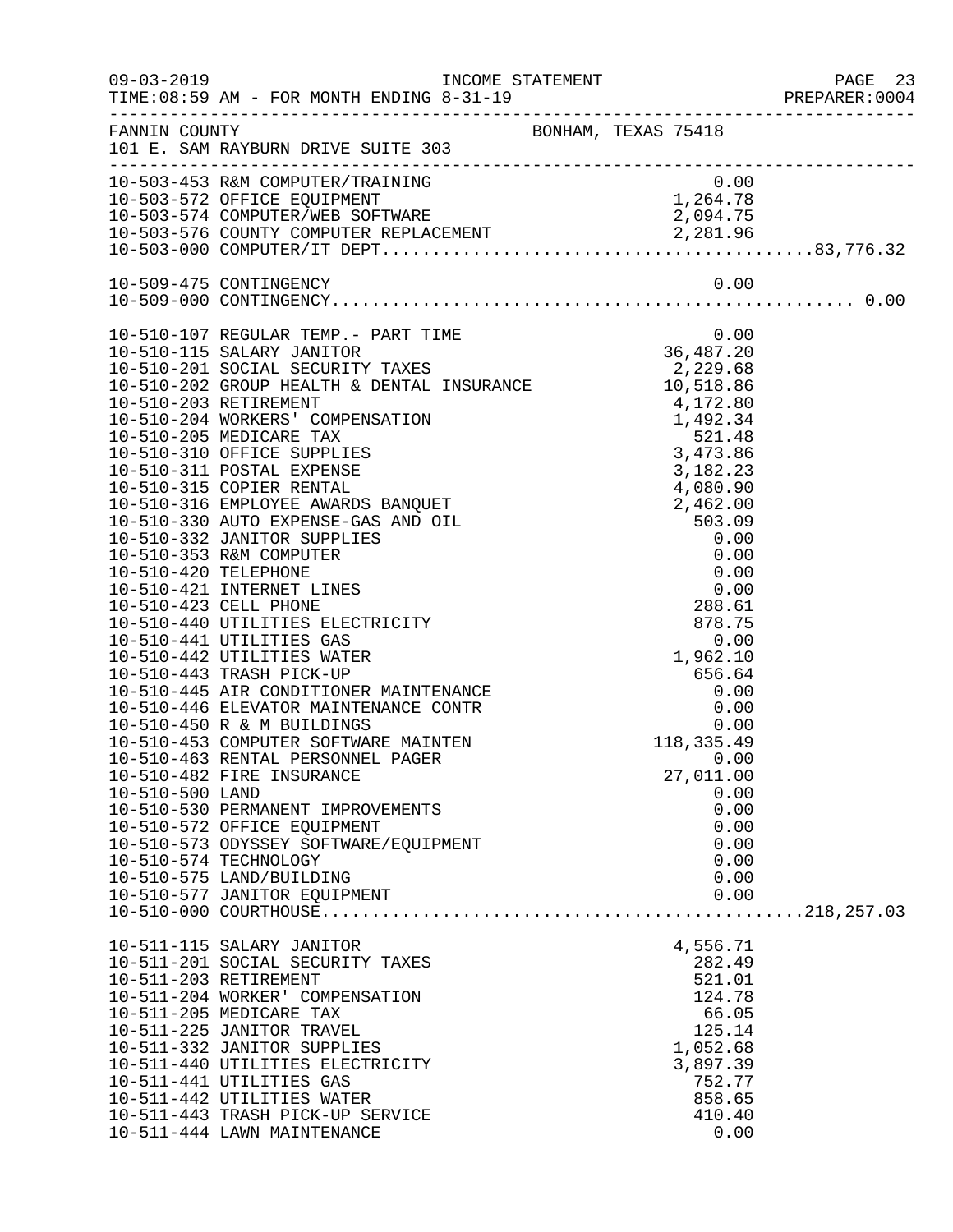| $09 - 03 - 2019$                            | INCOME STATEMENT<br> PREPARER:0<br> PREPARER:0 PREPARER:0<br>TIME: 08:59 AM - FOR MONTH ENDING 8-31-19                                                                                                                                                                                                                                                                                                                                                                                               |                     |                                                                                                                                                                                              |              | PAGE 24<br>PREPARER:0004 |
|---------------------------------------------|------------------------------------------------------------------------------------------------------------------------------------------------------------------------------------------------------------------------------------------------------------------------------------------------------------------------------------------------------------------------------------------------------------------------------------------------------------------------------------------------------|---------------------|----------------------------------------------------------------------------------------------------------------------------------------------------------------------------------------------|--------------|--------------------------|
| FANNIN COUNTY                               | 101 E. SAM RAYBURN DRIVE SUITE 303                                                                                                                                                                                                                                                                                                                                                                                                                                                                   | BONHAM, TEXAS 75418 |                                                                                                                                                                                              |              |                          |
|                                             | 10-511-450 R & M BUILDING<br>10-511-482 FIRE INSURANCE                                                                                                                                                                                                                                                                                                                                                                                                                                               |                     | 8,348.80<br>951.00                                                                                                                                                                           |              |                          |
|                                             | 10-512-332 JANITOR SUPPLIES<br>10-512-440 UTILITIES ELECTRICITY<br>10-512-442 UTILITIES WATER<br>10-512-450 R&M BUILDING<br>10-512-482 FIRE INSURANCE                                                                                                                                                                                                                                                                                                                                                |                     | 196.05<br>$4,914.45$<br>$617.01$<br>$898.00$<br>1,321.00                                                                                                                                     |              |                          |
| 10-513-420 TELEPHONE<br>10-513-421 INTERNET | 10-513-115 SALARY JANITOR<br>10-513-201 SOCIAL SECURITY TAXES<br>10-513-203 RETIREMENT<br>10-513-204 WORKERS' COMPENSATION<br>10-513-205 MEDICARE TAX<br>10-513-311 SOUTH ANNEX POSTAGE<br>10-513-315 COPIER RENTAL<br>10-513-332 JANITOR SUPPLIES<br>10-513-440 UTILITIES ELECTRICITY<br>10-513-441 UTILITIES GAS<br>10-513-442 UTILITIES WATER<br>10-513-443 TRASH PICKUP SERVICE<br>10-513-444 LAWN MAINTENANCE<br>10-513-450 R&M BUILDING<br>10-513-455 PARKING LOT<br>10-513-482 FIRE INSURANCE |                     | 9,409.43<br>583.40<br>1,076.58<br>498.68<br>136.40<br>0.00<br>1,095.19<br>1,184.86<br>3,641.94<br>3,013.34<br>4,674.57<br>1,007.11<br>932.15<br>820.80<br>0.00<br>19,061.62<br>0.00<br>0.000 |              |                          |
|                                             | 10-514-421 TELEPHONE/INTERNET                                                                                                                                                                                                                                                                                                                                                                                                                                                                        |                     | 3,486.43                                                                                                                                                                                     |              |                          |
|                                             | 10-515-440 UTILITIES ELECTRICITY<br>10-515-441 UTILITIES GAS<br>10-515-442 UTILITIES WATER<br>10-515-444 LAWN MAINTENANCE<br>10-515-450 R&M BUILDING<br>10-515-482 FIRE INSURANCE<br>10-515-501 PEST CONTROL                                                                                                                                                                                                                                                                                         |                     | 865.18<br>475.56<br>0.00<br>400.00<br>753.75<br>1,611.00<br>65.00                                                                                                                            |              |                          |
| 10-516-420 TELEPHONE                        | 10-516-115 SALARY JANITOR<br>10-516-201 SOCIAL SECURITY TAXES<br>10-516-203 RETIREMENT<br>10-516-204 WORKERS' COMPENSATION<br>10-516-205 MEDICARE TAX<br>10-516-225 JANITOR TRAVEL<br>10-516-332 JANITOR SUPPLIES<br>10-516-440 UTILITIES ELECTRICITY<br>10-516-441 UTILITIES GAS<br>10-516-442 UTILITIES WATER                                                                                                                                                                                      |                     | 2,220.78<br>137.73<br>253.88<br>99.78<br>32.23<br>181.61<br>426.64<br>4,168.09<br>555.52                                                                                                     | 0.00<br>0.00 |                          |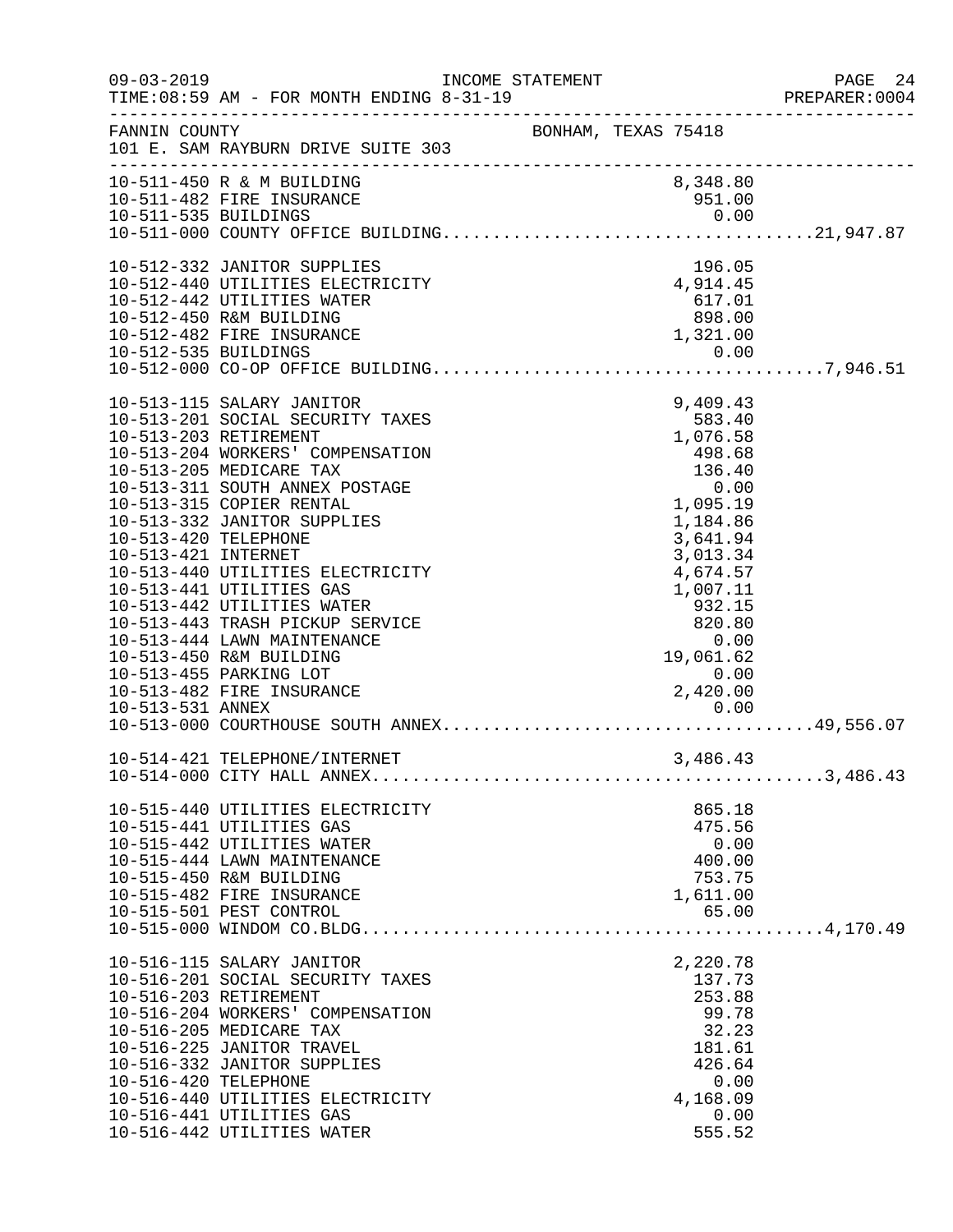| $09 - 03 - 2019$    | INCOME STATEMENT<br>TIME: 08:59 AM - FOR MONTH ENDING 8-31-19                                                                                                                                                                                                                                                                                                                                                                                                                                                               |                     |                                                                                                                                                                                                  | PAGE 25<br>PREPARER: 0004 |
|---------------------|-----------------------------------------------------------------------------------------------------------------------------------------------------------------------------------------------------------------------------------------------------------------------------------------------------------------------------------------------------------------------------------------------------------------------------------------------------------------------------------------------------------------------------|---------------------|--------------------------------------------------------------------------------------------------------------------------------------------------------------------------------------------------|---------------------------|
| FANNIN COUNTY       | 101 E. SAM RAYBURN DRIVE SUITE 303                                                                                                                                                                                                                                                                                                                                                                                                                                                                                          | BONHAM, TEXAS 75418 |                                                                                                                                                                                                  |                           |
|                     | 10-516-443 TRASH PICKUP SERVICE<br>10-516-444 LAWN MAINTENANCE<br>10-516-450 R&M BUILDING<br>10-516-482 FIRE INSURANCE<br>10-516-530 BUILDING REMODEL<br>10-516-535 BUILDING CONSTRUCTION<br>10-516-572 OFFICE EQUIPMENT<br>10-516-572 OFFICE EQUIPMENT<br>10-516-000 AGRILIFE EXTENSION BUILDING9,280.26                                                                                                                                                                                                                   |                     | 0.00<br>0.00<br>233.00<br>971.00<br>0.00<br>0.00                                                                                                                                                 |                           |
| 10-517-535 BUILDING |                                                                                                                                                                                                                                                                                                                                                                                                                                                                                                                             |                     | 0.00                                                                                                                                                                                             |                           |
|                     | 10-518-311 POSTAL EXPENSES<br>10-518-332 JANITOR SUPPLIES<br>10-518-420 UTILITIES TELEPHONE<br>10-518-421 INTERNET SERVICES<br>10-518-440 UTILITIES ELECTRICITY<br>10-518-441 UTILITIES GAS<br>10-518-442 UTILITIES WATER<br>10-518-443 TRASH PICKUP SERVICE<br>10-518-450 R & M BUILDING<br>10-518-460 MOVING EXPENSES<br>10-518-470 OFFICE SPACE LEASE<br>10-518-483 ALARM MONITORING<br>10-518-484 CLEANING SERVICES<br>930.00 PEST CONTROL 930.00 PEST CONTROL 930.00<br>10-518-000 COUNTY OFFICES RELOCATION181,388.66 |                     | 346.00<br>2,705.92<br>12,859.91<br>9,725.65<br>18, 451. 75<br>2,596.43<br>3,814.83<br>1,453.80<br>$\begin{array}{r} 7,093.77 \ 7,093.77 \ 0.00 \ 120,525.00 \ 885.60 \ 0.00 \end{array}$<br>0.00 |                           |
|                     | 10-519-165 CONSTRUCTION                                                                                                                                                                                                                                                                                                                                                                                                                                                                                                     |                     | 0.00                                                                                                                                                                                             |                           |
|                     |                                                                                                                                                                                                                                                                                                                                                                                                                                                                                                                             |                     |                                                                                                                                                                                                  |                           |
|                     | 10-540-417 AMBULANCE SERVICE                                                                                                                                                                                                                                                                                                                                                                                                                                                                                                |                     | 495,000.00                                                                                                                                                                                       |                           |
|                     | 10-543-416 FIRE PROTECTION SERVICE<br>10-543-422 R&M RADIO/TOWER<br>10-543-440 UTILITIES ELECTRICITY<br>10-543-447 REPEATER SERVICE CONTRACT<br>10-543-490 FCC RADIO LICENSE                                                                                                                                                                                                                                                                                                                                                |                     | 84,000.00<br>0.00<br>0.00<br>8,507.60<br>0.00                                                                                                                                                    |                           |
| 10-551-435 PRINTING | 10-551-101 SALARY ELECTED OFFICIAL<br>10-551-201 SOCIAL SECURITY TAXES<br>10-551-202 GROUP HEALTH & DENTAL INSURANCE<br>10-551-203 RETIREMENT<br>10-551-204 WORKERS' COMPENSATION<br>10-551-205 MEDICARE TAX<br>10-551-310 OFFICE SUPPLIES<br>10-551-311 POSTAL EXPENSES<br>10-551-330 AUTO EXPENSE-GAS AND OIL<br>10-551-421 ONLINE RESEARCH/ACCURINT<br>10-551-422 R & M RADIO<br>10-551-427 TRAVEL EXPENSE                                                                                                               |                     | 30,604.32<br>1,886.22<br>4,812.28<br>3,499.74<br>589.22<br>441.12<br>0.00<br>129.57<br>1,052.68<br>500.00<br>0.00<br>2,200.00<br>0.00                                                            |                           |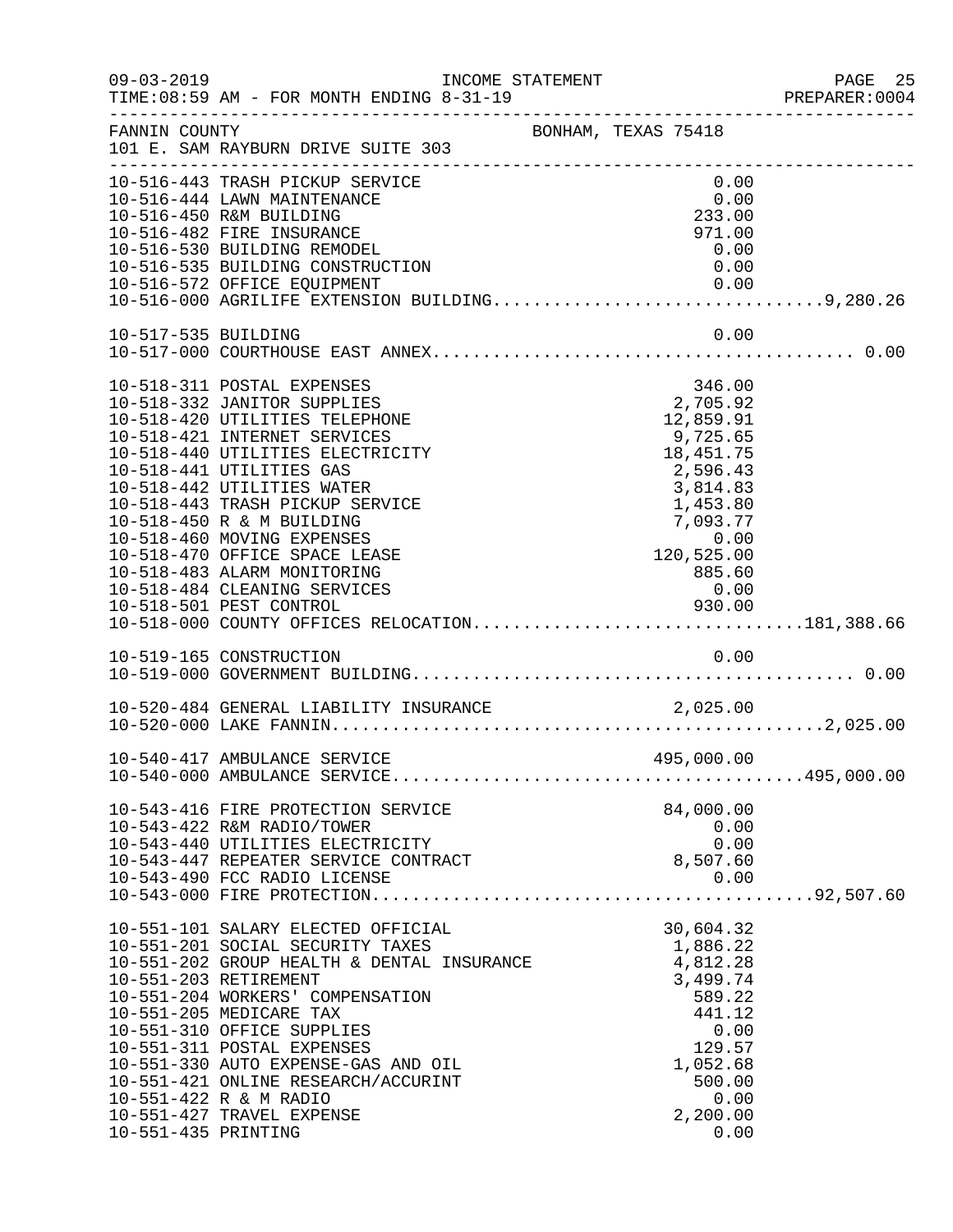| $09 - 03 - 2019$                       | TIME: 08:59 AM - FOR MONTH ENDING 8-31-19                                                                                                                                                                                                                                                                                                                                                                                                                                                                                                                       |                                                                                                      | PAGE 26<br>PREPARER:0004 |
|----------------------------------------|-----------------------------------------------------------------------------------------------------------------------------------------------------------------------------------------------------------------------------------------------------------------------------------------------------------------------------------------------------------------------------------------------------------------------------------------------------------------------------------------------------------------------------------------------------------------|------------------------------------------------------------------------------------------------------|--------------------------|
|                                        | FANNIN COUNTY<br>101 E. SAM RAYBURN DRIVE SUITE 303                                                                                                                                                                                                                                                                                                                                                                                                                                                                                                             |                                                                                                      |                          |
|                                        | 92.50<br>10-551-488 LAW ENFORCEMENT PROF. INS<br>10-551-572 EQUIPMENT<br>10-551-574 TECHNOLOGY<br>10-551-574 TECHNOLOGY                                                                                                                                                                                                                                                                                                                                                                                                                                         | 92.50                                                                                                |                          |
|                                        | 10-552-573 RADIO EQUIPMENT                                                                                                                                                                                                                                                                                                                                                                                                                                                                                                                                      | 0.00                                                                                                 |                          |
| 10-553-435 PRINTING<br>10-553-480 BOND | 10-553-101 SALARY ELECTED OFFICIAL 13,209.84<br>10-553-201 SOCIAL SECURITY TAXES 955.52<br>10-553-202 GROUP HEALTH & DENTAL INSURANCE 10-553-203 RETIREMENT 1,510.70<br>10-553-204 WORKERS' COMPENSATION 254.34<br>10-553-205 MEDICARE<br>10-553-205 MEDICARE TAX<br>10-553-310 OFFICE SUPPLIES<br>10-553-311 POSTAL EXPENSES<br>10-553-330 AUTO EXPENSE-GAS AND OIL<br>10-553-427 TRAVEL EXPENSE<br>10-553-453 COMPUTER SOFTWARE<br>10-553-488 LAW ENFORCEMENT PROF. INS<br>10-553-572 OFFICE EQUIPMENT<br>10-553-573 RADIO EQUIPMENT<br>10-553-574 TECHNOLOGY | 223.42<br>0.00<br>0.00<br>0.00<br>2,200.00<br>0.00<br>0.00<br>0.00<br>483.00<br>0.00<br>0.00<br>0.00 |                          |
|                                        | 10-555-441 ANIMAL CONTROL OFFICER/SERVICES 963.51<br>10-560-101 SALARY ELECTED OFFICIAL<br>10-560-102 ADMINISTRATIVE SECRETARY<br>10-560-103 CHIEF DEPUTY<br>10-560-104 SALARIES DEPUTIES<br>10-560-107 PT RECORDS/EVIDENCE CLERKS<br>10-560-108 COMPENSATION PAY<br>10-560-109 INVESTIGATOR-CRIMES AGAINST CHILDRE 32, 104.80<br>10-560-110 JAIL ADMINISTRATOR                                                                                                                                                                                                 | 55,379.04<br>38,709.84<br>42,732.24<br>556,159.92<br>11,966.67<br>0.00<br>32,746.32                  |                          |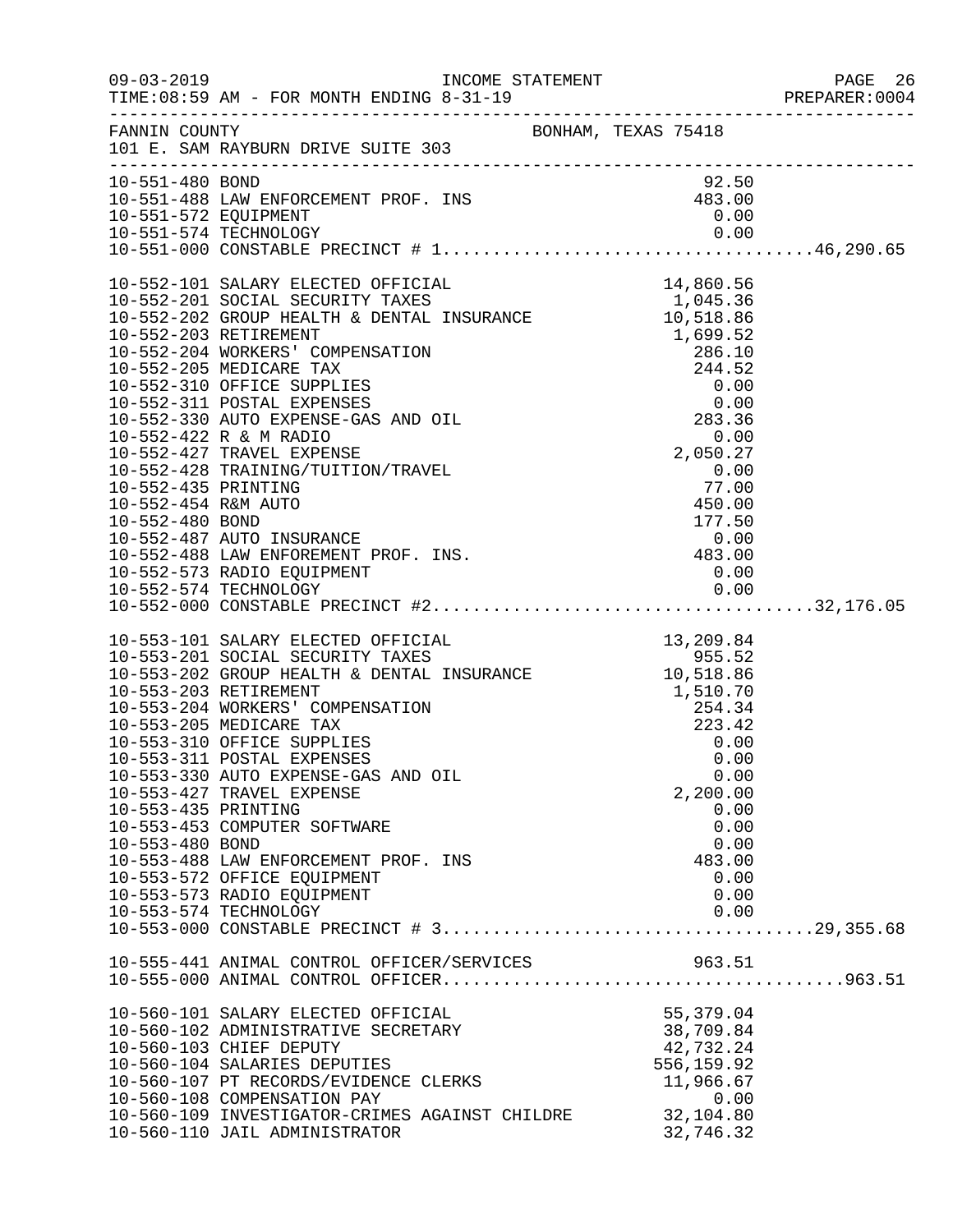| $09 - 03 - 2019$   | INCOME STATEMENT<br>AM - FOR MONTH ENDING 8-31-19<br>TIME: 08:59 AM - FOR MONTH ENDING 8-31-19 |              | PAGE 27<br>PREPARER: 0004 |
|--------------------|------------------------------------------------------------------------------------------------|--------------|---------------------------|
|                    | FANNIN COUNTY BONHAM, TEXAS 75418<br>101 E. SAM RAYBURN DRIVE SUITE 303                        |              |                           |
|                    |                                                                                                |              |                           |
|                    |                                                                                                |              |                           |
|                    |                                                                                                |              |                           |
|                    |                                                                                                |              |                           |
|                    |                                                                                                |              |                           |
|                    |                                                                                                |              |                           |
|                    |                                                                                                |              |                           |
|                    |                                                                                                |              |                           |
|                    |                                                                                                |              |                           |
|                    |                                                                                                |              |                           |
|                    |                                                                                                |              |                           |
|                    |                                                                                                |              |                           |
|                    |                                                                                                |              |                           |
|                    |                                                                                                |              |                           |
|                    |                                                                                                |              |                           |
|                    |                                                                                                |              |                           |
|                    |                                                                                                |              |                           |
|                    |                                                                                                |              |                           |
|                    |                                                                                                |              |                           |
|                    |                                                                                                |              |                           |
|                    |                                                                                                |              |                           |
|                    |                                                                                                |              |                           |
|                    |                                                                                                |              |                           |
|                    |                                                                                                |              |                           |
|                    |                                                                                                |              |                           |
|                    |                                                                                                |              |                           |
|                    |                                                                                                |              |                           |
|                    |                                                                                                |              |                           |
|                    |                                                                                                |              |                           |
|                    |                                                                                                |              |                           |
|                    |                                                                                                |              |                           |
|                    | 10-560-445 AIR CONDITIONER MAINTENANCE<br>10-560-447 REPEATER SERVICE CONTRACT                 |              | 0.00                      |
|                    |                                                                                                |              | 0.00                      |
|                    | 10-560-450 SHERIFF OFF. R&M BLDG.                                                              | 23,979.24    |                           |
|                    | 10-560-452 R & M EQUIPMENT                                                                     |              | 0.00                      |
|                    | 10-560-453 TYLER/CAD MAINTENANCE                                                               | 14,678.00    |                           |
|                    | 10-560-454 R & M AUTOMOBILES                                                                   | 21,306.01    |                           |
| 10-560-480 BOND    |                                                                                                | 80.00        |                           |
|                    | 10-560-482 FIRE INSURANCE                                                                      | 267.00       |                           |
|                    | 10-560-487 AUTOMOBILE INSURANCE                                                                | 9,162.00     |                           |
|                    | 10-560-488 LAW ENFORCEMENT INSURANCE                                                           | 14,490.00    |                           |
|                    | 10-560-571 HWY. PATROL RADAR EQUIPMENT                                                         |              | 0.00                      |
|                    | 10-560-572 OFFICE EQUIPMENT                                                                    | 3,536.00     |                           |
|                    | 10-560-573 RADIO EQUIPMENT                                                                     |              | 0.00                      |
|                    | 10-560-574 TECHNOLOGY                                                                          | 1,543.98     |                           |
|                    | 10-560-575 AUTOMOBILES                                                                         | 84, 335.00   |                           |
| 10-560-579 WEAPONS |                                                                                                | 2,332.93     |                           |
|                    | 10-560-630 AUTO NOTE PMT-PRINCIPAL                                                             |              | 0.00                      |
|                    |                                                                                                |              |                           |
|                    |                                                                                                |              |                           |
|                    | 10-562-396 BODY ARMOR                                                                          |              | 0.00                      |
|                    | 10-562-000 RIFLE RESISTANT BODY ARMOR 3439801 0.00                                             |              |                           |
|                    |                                                                                                |              |                           |
|                    | 10-565-380 PRISONER HOUSING                                                                    | 1,627,050.00 |                           |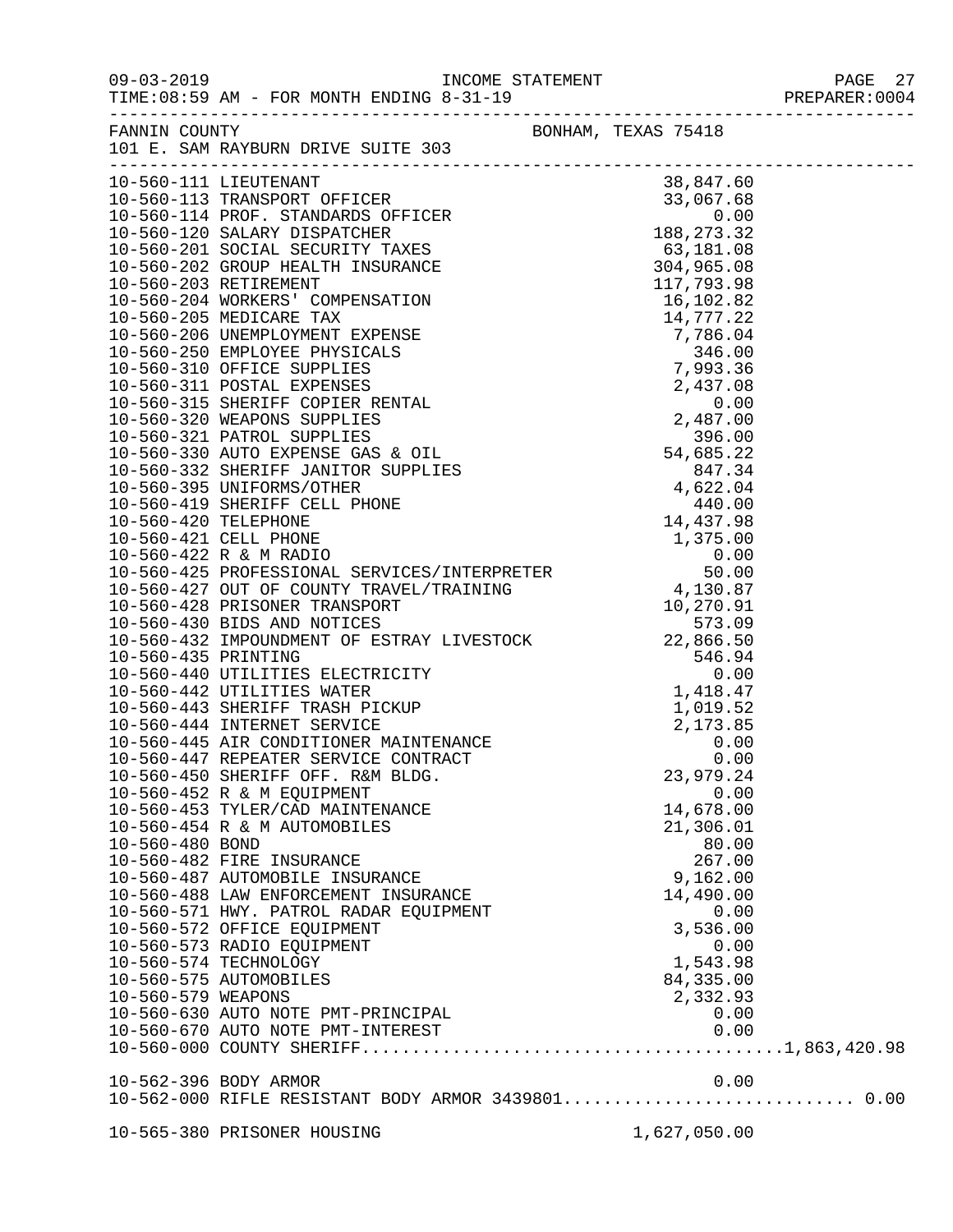| $09 - 03 - 2019$                                           | TIME: 08:59 AM - FOR MONTH ENDING 8-31-19                                                                                                                                                                                                                                                                                                                                                                                               |                                                                                                                                                                   | PAGE 28<br>PREPARER:0004 |
|------------------------------------------------------------|-----------------------------------------------------------------------------------------------------------------------------------------------------------------------------------------------------------------------------------------------------------------------------------------------------------------------------------------------------------------------------------------------------------------------------------------|-------------------------------------------------------------------------------------------------------------------------------------------------------------------|--------------------------|
| FANNIN COUNTY                                              | 101 E. SAM RAYBURN DRIVE SUITE 303                                                                                                                                                                                                                                                                                                                                                                                                      | BONHAM, TEXAS 75418                                                                                                                                               |                          |
| 10-565-500 LAND<br>10-565-532 JAIL                         | 10-565-400 PRISONER TRANSPORT/GUARD<br>10-565-405 PRISONER MEDICAL<br>10-565-429 SCHOLARSHIP AWARDS<br>10-565-442 CR4200 UTILITY WATER<br>10-565-450 R&M BUILDING<br>10-565-482 FIRE INSURANCE<br>10-565-491 JUSTICE ASSISTANCE GRANT                                                                                                                                                                                                   | 7,822.24<br>81,212.06<br>0.00<br>0.00<br>0.00<br>0.00<br>0.00<br>0.00<br>0.00                                                                                     |                          |
| 10-570-420 TELEPHONE                                       |                                                                                                                                                                                                                                                                                                                                                                                                                                         | 1,773.82                                                                                                                                                          |                          |
| 10-573-420 TELEPHONE<br>10-573-480 BOND<br>10-573-481 DUES | 10-573-103 SALARY-BOND SUPERVISOR<br>10-573-201 SOCIAL SECURITY TAXES<br>10-573-202 GROUP HEALTH INSURANCE<br>10-573-203 RETIREMENT<br>10-573-204 WORKERS' COMPENSATION<br>10-573-205 MEDICARE TAX<br>10-573-310 OFFICE SUPPLIES<br>10-573-311 POSTAL EXPENSES<br>10-573-313 DRUG TESTING SUPPLIES<br>10-573-340 EVALUATIONS<br>10-573-353 COMPUTER EXPENSE<br>10-573-427 OUT OF COUNTY TRAVEL/TRAINING<br>10-573-453 COMPUTER SOFTWARE | 36,779.47<br>2,265.01<br>10,518.86<br>4,206.44<br>112.86<br>529.67<br>406.36<br>0.00<br>562.50<br>0.00<br>2,100.08<br>633.39<br>0.00<br>1,284.00<br>50.00<br>0.00 |                          |
| 10-575-311 POSTAGE<br>10-575-420 TELEPHONE                 | 10-575-315 COPIER RENTAL<br>10-575-408 DETENTION OPERATING COST<br>10-575-415 RESIDENTIAL PLACEMENT<br>10-575-416 COUNSELING SERVICES<br>10-575-427 TRAVEL & TRAINING<br>10-575-995 JUVENILE PROBATION FUNDING                                                                                                                                                                                                                          | 26.77<br>53.89<br>0.00<br>0.00<br>0.00<br>0.00<br>0.00<br>160,000.00                                                                                              |                          |
| 10-590-420 TELEPHONE                                       | 10-590-104 SALARIES DEPUTIES<br>10-590-107 SALARY TEMP/EXTRA<br>10-590-151 SALARY HEALTH INSPECTOR<br>10-590-201 SOCIAL SECURITY TAXES<br>10-590-202 GROUP HEALTH & DENTAL INSURANCE<br>10-590-203 RETIREMENT<br>10-590-204 WORKERS' COMPENSATION<br>10-590-205 MEDICARE TAX<br>10-590-310 OFFICE SUPPLIES<br>10-590-311 POSTAL EXPENSE<br>10-590-315 COPIER RENTAL<br>10-590-330 AUTO EXPENSE GAS & OIL                                | 12,970.74<br>10,950.79<br>36,726.48<br>3,637.60<br>14,439.45<br>6,934.25<br>196.10<br>850.68<br>597.65<br>1,266.32<br>649.33<br>1,024.18<br>584.10                |                          |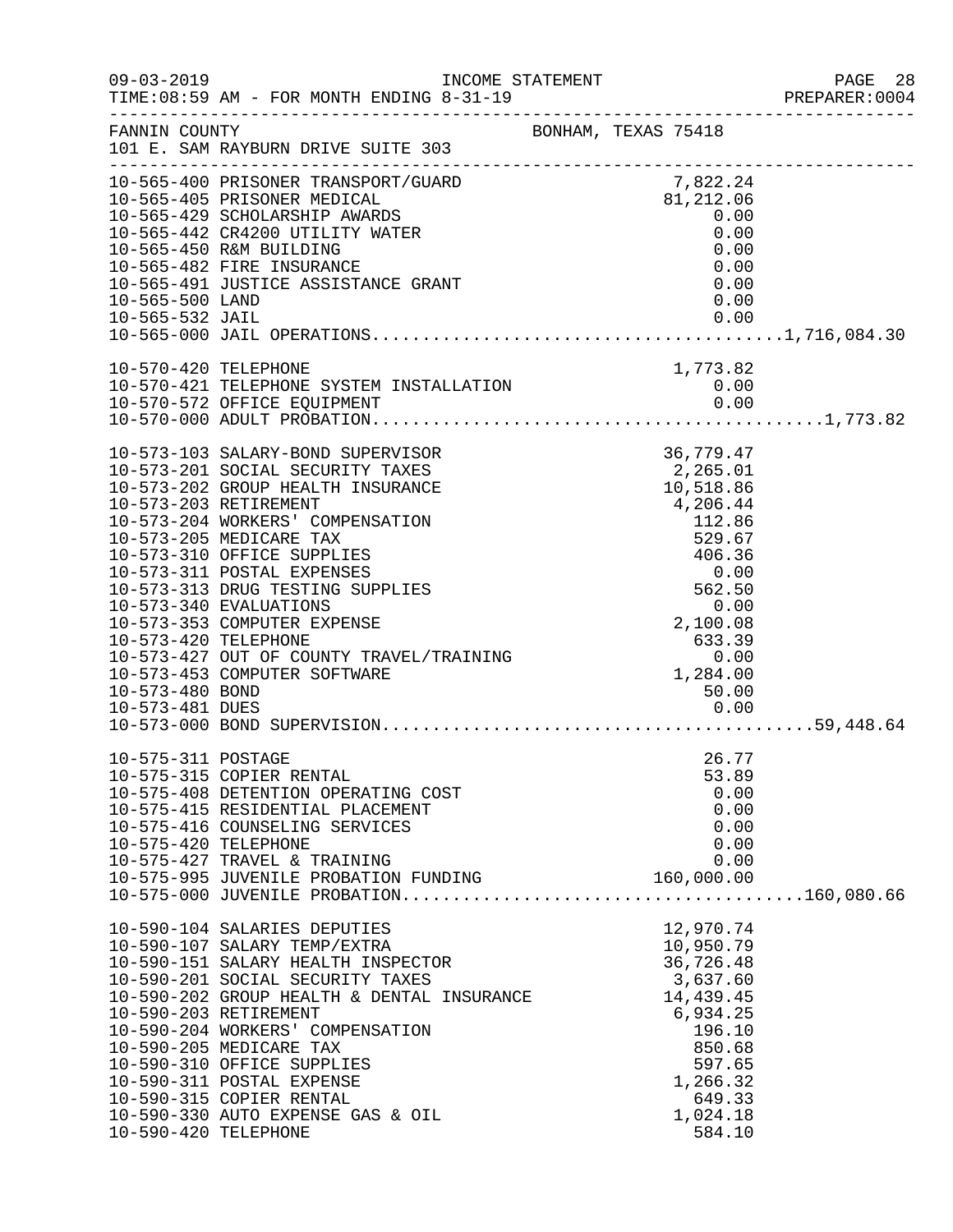|                 | FANNIN COUNTY BONHAM, TEXAS 75418<br>101 E. SAM RAYBURN DRIVE SUITE 303                                                                                     |                      |  |
|-----------------|-------------------------------------------------------------------------------------------------------------------------------------------------------------|----------------------|--|
|                 |                                                                                                                                                             |                      |  |
|                 |                                                                                                                                                             |                      |  |
|                 |                                                                                                                                                             |                      |  |
|                 |                                                                                                                                                             |                      |  |
|                 |                                                                                                                                                             |                      |  |
|                 |                                                                                                                                                             |                      |  |
|                 |                                                                                                                                                             |                      |  |
|                 |                                                                                                                                                             |                      |  |
|                 |                                                                                                                                                             |                      |  |
|                 |                                                                                                                                                             |                      |  |
|                 |                                                                                                                                                             |                      |  |
|                 |                                                                                                                                                             |                      |  |
|                 |                                                                                                                                                             |                      |  |
|                 |                                                                                                                                                             |                      |  |
|                 |                                                                                                                                                             |                      |  |
|                 |                                                                                                                                                             |                      |  |
|                 |                                                                                                                                                             |                      |  |
| 10-591-480 BOND |                                                                                                                                                             |                      |  |
| 10-591-481 DUES | 10-591-487 AUTOMOBILE INSURANCE                                                                                                                             |                      |  |
|                 | 10-591-572 OFFICE EQUIPMENT                                                                                                                                 |                      |  |
|                 | 10-591-574 TECHNOLOGY                                                                                                                                       |                      |  |
|                 | 10-591-575 AUTOMOBILE                                                                                                                                       |                      |  |
|                 | 10-640-410 FANNIN CO. CHILDRENS CTR                                                                                                                         | 7,000.00             |  |
|                 | 10-640-411 FANNIN CO. WELFARE BOARD                                                                                                                         | 6,000.00             |  |
|                 | $10-640-412$ FANNIN CO. HISTORICAL SOC $4,500.00$<br>$10-640-413$ TEXOMA COMMUNITY CENTER(M.H.M.R.) $22,500.00$<br>$10-640-414$ FANNIN COUNTY CEITER CENTER |                      |  |
|                 | 10-640-414 FANNIN COUNTY CRISIS CENTER                                                                                                                      | 5,000.00<br>5,000.00 |  |
|                 | 10-640-415 TAPS PUBLIC TRANSIT<br>10-640-416 TRI-COUNTY SNAP                                                                                                | 2,103.00             |  |
|                 | 10-640-417 OPEN ARMS SHELTER<br>10-640-417 OPEN ARMS SHELTER<br>10-640-418 FANNIN CO COMMUNITY MINISTRIES, INC                                              | 0.00                 |  |
|                 | 10-640-440 UTILITIES ELECTRICITY                                                                                                                            | 0.00<br>6,735.92     |  |
|                 | 10-640-441 UTILITIES GAS                                                                                                                                    | 1,569.89             |  |
|                 | 10-640-442 UTILITIES WATER                                                                                                                                  | 3,295.46             |  |
|                 | 10-640-443 TRASH PICK-UP<br>10-640-450 R & M BUILDINGS (TDHS)                                                                                               | 410.40<br>0.00       |  |
|                 | 10-640-482 FIRE INSURANCE                                                                                                                                   | 2,329.00             |  |
|                 | 10-640-493 DHS PARKING LOT<br>10-640-575 LAKE FANNIN                                                                                                        | 0.00<br>0.00         |  |
|                 |                                                                                                                                                             |                      |  |
|                 | 10-641-102 SALARY APPOINTED OFFICIAL 2,200.00                                                                                                               |                      |  |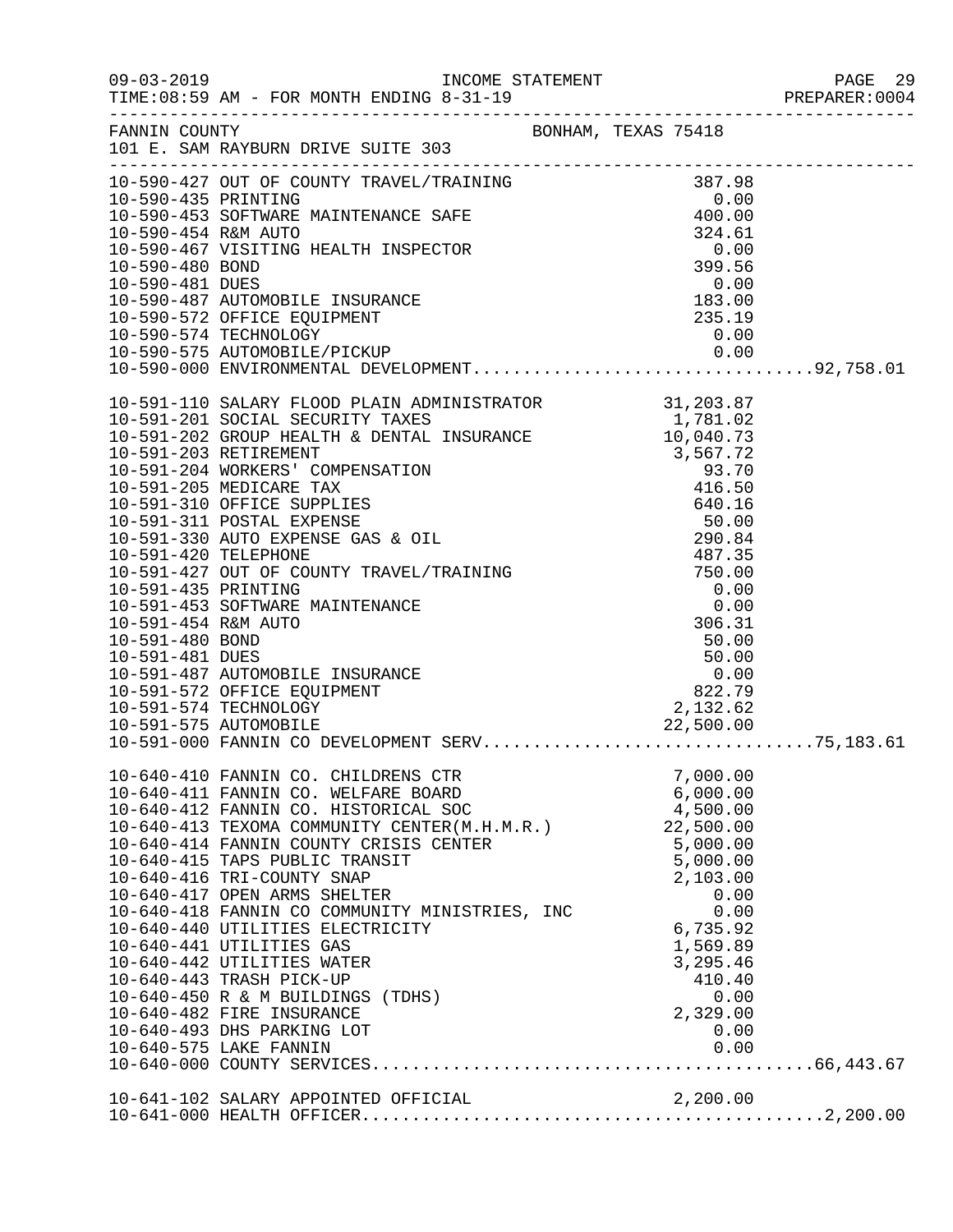|                      |                                                                                                                                                                                                                                          |                     | PAGE 30<br>PREPARER: 0004 |
|----------------------|------------------------------------------------------------------------------------------------------------------------------------------------------------------------------------------------------------------------------------------|---------------------|---------------------------|
| FANNIN COUNTY        | 101 E. SAM RAYBURN DRIVE SUITE 303                                                                                                                                                                                                       | BONHAM, TEXAS 75418 |                           |
|                      |                                                                                                                                                                                                                                          |                     |                           |
|                      |                                                                                                                                                                                                                                          |                     |                           |
|                      |                                                                                                                                                                                                                                          |                     |                           |
|                      |                                                                                                                                                                                                                                          |                     |                           |
|                      |                                                                                                                                                                                                                                          |                     |                           |
|                      |                                                                                                                                                                                                                                          |                     |                           |
|                      |                                                                                                                                                                                                                                          |                     | 75,005.83                 |
|                      | 10-645-310 OFFICE SUPPLIES                                                                                                                                                                                                               | 151.19              |                           |
|                      | 10-645-311 POSTAL EXPENSE                                                                                                                                                                                                                | 1.65                |                           |
|                      | 10-645-330 BIDS & NOTICES                                                                                                                                                                                                                | 0.00                |                           |
|                      | 10-645-353 COMPUTER EXPENSE                                                                                                                                                                                                              | 12,708.00           |                           |
|                      | 10-645-390 SUBSCRIPTIONS                                                                                                                                                                                                                 | 0.00                |                           |
|                      | 10-645-399 SUBTOTAL OFFICE EXPENSE                                                                                                                                                                                                       |                     | 12,860.84                 |
|                      | 10-645-404 COBRA/INSURANCE                                                                                                                                                                                                               | 0.00                |                           |
|                      | 10-645-407 INELIGIBLE IHC EXPENSE                                                                                                                                                                                                        | 0.00                |                           |
|                      | 10-645-409 DIABETIC SUPPLIES                                                                                                                                                                                                             | 616.32              |                           |
|                      | 10-645-410 CERT. REG. NURSE ANES.                                                                                                                                                                                                        | 0.00                |                           |
|                      | 10-645-411 PHYSICIAN, NON-EMERGENCY                                                                                                                                                                                                      | 14,613.68           |                           |
|                      | 10-645-412 PRESCRIPTIONS, DRUGS                                                                                                                                                                                                          | 6,598.03            |                           |
|                      | 10-645-413 HOSPITAL, INPATIENT                                                                                                                                                                                                           | 20,720.81           |                           |
|                      | 10-645-414 HOSPITAL, OUTPATIENT                                                                                                                                                                                                          | 57,188.54           |                           |
|                      | 10-645-415 LABORATORY/ X-RAY                                                                                                                                                                                                             | 4,333.12            |                           |
|                      | 10-645-416 SKILLED NURSING FACILITY                                                                                                                                                                                                      | 0.00                |                           |
|                      |                                                                                                                                                                                                                                          |                     |                           |
|                      | 0.00<br>10-645-418 FED. QUALIFIED HEALTH CENTER 0.00<br>10-645-419 COUNSELING SERVICE 0.00<br>10-645-420 RURAL HEALTH CLINIC 0.00<br>10-645-421 STATE HOSPITAL CONTRACTS 0.00<br>10-645-422 AMBULATORY SURGICAL CENTE 0.00<br>10-645-423 |                     |                           |
|                      |                                                                                                                                                                                                                                          |                     |                           |
|                      |                                                                                                                                                                                                                                          |                     |                           |
|                      |                                                                                                                                                                                                                                          |                     |                           |
|                      |                                                                                                                                                                                                                                          |                     |                           |
|                      | 10-645-425 TOTAL MEDICAL/IHC                                                                                                                                                                                                             |                     | 108,426.82                |
|                      | 10-645-427 OUT OF COUNTY TRAVEL/TRAINING                                                                                                                                                                                                 | 0.00                |                           |
| 10-645-435 PRINTING  |                                                                                                                                                                                                                                          | 0.00                |                           |
| 10-645-440 TELEPHONE |                                                                                                                                                                                                                                          | 1,119.78            |                           |
| 10-645-441 DSL LINE  |                                                                                                                                                                                                                                          | 670.64              |                           |
|                      | 10-645-499 SERVICES & OTHER CHARGES                                                                                                                                                                                                      |                     | 1,790.42                  |
|                      | 10-645-574 TECHNOLOGY                                                                                                                                                                                                                    | 0.00                |                           |
|                      | 10-645-599 CAPITAL OUTLAY                                                                                                                                                                                                                |                     | 0.00                      |
|                      |                                                                                                                                                                                                                                          |                     |                           |
|                      | 10-665-105 SALARY SECRETARY                                                                                                                                                                                                              | 24,680.16           |                           |
|                      | 10-665-107 REGULAR-TEMP. PART-TIME                                                                                                                                                                                                       | 0.00                |                           |
|                      | 10-665-150 CO. AGENTS SALARIES                                                                                                                                                                                                           | 45, 426.24          |                           |
|                      | 10-665-201 SOCIAL SECURITY TAXES                                                                                                                                                                                                         | 3,839.54            |                           |
|                      | 10-665-202 GROUP HEALTH & DENTAL INSURANCE                                                                                                                                                                                               | 10,518.86           |                           |
|                      | 10-665-203 RETIREMENT                                                                                                                                                                                                                    | 2,822.43            |                           |
|                      | 10-665-204 WORKERS' COMPENSATION                                                                                                                                                                                                         | 73.86               |                           |
|                      | 10-665-205 MEDICARE TAX                                                                                                                                                                                                                  | 897.82              |                           |
|                      | 10-665-310 OFFICE SUPPLIES                                                                                                                                                                                                               | 1,162.72            |                           |
|                      | 10-665-311 POSTAL EXPENSE                                                                                                                                                                                                                | 250.00              |                           |
|                      | 10-665-315 COPIER RENTAL                                                                                                                                                                                                                 | 1,239.15            |                           |
|                      | 10-665-335 PROGRAM SUPPLIES                                                                                                                                                                                                              | 0.00                |                           |
| 10-665-420 TELEPHONE |                                                                                                                                                                                                                                          | 1,563.71            |                           |
|                      | 10-665-421 CELL PHONE ALLOWANCE                                                                                                                                                                                                          | 1,650.00            |                           |
|                      | 10-665-422 CABLE INTERNET                                                                                                                                                                                                                | 516.14              |                           |
|                      | 10-665-427 IN/OUT CO.TRAVEL/TRAINING-AG.                                                                                                                                                                                                 | 1,620.74            |                           |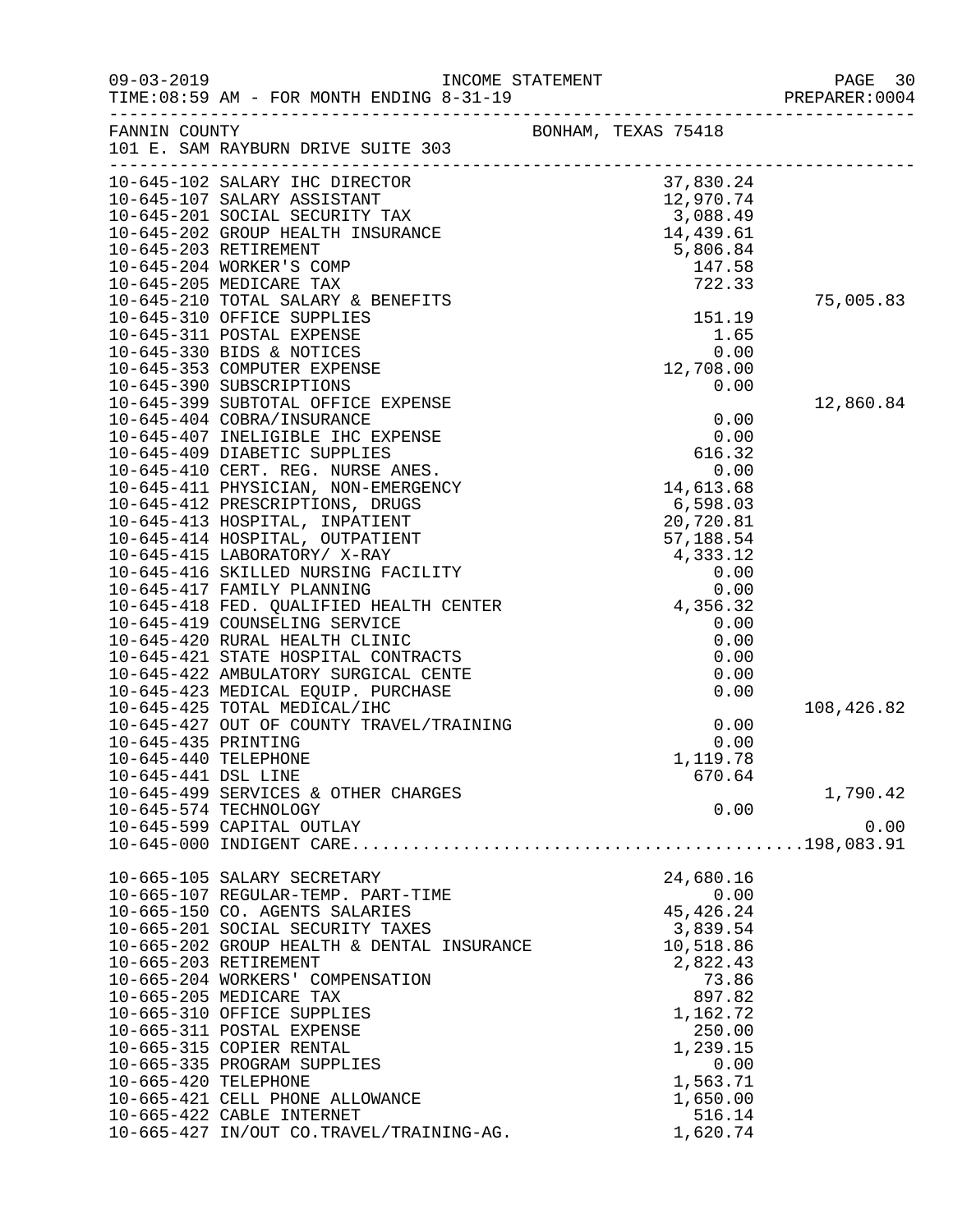| $09 - 03 - 2019$                             | INCOME STATEMENT<br>TIME: 08:59 AM - FOR MONTH ENDING 8-31-19                                                                                                                                                                                                 |                                                                                                  | PAGE 31<br>PREPARER:0004 |
|----------------------------------------------|---------------------------------------------------------------------------------------------------------------------------------------------------------------------------------------------------------------------------------------------------------------|--------------------------------------------------------------------------------------------------|--------------------------|
| FANNIN COUNTY                                | 101 E. SAM RAYBURN DRIVE SUITE 303                                                                                                                                                                                                                            | BONHAM, TEXAS 75418                                                                              |                          |
|                                              | 10-665-428 IN/OUT CO.TRAVEL/TRAINING-F.C.S. 3,677.02<br>10-665-429 IN/OUT CO.TRAVEL/TRAINING-4-H<br>10-665-572 OFFICE EQUIPMENT<br>10-665-574 TECHNOLOGY                                                                                                      | 2,316.78<br>0.00<br>0.00                                                                         |                          |
|                                              | 10-696-491 SOIL & WATER CONSERVATION<br>10-696-492 INDIGENT BURIAL                                                                                                                                                                                            | 1,000.00<br>1,500.00                                                                             |                          |
| 11-435-107 PART TIME                         | 11-435-000 COURTHOUSE SECURITY PART TIME 0.00                                                                                                                                                                                                                 | 0.00                                                                                             |                          |
|                                              |                                                                                                                                                                                                                                                               |                                                                                                  |                          |
| 11-560-203 RETIREMENT<br>11-560-205 MEDICARE | 11-560-130 SALARY/BAILIFF<br>11-560-201 SOCIAL SECURITY<br>11-560-204 WORKER'S COMPENSATION<br>11-560-427 BAILIFF CONT.ED./OUT OF COUNTY                                                                                                                      | 0.00<br>0.00<br>0.00<br>0.00<br>0.00<br>0.00                                                     |                          |
|                                              | 12-403-310 OFFICE SUPPLIES<br>12-403-427 OUT OF COUNTY TRAVEL                                                                                                                                                                                                 | 2,185.89<br>1,269.96                                                                             |                          |
|                                              | 13-498-489 10% TO STATE COMPTROLLER 6,915.00                                                                                                                                                                                                                  |                                                                                                  |                          |
|                                              | 14-435-320 JP1 SECURITY EXPENSE<br>14-435-321 JP2 SECURITY EXPENSE                                                                                                                                                                                            | 0.00<br>0.00<br>0.00                                                                             |                          |
|                                              | 16-400-310 OFFICE SUPPLIES<br>16-400-311 POSTAL EXPENSE<br>16-400-427 OUT OF COUNTY TRAVEL<br>16-400-572 OFFICE EQUIPMENT<br>16-400-590 COUNTY JUDGE BOOKS                                                                                                    | 0.00<br>0.00<br>0.00<br>0.00<br>0.00                                                             |                          |
|                                              | 17-400-427 OUT OF COUNTY TRAVEL                                                                                                                                                                                                                               | 0.00                                                                                             |                          |
| 18-402-203 RETIREMENT                        | 18-402-103 SALARY ASSISTANT<br>18-402-107 SALARY TEMP/EXTRA<br>18-402-201 SOCIAL SECURITY TAXES<br>18-402-202 GROUP HEALTH INSURANCE<br>18-402-204 WORKERS COMPENSATION<br>18-402-205 MEDICARE TAX<br>18-402-310 OFFICE SUPPLIES<br>18-402-312 IMAGING SYSTEM | 27, 162. 24<br>0.00<br>1,399.38<br>10,518.86<br>3,106.15<br>78.36<br>327.21<br>0.00<br>15,525.00 |                          |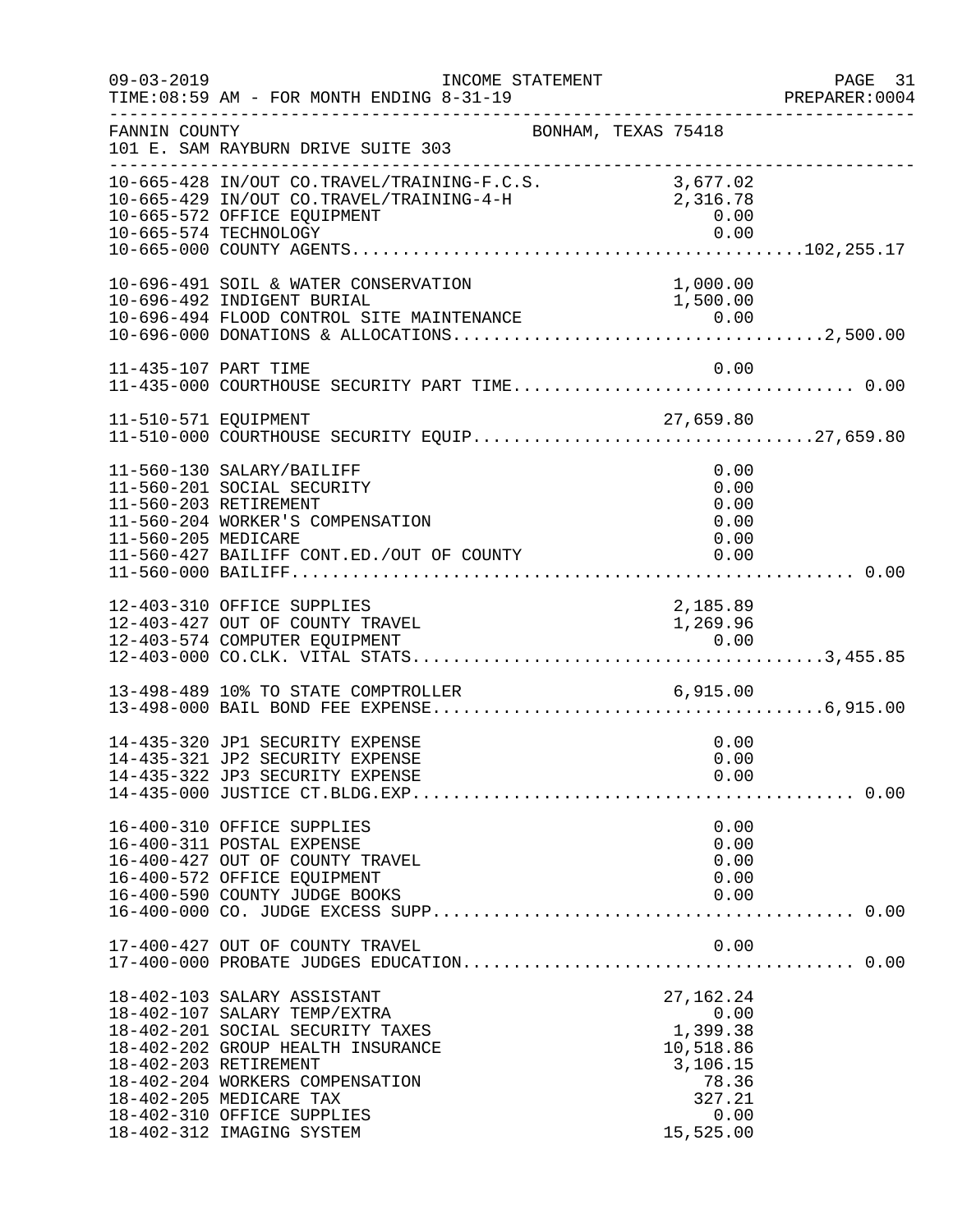|                      |                                                                                                                                                                                                                                                                                                                                                                                                                                                                                                                                          |                     |                                                               |                                                              | PREPARER: 0004            |
|----------------------|------------------------------------------------------------------------------------------------------------------------------------------------------------------------------------------------------------------------------------------------------------------------------------------------------------------------------------------------------------------------------------------------------------------------------------------------------------------------------------------------------------------------------------------|---------------------|---------------------------------------------------------------|--------------------------------------------------------------|---------------------------|
| FANNIN COUNTY        | 101 E. SAM RAYBURN DRIVE SUITE 303                                                                                                                                                                                                                                                                                                                                                                                                                                                                                                       | BONHAM, TEXAS 75418 |                                                               |                                                              |                           |
| 18-402-420 TELEPHONE | 18-402-315 COPIER MAINTENANCE<br>18-402-437 DIGITAL IMAGING OF MICROFILM<br>18-402-453 COMPUTER SOFTWARE<br>18-402-490 CO. CLERK MISCELLANEOUS                                                                                                                                                                                                                                                                                                                                                                                           |                     | 479.16                                                        | 0.00<br>0.00<br>0.00<br>0.00                                 |                           |
| 19-450-435 PRINTING  | 19-450-107 SALARY TEMP/EXTRA<br>19-450-201 SOCIAL SECURITY TAXES<br>19-450-203 RETIREMENT<br>19-450-204 WORKERS COMPENSATION<br>19-450-205 MEDICARE TAX<br>19-450-310 OFFICE SUPPLIES<br>19-450-400 RECORDS STORAGE SHELVING                                                                                                                                                                                                                                                                                                             |                     |                                                               | 0.00<br>0.00<br>0.00<br>0.00<br>0.00<br>0.00<br>0.00<br>0.00 |                           |
|                      | 20-449-103 SALARY ASSISTANT<br>20-449-107 SALARY TEMP./EXTRA<br>20-449-201 SOCIAL SECURITY TAXES<br>20-449-202 GROUP HEALTH INSURANCE<br>20-449-203 RETIREMENT<br>$\begin{tabular}{lllllllllll} & & & & & 17.21 & \\ 20-449-205 & MEDICARE TAX & & & 0.00 & \\ 20-449-310 & OFFICE SUPPLIES & & & 2.18 & \\ 20-449-350 RECORDS DISPOSAL & & & 1,733.01 & \\ 20-449-400 RECORDS STORAGE SHELVING & & & & 0.00 & \\ 20-449-453 COMPUTER SOFTWARE MANTENANCE & & & & 0.00 & \\ 20-449-460 EQUIPMENT RENTAL & & & & 1,550.00 & \\ 20-449-57$ |                     | 17.21                                                         | 0.00<br>150.88<br>9.35<br>0.94                               |                           |
|                      | 21-509-475 CONTINGENCY                                                                                                                                                                                                                                                                                                                                                                                                                                                                                                                   |                     |                                                               | 0.00                                                         |                           |
|                      | 21-621-100 COMPENSATION PAY<br>21-621-101 SALARY ELECTED OFFICIAL<br>21-621-105 SALARY SECRETARY<br>21-621-106 SALARY PRECINCT EMPLOYEES<br>21-621-107 REGULAR-TEMP. PART-TIME<br>21-621-108 SALARY-FOREMAN                                                                                                                                                                                                                                                                                                                              |                     | 57,896.40<br>154, 233.96<br>41, 319.47                        | 0.00<br>0.00<br>0.00                                         |                           |
|                      | 21-621-199 TOTAL SALARIES<br>21-621-201 SOCIAL SECURITY TAXES<br>21-621-202 GROUP HEALTH INSURANCE<br>21-621-203 RETIREMENT<br>21-621-204 WORKERS' COMPENSATION<br>21-621-205 MEDICARE TAX<br>21-621-206 UNEMPLOYMENT EXPENSE<br>21-621-299 TOTAL EMPLOYEE BENEFITS                                                                                                                                                                                                                                                                      |                     | 15, 348. 18<br>72,396.72<br>28,985.93<br>7,287.46<br>3,589.37 | 0.00                                                         | 253, 449.83<br>127,607.66 |
|                      | 21-621-314 EMPLOYEE PHYSICALS/DOT TESTING<br>21-621-340 SHOP SUPPLIES<br>21-621-341 R & B MAT. ROCK & GRAVEL<br>21-621-342 R & B MAT. CULVERTS<br>21-621-343 R & B MAT. HARDWRE & LUMB<br>21-621-344 R & B MAT ASPHALT /RD OIL                                                                                                                                                                                                                                                                                                           |                     | 1,303.63<br>141,702.20<br>36,928.28<br>65,426.96              | 270.00<br>185.35                                             |                           |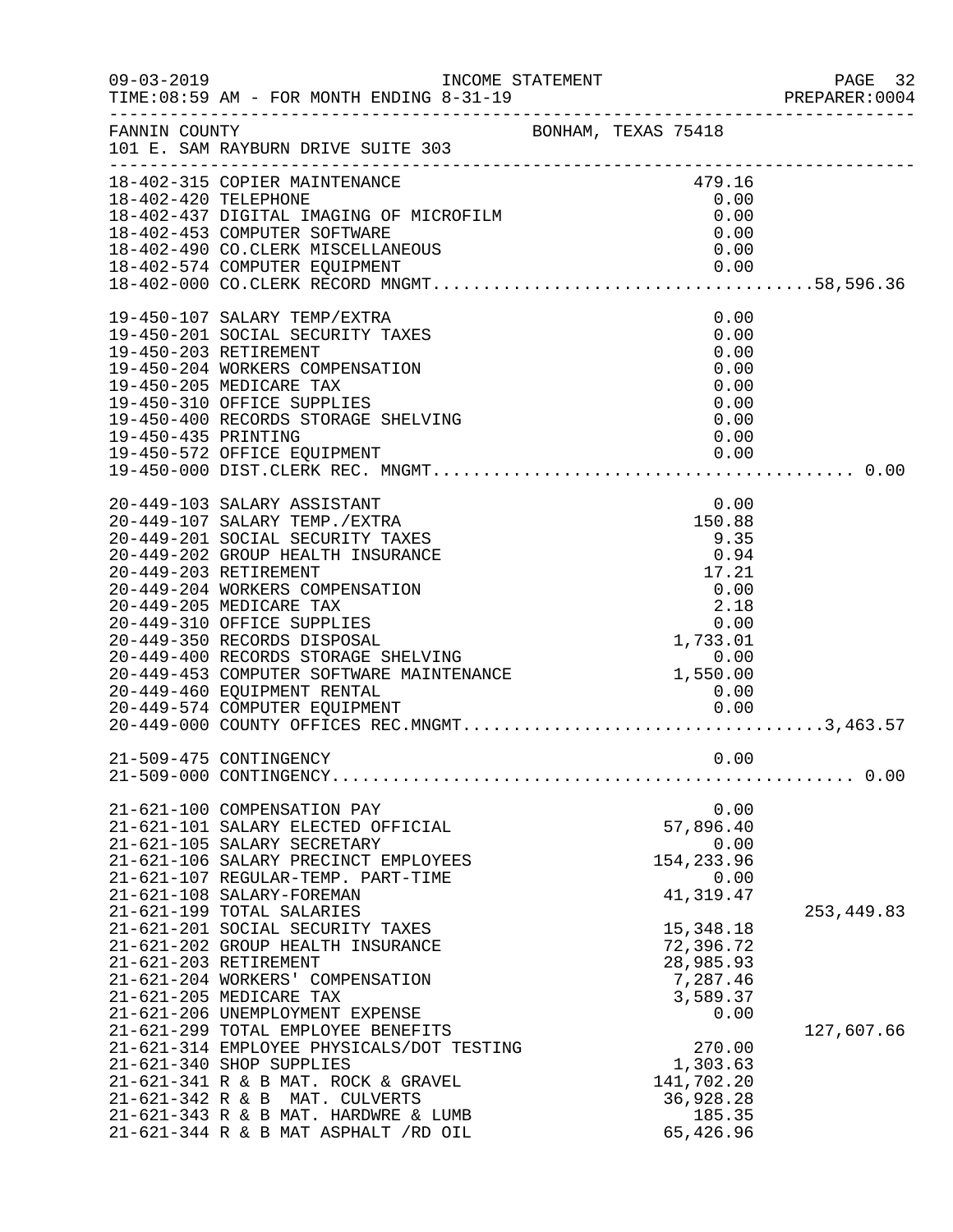| $09 - 03 - 2019$      | TIME: 08:59 AM - FOR MONTH ENDING 8-31-19                      |                     |            |
|-----------------------|----------------------------------------------------------------|---------------------|------------|
| FANNIN COUNTY         | 101 E. SAM RAYBURN DRIVE SUITE 303                             | BONHAM, TEXAS 75418 |            |
| 21-621-345 CHEMICALS  | 21-621-346 CETRZ EXPENDITURES                                  | 0.00<br>0.00        |            |
|                       | 21-621-350 DEBRIS REMOVAL                                      | 0.00                |            |
|                       | 21-621-399 TOTAL R&B MATERIAL                                  |                     | 245,816.42 |
|                       |                                                                | 0.00                |            |
|                       |                                                                |                     |            |
|                       |                                                                |                     |            |
|                       |                                                                |                     |            |
|                       |                                                                |                     |            |
|                       |                                                                |                     |            |
|                       |                                                                |                     |            |
|                       |                                                                |                     |            |
|                       |                                                                |                     |            |
|                       |                                                                |                     |            |
|                       |                                                                |                     |            |
|                       |                                                                |                     |            |
|                       |                                                                |                     |            |
|                       |                                                                |                     |            |
|                       |                                                                |                     |            |
|                       |                                                                |                     |            |
|                       |                                                                |                     |            |
|                       |                                                                |                     |            |
|                       |                                                                |                     |            |
|                       |                                                                |                     |            |
|                       |                                                                |                     |            |
|                       |                                                                |                     |            |
|                       |                                                                |                     |            |
|                       |                                                                |                     |            |
|                       |                                                                |                     |            |
|                       |                                                                |                     |            |
|                       | 21-621-499 TOTAL SER. & OTHER CHARGES                          |                     | 89,728.29  |
|                       | 21-621-570 COMPUTER EQUIPMENT                                  | 0.00                |            |
|                       | 21-621-571 PURCHASE OF MACH./EQUIP.                            | 20,000.00           |            |
|                       | 21-621-573 RADIO EQUIPMENT                                     | 0.00                |            |
|                       | 21-621-575 LAND AND BUILDING                                   | 0.00                |            |
|                       | 21-621-599 CAPITAL OUTLAY                                      |                     | 20,000.00  |
|                       | 21-621-630 NOTE PAYMENT<br>21-621-670 NOTE PAYMENT-INTEREST    | 0.00                |            |
| 21-621-695 SURVEYING  |                                                                | 0.00<br>0.00        |            |
|                       |                                                                |                     |            |
|                       |                                                                |                     |            |
|                       | 21-625-105 SALARY SECRETARY                                    | 9,121.20            |            |
|                       | 21-625-201 SOCIAL SECURITY TAXES                               | 406.90              |            |
|                       | 21-625-202 GROUP HEALTH INSURANCE                              | 2,629.88            |            |
| 21-625-203 RETIREMENT |                                                                | 1,043.12            |            |
|                       | 21-625-204 WORKERS' COMPENSATION                               | 27.30               |            |
|                       | 21-625-205 MEDICARE TAX                                        | 94.76               |            |
|                       | 21-625-310 OFFICE SUPPLIES                                     | 93.80               |            |
|                       | 21-625-311 POSTAL EXPENSES                                     | 0.00                |            |
|                       | 21-625-353 COMPUTER EXPENSE<br>21-625-427 OUT OF COUNTY TRAVEL | 439.96<br>0.00      |            |
| 21-625-480 BOND       |                                                                | 0.00                |            |
|                       | 21-625-572 OFFICE EQUIPMENT                                    | 0.00                |            |
|                       | 21-625-574 COMPUTER EQUIPMENT                                  | 0.00                |            |
|                       | 21-625-000 ADMINISTRATIVE OFFICE R&B #113,856.92               |                     |            |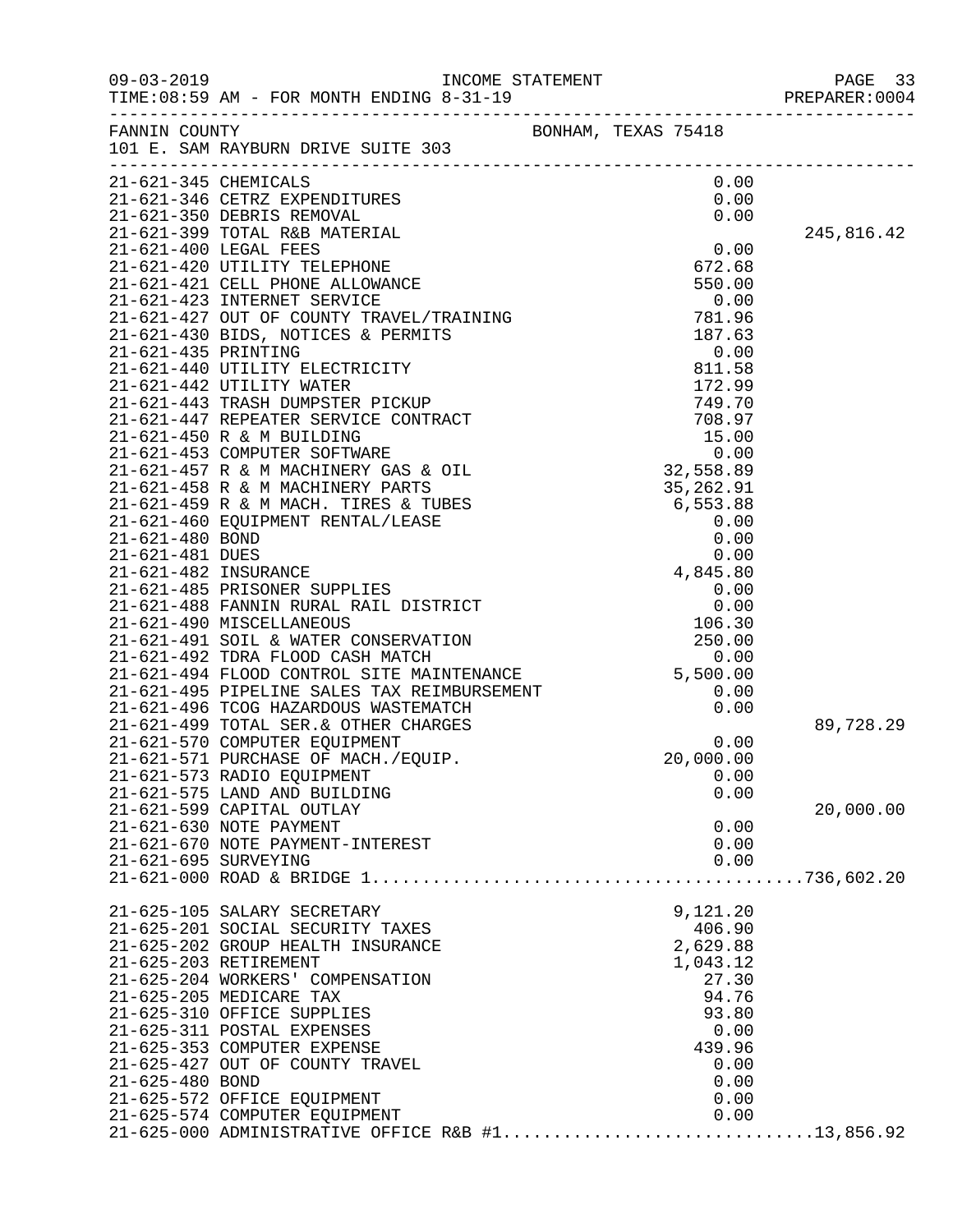| $09 - 03 - 2019$                   | TIME: 08:59 AM - FOR MONTH ENDING 8-31-19                                | INCOME STATEMENT |                                                                                      | PAGE 34<br>PREPARER: 0004 |
|------------------------------------|--------------------------------------------------------------------------|------------------|--------------------------------------------------------------------------------------|---------------------------|
|                                    | FANNIN COUNTY<br>101 E. SAM RAYBURN DRIVE SUITE 303                      |                  | BONHAM, TEXAS 75418                                                                  |                           |
|                                    | 22-509-475 CONTINGENCY                                                   |                  | 0.00                                                                                 |                           |
|                                    | 22-622-100 COMPENSATION PAY                                              |                  | 0.00                                                                                 |                           |
|                                    | 22-622-101 SALARY ELECTED OFFICIAL                                       |                  |                                                                                      |                           |
|                                    | 22-622-105 SALARY SECRETARY<br>22-622-106 SALARY PRECINCT EMPLOYEES      |                  | $57,896.40$<br>0.00<br>202, 393.43                                                   |                           |
|                                    | 22-622-107 REGULAR-TEMP. PART-TIME                                       |                  | 0.00                                                                                 |                           |
|                                    | 22-622-199 TOTAL SALARIES                                                |                  |                                                                                      | 260, 289.83               |
|                                    | 22-622-201 SOCIAL SECURITY TAXES                                         |                  | 15,486.11                                                                            |                           |
|                                    | 22-622-202 GROUP HEALTH INSURANCE<br>22-622-203 RETIREMENT               |                  | 83, 433.68<br>29,766.89                                                              |                           |
|                                    | 22-622-204 WORKERS' COMPENSATION                                         |                  | 7,018.26                                                                             |                           |
|                                    | 22-622-205 MEDICARE TAX                                                  |                  | 3,621.66                                                                             |                           |
|                                    | 22-622-206 UNEMPLOYMENT EXPENSE                                          |                  | 0.00                                                                                 |                           |
|                                    | 22-622-299 TOTAL EMPLOYEE BENEFITS                                       |                  |                                                                                      | 139,326.60                |
|                                    | 22-622-312 CONTRACT LABOR<br>22-622-314 EMPLOYEE PHYSICALS/DOT TESTING   |                  | 0.00<br>340.00                                                                       |                           |
|                                    | 22-622-340 SHOP SUPPLIES                                                 |                  | 2,818.99                                                                             |                           |
|                                    | 22-622-341 R & B MAT. ROCK & GRAVEL                                      |                  | 110,856.78                                                                           |                           |
|                                    | 22-622-342 R & B MAT. CULVERTS                                           |                  | 15,340.81                                                                            |                           |
|                                    | 22-622-343 R & B MAT. HARDWRE & LUMB                                     |                  | $\begin{array}{r} 38.52 \\ 3,528.32 \\ 0.00 \\ 0.00 \\ 0.00 \\ 2,953.94 \end{array}$ |                           |
| 22-622-345 CHEMICALS               | 22-622-344 R & B MAT. ASPHALT/RD OIL                                     |                  |                                                                                      |                           |
|                                    | 22-622-346 CETRZ EXPENDITURES                                            |                  |                                                                                      |                           |
|                                    | 22-622-350 DEBRIS REMOVAL                                                |                  |                                                                                      |                           |
| 22-622-395 UNIFORMS                |                                                                          |                  |                                                                                      |                           |
|                                    | 22-622-399 TOTAL R&B MATERIALS<br>22-622-400 LEGAL FEES                  |                  |                                                                                      | 135,877.34                |
|                                    | 22-622-420 UTILITY TELEPHONE                                             |                  | 0.00<br>1,582.27                                                                     |                           |
|                                    | 22-622-421 CELL PHONE ALLOWANCE                                          |                  | 550.00                                                                               |                           |
|                                    | 22-622-427 OUT OF COUNTY TRAVEL/TRAINING                                 |                  | 2,390.41                                                                             |                           |
|                                    | 22-622-430 BIDS, NOTICES & PERMITS                                       |                  | 119.37                                                                               |                           |
| 22-622-435 PRINTING                |                                                                          |                  | 75.00                                                                                |                           |
|                                    | 22-622-440 UTILITY ELECTRICITY<br>22-622-441 UTILITY GAS                 |                  | 1,426.80<br>742.39                                                                   |                           |
|                                    | 22-622-442 UTILITY WATER                                                 |                  | 799.68                                                                               |                           |
|                                    | 22-622-443 TRASH PICKUP                                                  |                  | 661.50                                                                               |                           |
|                                    | 22-622-447 REPEATER SERVICE CONTRACT                                     |                  | 708.97                                                                               |                           |
|                                    | 22-622-450 R&M BUILDING<br>22-622-453 COMPUTER SOFTWARE                  |                  | 1,625.00<br>0.00                                                                     |                           |
|                                    | 22-622-457 R & M MACHINERY GAS & OIL                                     |                  | 65,401.11                                                                            |                           |
|                                    | 22-622-458 R & M MACHINERY PARTS                                         |                  | 65,340.25                                                                            |                           |
|                                    | 22-622-459 R & M MACH. TIRES & TUBES                                     |                  | 12,699.60                                                                            |                           |
|                                    | 22-622-460 EQUIPMENT RENTAL/LEASE                                        |                  | 0.00                                                                                 |                           |
| 22-622-480 BOND<br>22-622-481 DUES |                                                                          |                  | 178.00<br>0.00                                                                       |                           |
| 22-622-482 INSURANCE               |                                                                          |                  | 8,320.80                                                                             |                           |
|                                    | 22-622-485 PRISONER SUPPLIES                                             |                  | 0.00                                                                                 |                           |
|                                    | 22-622-488 FANNIN RURAL RAIL DISTRICT                                    |                  | 0.00                                                                                 |                           |
|                                    | 22-622-490 MISCELLANEOUS                                                 |                  | 0.00                                                                                 |                           |
|                                    | 22-622-491 SOIL & WATER CONSERVATION<br>22-622-492 TDRA FLOOD CASH MATCH |                  | 250.00<br>0.00                                                                       |                           |
|                                    | 22-622-493 TRENTON HIGH MEADOWS SUBDIVISION                              |                  | 0.00                                                                                 |                           |
|                                    | 22-622-494 FLOOD CONTROL SITE MAINTENANCE                                |                  | 4,000.00                                                                             |                           |
|                                    | 22-622-495 PIPELINE SALES TAX REIMBURSEMENT                              |                  | 0.00                                                                                 |                           |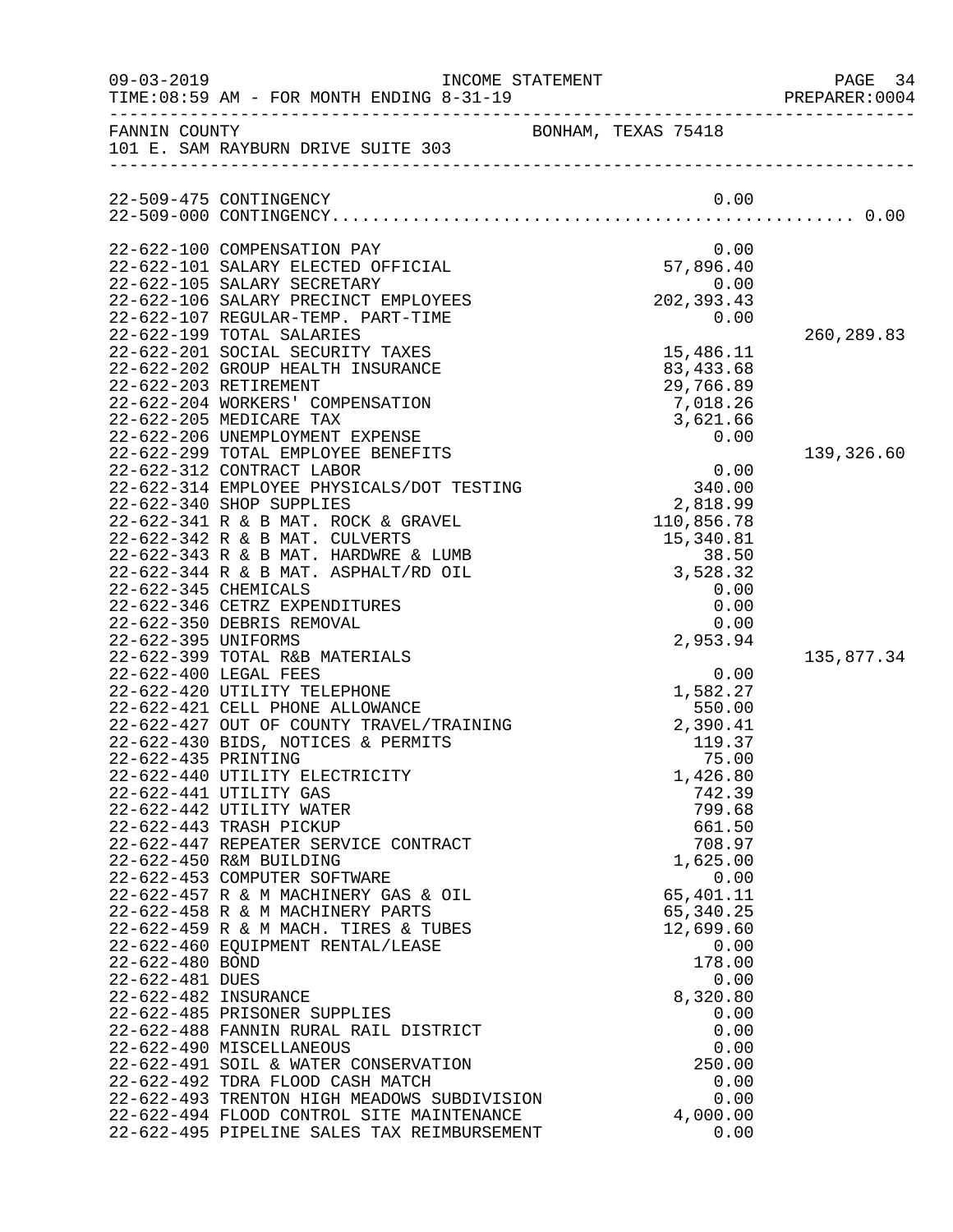| $09 - 03 - 2019$                            | INCOME STATEMENT<br>TIME: 08:59 AM - FOR MONTH ENDING 8-31-19                                                                                                                                                                                                                                                                                                                                                                                  |                                                                                                                                        | PAGE 35<br>PREPARER:0004 |
|---------------------------------------------|------------------------------------------------------------------------------------------------------------------------------------------------------------------------------------------------------------------------------------------------------------------------------------------------------------------------------------------------------------------------------------------------------------------------------------------------|----------------------------------------------------------------------------------------------------------------------------------------|--------------------------|
| FANNIN COUNTY                               | 101 E. SAM RAYBURN DRIVE SUITE 303                                                                                                                                                                                                                                                                                                                                                                                                             | BONHAM, TEXAS 75418                                                                                                                    |                          |
|                                             | 22-622-496 TCOG HAZARDOUS WASTEMATCH<br>22-622-499 TOTAL SER.& OTHER CHARGES<br>22-622-562 LAND/BUILDING<br>22-622-570 COMPUTER EQUIPMENT<br>22-622-571 PURCHASE OF MACH./EQUIP.<br>22-622-573 RADIO EQUIPMENT<br>22-622-580 PRECINCT BRIDGE<br>22-622-599 CAPITAL OUTLAY                                                                                                                                                                      | 0.00<br>0.00<br>0.00<br>0.00<br>0.00<br>0.00                                                                                           | 166,871.15<br>0.00       |
| 22-625-480 BOND                             | 22-625-105 SALARY SECRETARY<br>22-625-201 SOCIAL SECURITY TAXES<br>22-625-202 GROUP HEALTH INSURANCE<br>22-625-203 RETIREMENT<br>22-625-204 WORKERS' COMPENSATION<br>22-625-205 MEDICARE TAX<br>22-625-310 OFFICE SUPPLIES<br>22-625-311 POSTAL EXPENSES<br>22-625-353 COMPUTER EXPENSE<br>22-625-427 OUT OF COUNTY TRAVEL<br>22-625-572 OFFICE EQUIPMENT<br>22-625-574 COMPUTER EQUIPMENT<br>22-625-000 ADMINISTRATIVE OFFICE R&B #213,922.77 | 9,121.20<br>406.72<br>2,629.66<br>1,043.09<br>27.30<br>95.22<br>159.61<br>0.00<br>439.97<br>0.00<br>0.00<br>0.00<br>0.00               |                          |
|                                             |                                                                                                                                                                                                                                                                                                                                                                                                                                                |                                                                                                                                        |                          |
|                                             | 23-509-475 CONTINGENCY                                                                                                                                                                                                                                                                                                                                                                                                                         | 0.00                                                                                                                                   |                          |
|                                             | 23-623-100 COMPENSATION PAY<br>23-623-101 SALARY ELECTED OFFICIAL<br>23-623-105 SALARY SECRETARY<br>23-623-106 SALARY PRECINCT EMPLOYEES<br>23-623-107 REGULAR-TEMP. PART-TIME<br>23-623-199 TOTAL SALARIES<br>23-623-201 SOCIAL SECURITY TAXES                                                                                                                                                                                                | 0.00<br>0.00<br>57,896.40<br>7,753.73<br>215,612.15<br>2,129.52<br>17,486.17                                                           | 283, 391.80              |
|                                             | 23-623-202 GROUP HEALTH INSURANCE<br>23-623-203 RETIREMENT<br>23-623-204 WORKERS' COMPENSATION<br>23-623-205 MEDICARE TAX<br>23-623-206 UNEMPLOYMENT EXPENSE<br>23-623-299 TOTAL EMPLOYEE BENEFITS                                                                                                                                                                                                                                             | 96, 343. 20<br>32, 411.47<br>8,935.92<br>4,089.61<br>0.00                                                                              | 159,266.37               |
| 23-623-345 CHEMICALS<br>23-623-395 UNIFORMS | 23-623-310 OFFICE SUPPLIES<br>23-623-314 EMPLOYEE PHYSICALS/DOT TESTING<br>23-623-315 COPIER EXPENSE<br>23-623-340 SHOP SUPPLIES<br>23-623-341 R & B MAT. ROCK & GRAVEL<br>23-623-342 R & B MAT. CULVERTS<br>23-623-343 R & B MAT. HARDWRE & LUMB<br>23-623-344 R & B MAT. ASPHALT/RD OIL<br>23-623-346 CETRZ EXPENDITURES<br>23-623-350 DEBRIS REMOVAL<br>23-623-399 TOTAL R&B MATERIALS                                                      | 570.43<br>145.00<br>0.00<br>3,870.01<br>161, 513.57<br>28,974.14<br>5,222.73<br>32, 212.63<br>2,999.98<br>0.00<br>1,476.00<br>1,058.15 | 238,042.64               |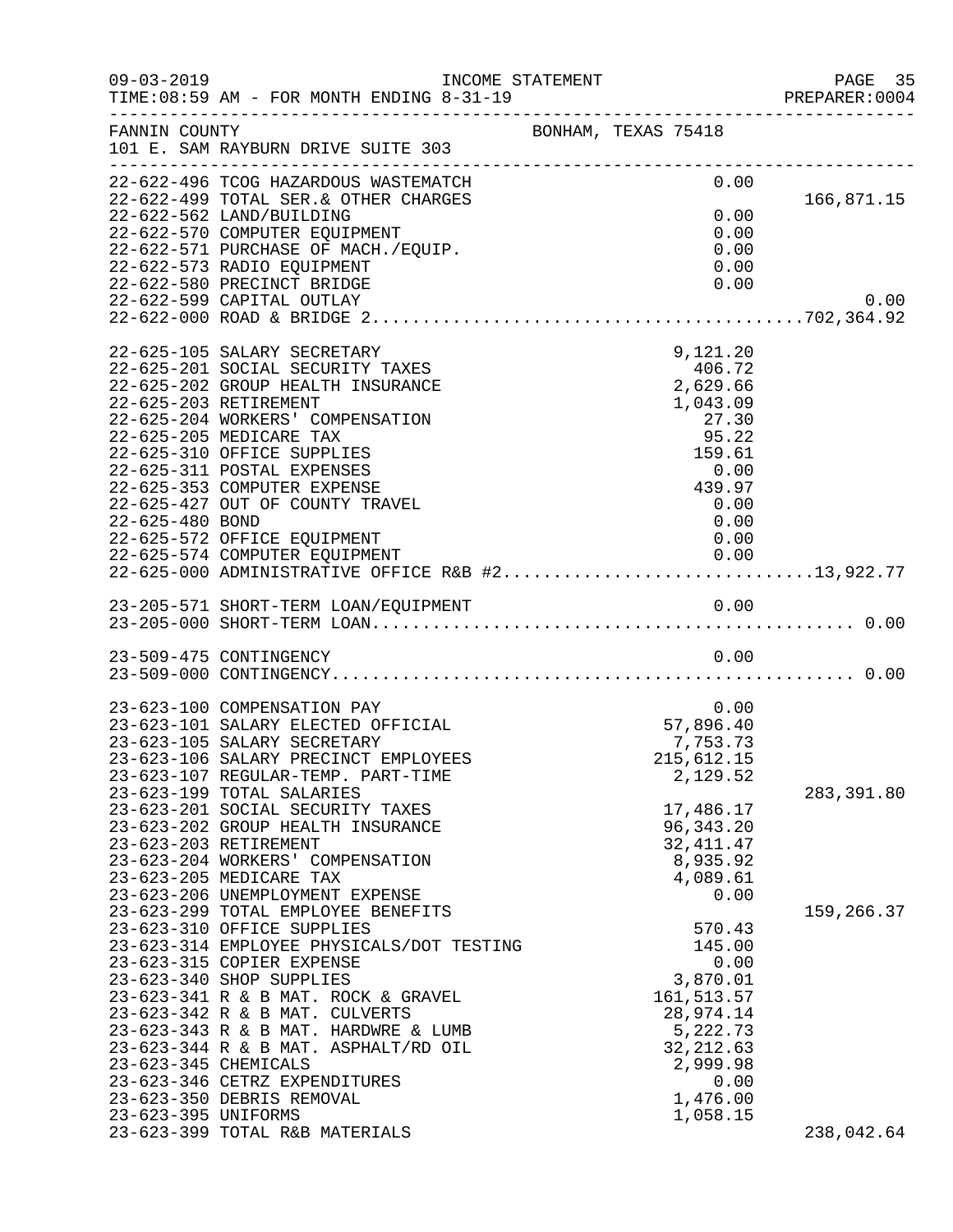|                 |                                                                                                                                                                                                            |  |              | PREPARER: 0004 |  |
|-----------------|------------------------------------------------------------------------------------------------------------------------------------------------------------------------------------------------------------|--|--------------|----------------|--|
|                 | FANNIN COUNTY<br>101 E. SAM RAYBURN DRIVE SUITE 303                                                                                                                                                        |  |              |                |  |
|                 |                                                                                                                                                                                                            |  |              |                |  |
|                 |                                                                                                                                                                                                            |  |              |                |  |
|                 |                                                                                                                                                                                                            |  |              |                |  |
|                 |                                                                                                                                                                                                            |  |              |                |  |
|                 |                                                                                                                                                                                                            |  |              |                |  |
|                 |                                                                                                                                                                                                            |  |              |                |  |
|                 |                                                                                                                                                                                                            |  |              |                |  |
|                 |                                                                                                                                                                                                            |  |              |                |  |
|                 |                                                                                                                                                                                                            |  |              |                |  |
|                 |                                                                                                                                                                                                            |  |              |                |  |
|                 |                                                                                                                                                                                                            |  |              |                |  |
|                 |                                                                                                                                                                                                            |  |              |                |  |
|                 |                                                                                                                                                                                                            |  |              |                |  |
|                 |                                                                                                                                                                                                            |  |              |                |  |
|                 |                                                                                                                                                                                                            |  |              |                |  |
|                 |                                                                                                                                                                                                            |  |              |                |  |
|                 |                                                                                                                                                                                                            |  |              |                |  |
|                 |                                                                                                                                                                                                            |  |              |                |  |
|                 |                                                                                                                                                                                                            |  |              |                |  |
|                 |                                                                                                                                                                                                            |  |              |                |  |
|                 |                                                                                                                                                                                                            |  |              |                |  |
|                 |                                                                                                                                                                                                            |  |              |                |  |
|                 |                                                                                                                                                                                                            |  |              |                |  |
|                 |                                                                                                                                                                                                            |  |              |                |  |
|                 |                                                                                                                                                                                                            |  |              |                |  |
|                 |                                                                                                                                                                                                            |  |              |                |  |
|                 |                                                                                                                                                                                                            |  |              |                |  |
|                 |                                                                                                                                                                                                            |  |              |                |  |
|                 | 23-623-499 TOTAL SER.& OTHER CHARGES<br>23-623-562 LAND/BUILDING<br>23-623-570 COMPUTER EQUIPMENT 0.00<br>23-623-571 PURCHASE OF MACH./EQUIP. 268,317.32<br>23-623-571 PURCHASE OF MACH./EQUIP. 268,317.32 |  |              | 264,620.57     |  |
|                 |                                                                                                                                                                                                            |  |              |                |  |
|                 |                                                                                                                                                                                                            |  |              |                |  |
|                 |                                                                                                                                                                                                            |  |              |                |  |
|                 | 23-623-572 OFFICE EQUIPMENT                                                                                                                                                                                |  | 0.00         |                |  |
|                 | 23-623-573 RADIO EQUIPMENT                                                                                                                                                                                 |  | 0.00         |                |  |
|                 | 23-623-575 LAND/BUILDING                                                                                                                                                                                   |  | 0.00         |                |  |
|                 | 23-623-580 PRECINCT BRIDGE                                                                                                                                                                                 |  | 0.00         |                |  |
|                 | 23-623-599 CAPITAL OUTLAY                                                                                                                                                                                  |  |              | 268, 317.32    |  |
|                 | 23-623-630 NOTE PAYMENT-PRINCIPAL<br>23-623-670 NOTE PAYMENT-INTEREST                                                                                                                                      |  | 0.00<br>0.00 |                |  |
|                 |                                                                                                                                                                                                            |  |              |                |  |
|                 |                                                                                                                                                                                                            |  |              |                |  |
|                 | 23-625-105 SALARY SECRETARY                                                                                                                                                                                |  | 9,121.20     |                |  |
|                 | 23-625-201 SOCIAL SECURITY TAXES                                                                                                                                                                           |  | 406.72       |                |  |
|                 | 23-625-202 GROUP HEALTH INSURANCE                                                                                                                                                                          |  | 2,629.66     |                |  |
|                 | 23-625-203 RETIREMENT                                                                                                                                                                                      |  | 1,043.09     |                |  |
|                 | 23-625-204 WORKERS' COMPENSATION                                                                                                                                                                           |  | 27.30        |                |  |
|                 | 23-625-205 MEDICARE TAX                                                                                                                                                                                    |  | 95.22        |                |  |
|                 | 23-625-310 OFFICE SUPPLIES                                                                                                                                                                                 |  | 139.00       |                |  |
|                 | 23-625-311 POSTAL EXPENSES                                                                                                                                                                                 |  | 0.00         |                |  |
|                 | 23-625-353 COMPUTER EXPENSE                                                                                                                                                                                |  | 439.97       |                |  |
|                 | 23-625-427 OUT OF COUNTY TRAVEL                                                                                                                                                                            |  | 0.00         |                |  |
| 23-625-480 BOND |                                                                                                                                                                                                            |  | 0.00         |                |  |
|                 | 23-625-572 OFFICE EQUIPMENT<br>23-625-574 COMPUTER EQUIPMENT                                                                                                                                               |  | 0.00<br>0.00 |                |  |
|                 | 23-625-000 ADMINISTRATIVE OFFICE R&B #313,902.16                                                                                                                                                           |  |              |                |  |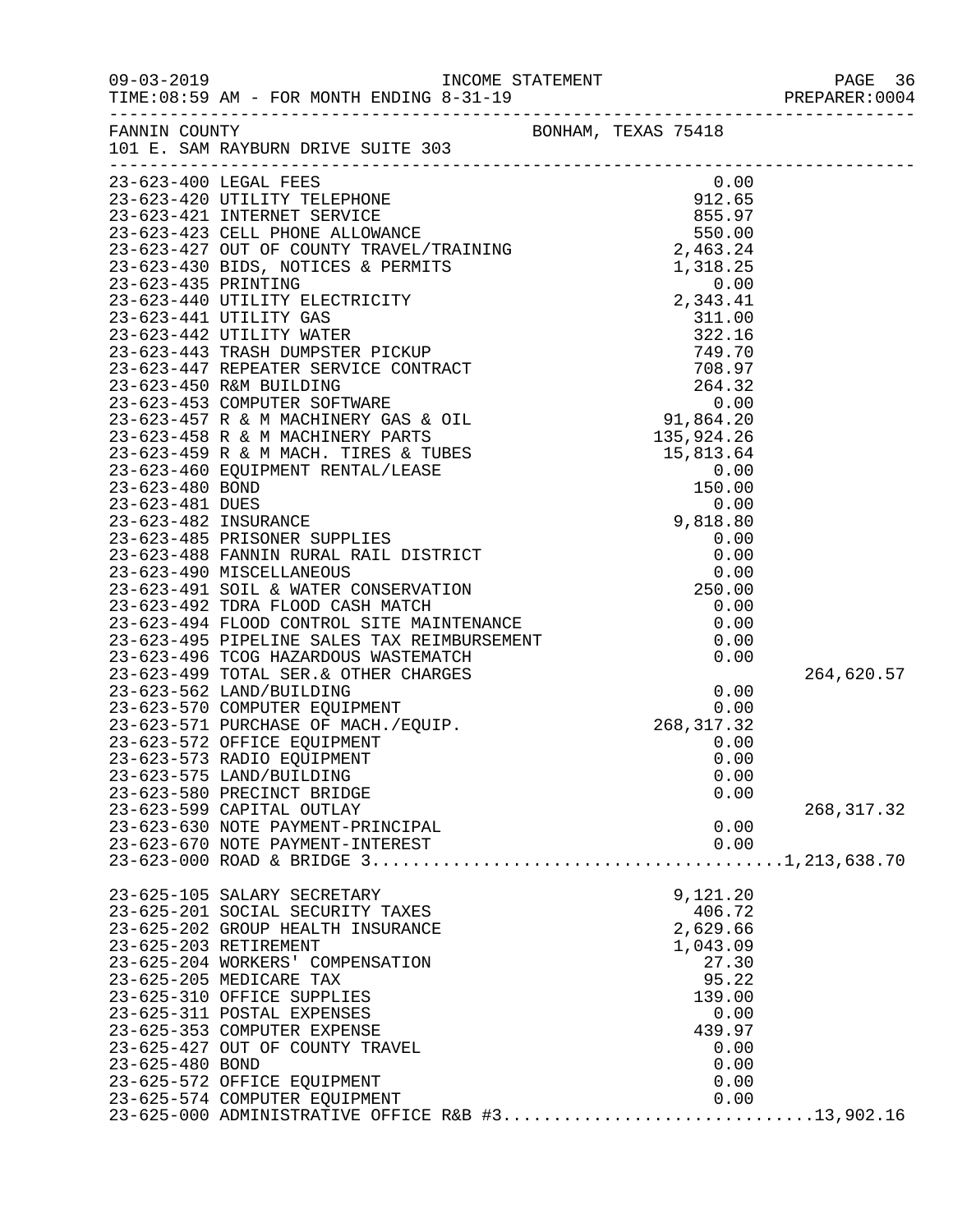| $09 - 03 - 2019$     | INCOME STATEMENT<br>TIME: 08:59 AM - FOR MONTH ENDING 8-31-19           |                                              | PAGE 37<br>PREPARER: 0004 |
|----------------------|-------------------------------------------------------------------------|----------------------------------------------|---------------------------|
|                      | FANNIN COUNTY<br>101 E. SAM RAYBURN DRIVE SUITE 303                     | BONHAM, TEXAS 75418                          |                           |
|                      | 24-509-475 CONTINGENCY                                                  | 0.00                                         |                           |
|                      |                                                                         |                                              |                           |
|                      | 24-624-100 COMPENSATION PAY                                             | 0.00                                         |                           |
|                      | 24-624-101 SALARY ELECTED OFFICIAL                                      | 0.00<br>57,896.40<br>25,419.60<br>140,563.48 |                           |
|                      | 24-624-105 SALARY SECRETARY                                             |                                              |                           |
|                      | 24-624-106 SALARY PRECINCT EMPLOYEES                                    |                                              |                           |
|                      | 24-624-107 REGULAR-TEMP. PART-TIME                                      | 190.08                                       |                           |
|                      | 24-624-108 LABOR REIMBURSEMENT<br>24-624-199 TOTAL SALARIES             | 0.00                                         | 224,069.56                |
|                      | 24-624-201 SOCIAL SECURITY TAXES                                        | 13,837.30                                    |                           |
|                      | 24-624-202 GROUP HEALTH INSURANCE                                       | 82,238.36                                    |                           |
|                      | 24-624-203 RETIREMENT                                                   | 25,627.20                                    |                           |
|                      | 24-624-204 WORKERS' COMPENSATION                                        | 5,655.16                                     |                           |
|                      | 24-624-205 MEDICARE TAX                                                 | 3,236.11                                     |                           |
|                      | 24-624-206 UNEMPLOYMENT EXPENSE                                         | 0.00                                         |                           |
|                      | 24-624-299 TOTAL EMPLOYEE BENEFITS                                      |                                              | 130,594.13                |
|                      | 24-624-310 OFFICE SUPPLIES<br>24-624-314 EMPLOYEE PHYSICALS/DOT TESTING | 99.78<br>40.00                               |                           |
|                      | 24-624-340 SHOP SUPPLIES                                                | 2,704.71                                     |                           |
|                      | 24-624-341 R & B MAT. ROCK & GRAVEL                                     | 71,247.67                                    |                           |
|                      | 24-624-342 R & B MAT. CULVERTS                                          | 8,436.60                                     |                           |
|                      | 24-624-343 R & B MAT. HARDWRE & LUMB                                    | 98.25                                        |                           |
|                      | 24-624-344 R & B MAT. ASPHALT/RD OIL                                    | 22,690.19                                    |                           |
| 24-624-345 CHEMICALS |                                                                         | 0.00                                         |                           |
|                      | 24-624-346 CETRZ EXPENDITURES<br>24-624-350 DEBRIS REMOVAL              | 0.00<br>0.00                                 |                           |
|                      | 24-624-395 EMPLOYEE UNIFORMS                                            | 3,502.98                                     |                           |
|                      | 24-624-399 TOTAL R&B MATERIALS                                          |                                              | 108,820.18                |
|                      | 24-624-400 LEGAL FEES                                                   | 0.00                                         |                           |
|                      | 24-624-420 UTILITY TELEPHONE                                            | 1,020.72                                     |                           |
|                      | 24-624-421 DSL INTERNET                                                 | 662.83                                       |                           |
|                      | 24-624-423 CELL PHONE ALLOWANCE                                         | 0.00                                         |                           |
|                      | 24-624-427 OUT OF COUNTY TRAVEL/TRAINING                                | 4,052.69                                     |                           |
| 24-624-435 PRINTING  | 24-624-430 BIDS, NOTICES & PERMITS                                      | 171.65<br>0.00                               |                           |
|                      | 24-624-440 UTILITY ELECTRICITY                                          | 2,812.49                                     |                           |
|                      | 24-624-441 UTILITY GAS                                                  | 659.54                                       |                           |
|                      | 24-624-442 UTILITY WATER                                                | 542.80                                       |                           |
|                      | 24-624-443 TRASH PICKUP                                                 | 2,075.40                                     |                           |
|                      | 24-624-447 REPEATER SERVICE CONTRACT                                    | 708.97                                       |                           |
|                      | 24-624-450 R&M BUILDING                                                 | 225.00                                       |                           |
|                      | 24-624-453 COMPUTER SOFTWARE<br>24-624-457 R & M MACHINERY GAS & OIL    | 0.00<br>38,084.39                            |                           |
|                      | 24-624-458 R & M MACHINERY PARTS                                        | 26,775.17                                    |                           |
|                      | 24-624-459 R & M MACH. TIRES & TUBES                                    | 8,172.70                                     |                           |
|                      | 24-624-460 EQUIPMENT RENTAL/LEASE                                       | 18,467.20                                    |                           |
| 24-624-480 BOND      |                                                                         | 178.00                                       |                           |
| 24-624-481 DUES      |                                                                         | 0.00                                         |                           |
| 24-624-482 INSURANCE |                                                                         | 5,338.80                                     |                           |
|                      | 24-624-485 PRISONER'S SUPPLIES                                          | 0.00                                         |                           |
|                      | 24-624-488 FANNIN RURAL RAIL DISTRICT<br>24-624-490 MISCELLANEOUS       | 0.00<br>0.00                                 |                           |
|                      | 24-624-491 SOIL & WATER CONSERVATION                                    | 250.00                                       |                           |
|                      | 24-624-492 TDRA FLOOD CASH MATCH                                        | 0.00                                         |                           |
|                      | 24-624-494 FLOOD CONTROL SITE MAINTENANCE                               | 0.00                                         |                           |
|                      | 24-624-495 PIPELINE SALES TAX REIMBURSEMENT                             | 0.00                                         |                           |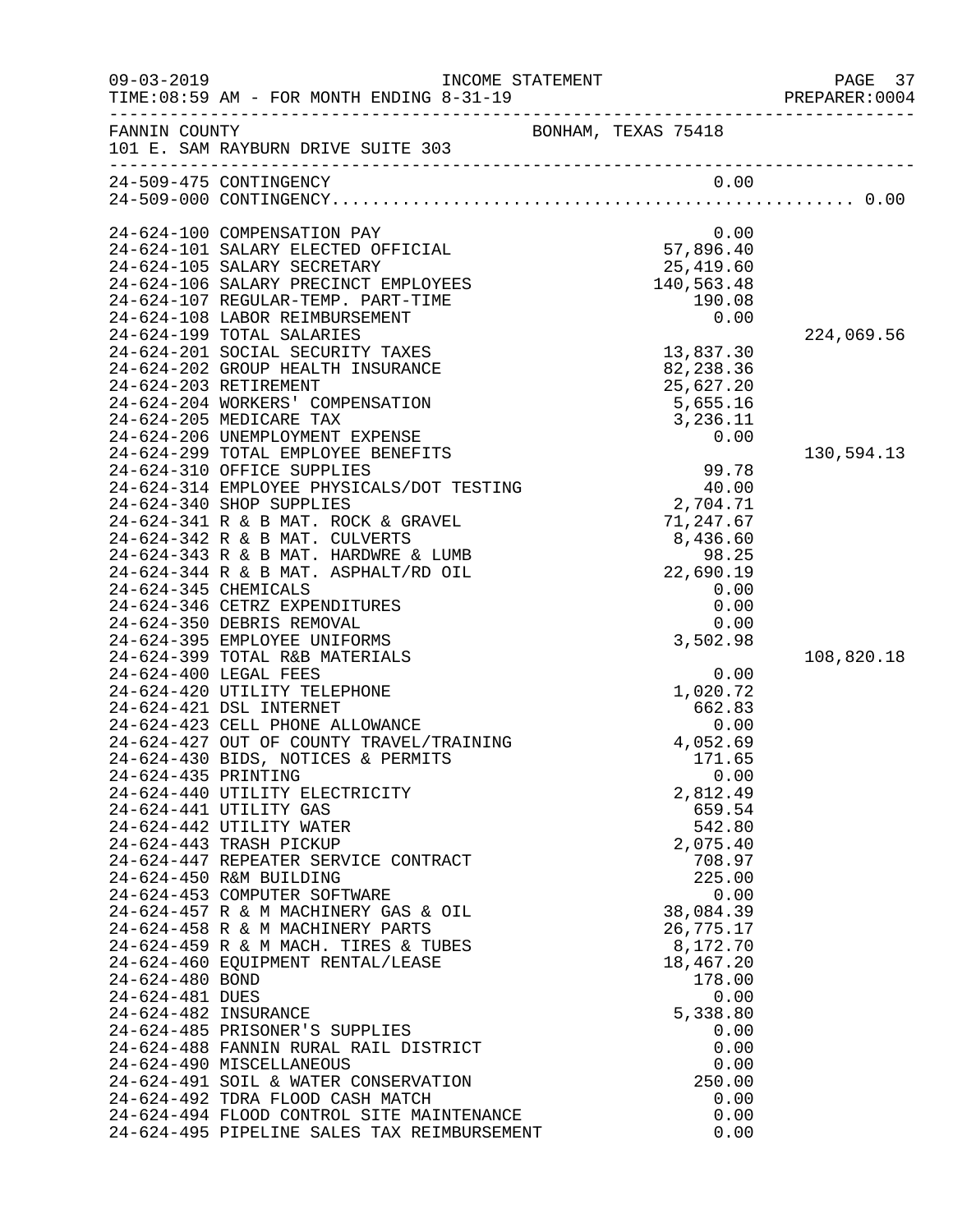| $09 - 03 - 2019$     | INCOME STATEMENT<br>TIME: 08:59 AM - FOR MONTH ENDING 8-31-19                                                                                                                                                                                                                                                                                                                                                                                                                                          |  |                                                                                  |                                      | PAGE 38<br>PREPARER: 0004 |
|----------------------|--------------------------------------------------------------------------------------------------------------------------------------------------------------------------------------------------------------------------------------------------------------------------------------------------------------------------------------------------------------------------------------------------------------------------------------------------------------------------------------------------------|--|----------------------------------------------------------------------------------|--------------------------------------|---------------------------|
| FANNIN COUNTY        | 101 E. SAM RAYBURN DRIVE SUITE 303                                                                                                                                                                                                                                                                                                                                                                                                                                                                     |  | BONHAM, TEXAS 75418                                                              |                                      | --------------------      |
| 24-624-575 BUILDING  | 24-624-496 TCOG HAZARDOUS WASTEMATCH<br>24-624-499 TOTAL SER.& OTHER CHARGES<br>24-624-570 COMPUTER EQUIPMENT<br>24-624-571 PURCHASE OF MACH./EQUIP.<br>24-624-573 RADIO EQUIPMENT                                                                                                                                                                                                                                                                                                                     |  | 282.60<br>101,685.98                                                             | 0.00<br>0.00<br>0.00                 | 110,198.35                |
|                      | 24-624-599 CAPITAL OUTLAY                                                                                                                                                                                                                                                                                                                                                                                                                                                                              |  |                                                                                  |                                      | 101,968.58                |
| 24-625-480 BOND      | 24-625-105 SALARY SECRETARY<br>24-625-201 SOCIAL SECURITY TAXES<br>24-625-202 GROUP HEALTH INSURANCE<br>24-625-203 RETIREMENT<br>24-625-204 WORKERS' COMPENSATION<br>24-625-205 MEDICARE TAX<br>24-625-310 OFFICE SUPPLIES<br>24-625-311 POSTAL EXPENSES<br>24-625-353 COMPUTER EXPENSE<br>24-625-427 OUT OF COUNTY TRAVEL<br>24-625-572 OFFICE EQUIPMENT<br>24-625-574 COMPUTER EQUIPMENT<br>24-625-574 COMPUTER EQUIPMENT                   0.00<br>24-625-000 ADMINISTRATIVE OFFICE R&B #413,863.16 |  | 9,121.20<br>406.72<br>2,629.66<br>1,043.09<br>27.30<br>95.22<br>100.00<br>439.97 | 0.00<br>0.00<br>0.00<br>0.00<br>0.00 |                           |
|                      | 25-625-310 OFFICE SUPPLIES<br>25-625-343 ROAD SIGNS<br>25-625-353 COMPUTER EXPENSE<br>25-625-427 TRAVEL EXPENSE<br>25-625-572 OFFICE EQUIPMENT                                                                                                                                                                                                                                                                                                                                                         |  |                                                                                  | 0.00<br>0.00<br>0.00<br>0.00<br>0.00 |                           |
|                      | 26-455-420 OMNIBASE TELEPHONE LINE<br>26-455-572 OFFICE EQUIPMENT                                                                                                                                                                                                                                                                                                                                                                                                                                      |  |                                                                                  | 0.00<br>0.00                         |                           |
|                      | 27-456-452 R & M EQUIPMENT<br>27-456-572 OFFICE EQUIPMENT                                                                                                                                                                                                                                                                                                                                                                                                                                              |  | 236.00<br>993.98                                                                 |                                      |                           |
|                      | 28-457-423 INTERNET SERVICE<br>28-457-572 OFFICE EQUIPMENT                                                                                                                                                                                                                                                                                                                                                                                                                                             |  | 418.17                                                                           | 0.00                                 |                           |
| 30-569-571 EQUIPMENT | 30-569-310 OFFICE SUPPLIES<br>30-569-421 ONLINE RESEARCH                                                                                                                                                                                                                                                                                                                                                                                                                                               |  |                                                                                  | 0.00<br>0.00<br>0.00                 |                           |
|                      | 31-509-475 CONTINGENCY                                                                                                                                                                                                                                                                                                                                                                                                                                                                                 |  |                                                                                  | 0.00                                 |                           |
|                      | 31-510-403 ARCHITECTURAL FEES<br>31-510-451 ASBESTOS ABATEMENT<br>31-510-482 DEMOLITION<br>31-510-490 MISCELLANEOUS                                                                                                                                                                                                                                                                                                                                                                                    |  |                                                                                  | 0.00<br>0.00<br>0.00<br>0.00         |                           |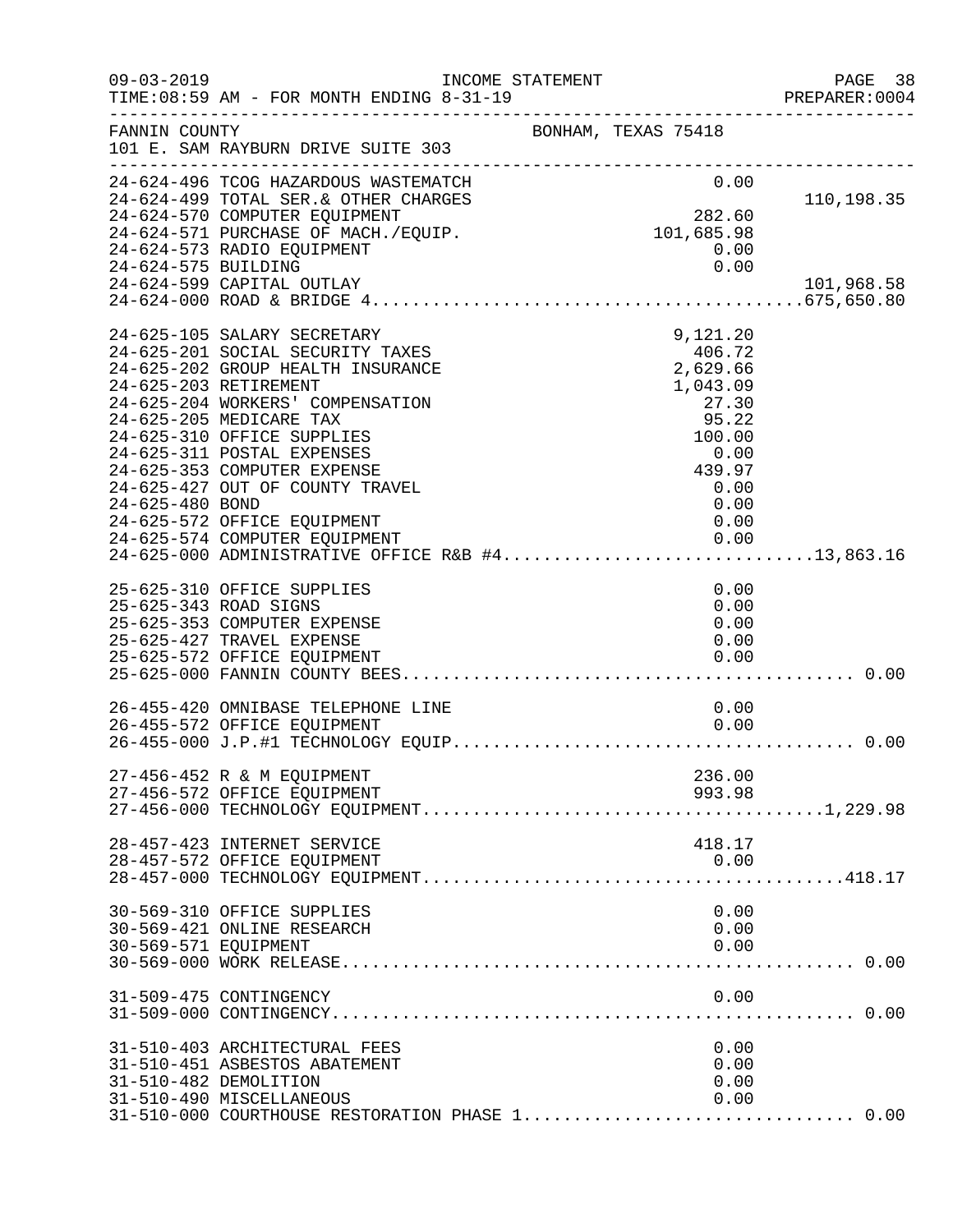| $09 - 03 - 2019$     | INCOME STATEMENT<br>TIME: 08:59 AM - FOR MONTH ENDING 8-31-19<br>_____________________________________ |                    | PAGE 39<br>PREPARER: 0004 |
|----------------------|--------------------------------------------------------------------------------------------------------|--------------------|---------------------------|
| FANNIN COUNTY        | BONHAM, TEXAS 75418<br>101 E. SAM RAYBURN DRIVE SUITE 303                                              |                    |                           |
|                      | 31-511-165 CONSTRUCTION                                                                                | 0.00               |                           |
|                      | 31-511-403 ARCHITECTURAL FEES<br>31-511-451 ASBESTOS & OTHER TESTING                                   | 58,000.00          |                           |
| 31-511-453 IT DESIGN |                                                                                                        | $0.00$ $0.00$      |                           |
|                      |                                                                                                        |                    |                           |
|                      | 0.00   0.00   0.00   0.00   0.00   0.00   0.00<br>31-511-000   COURTHOUSE RESTORATION PHASE 258,000.00 |                    |                           |
|                      | 33-498-310 OFFICE SUPPLIES                                                                             | 0.00               |                           |
|                      | 33-498-427 OUT OF COUNTY TRAVEL                                                                        | $\sim 0.00$        |                           |
|                      |                                                                                                        |                    |                           |
|                      | 34-450-107 SALARYTEMP/EXTRA                                                                            | 0.00               |                           |
|                      | 34-450-201 SOCIAL SECURITY TAXES                                                                       | 0.00               |                           |
|                      | 34-450-203 RETIREMENT                                                                                  | 0.00               |                           |
|                      | 34-450-204 WORKERS COMPENSATION                                                                        | 0.00               |                           |
|                      | 34-450-205 MEDICARE TAX                                                                                | 0.00               |                           |
|                      |                                                                                                        |                    |                           |
|                      |                                                                                                        |                    |                           |
|                      | 35-475-310 OFFICE SUPPLIES<br>35-475-421 LEXIS NEXIS ONLINE LEGAL RESEARCH 300.00                      | 0.00               |                           |
|                      | 35-475-453 R&M COMPUTER                                                                                | 0.00               |                           |
|                      | 35-475-574 TECHNOLOGY                                                                                  | 0.00               |                           |
| 35-475-590 LAW BOOKS |                                                                                                        | 0.00               |                           |
|                      |                                                                                                        |                    |                           |
|                      | 36-475-107 SALARY SUPPLEMENT                                                                           | 0.00               |                           |
|                      | 36-475-201 SOCIAL SECURITY TAXES                                                                       | 0.00               |                           |
|                      | 36-475-203 RETIREMENT                                                                                  | 0.00               |                           |
|                      | 36-475-204 WORKERS COMPENSATION                                                                        | 0.00               |                           |
|                      | 36-475-205 MEDICARE TAX<br>36-475-310 OFFICE SUPPLIES                                                  | 0.00<br>0.00       |                           |
|                      | 36-475-321 CONTINUING EDUCATION                                                                        | 0.00               |                           |
|                      | 36-475-353 COMPUTER EXPENSE                                                                            | 0.00               |                           |
|                      | 36-475-421 INVESTIGATOR/HOT CK. ONLINE                                                                 | 0.00               |                           |
|                      | 36-475-490 MISCELLANEOUS                                                                               | 1,497.30           |                           |
|                      | 36-475-499 BANK SERVICE FEES                                                                           | 90.00              |                           |
|                      | 36-475-572 OFFICE EQUIPMENT                                                                            | 0.00               |                           |
|                      | 36-475-574 COMPUTER EQUIPMENT                                                                          | 0.00               |                           |
|                      |                                                                                                        |                    |                           |
|                      | 36-477-107 SALARY SUPPLEMENT                                                                           | 15,053.76          |                           |
|                      | 36-477-201 SOCIAL SECURITY TAXES<br>36-477-203 RETIREMENT                                              | 775.08<br>1,721.45 |                           |
|                      | 36-477-204 WORKERS COMPENSATION                                                                        | 6.00               |                           |
|                      | 36-477-205 MEDICARE TAX                                                                                | 181.22             |                           |
|                      | 36-477-310 OFFICE SUPPLIES                                                                             | 0.00               |                           |
| 36-477-321 TRAINING  |                                                                                                        | 2,291.54           |                           |
|                      | 36-477-470 CIVIL PROCESS                                                                               | 0.00               |                           |
| 36-477-480 TOWING    |                                                                                                        | 0.00               |                           |
|                      | 36-477-490 MISCELLANEOUS                                                                               | 683.85             |                           |
|                      | 36-477-499 BANK SERVICE FEES<br>36-477-572 OFFICE EQUIPMENT                                            | 175.00             |                           |
|                      | 36-477-574 COMPUTER EQUIPMENT                                                                          | 0.00<br>0.00       |                           |
|                      |                                                                                                        |                    |                           |
|                      |                                                                                                        |                    |                           |
|                      | 38-645-412 PRESCRIPTIONS                                                                               | 0.00               |                           |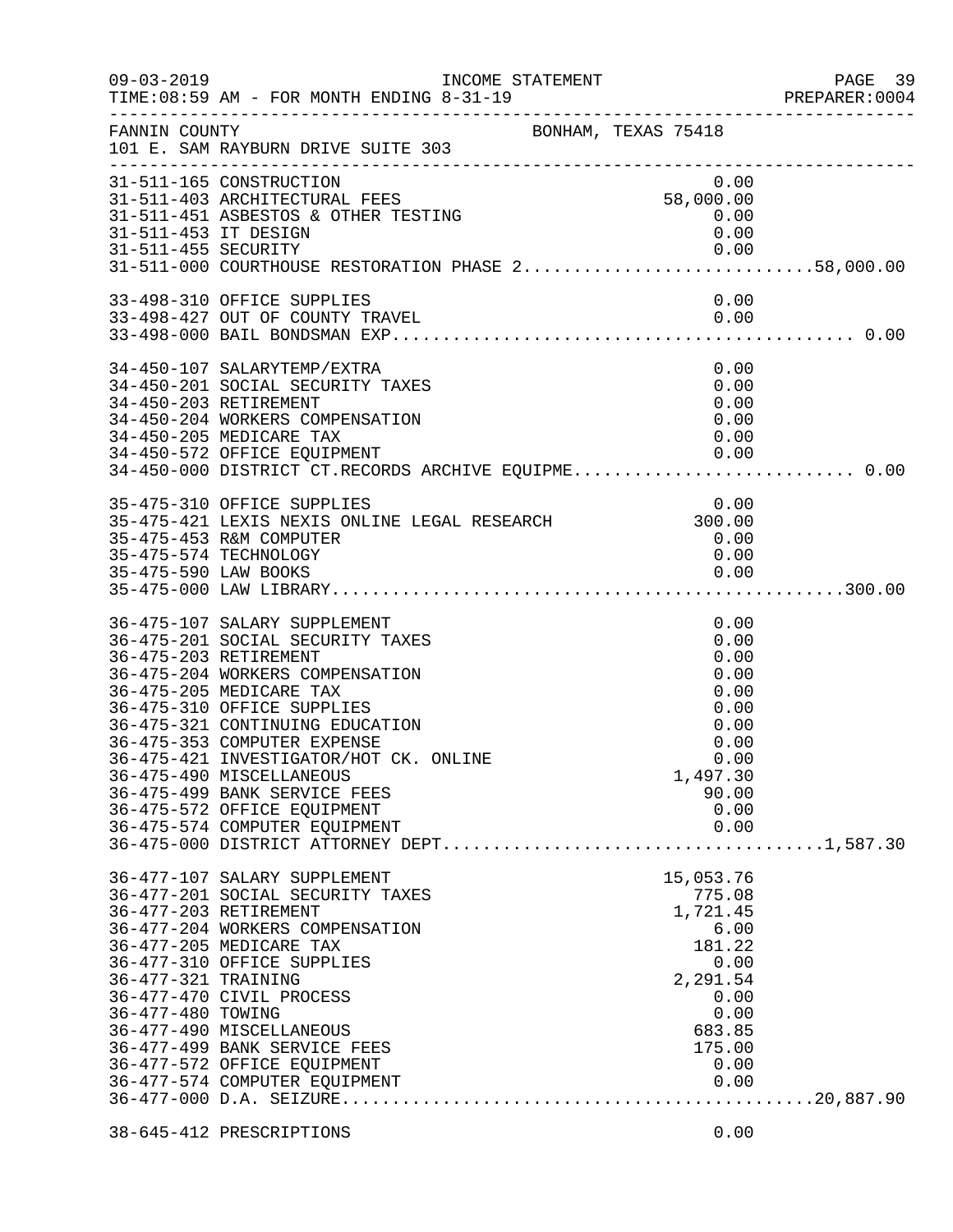| $09 - 03 - 2019$                            | INCOME STATEMENT<br>TIME: 08:59 AM - FOR MONTH ENDING 8-31-19<br>____________________________________                                                                                                                                                                                                                            |                     |                                                                                         | PAGE 40<br>PREPARER:0004 |
|---------------------------------------------|----------------------------------------------------------------------------------------------------------------------------------------------------------------------------------------------------------------------------------------------------------------------------------------------------------------------------------|---------------------|-----------------------------------------------------------------------------------------|--------------------------|
| FANNIN COUNTY                               | 101 E. SAM RAYBURN DRIVE SUITE 303                                                                                                                                                                                                                                                                                               | BONHAM, TEXAS 75418 |                                                                                         |                          |
|                                             | 38-645-415 LABORATORY/X-RAY                                                                                                                                                                                                                                                                                                      |                     | 0.00                                                                                    |                          |
|                                             | 39-645-404 COBRA/INSURANCE<br>39-645-410 CERT. REG. NURSE ANES.<br>39-645-411 PHYSICIAN, NON-EMERGENCY<br>39-645-412 PRESCRIPTIONS, DRUGS<br>39-645-413 HOSPITAL-INPATIENT<br>39-645-414 HOSPITAL, OUTPATIENT<br>39-645-415 LABORATORY/X-RAY<br>39-645-418 FED. QUALIFIED HEALTH CENTER<br>39-645-422 AMBULATORY SURGICAL CENTER |                     | 0.00<br>0.00<br>0.00<br>0.00<br>0.00<br>0.00<br>0.00<br>0.00<br>0.00                    |                          |
|                                             | 40-411-310 OFFICE SUPPLIES<br>40-411-427 OUT OF COUNTY TRAVEL                                                                                                                                                                                                                                                                    |                     | 1,120.49<br>823.25                                                                      |                          |
| 41-406-310 SUPPLIES<br>41-406-330 GAS & OIL | 41-406-427 TRAINING EXPENSE                                                                                                                                                                                                                                                                                                      |                     | 450.00<br>0.00<br>0.00                                                                  |                          |
|                                             | 42-477-310 OFFICE SUPPLIES<br>42-477-415 CONSULTANT<br>42-477-427 TRAVEL AND TRAINING<br>42-477-574 COMPUTER EQUIPMENT                                                                                                                                                                                                           |                     | 0.00<br>0.00<br>0.00<br>0.00                                                            |                          |
|                                             | 44-412-578 2011 EQUIPMENT<br>44-412-579 2012 EQUIPMENT<br>44-412-580 2013 EQUIPMENT<br>44-412-581 2014 EQUIPMENT<br>44-412-582 2015 EQUIPMENT<br>44-412-583 2016 EQUIPMENT                                                                                                                                                       |                     | 0.00<br>0.00<br>0.00<br>0.00<br>0.00<br>0.00                                            |                          |
| 45-403-103 SALARY<br>45-403-481 DUES        | 45-403-201 SOCIAL SECURITY<br>45-403-204 WORKERS COMPENSATION<br>45-403-205 MEDICARE TAX<br>45-403-310 OFFICE SUPPLIES<br>45-403-427 OUT OF COUNTY TRAVEL<br>45-403-572 OFFICE EQUIPMENT<br>45-403-573 ELECTION EQUIPMENT<br>45-403-574 COMPUTER EQUIPMENT                                                                       |                     | 1,578.00<br>14.59<br>0.00<br>3.42<br>700.00<br>2,258.98<br>0.00<br>0.00<br>0.00<br>0.00 |                          |
| 46-475-330 GAS/OIL<br>46-475-454 R&M AUTO   | 46-475-310 OFFICE SUPPLIES<br>46-475-314 SAFE ROOM REIMBURSEMENT<br>46-475-427 OUT OF COUNTY TRAVEL<br>46-475-573 RADIO EQUIPMENT<br>46-475-574 COMPUTER EQUIPMENT<br>46-475-000 SAFE ROOM REIMBURSEMENT PROGRAM42,262.05                                                                                                        |                     | 215.25<br>42,044.05<br>2.75<br>0.00<br>0.00<br>0.00<br>0.00                             |                          |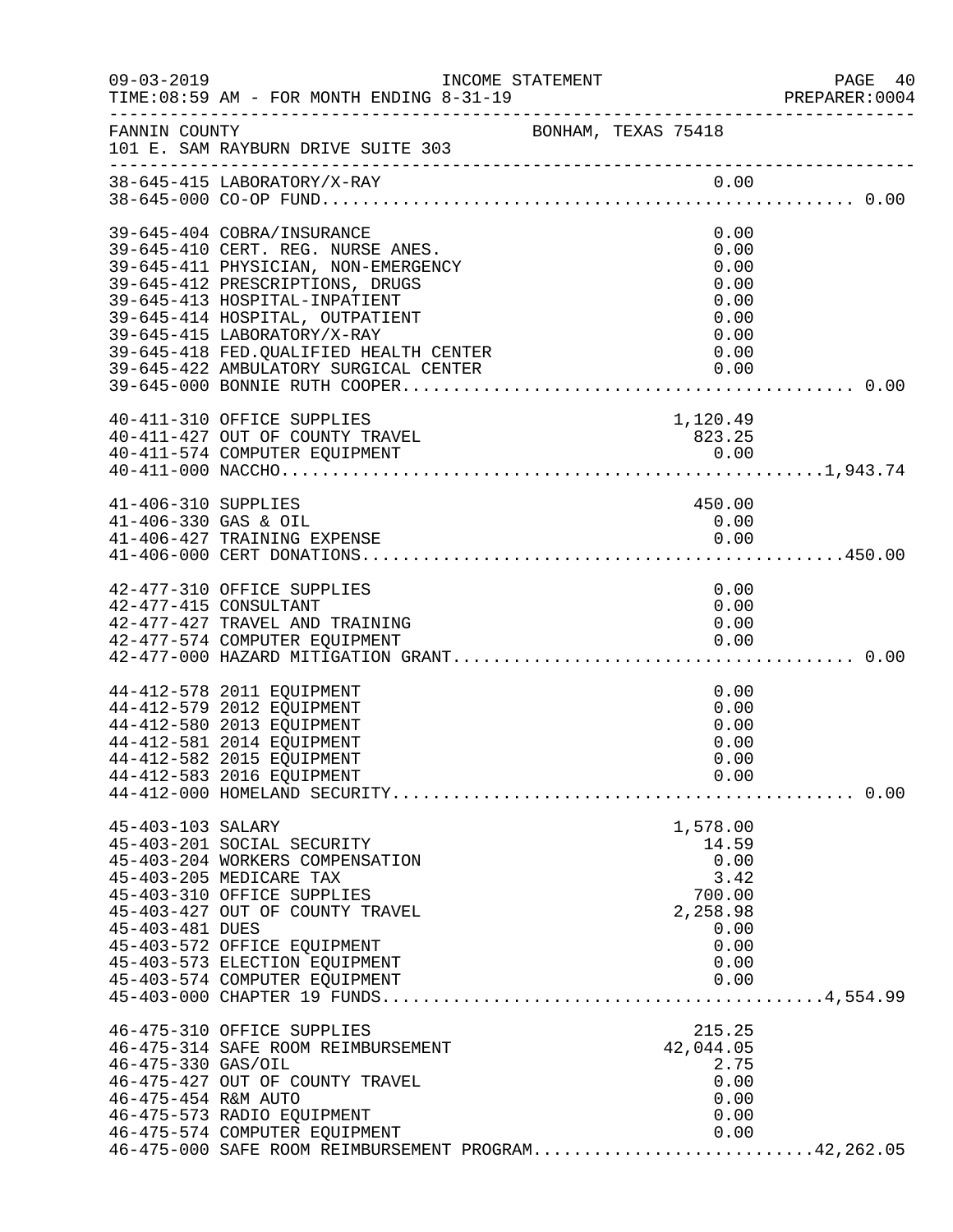| $09 - 03 - 2019$                                                | INCOME STATEMENT<br>TIME: 08:59 AM - FOR MONTH ENDING 8-31-19                                                                                                                                                                                                                                                                                                                                                                          |                     |                                                                                                                                              | PAGE 41<br>PREPARER: 0004 |
|-----------------------------------------------------------------|----------------------------------------------------------------------------------------------------------------------------------------------------------------------------------------------------------------------------------------------------------------------------------------------------------------------------------------------------------------------------------------------------------------------------------------|---------------------|----------------------------------------------------------------------------------------------------------------------------------------------|---------------------------|
|                                                                 | FANNIN COUNTY<br>101 E. SAM RAYBURN DRIVE SUITE 303                                                                                                                                                                                                                                                                                                                                                                                    | BONHAM, TEXAS 75418 |                                                                                                                                              |                           |
|                                                                 | 48-403-421 ELECTION INTERNET<br>48-403-485 LICENSE/SUPPORT                                                                                                                                                                                                                                                                                                                                                                             |                     | 0.00<br>0.00                                                                                                                                 |                           |
| 49-475-103 SALARY                                               | 49-475-201 SOCIAL SECURITY<br>49-475-202 GROUP HEALTH INSURANCE<br>49-475-203 RETIREMENT<br>49-475-204 WORKER'S COMPENSATION<br>49-475-205 MEDICARE TAX<br>49-475-310 OFFICE SUPPLIES<br>19.00 19.00 UPPLA SUPPLIES<br>19-475-427 TRAINING/TUITION/OUT OF COUNTY 619.89<br>49-475-572 OFFICE EQUIPMENT<br>49-475-574 COMPUTER EQUIPMENT                                                                                                |                     | 0.00<br>0.00<br>0.00<br>0.00<br>0.00<br>0.00<br>0.00<br>0.00<br>0.00                                                                         |                           |
| 50-403-311 POSTAGE                                              | 50-403-310 OFFICE SUPPLIES<br>50-403-427 TRAVEL/TRAINING<br>50-403-430 BIDS AND NOTICES<br>50-403-573 ELECTION EQUIPMENT                                                                                                                                                                                                                                                                                                               |                     | 0.00<br>0.00<br>0.00<br>0.00<br>0.00                                                                                                         |                           |
|                                                                 | 51-440-572 OFFICE EQUIPMENT<br>51-440-000 CO.CLK.COURT TECHNOLOGY EQUIPMENT879.99                                                                                                                                                                                                                                                                                                                                                      |                     |                                                                                                                                              |                           |
|                                                                 | 52-449-572 OFFICE EQUIPMENT<br>52-449-000 CO.CLK.COURT RECORDS PRES.EQUIPMENT 0.00                                                                                                                                                                                                                                                                                                                                                     |                     | 0.00                                                                                                                                         |                           |
|                                                                 | 53-403-437 DIGITAL IMAGING                                                                                                                                                                                                                                                                                                                                                                                                             |                     | 83,907.07                                                                                                                                    |                           |
| 55-560-435 PRINTING                                             | 55-560-427 OUT OF COUNTY TRAVEL<br>55-560-428 TRAINING & TUITION<br>55-560-490 MISCELLANEOUS                                                                                                                                                                                                                                                                                                                                           |                     | 0.00<br>2,332.70<br>0.00<br>0.00                                                                                                             |                           |
| 56-560-108 SALARY<br>56-560-310 SUPPLIES<br>56-560-454 R&M AUTO | 56-560-201 SOCIAL SECURITY TAXES<br>56-560-202 GROUP HEALTH INSURANCE<br>56-560-203 RETIREMENT<br>56-560-204 WORKERS COMPENSATION<br>56-560-205 MEDICARE TAX<br>56-560-316 EMPLOYEE AWARDS BANQUET<br>56-560-395 UNIFORMS/PROT.VESTS<br>56-560-423 INTERNET SERVICE<br>56-560-427 OUT OF COUNTY TRAVEL<br>56-560-428 TRAINING & TUITION<br>56-560-452 R & M EQUIPMENT<br>56-560-460 EQUIPMENT RENTAL/LEASE<br>56-560-490 MISCELLANEOUS |                     | 0.00<br>0.00<br>0.00<br>0.00<br>0.00<br>0.00<br>2,353.33<br>0.00<br>235.80<br>4,038.21<br>0.00<br>1,931.88<br>0.00<br>208.19<br>0.00<br>0.00 |                           |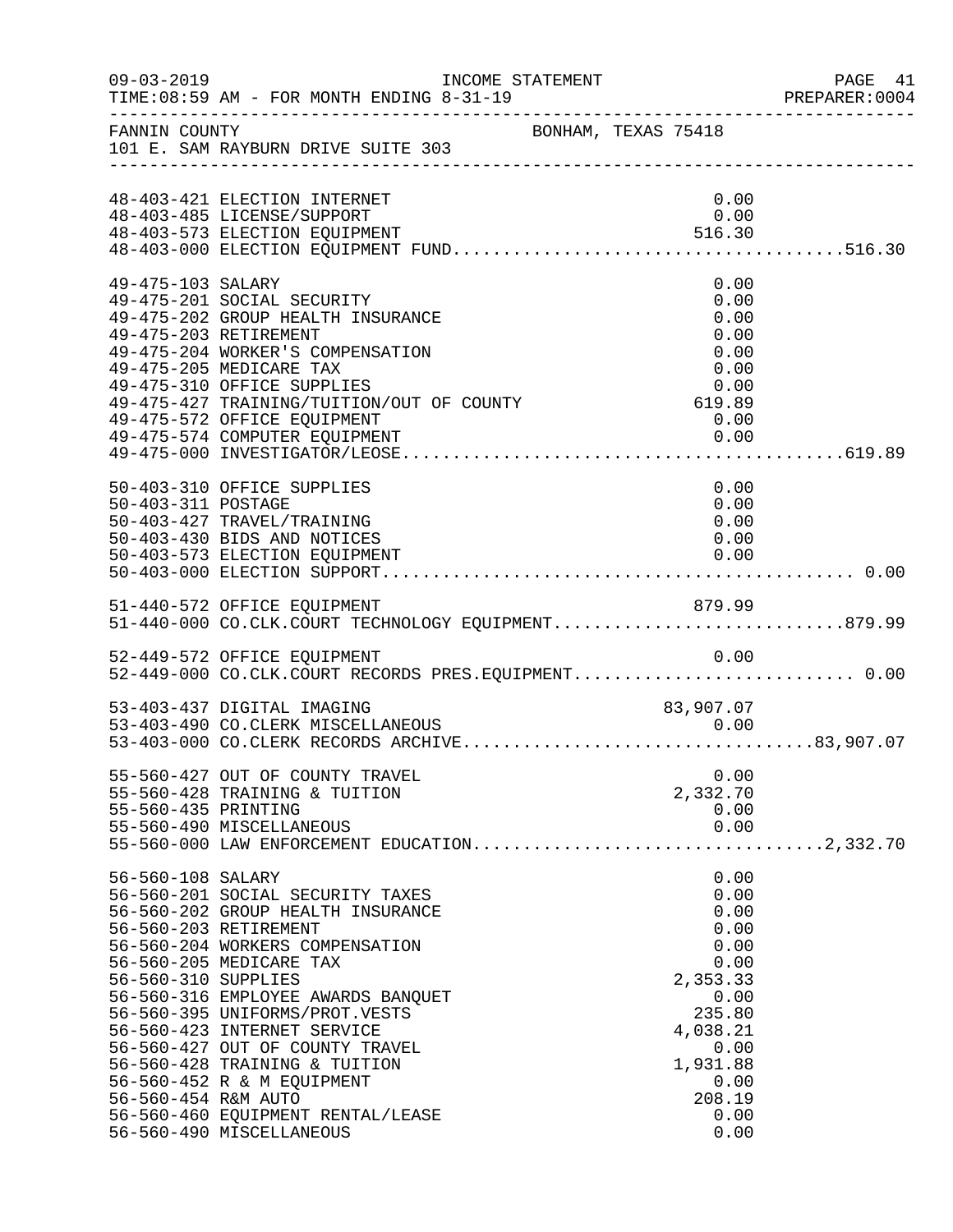|                                                                    |                                                                                                                                                                                                                                                                                                                   |                                                                                                           | PAGE 42<br>PREPARER: 0004 |
|--------------------------------------------------------------------|-------------------------------------------------------------------------------------------------------------------------------------------------------------------------------------------------------------------------------------------------------------------------------------------------------------------|-----------------------------------------------------------------------------------------------------------|---------------------------|
| FANNIN COUNTY                                                      | BONHAM, TEXAS 75418<br>101 E. SAM RAYBURN DRIVE SUITE 303                                                                                                                                                                                                                                                         |                                                                                                           |                           |
| 56-560-579 WEAPONS                                                 | 56-560-495 NARCOTICS AND/OR OTHER INVESTIGATIO $1,500.00$<br>56-560-499 BANK SERVICE FEES<br>56-560-571 AUTOMOBILES<br>56-560-572 OFFICE EQUIPMENT<br>56-560-573 TELEPHONE EQUIPMENT<br>56-560-574 TECHNOLOGY                                                                                                     | 135.00<br>0.00<br>$2,414.00$<br>0.00<br>7,149.00<br>$\begin{array}{c} 0.00\ 7,149.00\ 955.92 \end{array}$ |                           |
| 56-565-108 SALARY                                                  | 56-565-201 SOCIAL SECURITY TAXES<br>56-565-202 GROUP HEALTH INSURANCE<br>56-565-203 RETIREMENT<br>56-565-204 WORKERS COMPENSATION<br>56-565-205 MEDICARE TAX<br>56-565-000 INVESTIGATOR CRIMES AGAINST CHILDRE 0.00                                                                                               | 0.00<br>0.00<br>0.00<br>0.00<br>0.00<br>0.00                                                              |                           |
| 56-570-572 EQUIPMENT                                               | 56-570-310 OFFICE & MISC. SUPPLIES<br>56-570-395 UNIFORMS/PROT. VESTS/BADGES<br>56-570-571 AUTOMOBILES<br>56-570-574 TECHNOLOGY<br>- 17,270.30<br>56-570-579 WEAPONS 17,270.30<br>56-570-000 FEDERAL FORFEITURE FUNDS 201817,693.46                                                                               | 0.00<br>0.00<br>0.00<br>0.00<br>423.16                                                                    |                           |
| 57-560-310 SUPPLIES<br>57-560-395 UNIFORMS<br>57-560-571 EQUIPMENT | 57-560-427 OUT OF COUNTY TRAVEL<br>57-560-428 TRAINING/TUITION                                                                                                                                                                                                                                                    | 0.00<br>0.00<br>0.00<br>0.00<br>546.18                                                                    |                           |
|                                                                    | 59-425-433 DRUG COURT PROGRAMS<br>59-425-437 ATTORNEY FEES DRUG COURT<br>59-425-439 INVESTIGATOR EXPENSE                                                                                                                                                                                                          | 540.00<br>3,712.50<br>0.00                                                                                |                           |
|                                                                    | 60-620-309 ANNUAL PAYING AGENT REGISTRAR FEES<br>60-620-400 BOND LEGAL FEES<br>60-620-401 CONTINUING DISCLOSURE FEES<br>60-620-490 MISCELLANEOUS<br>60-620-627 PRINCIPAL, 2017 GO BONDS<br>60-620-628 PRINCIPAL, JAIL '98 BONDS<br>60-620-629 PRINCIPAL, SERIAL BONDS 1992<br>60-620-630 PRINCIPAL, 2018 GO BONDS | 400.00<br>0.00<br>2,250.00<br>0.00<br>160,000.00<br>0.00<br>0.00<br>0.00                                  |                           |
|                                                                    | 60-660-667 INTEREST, 2017 GO BONDS<br>60-660-668 INTEREST JAIL'98 BONDS<br>60-660-669 INTEREST, SERIAL BONDS<br>60-660-670 INTEREST, 2018 GO BONDS                                                                                                                                                                | 209,675.00<br>0.00<br>0.00<br>0.00                                                                        |                           |
|                                                                    | 61-440-572 OFFICE EQUIPMENT<br>61-440-000 DIST.CLK.COURT TECHNOLOGY EQUIPMENT 0.00                                                                                                                                                                                                                                | 0.00                                                                                                      |                           |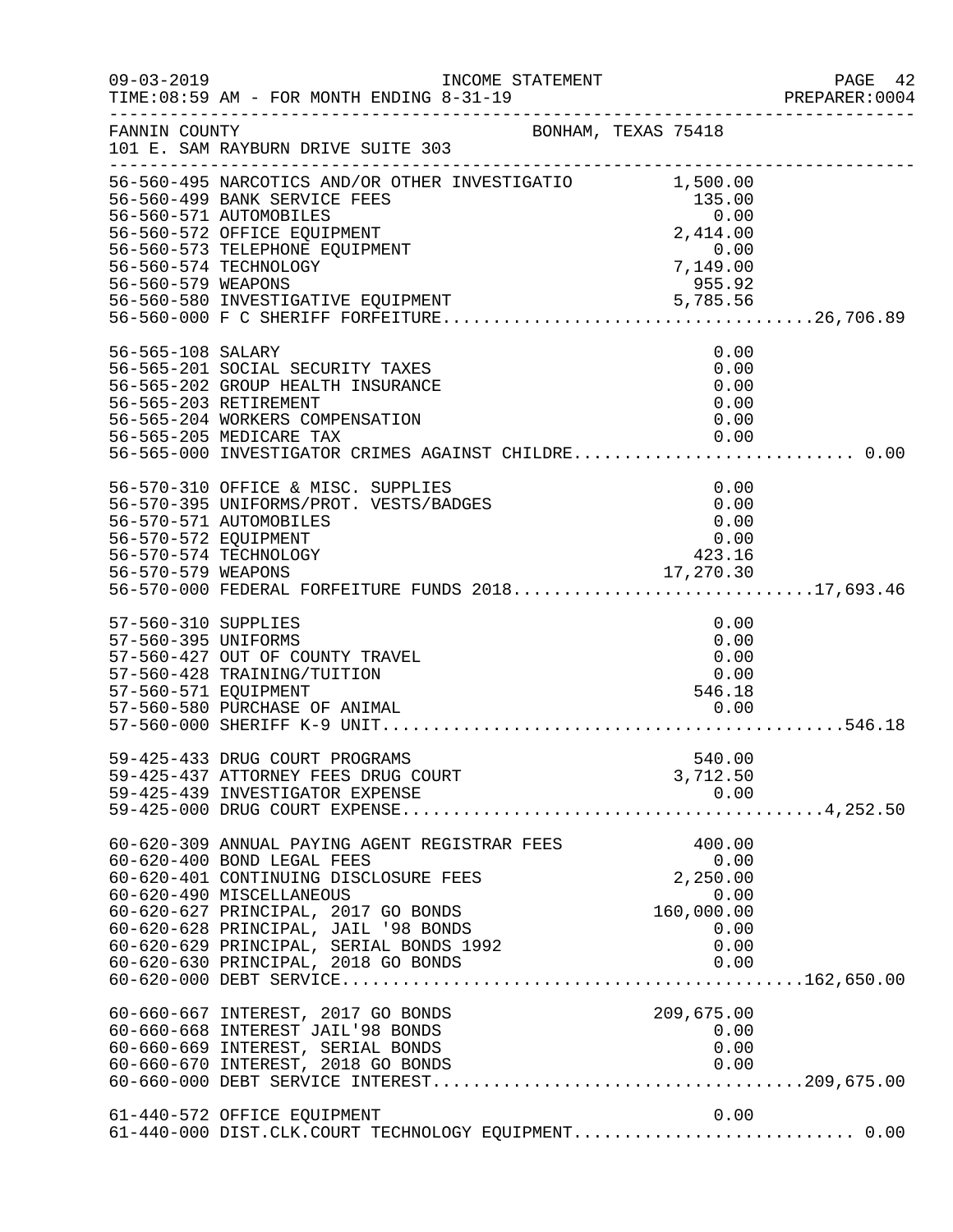| $09 - 03 - 2019$                            | TIME: 08:59 AM - FOR MONTH ENDING 8-31-19                                                                                                                                                                                                                                                                                                                                                                                                                                                                                                                    | INCOME STATEMENT |                     |                                                                                                                                                                  | PAGE 43 |
|---------------------------------------------|--------------------------------------------------------------------------------------------------------------------------------------------------------------------------------------------------------------------------------------------------------------------------------------------------------------------------------------------------------------------------------------------------------------------------------------------------------------------------------------------------------------------------------------------------------------|------------------|---------------------|------------------------------------------------------------------------------------------------------------------------------------------------------------------|---------|
| FANNIN COUNTY                               | 101 E. SAM RAYBURN DRIVE SUITE 303                                                                                                                                                                                                                                                                                                                                                                                                                                                                                                                           |                  | BONHAM, TEXAS 75418 |                                                                                                                                                                  |         |
|                                             | 62-449-572 OFFICE EQUIPMENT                                                                                                                                                                                                                                                                                                                                                                                                                                                                                                                                  |                  |                     | 0.00                                                                                                                                                             |         |
|                                             | 63-551-427 OUT OF COUNTY TRAVEL<br>63-551-428 TRAINING & TUITION                                                                                                                                                                                                                                                                                                                                                                                                                                                                                             |                  |                     | 0.00<br>0.00                                                                                                                                                     |         |
|                                             | 64-552-427 OUT OF COUNTY TRAVEL                                                                                                                                                                                                                                                                                                                                                                                                                                                                                                                              |                  |                     | 1,004.92                                                                                                                                                         |         |
|                                             | 65-553-427 OUT OF COUNTY TRAVEL<br>65-553-428 TRAINING & TUITION                                                                                                                                                                                                                                                                                                                                                                                                                                                                                             |                  |                     | 0.00<br>0.00                                                                                                                                                     |         |
|                                             | 66-509-475 CONTINGENCY                                                                                                                                                                                                                                                                                                                                                                                                                                                                                                                                       |                  |                     | 0.00                                                                                                                                                             |         |
| 66-666-535 BUILDING<br>66-666-695 SURVEYING | 66-666-165 CONSTRUCTION<br>66-666-400 ATTORNEY FEES<br>66-666-402 ENGINEERING<br>66-666-403 ARCHITECTURAL FEES<br>66-666-426 PROFESSIONAL FEES<br>66-666-430 BIDS & NOTICES<br>66-666-450 R & M BUILDINGS<br>66-666-451 ASBESTOS ABATEMENT<br>66-666-453 IT DESIGN/SECURITY DESIGN<br>66-666-482 DEMOLITION<br>66-666-490 MISCELLANEOUS<br>66-666-574 TECHNOLOGY<br>66-666-000 COURTHOUSE CONSTRUCTION PHASE 118,104.00                                                                                                                                      |                  |                     | 0.00<br>0.00<br>0.00<br>0.00<br>2,230.00<br>81.00<br>0.00<br>57.00<br>15,736.00<br>0.00<br>0.00<br>0.00<br>0.00<br>0.00                                          |         |
| 66-667-455 SECURITY                         | 66-667-165 CONSTRUCTION<br>66-667-167 CONSTRUCTION MANAGER AGENT<br>66-667-400 ATTORNEY FEES<br>66-667-403 ARCHITECTURAL FEES<br>66-667-421 INTERNET SERVICES<br>66-667-426 PROFESSIONAL FEES<br>66-667-430 BIDS & NOTICES<br>66-667-440 UTILITIES ELECTRICITY<br>66-667-442 UTILITIES WATER<br>66-667-443 TRASH PICK UP<br>66-667-451 ASBESTOS & OTHER TESTING<br>66-667-453 IT DESIGN/SECURITY DESIGN<br>66-667-470 OFFICE LEASE<br>66-667-490 MISCELLANEOUS<br>66-667-574 TECHNOLOGY<br>0.00 0.00<br>66-667-000 COURTHOUSE CONSTRUCTION PHASE 2452,638.03 |                  |                     | 182,760.95<br>215,740.00<br>0.00<br>34,600.00<br>610.86<br>0.00<br>945.28<br>276.71<br>218.09<br>53.70<br>11,847.19<br>0.00<br>0.00<br>5,500.00<br>85.25<br>0.00 |         |
|                                             | 67-560-428 TRAINING & TUITION<br>67-560-580 INVESTIGATIVE EQUIPMENT 0.00<br>67-560-000 F.C. SHERIFF ANNUAL PAYMENT3,661.01                                                                                                                                                                                                                                                                                                                                                                                                                                   |                  |                     | 3,661.01                                                                                                                                                         |         |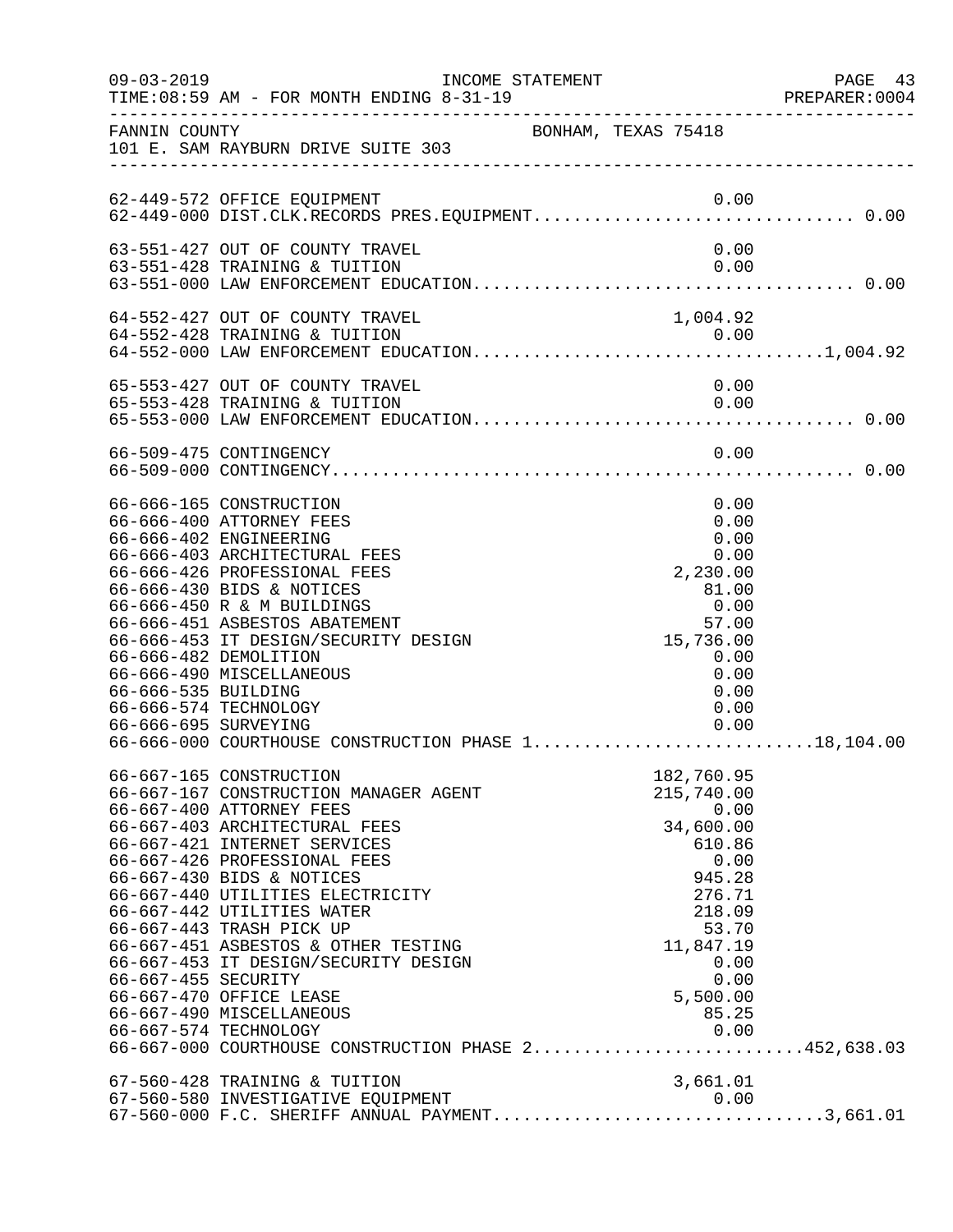| $09 - 03 - 2019$                            | INCOME STATEMENT<br>TIME: 08:59 AM - FOR MONTH ENDING 8-31-19                                                                                                                                                                                      |                                                                              | PAGE 44<br>PREPARER: 0004 |
|---------------------------------------------|----------------------------------------------------------------------------------------------------------------------------------------------------------------------------------------------------------------------------------------------------|------------------------------------------------------------------------------|---------------------------|
| FANNIN COUNTY                               | BONHAM, TEXAS 75418<br>101 E. SAM RAYBURN DRIVE SUITE 303                                                                                                                                                                                          |                                                                              |                           |
|                                             | 68-509-475 CONTINGENCY                                                                                                                                                                                                                             | 0.00                                                                         |                           |
| 68-668-535 BUILDING<br>68-668-695 SURVEYING | 68-668-165 CONSTRUCTION<br>68-668-400 ATTORNEY FEES<br>68-668-402 ENGINEERING<br>68-668-403 ARCHITECTURAL FEES<br>68-668-426 PROFESSIONAL FEES<br>68-668-430 BIDS & NOTICES<br>68-668-450 R & M BUILDINGS<br>68-668-490 MISCELLANEOUS              | 0.00<br>0.00<br>0.00<br>0.00<br>0.00<br>0.00<br>0.00<br>0.00<br>0.00<br>0.00 |                           |
|                                             | 70-622-399 CLAIM SETTLEMENTS                                                                                                                                                                                                                       | 0.00                                                                         |                           |
|                                             | 70-622-426 APPRAISAL FEES<br>70-622-429 RELOCATING UTILITIES<br>70-622-449 CONTRACT EXPENSES FOR FM87 R.O.W. 6.00                                                                                                                                  | 0.00<br>0.00                                                                 |                           |
|                                             | 70-629-500 RIGHT OF WAY PUR HWY #82<br>70-629-500 RIGHT OF WAY PUR HWY #82<br>70-629-501 RIGHT OF WAY PURCHASE FM #87<br>70-629-502 RIGHT OF WAY PURCHASE HWY #121 0.00<br>70-629-503 RIGHT OF WAY PURCHASE HWY.78 0.00<br>70-629-000 RIGHT OF WAY | 0.00                                                                         |                           |
| 71-475-108 SALARY                           | 71-475-201 SOCIAL SECURITY TAXES<br>71-475-202 GROUP HEALTH INSURANCE<br>71-475-203 RETIREMENT<br>71-475-204 WORKERS COMPENSATION<br>71-475-205 MEDICARE TAX<br>71-475-000 INVESTIGATOR CRIMES AGAINST WOMEN 0.00                                  | 0.00<br>0.00<br>0.00<br>0.00<br>0.00<br>0.00                                 |                           |
| 72-560-108 SALARY                           | 72-560-201 SOCIAL SECURITY TAXES<br>72-560-202 GROUP HEALTH INSURANCE<br>72-560-203 RETIREMENT<br>72-560-204 WORKERS COMPENSATION<br>72-560-205 MEDICARE TAX<br>72-560-000 INVESTIGATOR CRIMES AGAINST CHILDRE 0.00                                | 0.00<br>0.00<br>0.00<br>0.00<br>0.00<br>0.00                                 |                           |
|                                             | 78-319-179 FOR MAINTENANCE OF ROADS                                                                                                                                                                                                                | 0.00                                                                         |                           |
|                                             | 78-628-341 R & B MAT. ROCK & GRAVEL                                                                                                                                                                                                                | 0.00                                                                         |                           |
|                                             | 79-622-571 PURCHASE OF MACH/EQUIPMENT                                                                                                                                                                                                              | 0.00                                                                         |                           |
|                                             | 80-570-490 MISCELLANEOUS                                                                                                                                                                                                                           | 0.00                                                                         |                           |
|                                             | 81-590-490 MISCELLANEOUS<br>81-590-576 LUCAS CHEST COMPRESSION SYSTEM                                                                                                                                                                              | 0.00<br>0.00                                                                 |                           |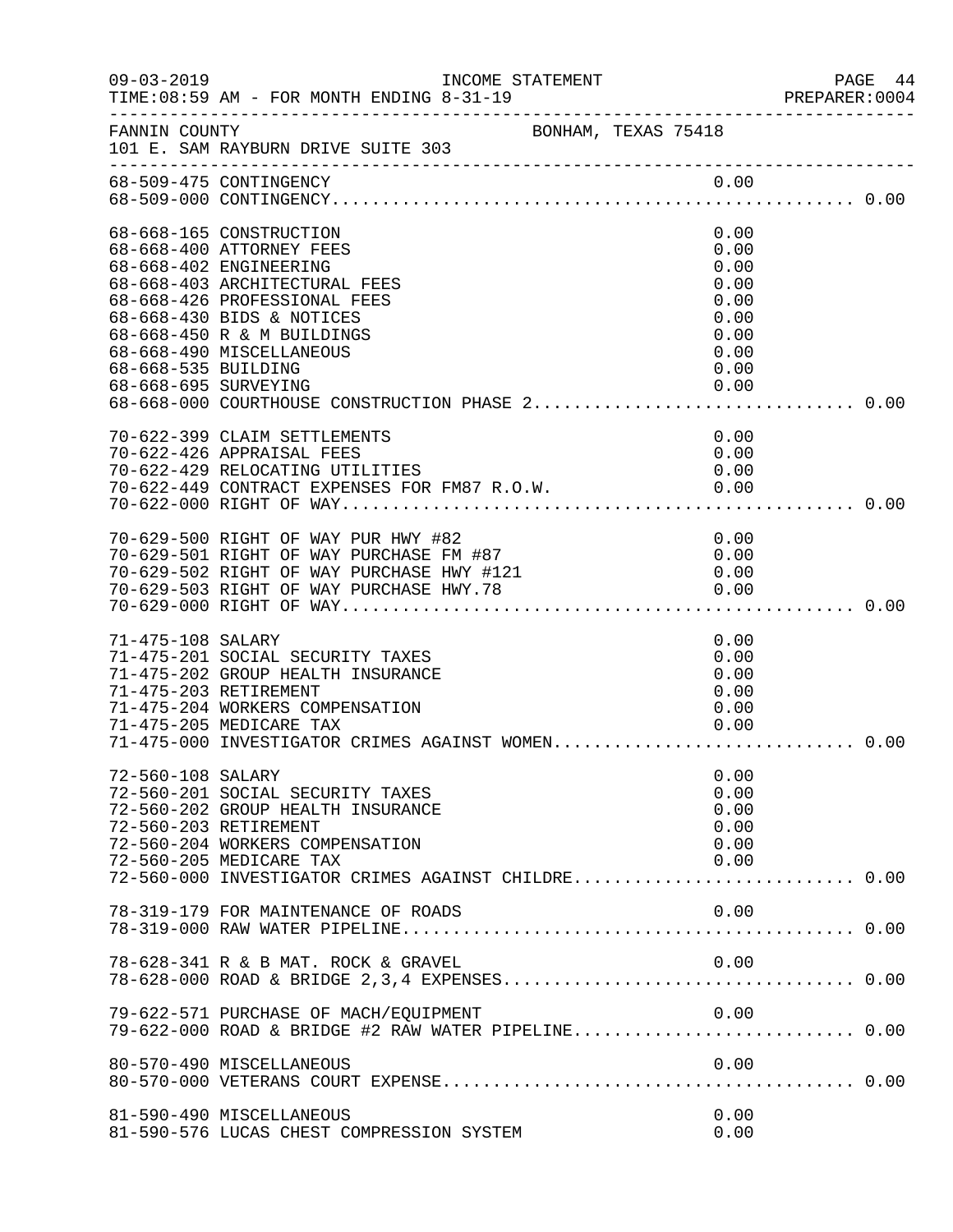| $09 - 03 - 2019$ | TIME: 08:59 AM - FOR MONTH ENDING 8-31-19                                                                                                                                                                                                                                                                                                                                                                                                                                                                                                                                                                                                                                                                          |                     |                                                                                                                                                                                             | PAGE 45<br>PREPARER:0004 |
|------------------|--------------------------------------------------------------------------------------------------------------------------------------------------------------------------------------------------------------------------------------------------------------------------------------------------------------------------------------------------------------------------------------------------------------------------------------------------------------------------------------------------------------------------------------------------------------------------------------------------------------------------------------------------------------------------------------------------------------------|---------------------|---------------------------------------------------------------------------------------------------------------------------------------------------------------------------------------------|--------------------------|
| FANNIN COUNTY    | 101 E. SAM RAYBURN DRIVE SUITE 303                                                                                                                                                                                                                                                                                                                                                                                                                                                                                                                                                                                                                                                                                 | BONHAM, TEXAS 75418 |                                                                                                                                                                                             |                          |
|                  |                                                                                                                                                                                                                                                                                                                                                                                                                                                                                                                                                                                                                                                                                                                    |                     |                                                                                                                                                                                             |                          |
|                  | 82-623-341 R & B MAT. ROCK & GRAVEL<br>82-623-344 R & B MAT. ASPHALT/ROAD OIL<br>0.00 0.00 AISCELLANEOUS<br>82-623-000 ROAD & BRIDGE #3 LAKE ROAD EXPENSES43,884.26                                                                                                                                                                                                                                                                                                                                                                                                                                                                                                                                                |                     | 43,884.26<br>0.00                                                                                                                                                                           |                          |
|                  | 82-626-457 R & M MACHINERY GAS & OIL<br>82-626-458 R & M MACHINERY PARTS<br>82-626-460 EQUIPMENT RENTAL/LEASE<br>82-626-571 PURCHASE OF MACH/EQUIPMENT 0.00<br>82-626-000 ROAD & BRIDGE #3 RAW WATER PIPELINE0.00                                                                                                                                                                                                                                                                                                                                                                                                                                                                                                  |                     | 0.00<br>0.00<br>0.00                                                                                                                                                                        |                          |
|                  | 83-624-341 R & B MAT. ROCK & GRAVEL<br>83-624-344 R & B MAT. ASPHALT/ROAD OIL<br>83-624-490 MISCELLANEOUS<br>83-624-571 PURCHASE OF MACH./EQUIP. 0.00<br>83-624-000 ROAD & BRIDGE #4 LAKE ROAD EXPENSES55,886.95                                                                                                                                                                                                                                                                                                                                                                                                                                                                                                   |                     | 55,886.95<br>0.00<br>0.00                                                                                                                                                                   |                          |
|                  | 83-627-106 SALARY PRECINCT EMPLOYEE<br>83-627-201 SOCIAL SECURITY TAXES<br>83-627-202 GROUP HEALTH INSURANCE<br>83-627-203 RETIREMENT<br>83-627-204 WORKERS COMPENSATION<br>83-627-205 MEDICARE TAX<br>83-627-457 R & M MACHINERY GAS & OIL<br>83-627-458 R & M MACHINERY PARTS<br>83-627-458 R & M MACHINERY PARTS 0.00<br>83-627-460 EQUIPMENT RENTAL/LEASE 0<br>83-627-571 PURCHASE OF MACH/EQUIPMENT 0.00<br>83-627-000 ROAD & BRIDGE #4 RAW WATER PIPELINE0.00                                                                                                                                                                                                                                                |                     | 0.00<br>0.00<br>0.00<br>0.00<br>0.00<br>0.00<br>0.00<br>0.00                                                                                                                                |                          |
|                  | 84-560-104 SALARIES DEPUTIED<br>84-560-201 SOCIAL SECURITY TAXES<br>84-560-203 RETIREMENT<br>84-560-204 WORKERS' COMPENSATION<br>84-560-205 MEDICARE TAX<br>84-560-206 UNEMPLOYMENT EXPENSE<br>84-560-250 EMPLOYEE PHYSICALS<br>84-560-320 WEAPONS SUPPLIES<br>84-560-321 PATROL SUPPLIES<br>84-560-395 UNIFORMS/OTHER<br>84-560-421 CELL PHONE<br>84-560-422 R & M RADIO<br>84-560-427 TRAVEL AND TRAINING<br>84-560-452 R & M EQUIPMENT<br>84-560-453 TYLER/CAD MAINTENANCE<br>84-560-454 R & M AUTO, BOATS, ATV<br>84-560-454 R & M AUTO, BOATS, ATV<br>84-560-487 AUTO & OTHER EQUIPMENT INSURANCE<br>84-560-488 LAW ENFORCEMENT INSURANCE<br>84-560-573 EMERGENCY RADIO IMPROVEMENTS<br>84-560-574 TECHNOLOGY |                     | 22,826.48<br>1,410.31<br>6,693.82<br>2,604.48<br>0.00<br>329.85<br>0.00<br>0.00<br>104.00<br>0.00<br>199.02<br>0.00<br>0.00<br>0.00<br>0.00<br>0.00<br>0.00<br>0.00<br>0.00<br>0.00<br>0.00 |                          |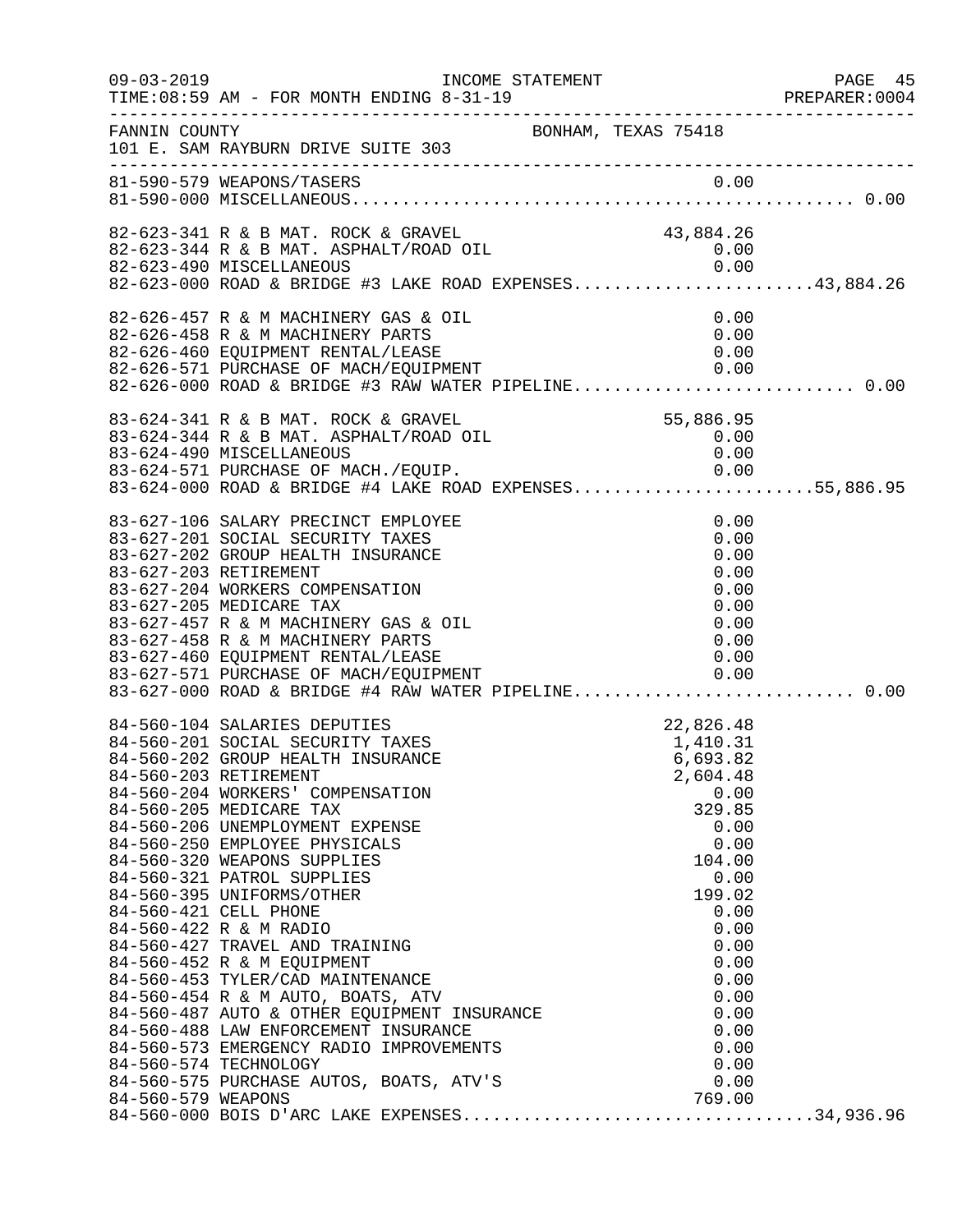|                      | INCOME STATEMENT                                                                                               |  |           | PREPARER: 0004 |
|----------------------|----------------------------------------------------------------------------------------------------------------|--|-----------|----------------|
|                      | FANNIN COUNTY<br>101 E. SAM RAYBURN DRIVE SUITE 303                                                            |  |           |                |
|                      | 85-520-186 DEPOSIT REFUND                                                                                      |  | 300.00    |                |
|                      | 85-520-341 R & M ROADS                                                                                         |  | 0.00      |                |
|                      | 85-520-342 R & M CAMPGROUNDS                                                                                   |  | 0.00      |                |
| 85-520-343 R & M DAM |                                                                                                                |  | 0.00      |                |
|                      | 85-520-440 UTILITIES ELECTRICITY                                                                               |  | 52.52     |                |
|                      | 85-520-442 UTILITIES WATER                                                                                     |  | 143.65    |                |
|                      | 85-520-443 TRASH PICK-UP                                                                                       |  | 0.00      |                |
|                      |                                                                                                                |  | 0.00      |                |
|                      |                                                                                                                |  |           |                |
|                      |                                                                                                                |  |           |                |
|                      |                                                                                                                |  |           |                |
|                      |                                                                                                                |  |           |                |
|                      |                                                                                                                |  |           |                |
|                      | 87-575-310 OFFICE SUPP./MISC.                                                                                  |  | 1,475.56  |                |
|                      | 87-575-319 RESTITUTION                                                                                         |  | 874.50    |                |
|                      | 87-575-320 COURT COSTS                                                                                         |  | 260.00    |                |
|                      | 87-575-320 COORT COSTS<br>87-575-321 REIMBURSEMENT OF FEES FOR OTHER COU $0.00$<br>87-575-353 COMPUTER EXPENSE |  |           |                |
|                      | 87-575-353 COMPUTER EXPENSE                                                                                    |  | 0.00      |                |
|                      |                                                                                                                |  |           |                |
|                      |                                                                                                                |  |           |                |
|                      |                                                                                                                |  |           |                |
|                      | 88-645-409 DIABETIC SUPPLIES                                                                                   |  | 0.00      |                |
|                      | 88-645-410 CERT. REG. NURSE ANES.                                                                              |  | 0.00      |                |
|                      | 88-645-411 PHYSICIAN, NON-EMERGENCY                                                                            |  | 0.00      |                |
|                      | 88-645-412 PRESCRIPTIONS, DRUGS                                                                                |  | 0.00      |                |
|                      | 88-645-413 HOSPITAL, INPATIENT                                                                                 |  | 0.00      |                |
|                      | 88-645-414 HOSPITAL, OUTPATIENT                                                                                |  | 0.00      |                |
|                      | 88-645-415 LABORATORY/X-RAY                                                                                    |  | 0.00      |                |
|                      | 88-645-415 LABORATORY/X-RAY<br>88-645-418 FED. QUALIFIED HEALTH CENTER                                         |  | 0.00      |                |
|                      | 88-645-420 RURAL HEALTH CLINIC                                                                                 |  | 0.00      |                |
|                      | 88-645-422 AMBULATORY SURGICAL CENTER                                                                          |  | 0.00      |                |
|                      | 88-645-423 MEDICAL EQUIP. PURCHASE                                                                             |  | 0.00      |                |
|                      |                                                                                                                |  |           |                |
|                      | 89-581-416 STRUCTURAL FAMILY THERAPY 00G32,500.00<br>89-581-000 STRUCTURAL FAMILY THERAPY 00G32,500.00         |  |           |                |
|                      |                                                                                                                |  |           |                |
|                      | 89-588-103 SALARY COMM.CORR.OFFICERS                                                                           |  | 0.00      |                |
|                      | 89-588-201 SOCIAL SECURITY TAX                                                                                 |  | 0.00      |                |
|                      | 89-588-202 GROUP HEALTH INSURANCE                                                                              |  | 0.00      |                |
|                      | 89-588-203 RETIREMENT                                                                                          |  | 0.00      |                |
|                      | 89-588-204 WORKERS COMPENSATION                                                                                |  | 0.00      |                |
|                      | 89-588-205 MEDICARE TAX                                                                                        |  | 0.00      |                |
|                      | 89-588-310 OFFICE SUPPLIES                                                                                     |  | 0.00      |                |
|                      | 89-588-574 COMPUTER EQUIPMENT                                                                                  |  | 0.00      |                |
|                      |                                                                                                                |  |           |                |
|                      | 89-589-416 STRUCTURAL FAMILY THERAPY                                                                           |  | 17,500.00 |                |
|                      | 89-589-469 UNEXPENDED FUNDS<br>89-589-000 REGIONAL DIVERSIONS ALTERNATIVES18,572.00                            |  |           |                |
|                      |                                                                                                                |  |           |                |
|                      | 89-590-102 SALARY APPOINTED OFFICIAL                                                                           |  | 29,670.48 |                |
|                      | 89-590-103 SALARY COMM.CORR.OFFICERS                                                                           |  | 35,460.96 |                |
|                      | 89-590-201 SOCIAL SECURITY TAX                                                                                 |  | 3,937.16  |                |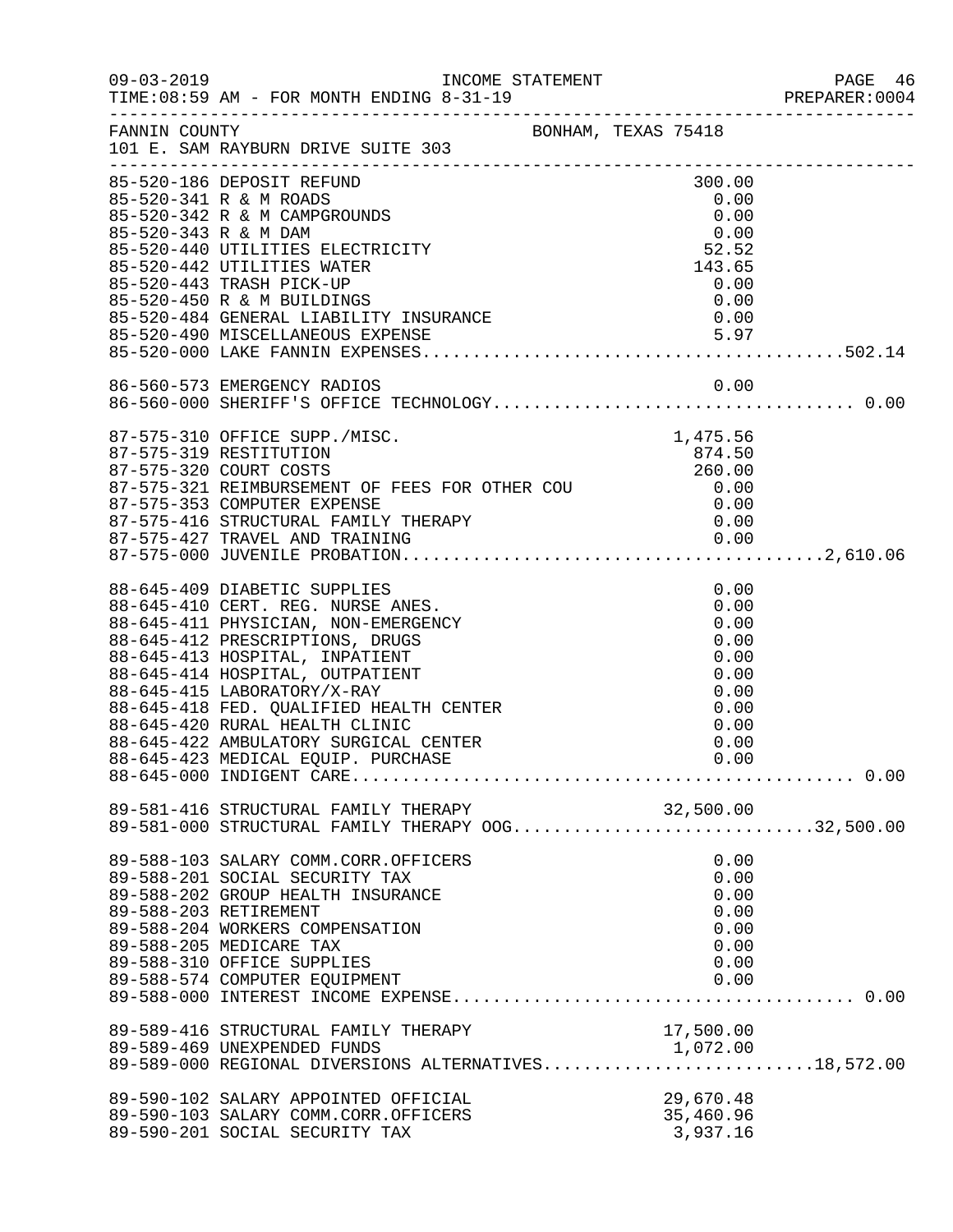| $09 - 03 - 2019$     | INCOME STATEMENT<br>TIME: 08:59 AM - FOR MONTH ENDING 8-31-19                                                                                                                                                                                                                                                                                                      |                                                                                                              | PAGE 47<br>PREPARER: 0004 |
|----------------------|--------------------------------------------------------------------------------------------------------------------------------------------------------------------------------------------------------------------------------------------------------------------------------------------------------------------------------------------------------------------|--------------------------------------------------------------------------------------------------------------|---------------------------|
| FANNIN COUNTY        | 101 E. SAM RAYBURN DRIVE SUITE 303                                                                                                                                                                                                                                                                                                                                 | BONHAM, TEXAS 75418                                                                                          |                           |
|                      | 4,471.82<br>89-590-202 GROUP HEALTH INSURANCE<br>89-590-203 RETIREMENT<br>89-590-204 WORKERS COMPENSATION<br>89-590-205 MEDICARE TAX<br>89-590-310 OPERATING/TRAVEL EXPENSES<br>89-590-310 OPERATING/TRAVEL EXPENSES<br>89-590-310 OPERATING                                                                                                                       |                                                                                                              |                           |
|                      | 89-590-469 UNEXPENDED FUNDS<br>89-590-000 BASIC PROBATION SUPERVISION108,491.15                                                                                                                                                                                                                                                                                    |                                                                                                              |                           |
|                      | 89-591-102 SALARY APPOINTED OFFICIAL<br>89-591-103 SALARY COMM.CORR.OFFICERS<br>89-591-201 SOCIAL SECURITY TAX<br>89-591-202 GROUP HEALTH INSURANCE<br>89-591-203 RETIREMENT                                                                                                                                                                                       | AL<br>23,693.28<br>28,317.36<br>3,144.80<br>11,559.24<br>5,947.89<br>223.10<br>735.64                        |                           |
|                      | 89-591-204 WORKERS COMPENSATION<br>89-591-205 MEDICARE TAX                                                                                                                                                                                                                                                                                                         |                                                                                                              |                           |
| 89-592-408 DETENTION | 99-592-102 SALARY APPOINTED OFFICIAL<br>89-592-103 SALARY COMM.CORR.OFFICERS<br>89-592-201 SOCIAL SECURITY TAX<br>89-592-202 GROUP HEALTH INSURANCE<br>89-592-203 RETIREMENT<br>89-592-203 RETIREMENT<br>89-592-204 WORKERS COMPENSATION<br><br>89-592-469 UNEXPENDED FUNDS<br>89-592-000 PRE/POST ADJUDICATION FACILITIES7,510.21                                 | 0.00                                                                                                         |                           |
|                      | 89-593-102 SALARY APPOINTED OFFICIAL<br>89-593-103 SALARY COMM.CORR.OFFICERS<br>89-593-201 SOCIAL SECURITY TAX<br>89-593-202 GROUP HEALTH INSURANCE<br>89-593-203 RETIREMENT<br>89-593-204 WORKERS COMPENSATION<br>89-593-205 MEDICARE TAX<br>89-593-415 RESIDENTIAL PLACEMENT<br>89-593-469 UNEXPENDED FUNDS                                                      | 2, 941.68<br>3, 516.00<br>390.90<br>1, 435.50<br>738.79<br>27.70<br>91.36<br>0.00<br>0.00                    |                           |
|                      | 89-594-102 SALARY APPOINTED OFFICIAL<br>89-594-103 SALARY COMM.CORR.OFFICERS<br>89-594-201 SOCIAL SECURITY TAX<br>89-594-202 GROUP HEALTH INSURANCE<br>89-594-203 RETIREMENT<br>89-594-204 WORKERS COMPENSATION<br>89-594-205 MEDICARE TAX<br>89-594-413 PSYCHOLOGICAL<br>89-594-414 COUNSELING<br>89-594-415 RESIDENTIAL PLACEMENT<br>89-594-469 UNEXPENDED FUNDS | 1,545.12<br>1,846.80<br>205.32<br>754.38<br>388.03<br>14.55<br>48.08<br>2,075.00<br>5,015.00<br>0.00<br>0.00 |                           |
|                      | 89-994-415 RESIDENTIAL PLACEMENT<br>89-994-488 LAW ENFORCEMENT INSURANCE<br>89-994-000 LOCAL FUNDS CARRIED FORWARD33,224.30                                                                                                                                                                                                                                        | 32,501.30<br>723.00                                                                                          |                           |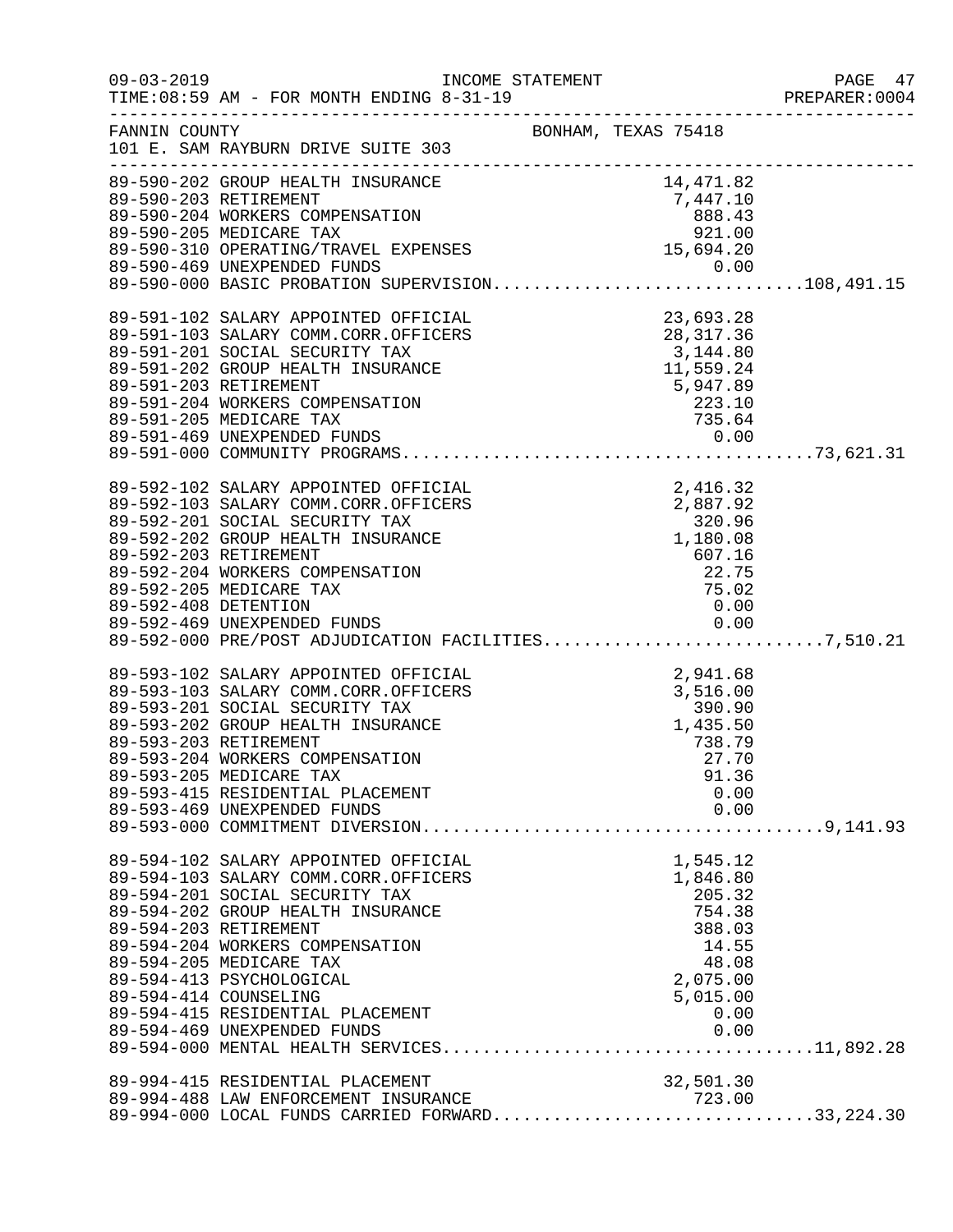|               | 09-03-2019 INCOME STATEMENT<br>TIME: 08:59 AM - FOR MONTH ENDING 8-31-19                                                                                                                                                                                                                                                                                                                                                                                                                                                                                                                    |                                                                                                                                                                | PAGE 48<br>PREPARER:0004 |
|---------------|---------------------------------------------------------------------------------------------------------------------------------------------------------------------------------------------------------------------------------------------------------------------------------------------------------------------------------------------------------------------------------------------------------------------------------------------------------------------------------------------------------------------------------------------------------------------------------------------|----------------------------------------------------------------------------------------------------------------------------------------------------------------|--------------------------|
| FANNIN COUNTY | 101 E. SAM RAYBURN DRIVE SUITE 303                                                                                                                                                                                                                                                                                                                                                                                                                                                                                                                                                          | BONHAM, TEXAS 75418                                                                                                                                            |                          |
|               | ---------<br>89-995-102 SALARY APPOINTED OFFICIAL<br>89-995-103 SALARY COMM.CORR.OFFICERS<br>89-995-105 OFFICE MANAGER<br>89-995-201 SOCIAL SECURITY TAX<br>89-995-202 GROUP HEALTH INSURANCE<br>89-995-203 RETIREMENT<br>89-995-204 WORKERS COMPENSATION<br>89-995-205 MEDICARE TAX<br>89-995-401 AUDIT EXPENSE<br>89-995-405 DETENTION OPERATING COST FY19<br>89-995-406 DETENTION OPERATING COST FY18<br>89-995-407 DETENTION OPERATING COST FY17<br>89-995-414 COUNSELING<br>89-995-415 RESIDENTIAL PLACEMENT<br>89-995-416 STRUCTURAL FAMILY THERAPY<br>89-995-427 TRAVEL AND TRAINING | 4,414.80<br>5,276.40<br>$0.00$<br>586.36<br>2,155.56<br>$1,108.99$<br>$41.57$<br>$137.04$<br>2,600.00<br>$0.00$<br>$0.00$<br>$0.00$<br>$0.0$<br>$0.0$<br>$0.7$ |                          |
|               | 92-700-310 OFFICE SUPPLIES<br>92-700-430 BIDS AND NOTICES<br>92-700-484 APPRAISALS<br>92-700-490 LITERACY COUNCIL DONATION<br>93-909-414 GRANT ADMINISTRATION<br>93-909-415 CONSTRUCTION EXPENSE<br>93-909-416 ENGINEERING                                                                                                                                                                                                                                                                                                                                                                  | 0.00<br>0.00<br>0.00<br>0.00<br>0.00<br>0.00<br>0.00                                                                                                           |                          |
|               |                                                                                                                                                                                                                                                                                                                                                                                                                                                                                                                                                                                             |                                                                                                                                                                |                          |
|               |                                                                                                                                                                                                                                                                                                                                                                                                                                                                                                                                                                                             |                                                                                                                                                                |                          |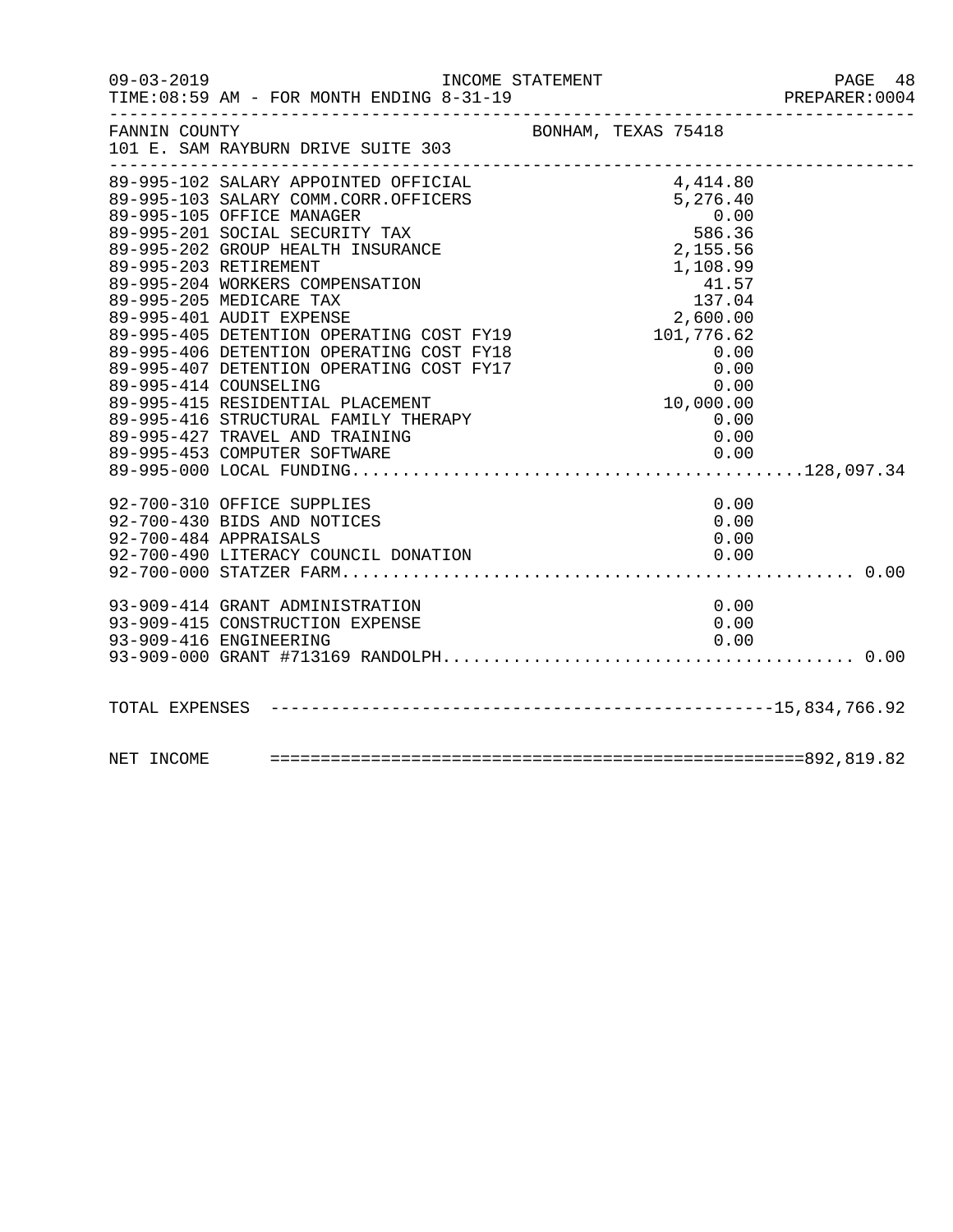| $09 - 03 - 2019$    | BALANCE SHEET<br>TIME: 08:59 AM - FOR MONTH ENDING 8-31-19                                                                                                                                                                                                            |                                                                                                           | PAGE 1<br>PREPARER:0004 |
|---------------------|-----------------------------------------------------------------------------------------------------------------------------------------------------------------------------------------------------------------------------------------------------------------------|-----------------------------------------------------------------------------------------------------------|-------------------------|
| FANNIN COUNTY       | 101 E. SAM RAYBURN DRIVE SUITE 303                                                                                                                                                                                                                                    | BONHAM, TEXAS 75418                                                                                       |                         |
|                     | ***** ASSETS *****                                                                                                                                                                                                                                                    |                                                                                                           |                         |
| 10-100-100 PAYROLL  |                                                                                                                                                                                                                                                                       | 201.67                                                                                                    |                         |
|                     | 10-103-100 GENERAL-COMBINED FUNDS CHECKING 828,190.02<br>10-103-110 BUSINESS MONEY FUND ACCOUNT 1,019,159.55                                                                                                                                                          |                                                                                                           |                         |
|                     |                                                                                                                                                                                                                                                                       |                                                                                                           |                         |
|                     | 10-105-003 COUNTY CLERK CHANGE FUND<br>10-105-075 CO.ATTORNEY CHANGE FUND<br>10-105-115 JURY CASH ON HAND<br>10-105-450 DISTRICT CLK.CHANGE FUND<br>10-105-455 JP#1 CASH ON HAND<br>10-105-457 JP#3 CASH ON HAND                                                      | 100.00<br>0.00<br>1,000.00<br>50.00<br>100.00<br>100.00                                                   |                         |
|                     | 10-120-305 FINES RECEIVABLE<br>10-120-306 ALLOWANCE FOR UNCOLLECTIBLES<br>10-120-307 ALOWANCE FOR UNCOLLECTIBLES HOSPITA<br>10-120-311 TAXES RECEIVABLE<br>10-120-312 DUE FROM OTHER GOVERNMENTS<br>10-120-313 DUE FROM OTHER FUNDS<br>10-120-314 ACCOUNTS RECEIVABLE | 6, 459, 373. 14<br>1,861,839.03-<br>$100,000.00 -$<br>650,315.52<br>161,132.87<br>65,602.51<br>108,835.30 |                         |
|                     | 10-133-089 DUE FROM T.J.P.C.                                                                                                                                                                                                                                          | 0.00                                                                                                      |                         |
| 10-513-162 BUILDING |                                                                                                                                                                                                                                                                       | 0.00                                                                                                      |                         |
|                     | 10-999-100 A/P CLEARING ACCOUNT                                                                                                                                                                                                                                       | 0.00                                                                                                      |                         |
| 11-100-100 PAYROLL  |                                                                                                                                                                                                                                                                       | 0.00                                                                                                      |                         |
|                     | 11-102-100 A/P CLEARING                                                                                                                                                                                                                                               | 0.00                                                                                                      |                         |
|                     | 11-103-100 C.H. SECURITY-COMBINED FUNDS CKING 109,587.93                                                                                                                                                                                                              |                                                                                                           |                         |
|                     | 11-120-313 DUE FROM OTHER FUNDS                                                                                                                                                                                                                                       | 1,107.67                                                                                                  |                         |
|                     | 12-102-100 A/P CLEARING                                                                                                                                                                                                                                               | 0.00                                                                                                      |                         |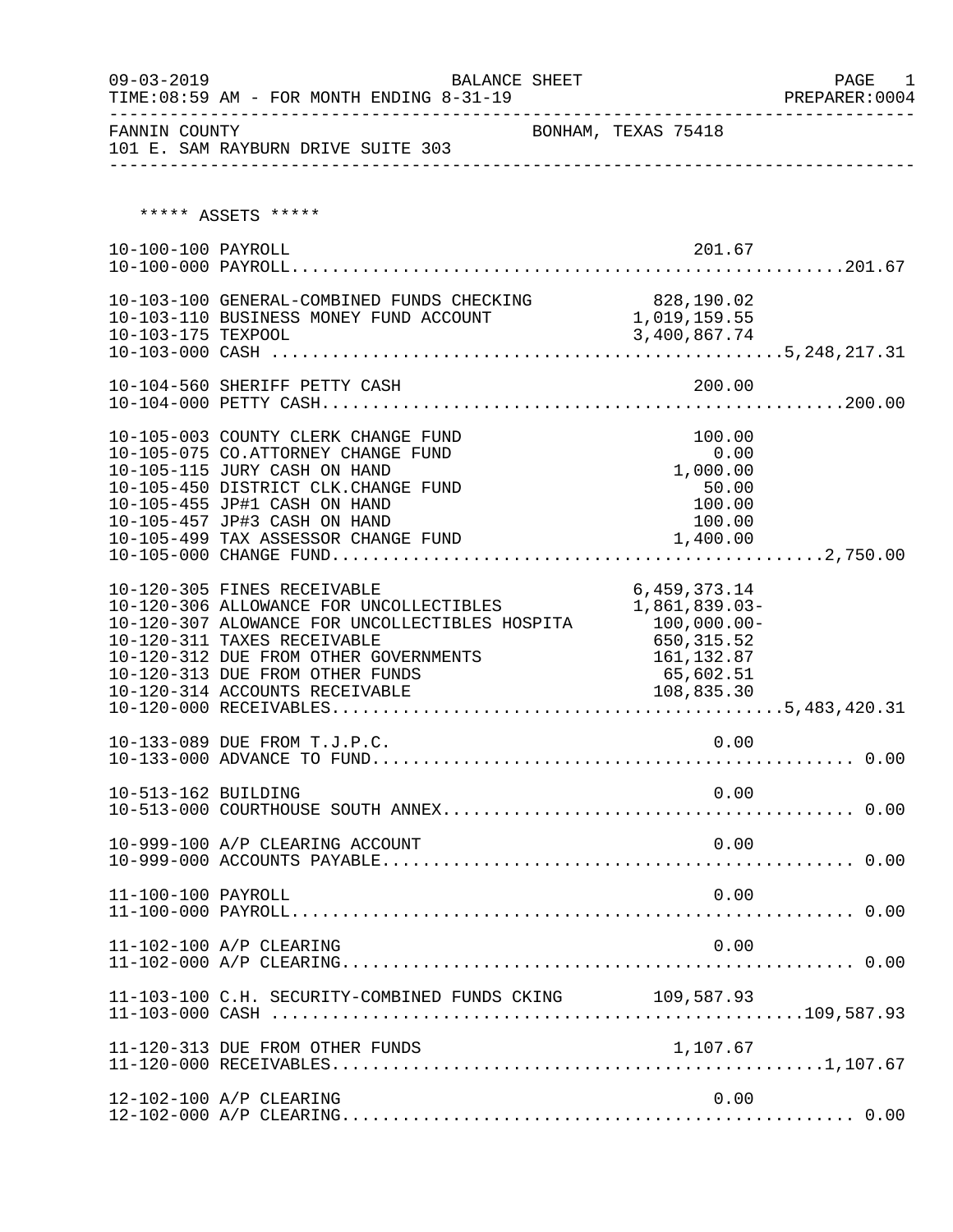| $09 - 03 - 2019$   | BALANCE SHEET<br>TIME: 08:59 AM - FOR MONTH ENDING 8-31-19 |          | PAGE 2 |
|--------------------|------------------------------------------------------------|----------|--------|
| FANNIN COUNTY      | BONHAM, TEXAS 75418<br>101 E. SAM RAYBURN DRIVE SUITE 303  |          |        |
|                    | 12-103-100 CO.CLK.VITAL STAT.-COMB.FUNDS CKING 2,829.49    |          |        |
|                    | 12-120-313 DUE FROM OTHER FUNDS                            | 81.00    |        |
|                    | 13-102-100 A/P CLEARING                                    | 0.00     |        |
|                    | 13-103-113 SURETY BAIL BOND FEE                            | 4,560.00 |        |
|                    | 14-102-100 A/P CLEARING                                    | 0.00     |        |
|                    | 14-103-100 JUST.CT.BLDG.SEC.-COMB.FUNDS CKING 17,495.28    |          |        |
|                    |                                                            |          |        |
|                    | 16-102-100 A/P CLEARING                                    | 0.00     |        |
|                    | 16-103-100 CO.JUDGE EXCESS SUPP.-COMB.FUND CK 17,624.67    |          |        |
|                    | 17-102-100 A/P CLEARING                                    | 0.00     |        |
|                    | 17-103-100 PROB.JUDGES ED.-COMB. FUNDS CKING 4,992.50      |          |        |
|                    | 17-120-313 DUE FROM OTHER FUNDS                            | 45.00    |        |
| 18-100-100 PAYROLL |                                                            | 0.00     |        |
|                    | 18-102-100 A/P CLEARING                                    | 0.00     |        |
|                    | 18-103-100 CO.CLK.REC.MNGMT.-COMB.FUNDS CKING 60,017.98    |          |        |
|                    | 18-120-313 DUE FROM OTHER FUNDS                            | 5,997.70 |        |
| 19-100-100 PAYROLL |                                                            | 0.00     |        |
|                    | 19-102-100 A/P CLEARING                                    | 0.00     |        |
|                    | 19-103-100 DIST.CLK.REC.MNGMT-COMB.FUNDS CKING 13,274.46   |          |        |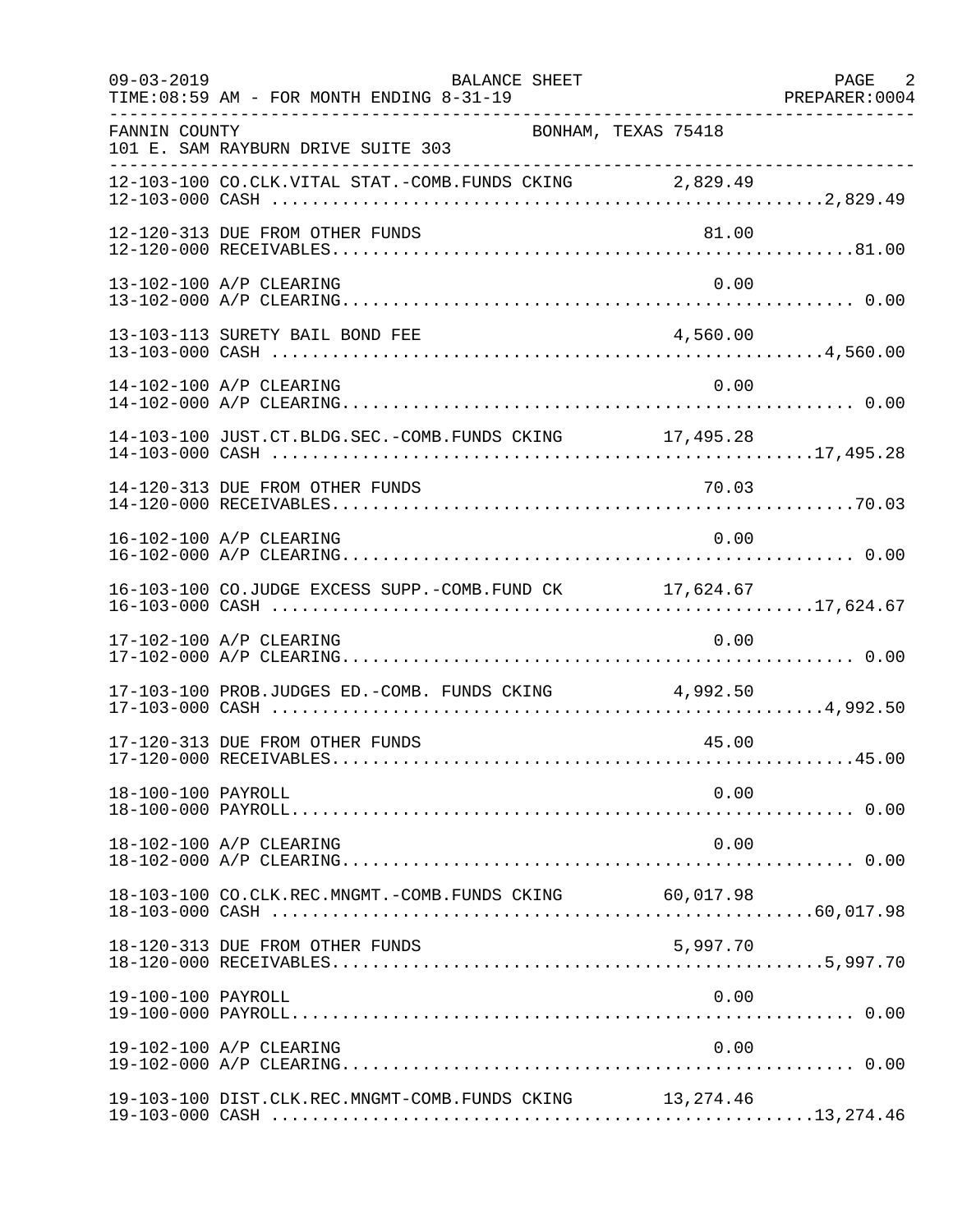| $09 - 03 - 2019$                       | BALANCE SHEET<br>TIME: 08:59 AM - FOR MONTH ENDING 8-31-19<br>. _ _ _ _ _ _ _ _ _ _ _ _ _ _ _ _ _                                     |                                                 | PAGE 3<br>PREPARER: 0004 |
|----------------------------------------|---------------------------------------------------------------------------------------------------------------------------------------|-------------------------------------------------|--------------------------|
| FANNIN COUNTY                          | BONHAM, TEXAS 75418<br>101 E. SAM RAYBURN DRIVE SUITE 303                                                                             |                                                 |                          |
|                                        | 19-120-313 DUE FROM OTHER FUNDS                                                                                                       |                                                 |                          |
| 20-100-100 PAYROLL                     |                                                                                                                                       | 0.00                                            |                          |
|                                        | 20-102-100 A/P CLEARING                                                                                                               | 0.00                                            |                          |
|                                        | 20-103-100 CO.OFF.REC.MNGMT-COMB. FUNDS CKING 49,769.28                                                                               |                                                 |                          |
|                                        |                                                                                                                                       |                                                 |                          |
| 21-100-100 PAYROLL                     |                                                                                                                                       | 0.00                                            |                          |
|                                        | 21-102-100 A/P CLEARING                                                                                                               | 0.00                                            |                          |
| 21-103-175 TEXPOOL                     | 21-103-100 R&B#1-COMBINED FUNDS CHECKING                                                                                              | 94, 371. 73<br>18, 158. 14                      |                          |
|                                        | 21-120-311 TAXES RECEIVABLE<br>21-120-312 DUE FROM OTHER GOVERNMENTS<br>21-120-313 DUE FROM OTHER FUNDS<br>21-120-315 INVENTORY ASSET | 36,182.06<br>19,994.07<br>3,510.97<br>12,217.15 |                          |
| 21-621-500 LAND<br>21-621-535 BUILDING | 21-621-599 CAPITAL OUTLAY                                                                                                             | 0.00<br>0.00                                    | 0.00<br>0.00             |
| 22-100-100 PAYROLL                     |                                                                                                                                       | 0.00                                            |                          |
|                                        | 22-102-100 A/P CLEARING                                                                                                               | 0.00                                            |                          |
| 22-103-175 TEXPOOL                     | 22-103-100 R&B#2- COMBINED FUNDS CHECKING                                                                                             | 285,692.00<br>259,706.50                        |                          |
|                                        | 22-120-311 TAXES RECEIVABLE<br>22-120-312 DUE FROM OTHER GOVERNMENT<br>22-120-313 DUE FROM OTHER FUNDS<br>22-120-315 INVENTORY ASSET  | 41,096.44<br>22,822.14<br>4,089.81<br>54,009.30 |                          |
| 22-622-500 LAND<br>22-622-535 BUILDING | 22-622-575 LAND/BUILDING<br>22-622-599 CAPITAL OUTLAY                                                                                 | 0.00<br>0.00<br>0.00                            | 0.00<br>0.00             |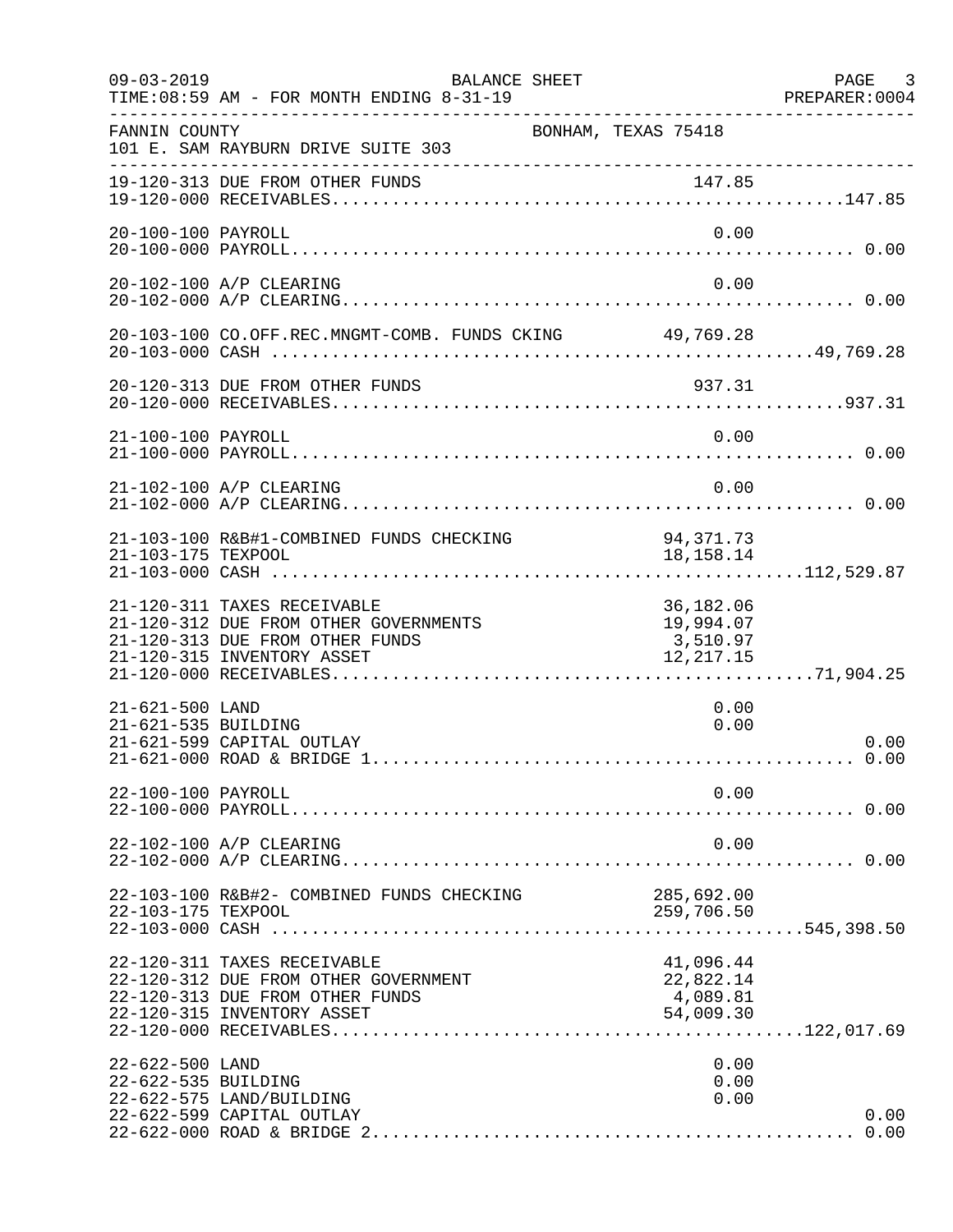| $09 - 03 - 2019$                       | BALANCE SHEET<br>TIME: 08:59 AM - FOR MONTH ENDING 8-31-19                                              |                                                 | PAGE 4<br>PREPARER: 0004 |
|----------------------------------------|---------------------------------------------------------------------------------------------------------|-------------------------------------------------|--------------------------|
| FANNIN COUNTY                          | 101 E. SAM RAYBURN DRIVE SUITE 303                                                                      | BONHAM, TEXAS 75418                             |                          |
| 23-100-100 PAYROLL                     |                                                                                                         |                                                 | 0.00                     |
|                                        | 23-102-100 A/P CLEARING                                                                                 |                                                 | 0.00                     |
|                                        |                                                                                                         |                                                 |                          |
| 23-120-315 INVENTORY                   | 23-120-311 TAXES RECEIVABLE<br>23-120-312 DUE FROM OTHER GOVERNMENTS<br>23-120-313 DUE FROM OTHER FUNDS | 61,651.58<br>34,935.67<br>6,134.72<br>56,099.46 |                          |
| 23-623-500 LAND<br>23-623-535 BUILDING | 23-623-599 CAPITAL OUTLAY                                                                               |                                                 | 0.00<br>0.00<br>0.00     |
| 24-100-100 PAYROLL                     |                                                                                                         | 0.00                                            |                          |
|                                        | 24-102-100 A/P CLEARING                                                                                 |                                                 | 0.00                     |
| 24-103-175 TEXPOOL                     | 24-103-100 R&B#4- COMBINED FUNDS CHECKING                                                               | 136,522.11<br>208,470.95                        |                          |
| 24-120-315 INVENTORY                   | 24-120-311 TAXES RECEIVABLE<br>24-120-312 DUE FROM OTHER GOVERNMENTS<br>24-120-313 DUE FROM OTHER FUNDS | 34,523.03<br>19,886.14<br>3,492.04<br>28,736.87 |                          |
| 24-624-500 LAND<br>24-624-535 BUILDING | 24-624-599 CAPITAL OUTLAY                                                                               |                                                 | 0.00<br>0.00<br>0.00     |
|                                        | 25-103-100 BEES-COMBINED FUNDS CHECKING                                                                 | 2,177.67                                        |                          |
|                                        | 26-102-100 A/P CLEARING                                                                                 |                                                 | 0.00                     |
|                                        | 26-103-100 J.P.#1 JUST.CT.TECH-COMB.FUND CKING 47,730.69                                                |                                                 |                          |
|                                        | 26-120-313 DUE FROM OTHER FUNDS                                                                         | 148.85                                          |                          |
|                                        | 27-102-100 A/P CLEARING                                                                                 |                                                 | 0.00                     |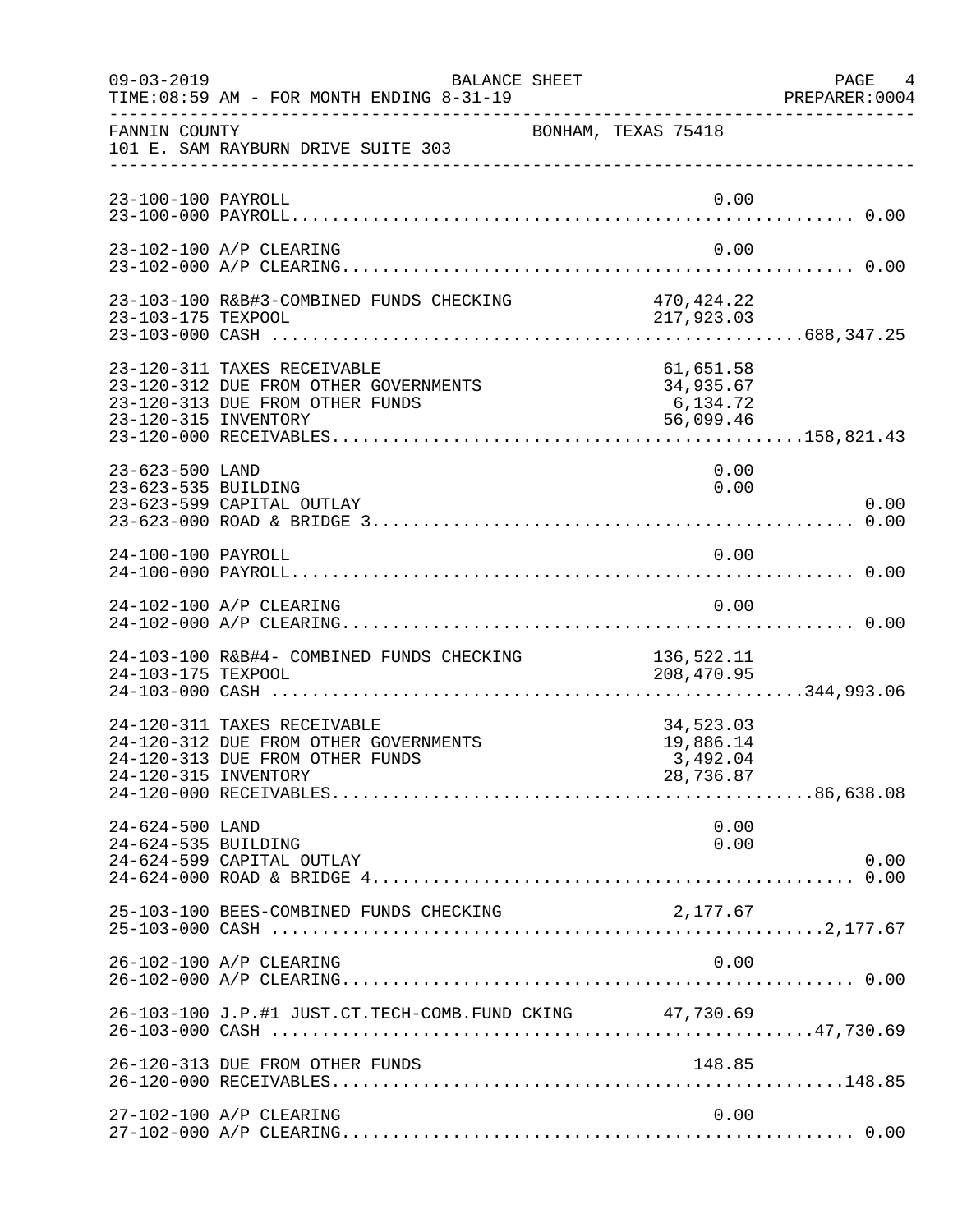| $09 - 03 - 2019$   | <b>BALANCE SHEET</b><br>TIME: 08:59 AM - FOR MONTH ENDING 8-31-19                                      |                       | PAGE 5<br>PREPARER: 0004 |
|--------------------|--------------------------------------------------------------------------------------------------------|-----------------------|--------------------------|
| FANNIN COUNTY      | BONHAM, TEXAS 75418<br>101 E. SAM RAYBURN DRIVE SUITE 303                                              |                       |                          |
|                    | 27-103-100 J.P.#2 JUST.CT.TECH-COMB.FUND CKING 9,269.48                                                |                       |                          |
|                    | 27-120-313 DUE FROM OTHER FUNDS                                                                        | 16.00                 |                          |
|                    | 28-102-100 A/P CLEARING                                                                                | 0.00                  |                          |
|                    | 28-103-100 J.P.#3 JUST.CT.TECH-COMB.FUND CKING 5,835.87                                                |                       |                          |
|                    | 28-120-313 DUE FROM OTHER FUNDS                                                                        | 115.18                |                          |
|                    | 30-103-100 SHERIFF WORK RELEASE-COMB FUND CKIN 983.14                                                  |                       |                          |
| 31-103-175 TEXPOOL | 31-103-100 COURTHOUSE RESTORATION-COMB.FUND                                                            | 39, 325. 22-<br>0.00  |                          |
|                    | 31-120-310 GRANT RECEIVED FROM THC                                                                     | 111, 327.70           |                          |
|                    | 33-102-100 A/P CLEARING                                                                                | 0.00                  |                          |
|                    | 33-103-100 BAIL BONDSMAN APP.-COMB FUND CKING 8,596.74<br>33-103-000 BAIL BONDSMAN AP.FEE CASH8,596.74 |                       |                          |
| 34-100-100 PAYROLL |                                                                                                        | 0.00                  |                          |
|                    | 34-103-100 DISTRICT CT.REC.ARCHIVE COMB.FUND C 31,295.14                                               |                       |                          |
|                    | 34-120-313 DUE FROM OTHER FUNDS                                                                        | 252.97                |                          |
|                    | 35-103-100 LAW LIBRARY-COMBINED FUND CHECKING 170,776.02                                               |                       |                          |
|                    | 35-120-313 DUE FROM OTHER FUNDS                                                                        | 1,190.77              |                          |
| 36-100-100 PAYROLL |                                                                                                        | 0.00                  |                          |
|                    | 36-102-100 A/P CLEARING                                                                                | 0.00                  |                          |
|                    | 36-103-136 D. A. FEE CASH ACCT.<br>36-103-236 D.A. FEE SEIZURE FUND                                    | 12,366.85<br>4,623.18 |                          |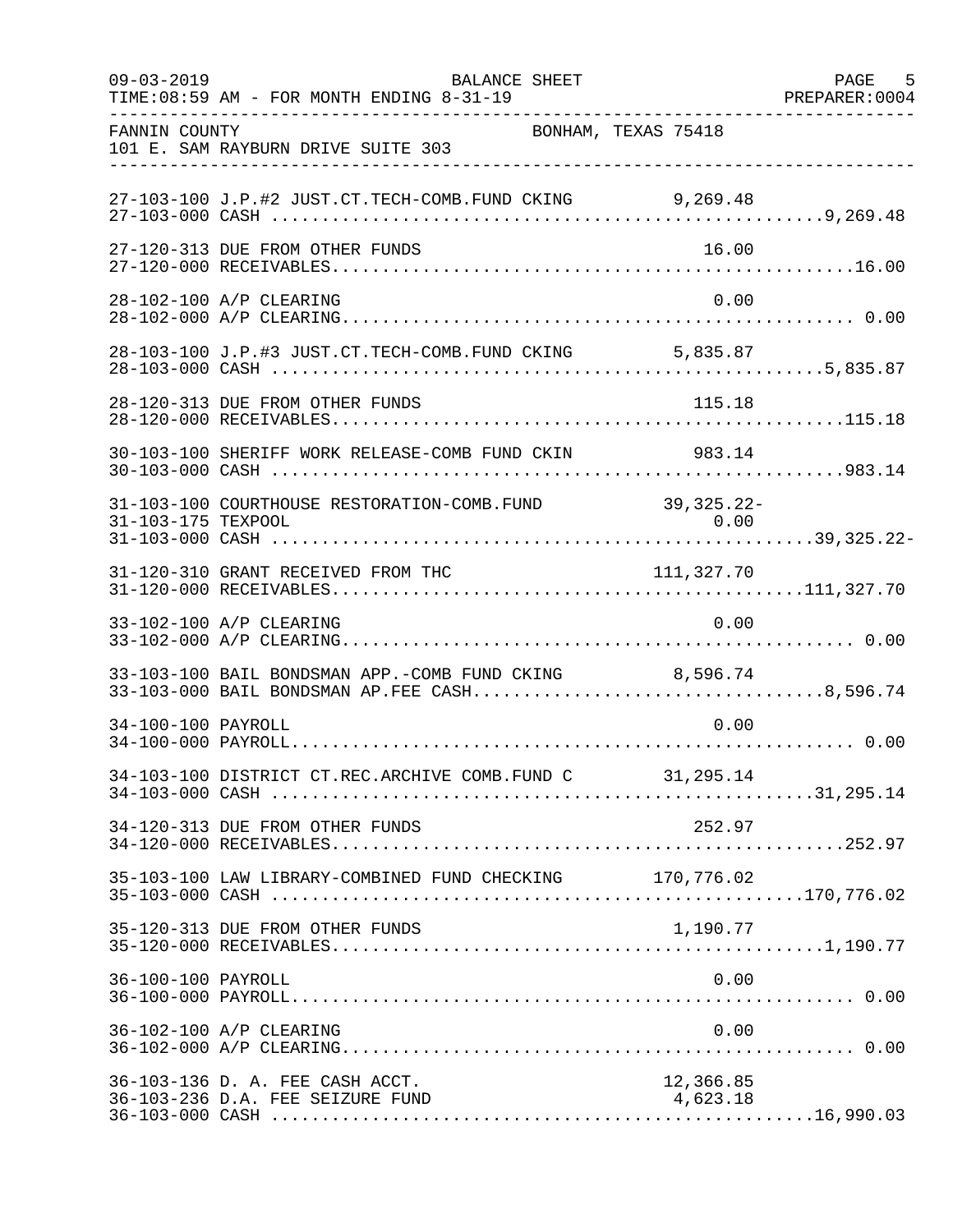| $09 - 03 - 2019$   | <b>BALANCE SHEET</b><br>- FOR MONTH ENDING 8-31-19<br>PREPARER:0004 PREPARER:0004<br>TIME: 08:59 AM - FOR MONTH ENDING 8-31-19 |           | PAGE 6 |
|--------------------|--------------------------------------------------------------------------------------------------------------------------------|-----------|--------|
| FANNIN COUNTY      | BONHAM, TEXAS 75418<br>101 E. SAM RAYBURN DRIVE SUITE 303                                                                      |           |        |
|                    |                                                                                                                                |           |        |
|                    | 37-103-137 CASH-CONTRABAND SEIZURE                                                                                             |           |        |
|                    | 38-102-100 A/P CLEARING                                                                                                        | 0.00      |        |
|                    | 38-103-100 IHC CO-OP GIN-COMBINED FUND CKING 520.47                                                                            |           |        |
|                    | 39-102-100 A/P CLEARING                                                                                                        | 0.00      |        |
|                    | 39-103-100 IHC B.R. COOPER-COMB. FUND CHECKING 14,364.24<br>39-103-175 B.R. COOPER-TEXPOOL                                     | 6, 344.94 |        |
|                    | 40-103-100 NAACHO-COMBINED FUND CKING                                                                                          | 419.72    |        |
|                    | 41-102-100 A/P CLEARING                                                                                                        | 0.00      |        |
|                    | 41-103-100 CITIZEN CORPS(CERT)-COMB.FUND CKING 0.00                                                                            |           |        |
|                    | 41-120-312 DUE FROM OTHER GOVERNMENTS                                                                                          | 0.00      |        |
|                    | 42-103-100 HAZARD MITIGATION-COMB. FUND CKING. 428.64-                                                                         |           |        |
|                    | 44-102-100 A/P CLEARING                                                                                                        | 0.00      |        |
|                    | 44-103-100 HOMELAND SECURITY-COMB.FUND CHKING 0.00                                                                             |           |        |
|                    | 44-120-312 DUE FROM OTHER GOVERNMENT                                                                                           | 0.00      |        |
| 45-100-100 PAYROLL |                                                                                                                                | 0.00      |        |
|                    | 45-103-100 CHAPTER 19-COMBINED FUNDS CHECKING                                                                                  | $538.56-$ |        |
|                    | 45-120-312 DUE FROM OTHER GOVERNMENT                                                                                           | 0.00      |        |
|                    | 46-103-100 SAFE ROOM REIMB. PROG. - COMB. FUNDS 7,765.67                                                                       |           |        |
|                    | 46-120-312 DUE FROM OTHER GOVERNMENTS                                                                                          | 0.00      |        |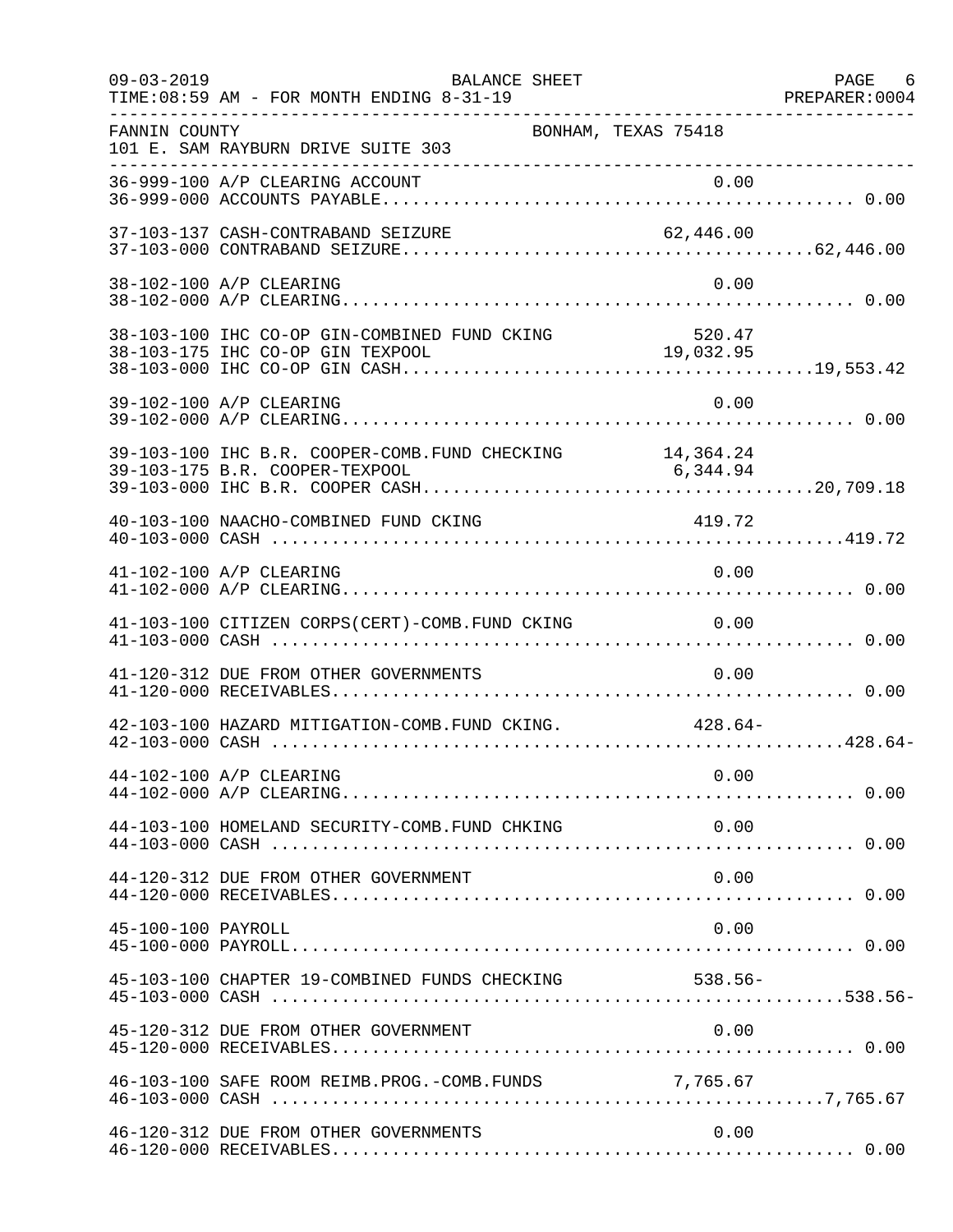| $09 - 03 - 2019$   | <b>BALANCE SHEET</b><br>TIME: 08:59 AM - FOR MONTH ENDING 8-31-19                          |                     | PAGE 7<br>PREPARER: 0004 |
|--------------------|--------------------------------------------------------------------------------------------|---------------------|--------------------------|
| FANNIN COUNTY      | 101 E. SAM RAYBURN DRIVE SUITE 303                                                         | BONHAM, TEXAS 75418 |                          |
|                    | 48-103-100 ELECTION EQUIP.FUND-COMBINED FUNDS 38,584.59                                    |                     |                          |
| 49-100-100 PAYROLL |                                                                                            | 0.00                |                          |
|                    | 49-103-100 INVESTIGATOR/LEOSE-COMB.FUNDS                                                   | 681.66              |                          |
|                    | 50-103-100 ELECTION SUPPORT FUND-COMB. FUNDS                                               | 0.00                |                          |
|                    | 51-103-100 CO.CLK.CO.& DIST.CT.TECHNOLOGY-COMB 7,229.45                                    |                     |                          |
|                    | 51-120-313 DUE FROM OTHER FUNDS                                                            | 59.92               |                          |
|                    | 52-103-100 CO.CLK.COURT RECORDS PRESERVATION-C 13,382.88                                   |                     |                          |
|                    | 52-120-313 DUE FROM OTHER FUNDS                                                            | 120.00              |                          |
|                    | 53-103-100 CO.CLK.REC.ARCHIVE -COMB.FUNDS CKIN 246,093.48                                  |                     |                          |
|                    | 53-120-313 DUE FROM OTHER FUNDS                                                            | 6, 200.00           |                          |
|                    | 55-102-100 A/P CLEARING                                                                    | 0.00                |                          |
|                    | 55-103-155 F.C. LAW ENFORCEMENT EDUCATION                                                  | 0.06                |                          |
|                    | 55-999-100 A/P CLEARING ACCOUNT                                                            | 0.00                |                          |
| 56-100-100 PAYROLL |                                                                                            | 0.00                |                          |
|                    | 56-102-100 A/P CLEARING                                                                    | 0.00                |                          |
|                    | 56-103-156 CASH-F C SHERIFF FORFEITURE<br>56-103-159 CASH-FEDERAL FORFEITURE 2018 2,324.96 | 39,926.98           |                          |
|                    | 56-999-100 A/P CLEARING ACCOUNT                                                            | 0.00                |                          |
|                    | 57-103-100 SHERIFF K-9 UNIT-COMB.FUND CHECKING 49.11                                       |                     |                          |
|                    | 59-103-100 DRUG COURT-COMBINED FUNDS                                                       | 30,005.00           |                          |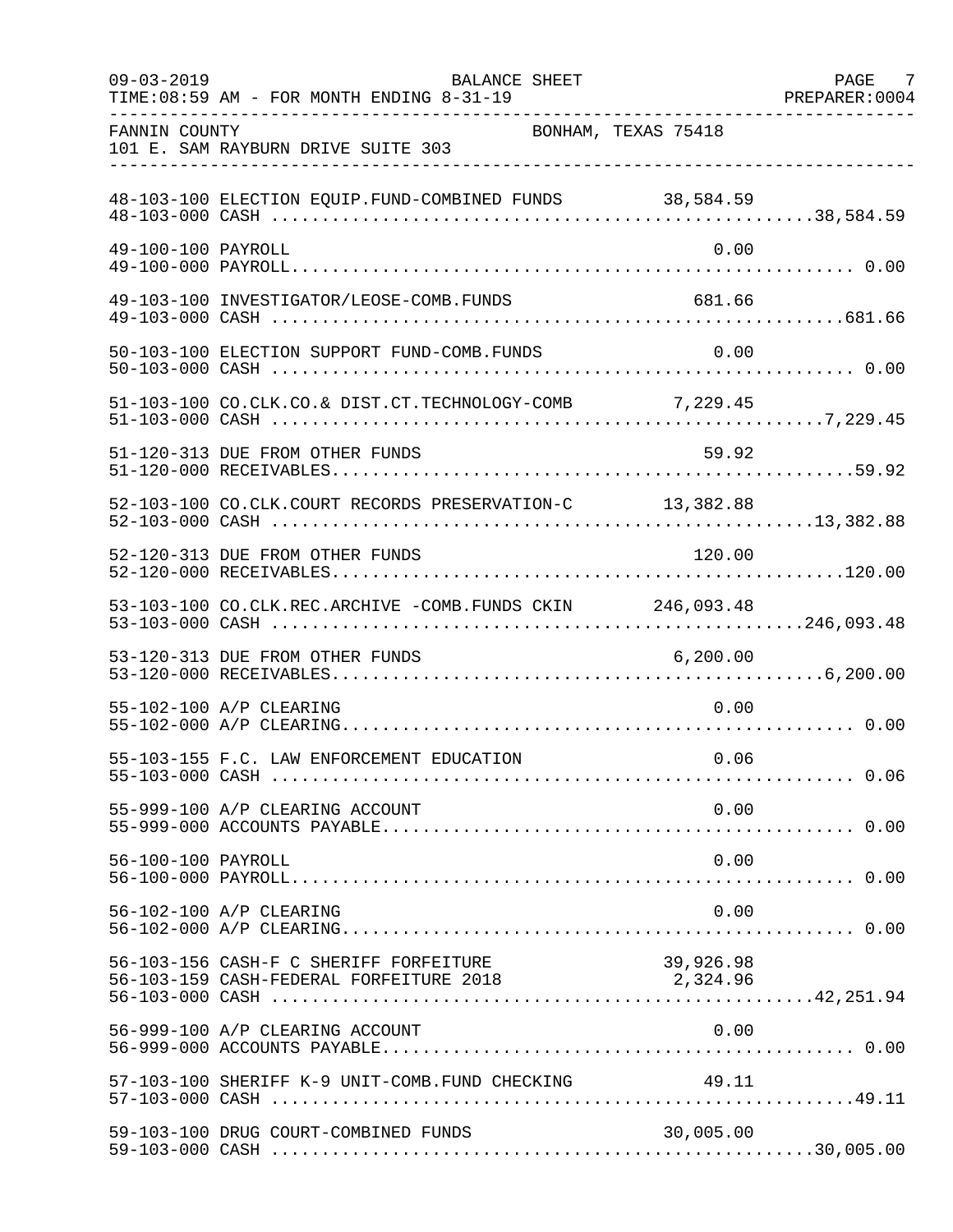| $09 - 03 - 2019$   | BALANCE SHEET<br>TIME: 08:59 AM - FOR MONTH ENDING 8-31-19                                                |                                     | PAGE 8<br>PREPARER:0004 |
|--------------------|-----------------------------------------------------------------------------------------------------------|-------------------------------------|-------------------------|
| FANNIN COUNTY      | 101 E. SAM RAYBURN DRIVE SUITE 303                                                                        | BONHAM, TEXAS 75418                 |                         |
|                    | 59-120-313 DUE FROM OTHER FUNDS                                                                           | 324.05                              |                         |
| 60-103-175 TEXPOOL | 60-103-100 SINKING-COMBINED FUND CHECKING<br>60-103-260 SINKING-CASH 1998<br>60-103-275 TEXPOOL-1998 JAIL | 151, 187.75<br>0.00<br>0.00<br>0.00 |                         |
|                    | 60-120-311 TAXES RECEIVABLE<br>60-120-312 DUE FROM OTHER GOVERNMENT<br>60-120-313 DUE FROM OTHER FUNDS    | 10,269.92<br>$33.34$<br>0.00        |                         |
|                    | 61-103-100 DIST.CLK.CO.& DIST.CT.TECH.-COMBINE 3,221.70                                                   |                                     |                         |
|                    | 61-120-313 DUE FROM OTHER FUNDS                                                                           | 39.93                               |                         |
|                    | 62-103-100 DIST.CLK.COURT RECORDS PRESERVATION 33,466.93                                                  |                                     |                         |
|                    | 62-120-313 DUE FROM OTHER FUNDS                                                                           | 222.25                              |                         |
|                    | 63-103-100 LEOSE CONST.#1-COMBINED FUNDS CHECK 1,688.40                                                   |                                     |                         |
|                    | 64-103-100 LEOSE CONST.#2-COMBINED FUNDS CHECK 355.18                                                     |                                     |                         |
|                    | 65-103-100 LEOSE CONST.#3-COMBINED FUNDS CHECK 2,691.63                                                   |                                     |                         |
| 66-103-175 TEXPOOL | 66-103-100 GO BONDS CONST.2017-COMBINED FUNDS 236,704.61-<br>66-103-166 ICS DEPOSIT                       | 5,337,993.76<br>0.00                |                         |
|                    | 67-103-100 ANNUAL PAYMENT-COMBINED FUND CKING                                                             | 523.04                              |                         |
| 68-103-175 TEXPOOL | 68-103-100 GO BONDS CONST.2018-COMB. FUNDS CHEC<br>68-103-168 BUSINESS MONEY FUND ACCOUNT                 | 6, 315, 445.82                      | 0.00                    |
|                    | 70-102-100 A/P CLEARING                                                                                   |                                     | 0.00                    |
| 70-103-175 TEXPOOL | 70-103-100 RIGHT OF WAY-COMBINED FUND CHECKING<br>70-103-170 RIGHT OF WAY CASH ACCT.                      | 16,081.66<br>0.00<br>84,079.66      |                         |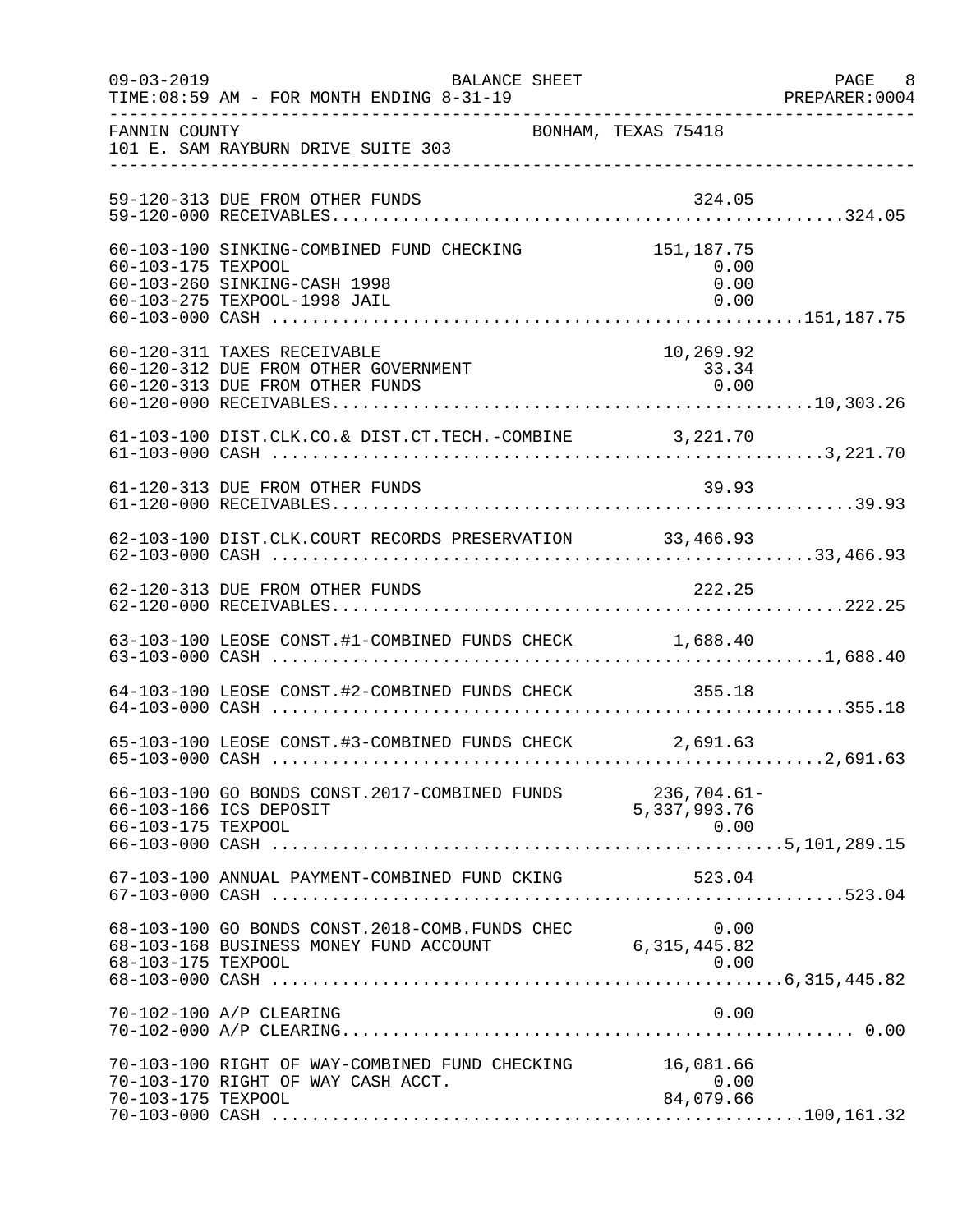| $09 - 03 - 2019$   | BALANCE SHEET<br>TIME: 08:59 AM - FOR MONTH ENDING 8-31-19                                    |                      | PAGE 9<br>PREPARER:0004 |
|--------------------|-----------------------------------------------------------------------------------------------|----------------------|-------------------------|
| FANNIN COUNTY      | 101 E. SAM RAYBURN DRIVE SUITE 303                                                            | BONHAM, TEXAS 75418  |                         |
|                    | 70-133-010 ADVANCE TO GENERAL<br>70-133-021 ADVANCE TO R&B #1<br>70-133-022 ADVANCE TO R&B #2 | 0.00<br>0.00<br>0.00 |                         |
|                    | 70-999-100 A/P CLEARING ACCOUNT                                                               | 0.00                 |                         |
| 71-100-100 PAYROLL |                                                                                               | 0.00                 |                         |
|                    | 71-103-100 INV. CRIMES AGAINST WOMEN-COMB. FUNDS 0.00                                         |                      |                         |
|                    | 71-120-312 DUE FROM OTHER GOVERNMENTS                                                         | 0.00                 |                         |
| 72-100-100 PAYROLL |                                                                                               | 0.00                 |                         |
|                    | 72-103-100 INV.CRIMES AGAINST CHILDREN-COMB.FU 0.00                                           |                      |                         |
|                    | 72-120-312 DUE FROM OTHER GOVERNMENTS                                                         | 0.00                 |                         |
|                    | 78-103-100 RAW WATER PIPELINE-COMB.FUNDS CKING 0.00                                           |                      |                         |
|                    | 79-103-100 RAW WATER PIPELINE-COMBINED FUNDS C                                                | 0.00                 |                         |
|                    | 80-103-180 CASH-VETERANS COURT PROGRAM                                                        | 600.00               |                         |
|                    |                                                                                               |                      |                         |
|                    | 82-103-100 LAKE PCT 3-COMBINED FUNDS CKING 440,378.74                                         |                      |                         |
|                    | 83-103-100 LAKE PCT 4-COMBINED FUNDS CKING 331, 113.05                                        |                      |                         |
| 84-100-100 PAYROLL |                                                                                               | 0.00                 |                         |
|                    | 84-103-100 BOIS D'ARC-COMBINED FUNDS CHECKING 567,563.04                                      |                      |                         |
|                    | 85-103-100 LAKE FANNIN-COMBINED FUNDS CHECKING 3,627.86                                       |                      |                         |
|                    | 86-103-100 TECHNOLOGY FUNDS CHECKING                                                          |                      |                         |
|                    | 87-103-187 CASH-JUVENILE PROBATION                                                            | 2,266.01             |                         |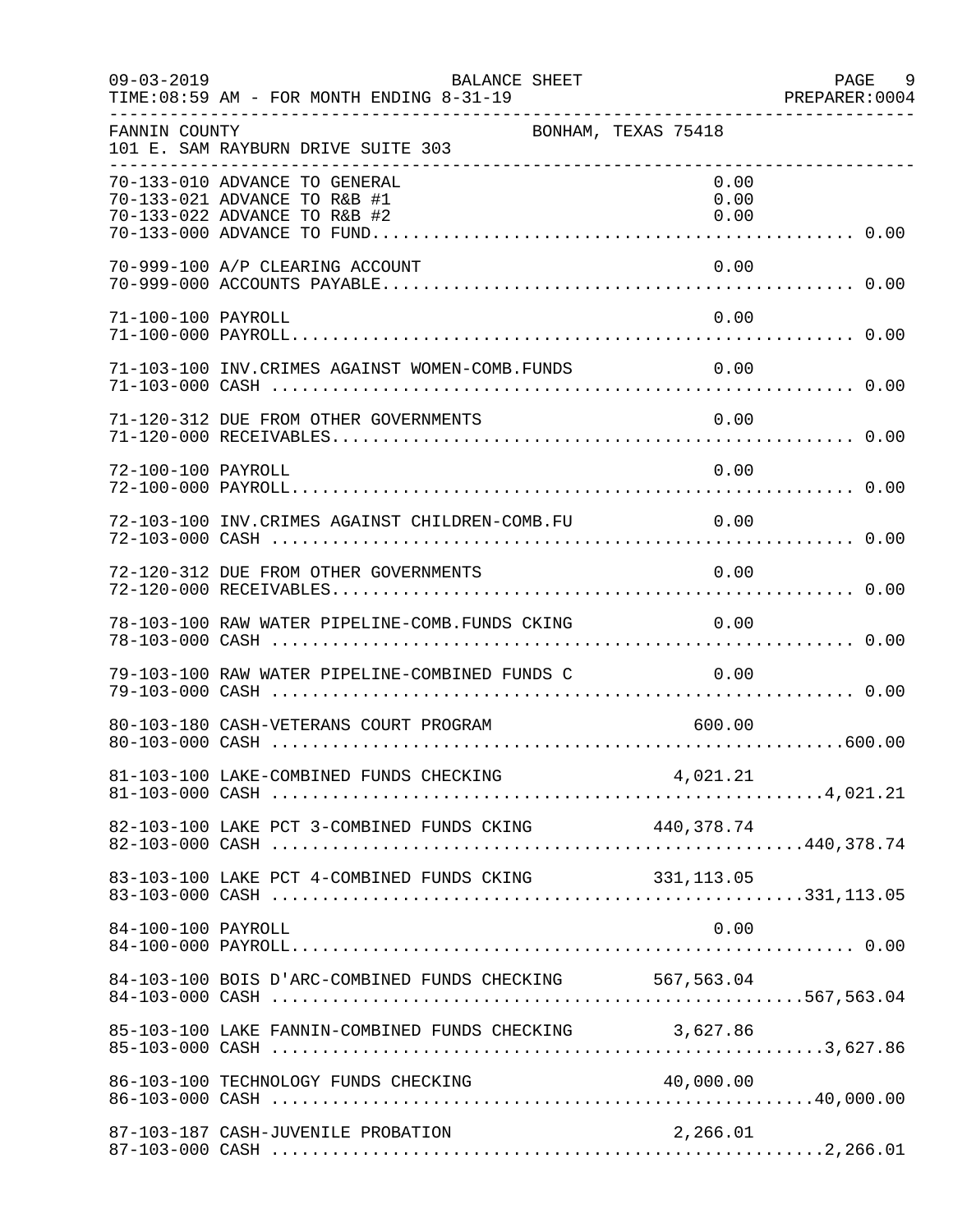| $09 - 03 - 2019$                                                                  | BALANCE SHEET<br>TIME: 08:59 AM - FOR MONTH ENDING 8-31-19                                                                                                                                                                                                                                                                                                                                                                                                                                                                                          |                                                                                                                                                                                                                                                                                                           | PAGE 10<br>PREPARER:0004 |
|-----------------------------------------------------------------------------------|-----------------------------------------------------------------------------------------------------------------------------------------------------------------------------------------------------------------------------------------------------------------------------------------------------------------------------------------------------------------------------------------------------------------------------------------------------------------------------------------------------------------------------------------------------|-----------------------------------------------------------------------------------------------------------------------------------------------------------------------------------------------------------------------------------------------------------------------------------------------------------|--------------------------|
| FANNIN COUNTY                                                                     | BONHAM, TEXAS 75418<br>101 E. SAM RAYBURN DRIVE SUITE 303                                                                                                                                                                                                                                                                                                                                                                                                                                                                                           |                                                                                                                                                                                                                                                                                                           |                          |
|                                                                                   |                                                                                                                                                                                                                                                                                                                                                                                                                                                                                                                                                     |                                                                                                                                                                                                                                                                                                           |                          |
| 89-100-100 PAYROLL                                                                |                                                                                                                                                                                                                                                                                                                                                                                                                                                                                                                                                     | 0.00                                                                                                                                                                                                                                                                                                      |                          |
|                                                                                   | 89-103-689 CASH-STRUCTURAL FAM.THER.GRANT OOG<br>89-103-988 CASH-LOCAL FUNDS CARRIED FORWARD<br>89-103-992 CASH-INTEREST INCOME<br>89-103-993 CASH-BASIC PROBATION SUPERVISION<br>89-103-994 CASH-COMMUNITY PROGRAMS<br>89-103-995 CASH-LOCAL FUNDING FY 2019<br>89-103-996 CASH-PRE/POST ADJUDICATION<br>89-103-997 CASH-COMMITMENT DIVERSION<br>89-103-998 CASH-MENTAL HEALTH SERVICES<br>89-103-999 CASH-REGIONALS DIVERSIONS ALTERNATI 0.00                                                                                                     | $\begin{array}{c} 3 \\ 21,737.88 \end{array}$<br>13,207.31<br>9.01 554.29<br>0.00<br>30,745.98 7.795.98<br>7,782.96<br>0.00                                                                                                                                                                               |                          |
|                                                                                   |                                                                                                                                                                                                                                                                                                                                                                                                                                                                                                                                                     |                                                                                                                                                                                                                                                                                                           |                          |
|                                                                                   | 92-999-100 A/P CLEARING ACCOUNT                                                                                                                                                                                                                                                                                                                                                                                                                                                                                                                     | 0.00                                                                                                                                                                                                                                                                                                      |                          |
|                                                                                   | 93-103-909 CASH- #713169 RANDOLPH                                                                                                                                                                                                                                                                                                                                                                                                                                                                                                                   | 100.00                                                                                                                                                                                                                                                                                                    |                          |
|                                                                                   | 93-120-312 DUE FROM OTHER GOVERNMENT                                                                                                                                                                                                                                                                                                                                                                                                                                                                                                                | 0.00                                                                                                                                                                                                                                                                                                      |                          |
|                                                                                   | 95-100-100 PAYROLL CASH                                                                                                                                                                                                                                                                                                                                                                                                                                                                                                                             | 20.65                                                                                                                                                                                                                                                                                                     |                          |
| 98-160-100 LAND<br>98-160-200 BUILDINGS<br>98-160-230 ROADS<br>98-160-235 BRIDGES | 98-160-201 ACCUM.DEPRECIATION-BUILDINGS<br>98-160-210 AUTOMOBILES AND TRUCKS<br>98-160-211 ACCUM.DEPR.AUTOS AND TRUCKS<br>98-160-215 COMPUTER EQUIPMENT<br>98-160-216 ACCUM.DEPR.-COMPUTER EQUIPMENT<br>98-160-220 OFFICE EQUIPMENT<br>98-160-221 ACCUM. DEPR.-OFFICE EQUIPMENT<br>98-160-225 RADIO EQUIPMENT<br>98-160-226 ACCUM.DEPR.-RADIO EQUIPMENT<br>98-160-227 SECURITY EQUIPMENT<br>98-160-228 ACCUM.DEP.-SECURITY EQUIPMENT<br>98-160-231 ACCUM. DEPRECIATION-ROADS<br>98-160-236 ACCUM. DEPRECIATION-BRIDGES<br>98-160-300 ROAD EQUIPMENT | 341,561.30<br>4,737,000.00<br>$3,494,444.40-$<br>2, 289, 535.41<br>$1,392,369.10-$<br>753, 474. 11<br>657,090.62-<br>164,640.04<br>$100, 426.88 -$<br>213, 359.45<br>$208, 278.09 -$<br>111,850.36<br>$20,036.23-$<br>17,841,000.74<br>14, 422, 516.81-<br>10,580,176.85<br>3,673,811.72-<br>3,707,840.28 |                          |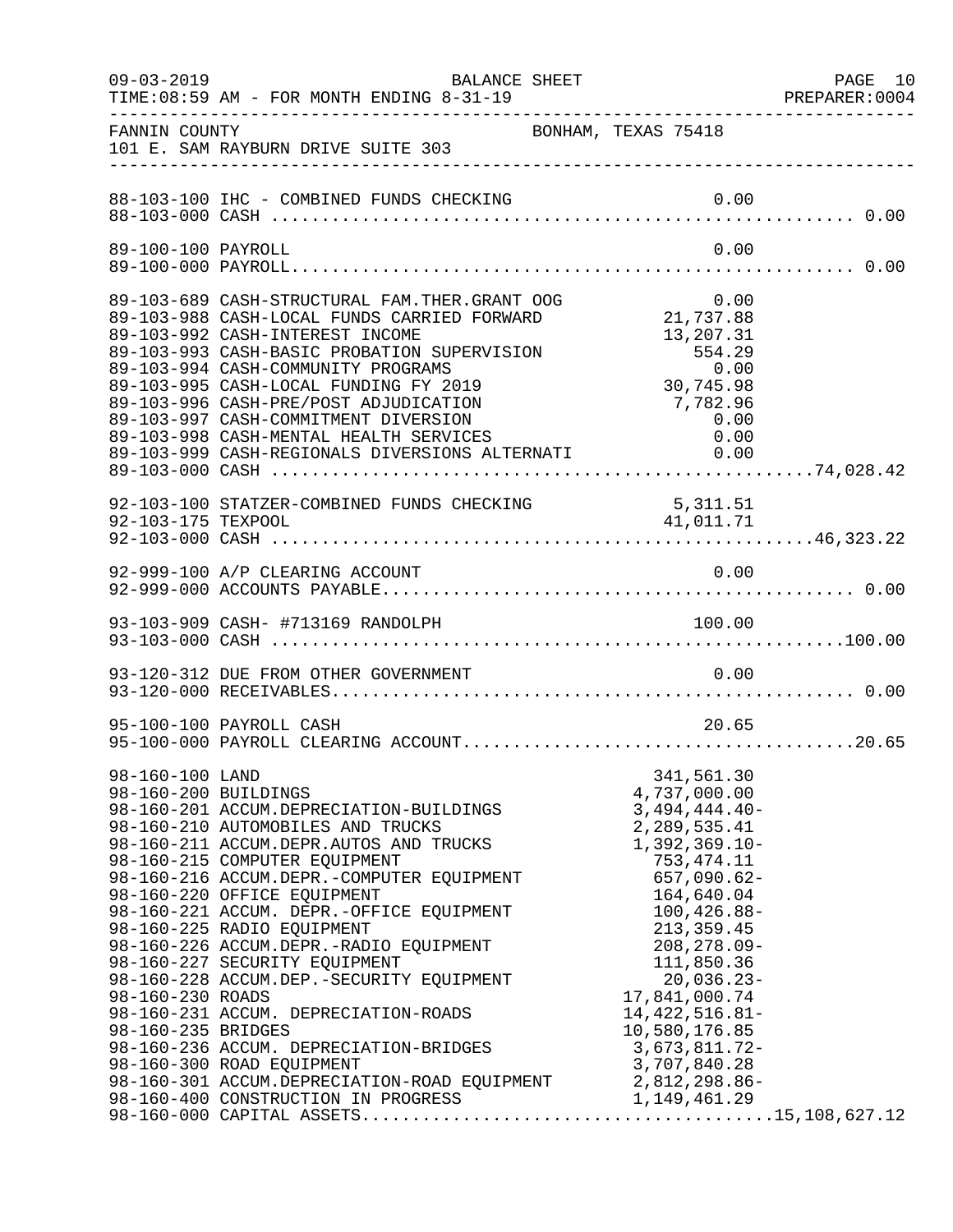|                                                                                                             | $09 - 03 - 2019$                                                                                                                                                                                                                                                                                                                                                         | BALANCE SHEET       |                                            | PAGE 11<br>PREPARER:0004 |
|-------------------------------------------------------------------------------------------------------------|--------------------------------------------------------------------------------------------------------------------------------------------------------------------------------------------------------------------------------------------------------------------------------------------------------------------------------------------------------------------------|---------------------|--------------------------------------------|--------------------------|
| FANNIN COUNTY<br>______________________                                                                     | 101 E. SAM RAYBURN DRIVE SUITE 303                                                                                                                                                                                                                                                                                                                                       | BONHAM, TEXAS 75418 |                                            |                          |
|                                                                                                             |                                                                                                                                                                                                                                                                                                                                                                          |                     |                                            |                          |
|                                                                                                             | 99-170-200 DEFERRED PENSION OUTFLOW 1,424,804.00<br>99-170-000 DEFERRED PENSION OUTFLOW1,424,804.00                                                                                                                                                                                                                                                                      |                     |                                            |                          |
|                                                                                                             |                                                                                                                                                                                                                                                                                                                                                                          |                     |                                            |                          |
|                                                                                                             | ***** LIABILITIES *****                                                                                                                                                                                                                                                                                                                                                  |                     |                                            |                          |
|                                                                                                             | $\begin{tabular}{lllllllllllllllllllllllllllllllllllll} 10-200-097 & DUE & TO OTHER GOVERNMENTS-FINES & 731,991.23 \\ 10-200-099 & DUE & TO OTHERS-FINES & 2,495,464.32 \\ 10-200-150 & ACCRUED SALARY PAYABLE & 163,017.73 \\ 10-200-155 & ACCRUED FRINGE BENEFTTS & 74,745.32 \\ 10-200-200 & DEFERRED TAX REVENUE & 620,022.87 \\ 10-200-205 & DEFERRED FINE REVENUE$ |                     |                                            |                          |
| 10-207-070 DUE TO R.O.W.<br>10-207-089 DUE TO T.J.P.C.<br>10-207-090 DUE TO CJD<br>10-207-990 DUE TO OTHERS | 10-207-970 DUE TO OTHER GOVERNMENTS                                                                                                                                                                                                                                                                                                                                      |                     | 0.00<br>0.00<br>1,794.00<br>0.00<br>344.79 |                          |
|                                                                                                             | 10-225-510 TIME PYMT. WARRANTS ON COMPUTERS                                                                                                                                                                                                                                                                                                                              |                     | 0.00                                       |                          |
|                                                                                                             |                                                                                                                                                                                                                                                                                                                                                                          |                     |                                            |                          |
|                                                                                                             | 11-200-910 SYSTEM ADDED LIABILITY LINE-ITEM 0.00<br>11-200-000 SYSTEM ADDED LIABILITY DEPARTMENT 0.00                                                                                                                                                                                                                                                                    |                     |                                            |                          |
| 11-271-200 EQUITY ACCOUNT                                                                                   |                                                                                                                                                                                                                                                                                                                                                                          |                     | 129,523.28                                 |                          |
|                                                                                                             | 12-200-910 SYSTEM ADDED LIABILITY LINE-ITEM 2,691.03<br>12-200-000 SYSTEM ADDED LIABILITY DEPARTMENT2,691.03                                                                                                                                                                                                                                                             |                     |                                            |                          |
| 12-271-200 EQUITY ACCOUNT                                                                                   |                                                                                                                                                                                                                                                                                                                                                                          |                     | 3,149.64                                   |                          |
|                                                                                                             | 13-207-097 DUE TO OTHER GOVERNMENTS                                                                                                                                                                                                                                                                                                                                      |                     | 5,100.00                                   |                          |
| 13-271-200 EQUITY ACCOUNT                                                                                   |                                                                                                                                                                                                                                                                                                                                                                          |                     | $180.00 -$                                 |                          |
|                                                                                                             | 14-200-910 SYSTEM ADDED LIABILITY LINE-ITEM                                                                                                                                                                                                                                                                                                                              |                     | 0.00                                       |                          |
| 14-271-200 EQUITY ACCOUNT                                                                                   |                                                                                                                                                                                                                                                                                                                                                                          |                     | 17,202.86                                  |                          |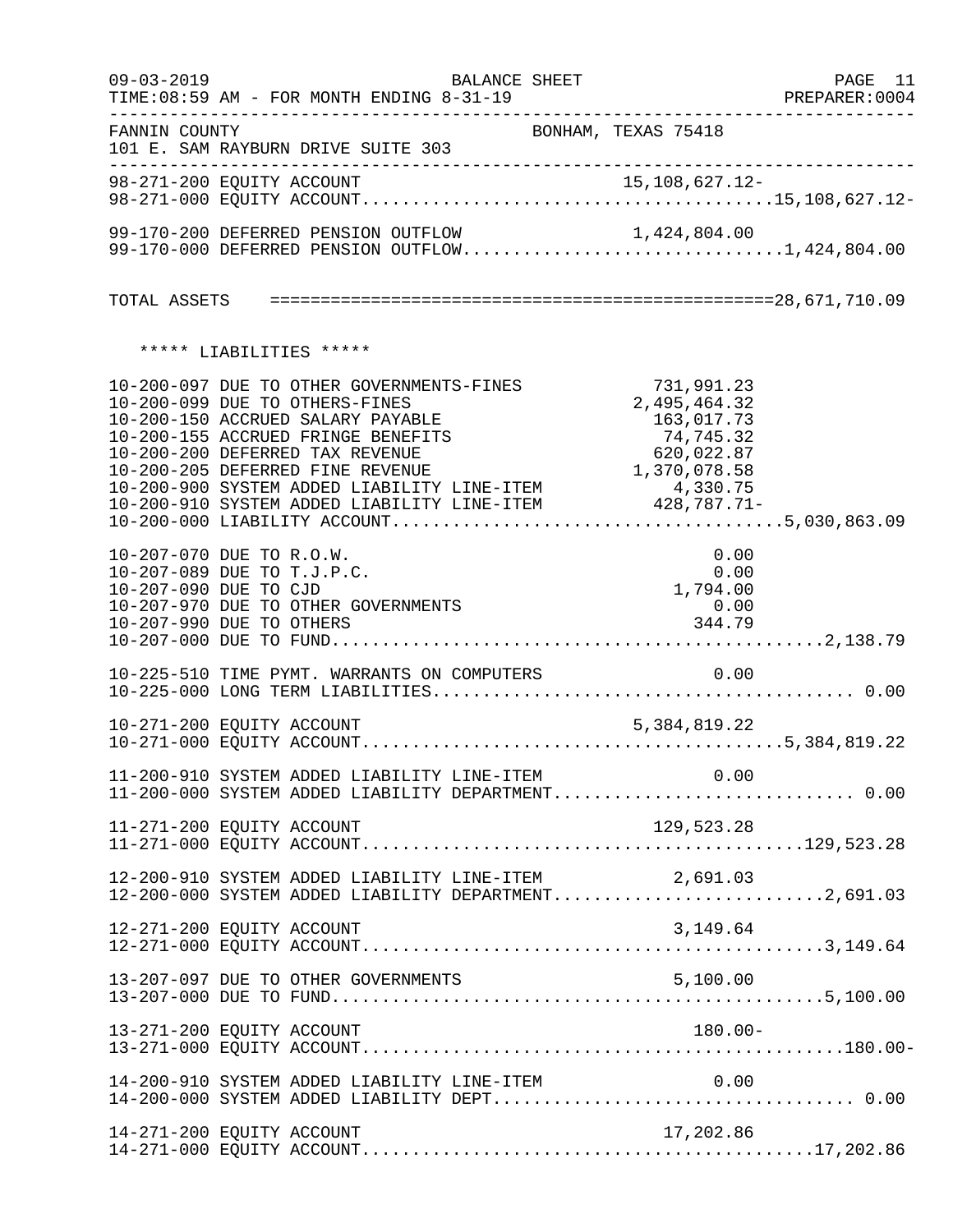| $09 - 03 - 2019$ | TIME: 08:59 AM - FOR MONTH ENDING 8-31-19                                                                                                                                                                                                                                           | BALANCE SHEET       |                                    | PAGE 12<br>PREPARER:0004 |
|------------------|-------------------------------------------------------------------------------------------------------------------------------------------------------------------------------------------------------------------------------------------------------------------------------------|---------------------|------------------------------------|--------------------------|
| FANNIN COUNTY    | 101 E. SAM RAYBURN DRIVE SUITE 303                                                                                                                                                                                                                                                  | BONHAM, TEXAS 75418 |                                    |                          |
|                  | 16-200-910 SYSTEM ADDED LIABILITY LINE-ITEM 217.00-<br>16-200-000 SYSTEM ADDED LIABILITY DEPARTMENT217.00-                                                                                                                                                                          |                     |                                    |                          |
|                  | 16-271-200 EQUITY ACCOUNT                                                                                                                                                                                                                                                           |                     | 17,841.67                          |                          |
|                  | 17-271-200 EQUITY ACCOUNT                                                                                                                                                                                                                                                           |                     | 3,972.17                           |                          |
|                  | 18-200-150 ACCRUED SALARY PAYABLE<br>18-200-155 ACCRUED FRINGE BENEFITS<br>$18-200-155$ ACCRUED FRINGE BENEFITS<br>18-200-910 SYSTEM ADDED LIABILITY LINE-ITEM $1,693.52$<br>18-200-000 SYSTEM ADDED LIABILITY DEPARTMENT3,454.45                                                   |                     | 1,090.91<br>670.02                 |                          |
|                  | 18-271-200 EQUITY ACCOUNT                                                                                                                                                                                                                                                           |                     | 77,759.48                          |                          |
|                  | 19-200-150 ACCRUED SALARY PAYABLE<br>19-200-155 ACCRUED FRINGE BENEFITS<br>19-200-155 ACCRUED FRINGE BENEFITS<br>19-200-910 SYSTEM ADDED LIABILITY LINE-ITEM $0.00$                                                                                                                 |                     | 0.01<br>0.00                       |                          |
|                  |                                                                                                                                                                                                                                                                                     |                     |                                    |                          |
|                  | 20-200-150 ACCRUED SALARY PAYABLE<br>20-200-155 ACCRUED FRINGE BENEFITS<br>20-200-133 ACCROLL FRINGE DENSETILS<br>20-200-910 SYSTEM ADDED LIABILITY LINE-ITEM 26,127.67-<br>20-200-000 SYSTEM ADDED LIABILITY DEPARTMENT26,127.67-                                                  |                     | 0.00<br>0.00                       |                          |
|                  | 20-271-200 EQUITY ACCOUNT                                                                                                                                                                                                                                                           |                     | 72,139.92                          |                          |
|                  | 21-200-150 ACCRUED SALARY PAYABLE<br>21-200-155 ACCRUED FRINGE BENEFITS<br>21-200-200 DEFERRED TAX REVENUE<br>21-200-900 SYSTEM ADDED LIABILITY LINE-ITEM<br>0.00 0.00 CL 200-910 SYSTEM ADDED LIABILITY LINE-ITEM 5,940.87<br>21-200-910 SYSTEM ADDED LIABILITY LINE-ITEM 5,940.87 |                     | 12,877.04<br>5,414.04<br>34,684.34 |                          |
|                  | 21-207-070 DUE TO RIGHT OF WAY<br>21-207-131 DUE TO RD. DIST. 17A                                                                                                                                                                                                                   |                     | 0.00<br>0.00                       |                          |
|                  | 21-231-100 LOAN BSB EQUIPMENT                                                                                                                                                                                                                                                       |                     | 0.00                               |                          |
|                  | 21-271-200 EQUITY ACCOUNTY                                                                                                                                                                                                                                                          |                     | 131,858.46                         |                          |
|                  | 22-200-150 ACCRUED SALARY PAYABLE<br>22-200-155 ACCRUED FRINGE BENEFITS<br>22-200-200 DEFERRED TAX REVENUE<br>22 200 200 DELEMBER METRICE<br>22-200-900 SYSTEM ADDED LIABILITY LINE-ITEM 0.00<br>22-200-910 SYSTEM ADDED LIABILITY LINE-ITEM 7,786.76-                              |                     | 11,285.41<br>6,055.57<br>39,351.80 |                          |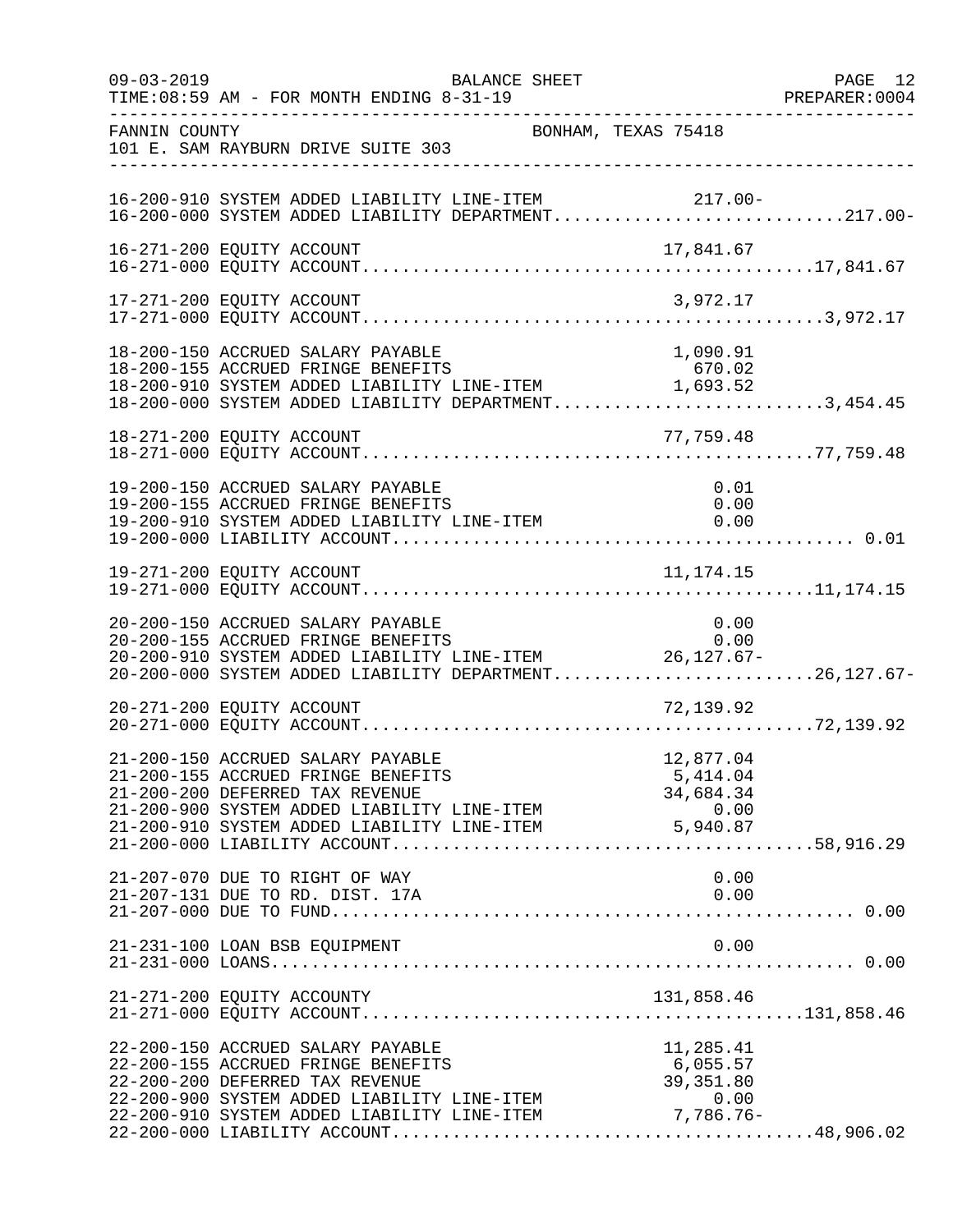| $09 - 03 - 2019$ | BALANCE SHEET<br>TIME: 08:59 AM - FOR MONTH ENDING 8-31-19                                                                                                                                                                                                            |                     | PAGE 13<br>PREPARER: 0004 |
|------------------|-----------------------------------------------------------------------------------------------------------------------------------------------------------------------------------------------------------------------------------------------------------------------|---------------------|---------------------------|
| FANNIN COUNTY    | 101 E. SAM RAYBURN DRIVE SUITE 303                                                                                                                                                                                                                                    | BONHAM, TEXAS 75418 |                           |
|                  | 22-207-070 DUE TO RIGHT OF WAY                                                                                                                                                                                                                                        | 0.00                |                           |
|                  |                                                                                                                                                                                                                                                                       |                     |                           |
|                  | 23-200-150 ACCRUED SALARY PAYABLE<br>23-200-155 ACCRUED FRINGE BENEFITS 6,838.00<br>23-200-200 DEFERRED TAX REVENUE 59,034.69<br>23-200-900 SYSTEM ADDED LIABILITY LINE-ITEM 0.00<br>23-200-910 SYSTEM ADDED LIABILITY LINE-ITEM 16,822.43                            | 12,704.17           |                           |
|                  |                                                                                                                                                                                                                                                                       |                     |                           |
|                  | 23-271-200 EQUITY ACCOUNT                                                                                                                                                                                                                                             |                     |                           |
|                  | 24-200-150 ACCRUED SALARY PAYABLE<br>24-200-200 DEFERRED TAX REVENUE<br>24-200-200 DEFERRED TAX REVENUE<br>24-200-900 SYSTEM ADDED LIABILITY LINE-ITEM<br>24-200-910 SYSTEM ADDED LIABILITY LINE-ITEM<br>24-200-000 LIABILITY ACCOUNT<br>24-200-000 LIABILITY ACCOUNT | 8,948.55            |                           |
|                  |                                                                                                                                                                                                                                                                       |                     |                           |
|                  | 25-271-200 EQUITY ACCOUNT                                                                                                                                                                                                                                             | 2,177.67            |                           |
|                  | 26-200-910 SYSTEM ADDED LIABILITY LINE-ITEM 30.56<br>26-200-000 SYSTEM ADDED LIABILITY DEPARTMENT30.56                                                                                                                                                                |                     |                           |
|                  | 26-271-200 EQUITY ACCOUNT                                                                                                                                                                                                                                             | 47,266.65           |                           |
|                  | 27-271-200 EQUITY ACCOUNT                                                                                                                                                                                                                                             | 10,373.10           |                           |
|                  | 28-200-910 SYSTEM ADDED LIABILITY LINE-ITEM<br>28-200-000 SYSTEM ADDED LIABILITY DEPARTMENT859.99-                                                                                                                                                                    | 859.99-             |                           |
|                  | 28-271-200 EQUITY ACCOUNT                                                                                                                                                                                                                                             | 6,374.44            |                           |
|                  | 30-271-200 EQUITY ACCOUNT                                                                                                                                                                                                                                             | 983.14              |                           |
|                  |                                                                                                                                                                                                                                                                       |                     |                           |
|                  | 31-271-200 EQUITY ACCOUNT                                                                                                                                                                                                                                             | 114.79              |                           |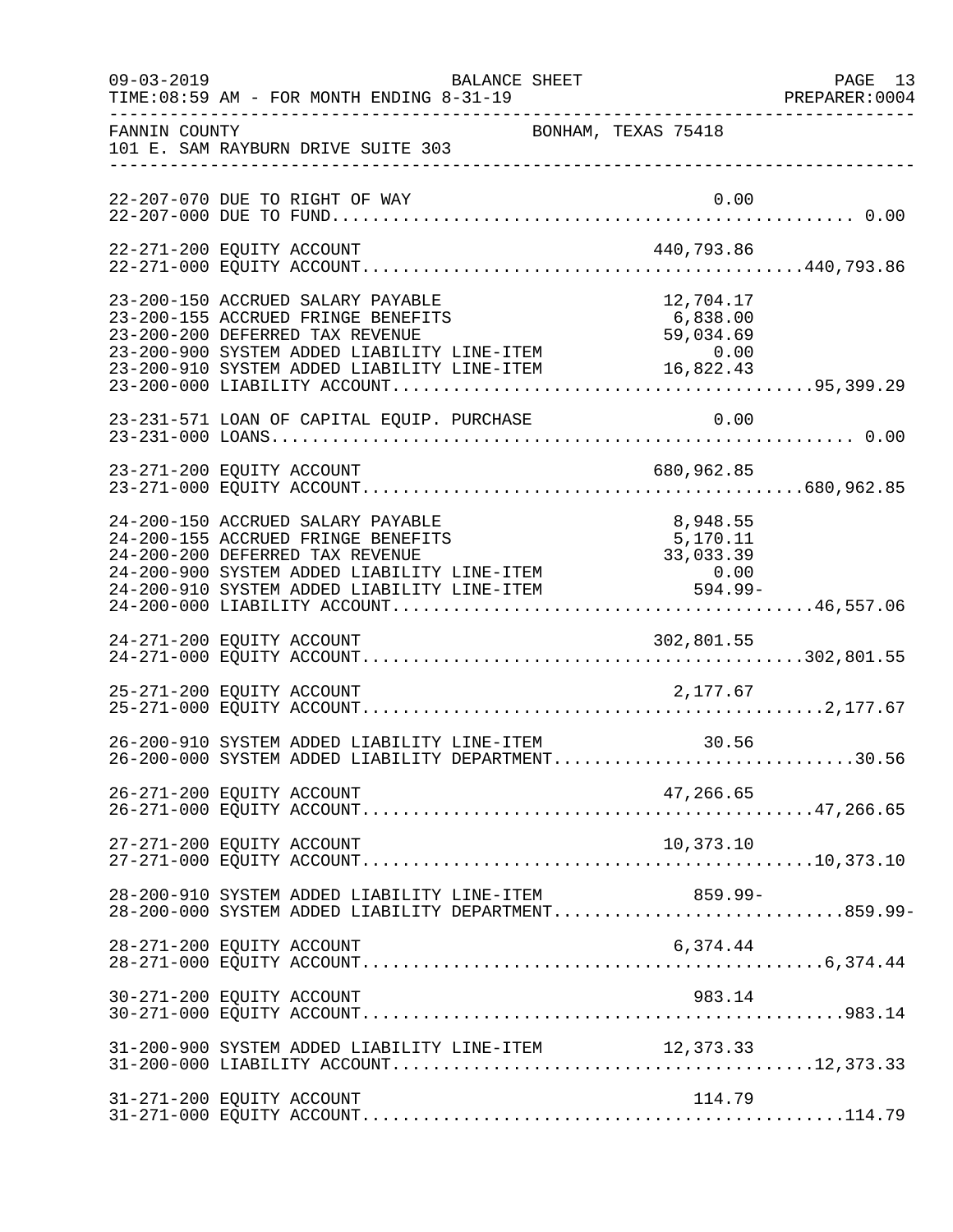| $09 - 03 - 2019$ | <b>BALANCE SHEET</b><br>TIME: 08:59 AM - FOR MONTH ENDING 8-31-19                                                      |                             | PAGE 14<br>PREPARER:0004 |
|------------------|------------------------------------------------------------------------------------------------------------------------|-----------------------------|--------------------------|
| FANNIN COUNTY    | 101 E. SAM RAYBURN DRIVE SUITE 303                                                                                     | BONHAM, TEXAS 75418         |                          |
|                  |                                                                                                                        |                             |                          |
|                  | 34-271-200 EQUITY ACCOUNT                                                                                              | 27,524.05                   |                          |
|                  | 35-200-910 SYSTEM ADDED LIABILITY LI                                                                                   | $300.00 -$                  |                          |
|                  | 35-271-200 EQUITY ACCOUNT                                                                                              | 159,117.40                  |                          |
|                  | 36-200-150 ACCRUED SALARY PAYABLE<br>36-200-155 ACCRUED FRINGE BENEFITS<br>36-200-910 SYSTEM ADDED LIABILITY LINE-ITEM | 627.24<br>210.02<br>$-0.00$ |                          |
|                  | 36-271-200 EQUITY ACCOUNT                                                                                              | 32,738.30                   |                          |
|                  | 37-200-910 SYSTEM ADDED LIABILITY LINE-ITEM                                                                            | 0.00                        |                          |
|                  | 37-207-099 HELD IN TRUST                                                                                               | 60,035.29                   |                          |
|                  | 37-271-200 EQUITY ACCOUNT                                                                                              | 2,401.84                    |                          |
|                  | 38-200-900 SYSTEM ADDED LIABILITY LINE-ITEM<br>38-200-000 SYSTEM ADDED LIABILITY DEPARTMENT 0.00                       | 0.00                        |                          |
|                  | 38-271-200 EQUITY ACCOUNT                                                                                              | 19, 155. 38                 |                          |
|                  | 39-200-900 SYSTEM ADDED LIABILITY LINE-ITEM<br>39-200-000 SYSTEM ADDED LIABILITY DEPARTMENT 0.00                       | 0.00                        |                          |
|                  | 39-271-200 EQUITY ACCOUNT                                                                                              | 19,368.04                   |                          |
|                  | $40-200-910$ SYSTEM ADDED LIABILITY LINE-ITEM $9,781.36$<br>$40-200-000$ SYSTEM ADDED LIABILITY DEPARTMENT9,781.36     |                             |                          |
|                  | 40-271-200 EQUITY ACCOUNT                                                                                              | 7,417.90-                   |                          |
|                  | 41-200-910 SYSTEM ADDED LIABILITY LINE-ITEM<br>41-200-000 SYSTEM ADDED LIABILITY DEPARTMENT 0.00                       | 0.00                        |                          |
|                  | 41-207-095 DUE TO OTHER FUNDS                                                                                          | 0.00                        |                          |
|                  | 41-271-200 EQUITY ACCOUNT                                                                                              | 300.00                      |                          |
|                  | 42-200-910 SYSTEM ADDED LIABILITY LINE-ITEM<br>42-200-000 SYSTEM ADDED LIABILITY DEPARTMENT 0.00                       | 0.00                        |                          |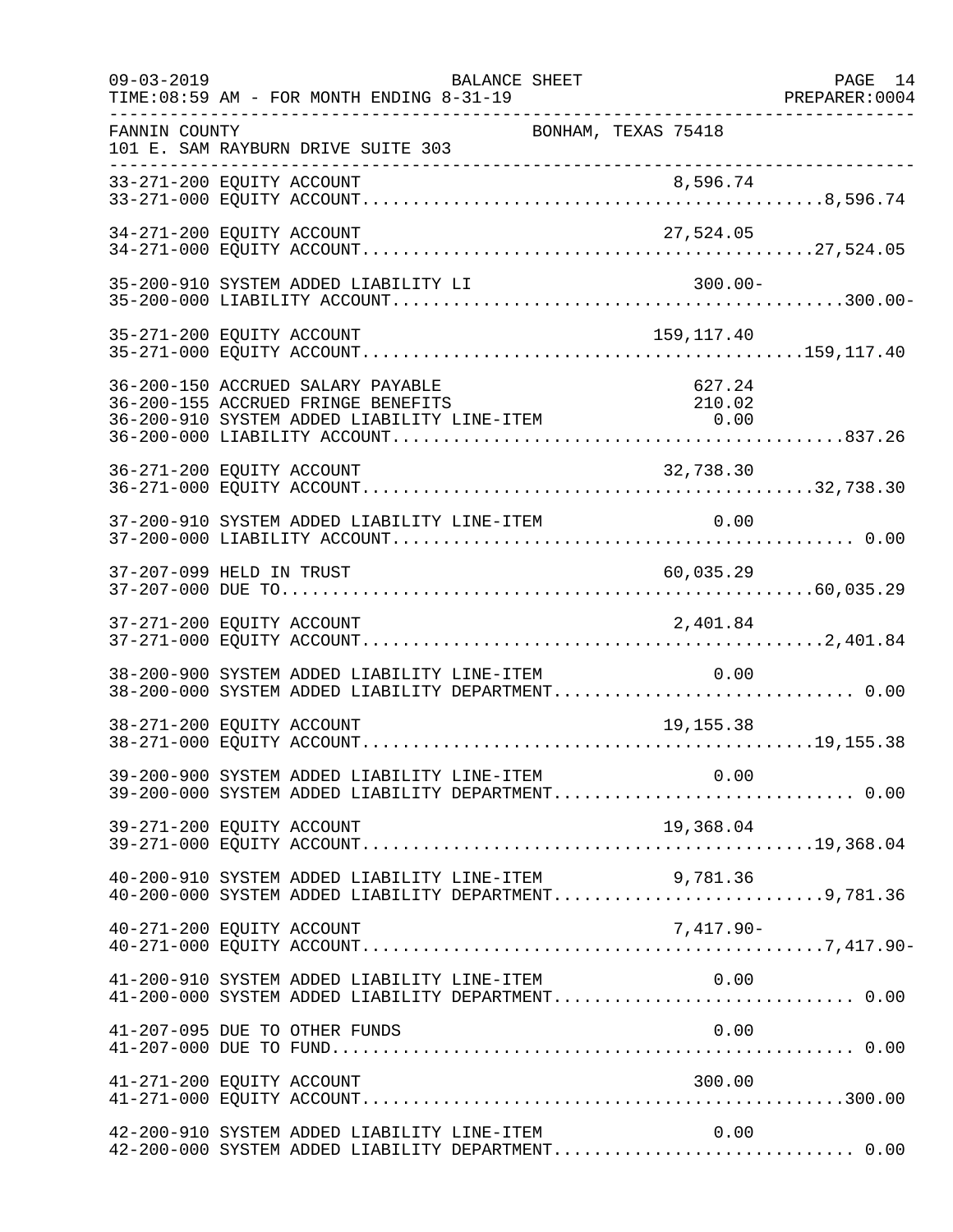|                           | $09 - 03 - 2019$<br>TIME: 08:59 AM - FOR MONTH ENDING 8-31-19 | BALANCE SHEET                                                                                                                                      |             | PAGE 15 |
|---------------------------|---------------------------------------------------------------|----------------------------------------------------------------------------------------------------------------------------------------------------|-------------|---------|
| FANNIN COUNTY             | 101 E. SAM RAYBURN DRIVE SUITE 303                            | BONHAM, TEXAS 75418                                                                                                                                |             |         |
| 42-271-200 EQUITY ACCOUNT |                                                               |                                                                                                                                                    | $428.64-$   |         |
|                           | 44-200-910 SYSTEM ADDED LIABILITY LINE-ITEM                   | 44-200-000 SYSTEM ADDED LIABILITY DEPARTMENT 0.00                                                                                                  | 0.00        |         |
|                           | 44-207-095 DUE TO OTHER FUNDS                                 |                                                                                                                                                    | 0.00        |         |
| 44-271-200 EQUITY ACCOUNT |                                                               |                                                                                                                                                    | 0.00        |         |
|                           | 45-200-150 ACCRUED SALARY PAYABLE                             | 15-200-155 ACCRUED FRINGE BENEFITS<br>45-200-910 SYSTEM ADDED LIABILITY LINE-ITEM 3,975.00<br>45-200-000 SYSTEM ADDED LIABILITY DEPARTMENT4,277.00 | 302.00      |         |
|                           | 45-207-095 DUE TO OTHER FUNDS                                 |                                                                                                                                                    | 0.00        |         |
| 45-271-200 EQUITY ACCOUNT |                                                               |                                                                                                                                                    | $4,369.11-$ |         |
|                           |                                                               | 46-200-910 SYSTEM ADDED LIABILITY LINE-ITEM 774.92-<br>46-200-000 SYSTEM ADDED LIABILITY DEPARTMENT774.92-                                         |             |         |
|                           |                                                               |                                                                                                                                                    |             |         |
|                           |                                                               | 48-200-910 SYSTEM ADDED LIABILITY LINE-ITEM 1,191.29<br>48-200-000 SYSTEM ADDED LIABILITY DEPARTMENT1,191.29                                       |             |         |
| 48-271-200 EQUITY ACCOUNT |                                                               |                                                                                                                                                    | 30, 111. 14 |         |
| 49-271-200 EQUITY ACCOUNT |                                                               |                                                                                                                                                    | 619.89      |         |
|                           |                                                               |                                                                                                                                                    |             |         |
| 50-271-200 EQUITY ACCOUNT |                                                               |                                                                                                                                                    | 0.00        |         |
| 51-271-200 EQUITY ACCOUNT |                                                               |                                                                                                                                                    | 7,789.36    |         |
|                           |                                                               | 52-200-910 SYSTEM ADDED LIABILITY LINE-ITEM 619.64-<br>52-200-000 SYSTEM ADDED LIABILITY DEPARTMENT619.64-                                         |             |         |
| 52-271-200 EQUITY ACCOUNT |                                                               |                                                                                                                                                    | 12,936.82   |         |
|                           |                                                               | 53-200-910 SYSTEM ADDED LIABILITY LINE-ITEM 37,392.00-<br>53-200-000 SYSTEM ADDED LIABILITY DEPARTMENT37,392.00-                                   |             |         |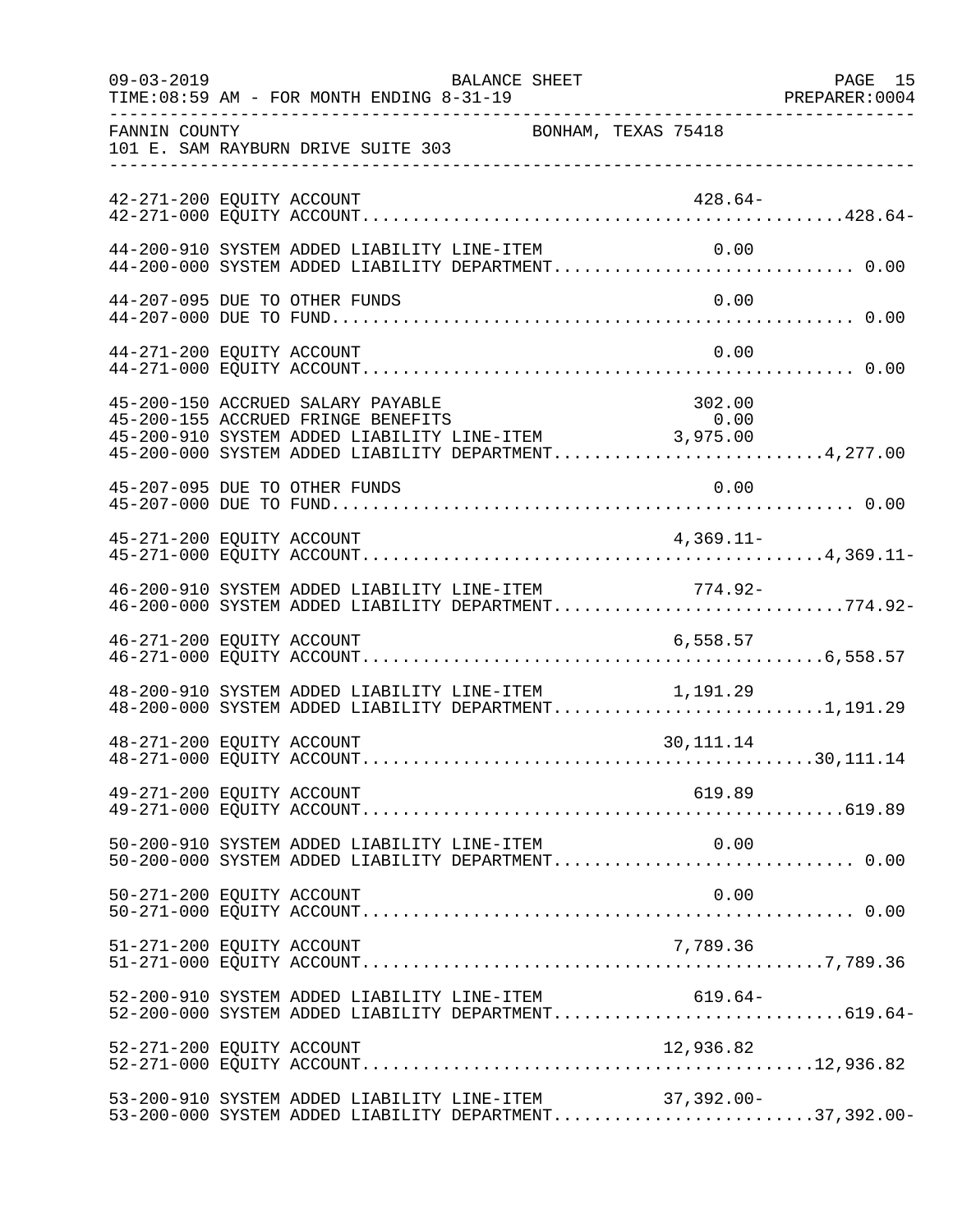| $09 - 03 - 2019$ | BALANCE SHEET<br>TIME: 08:59 AM - FOR MONTH ENDING 8-31-19                                                 | PAGE 16<br>PREPARER: 0004 |
|------------------|------------------------------------------------------------------------------------------------------------|---------------------------|
| FANNIN COUNTY    | BONHAM, TEXAS 75418<br>101 E. SAM RAYBURN DRIVE SUITE 303<br>---------------------------------             |                           |
|                  |                                                                                                            |                           |
|                  | 55-200-910 SYSTEM ADDED LIABILITY LINE-ITEM                                                                |                           |
|                  | 55-271-200 EQUITY ACCOUNT                                                                                  | 49.80                     |
|                  | 56-200-910 SYSTEM ADDED LIABILITY LINE-ITEM                                                                | 0.00                      |
|                  | 56-271-200 EQUITY ACCOUNT                                                                                  | 68,831.26                 |
|                  | 57-200-910 SYSTEM ADDED LIABILITY LINE-ITEM<br>57-200-000 SYSTEM ADDED LIABILITY DEPARTMENT 0.00           | 0.00                      |
|                  | 57-271-200 EQUITY ACCOUNT                                                                                  | 595.29                    |
|                  | 59-200-910 SYSTEM ADDED LIABILITY LINE-ITEM 365.00-<br>59-200-000 SYSTEM ADDED LIABILITY DEPARTMENT365.00- |                           |
|                  | 59-271-200 EQUITY ACCOUNT                                                                                  | 32,289.72                 |
|                  | 60-200-200 DEFERRED REVENUE<br>9,341.26<br>60-200-910 SYSTEM ADDED LIABILITY LINE-ITEM 0.00                |                           |
|                  | 60-271-200 EQUITY ACCOUNT                                                                                  | 78,514.43                 |
|                  | 61-271-200 EQUITY ACCOUNT                                                                                  | 2,841.60                  |
|                  | 62-271-200 EQUITY ACCOUNT                                                                                  | 30,621.38                 |
|                  | 63-200-910 SYSTEM ADDED LIABILITY LINE ITEM                                                                | 0.00                      |
|                  | 63-271-200 EQUITY ACCOUNT                                                                                  | 1,006.88                  |
|                  | 64-200-910 SYSTEM ADDED LIABILITY LINE ITEM                                                                | 0.00                      |
|                  | 64-271-200 EQUITY ACCOUNT                                                                                  | 678.48                    |
|                  | 65-200-910 SYSTEM ADDED LIABILITY LINE ITEM                                                                |                           |
|                  | 65-271-200 EQUITY ACCOUNT                                                                                  | 2,010.11                  |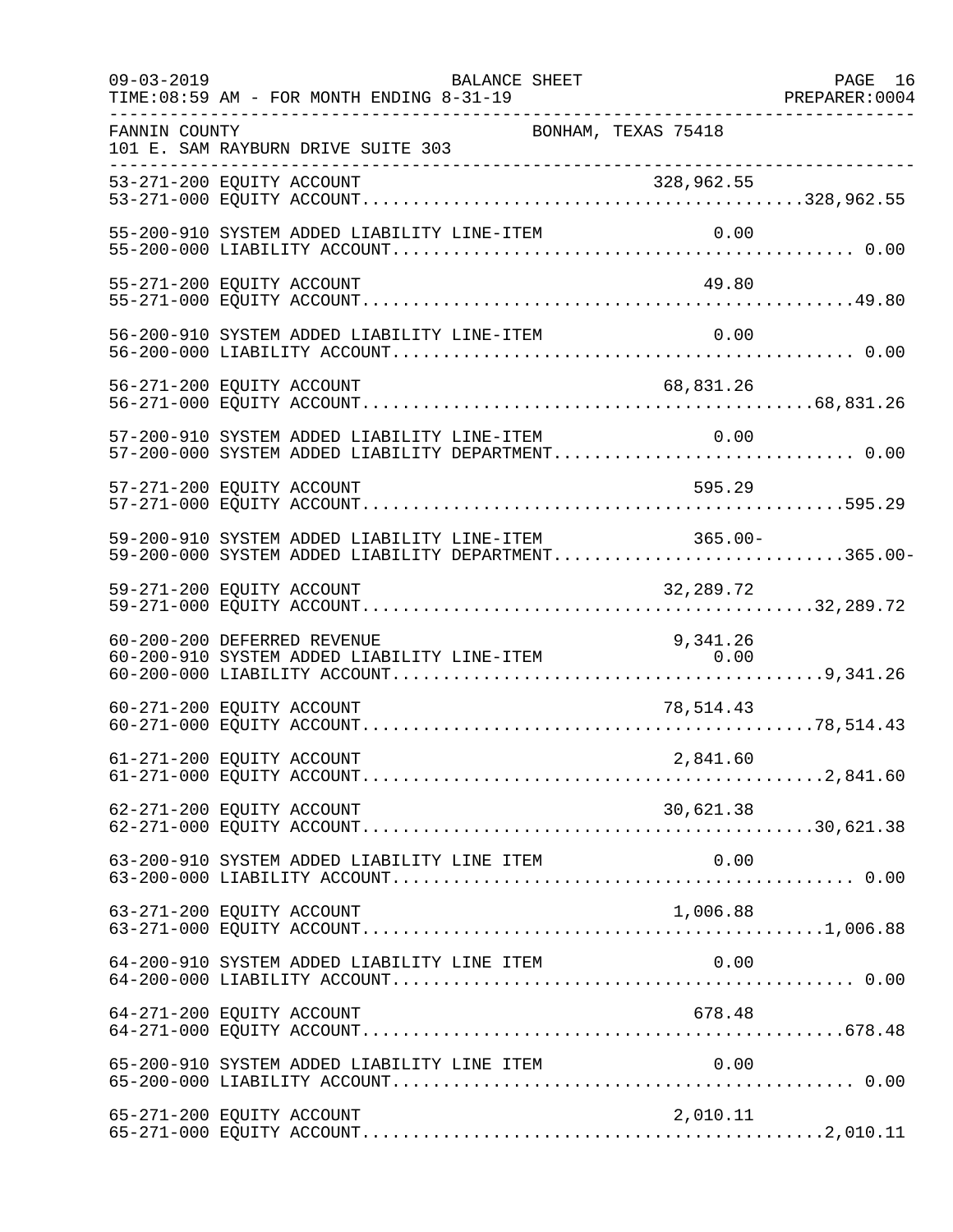| $09 - 03 - 2019$ | BALANCE SHEET                                                                                          | PAGE 17<br>PREPARER:0004 |
|------------------|--------------------------------------------------------------------------------------------------------|--------------------------|
| FANNIN COUNTY    | BONHAM, TEXAS 75418<br>101 E. SAM RAYBURN DRIVE SUITE 303                                              |                          |
|                  |                                                                                                        |                          |
|                  | 66-231-200 2017 GO BONDS PAYABLE                                                                       | 0.00                     |
|                  |                                                                                                        |                          |
|                  | 67-200-910 SYSTEM ADDED LIABILITY LINE-ITEM 0.00<br>67-200-000 SYSTEM ADDED LIABILITY DEPARTMENT 0.00  |                          |
|                  |                                                                                                        |                          |
|                  | 68-200-910 SYSTEM ADDED LIABILITY LINE -ITEM                                                           | 0.00                     |
|                  | 68-231-200 2018 GO BONDS PAYABLE 6,250,000.00                                                          |                          |
|                  | 68-271-200 EQUITY ACCOUNT                                                                              | 0.00                     |
|                  | 70-200-900 SYSTEM ADDED LIABILITY LINE-ITEM<br>70-200-910 SYSTEM ADDED LIABILITY LINE-ITEM<br>0.00     | 0.00                     |
|                  | 70-271-200 EQUITY ACCOUNT<br>98,375.67                                                                 |                          |
|                  | 71-200-910 SYSTEM ADDED LIABILITY LINE-ITEM<br>71-200-000 SYSTEM ADDED LIABILITY DEPARTMENT 0.00       | 0.00                     |
|                  | 71-271-200 EQUITY ACCOUNT<br>0.00                                                                      |                          |
|                  | 72-200-910 SYSTEM ADDEND LIABILITY LINE-ITEM 0.00<br>72-200-000 SYSTEM ADDED LIABILITY DEPARTMENT 0.00 |                          |
|                  | 72-271-200 EQUITY ACCOUNT                                                                              | 3,297.94-                |
|                  | 78-200-910 SYSTEM ADDED LIABILITY LINE ITEM                                                            | 0.00                     |
|                  | 78-271-200 EQUITY ACCOUNT                                                                              | 0.00                     |
|                  |                                                                                                        |                          |
|                  | 79-271-200 EQUITY ACCOUNT                                                                              | 0.00                     |
|                  | 80-200-910 SYSTEM ADDED LIABILITY LINE-ITEM                                                            | 0.00                     |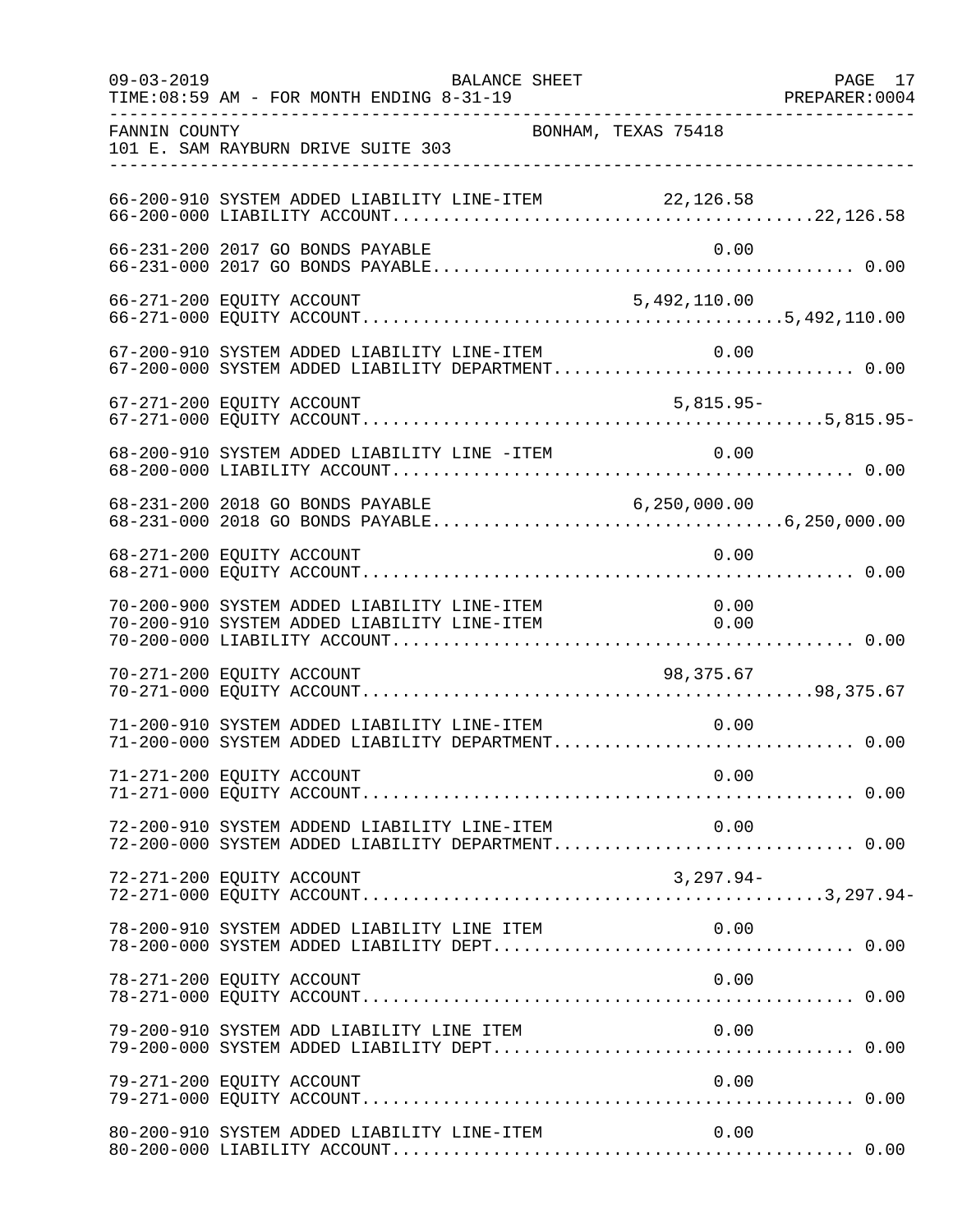| $09 - 03 - 2019$ | BALANCE SHEET<br>TIME: 08:59 AM - FOR MONTH ENDING 8-31-19                                                          |                     | PAGE 18<br>PREPARER:0004 |
|------------------|---------------------------------------------------------------------------------------------------------------------|---------------------|--------------------------|
| FANNIN COUNTY    | --------------------------------------<br>101 E. SAM RAYBURN DRIVE SUITE 303<br>___________________________________ | BONHAM, TEXAS 75418 |                          |
|                  | 80-271-200 EQUITY ACCOUNT                                                                                           | 250.00              |                          |
|                  | 81-200-910 SYSTEM ADDED LIABILITY LINE ITEM 30,992.00-<br>81-200-000 SYSTEM ADDED LIABILITY DEPT30,992.00-          |                     |                          |
|                  | 81-271-200 EQUITY ACCOUNT                                                                                           | 35,013.21           |                          |
|                  |                                                                                                                     |                     |                          |
|                  | 82-271-200 EQUITY ACCOUNT                                                                                           | 484,263.00          |                          |
|                  | 83-200-910 SYSTEM ADDED LIABILITY LINE ITEM                                                                         | 0.00                |                          |
|                  | 83-271-200 EQUITY ACCOUNT                                                                                           | 387,000.00          |                          |
|                  | 84-200-910 SYSTEM ADDED LIABILITY LINE ITEM 0.00                                                                    |                     |                          |
|                  | 84-271-200 EQUITY ACCOUNT                                                                                           | 0.00                |                          |
|                  | 85-200-910 SYSTEM ADDED LIABILITY LINE-ITEM<br>85-200-000 SYSTEM ADDED LIABILITY DEPARTMENT 0.00                    | 0.00                |                          |
|                  | 85-271-200 EQUITY ACCOUNT                                                                                           | 0.00                |                          |
|                  | 86-200-910 SYSTEM ADDED LIABILITY ITEM                                                                              | 0.00                |                          |
|                  | 86-271-200 EQUITY ACCOUNT                                                                                           | 0.00                |                          |
|                  | 87-200-910 SYSTEM ADDED LIABILITY LINE-ITEM<br>87-200-000 SYSTEM ADDED LIABILITY DEPARTMENT 0.00                    | 0.00                |                          |
|                  | 87-202-319 A/P RESTITUTION-JUVENILE PROBATION                                                                       | 0.00                |                          |
|                  | 87-271-200 EQUITY ACCOUNT                                                                                           | 2,431.57            |                          |
|                  | 88-271-200 EQUITY ACCOUNT                                                                                           | 0.00                |                          |
|                  | 89-220-189 DEFERRED REVENUE                                                                                         | 0.00                |                          |
|                  | 89-271-200 EQUITY ACCOUNT                                                                                           | 50,047.11           |                          |